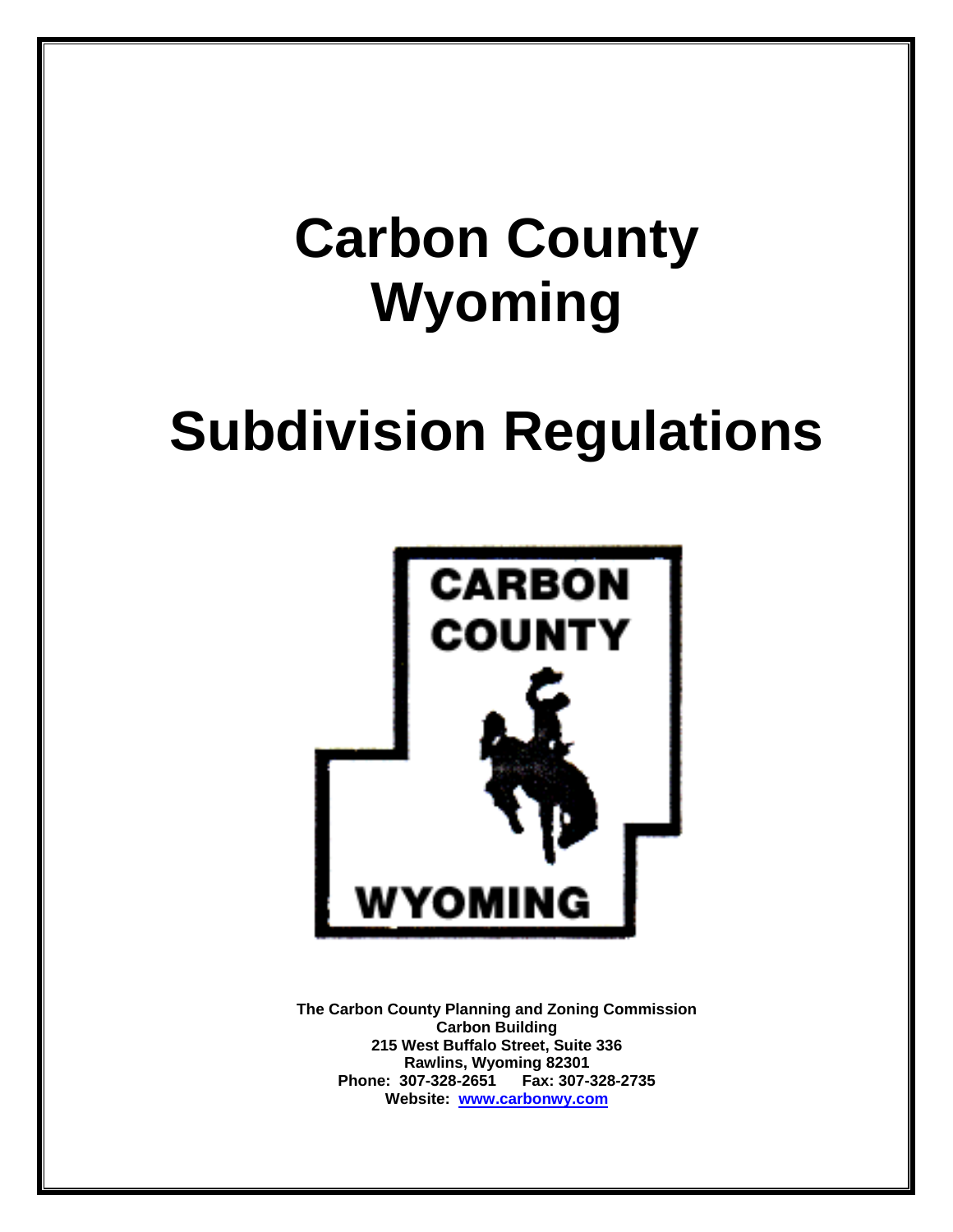#### CARBON COUNTY

#### **WYOMING**

#### SUBDIVISION REGULATIONS

Amending the County Subdivision Resolution of June, 1972.

Recommended by the Carbon County Planning Commission on November 7, 1979.

Adopted by the Board of County Commissioners on March 4, 1980, and

Made effective on March 5, 1980.

Amended: March 27, 1981 Amended: March 7, 2006, Resolution(s) 2006-08, 09

Carbon County Subdivision Resolution Prepared by Nelson, Haley, Patterson and Quirk, Inc., June, 1972.

Amended Resolution adopted as the "Subdivision Regulations of Carbon County, Wyoming" prepared, published, and distributed by the Carbon County Department of Planning & Development Carbon Building 215 West Buffalo Street, Suite 336 Rawlins, WY 82301 Phone: 307-328-2651 Fax: 307-328-2735 Website: [www.carbonwy.com](http://www.carbonwy.com/)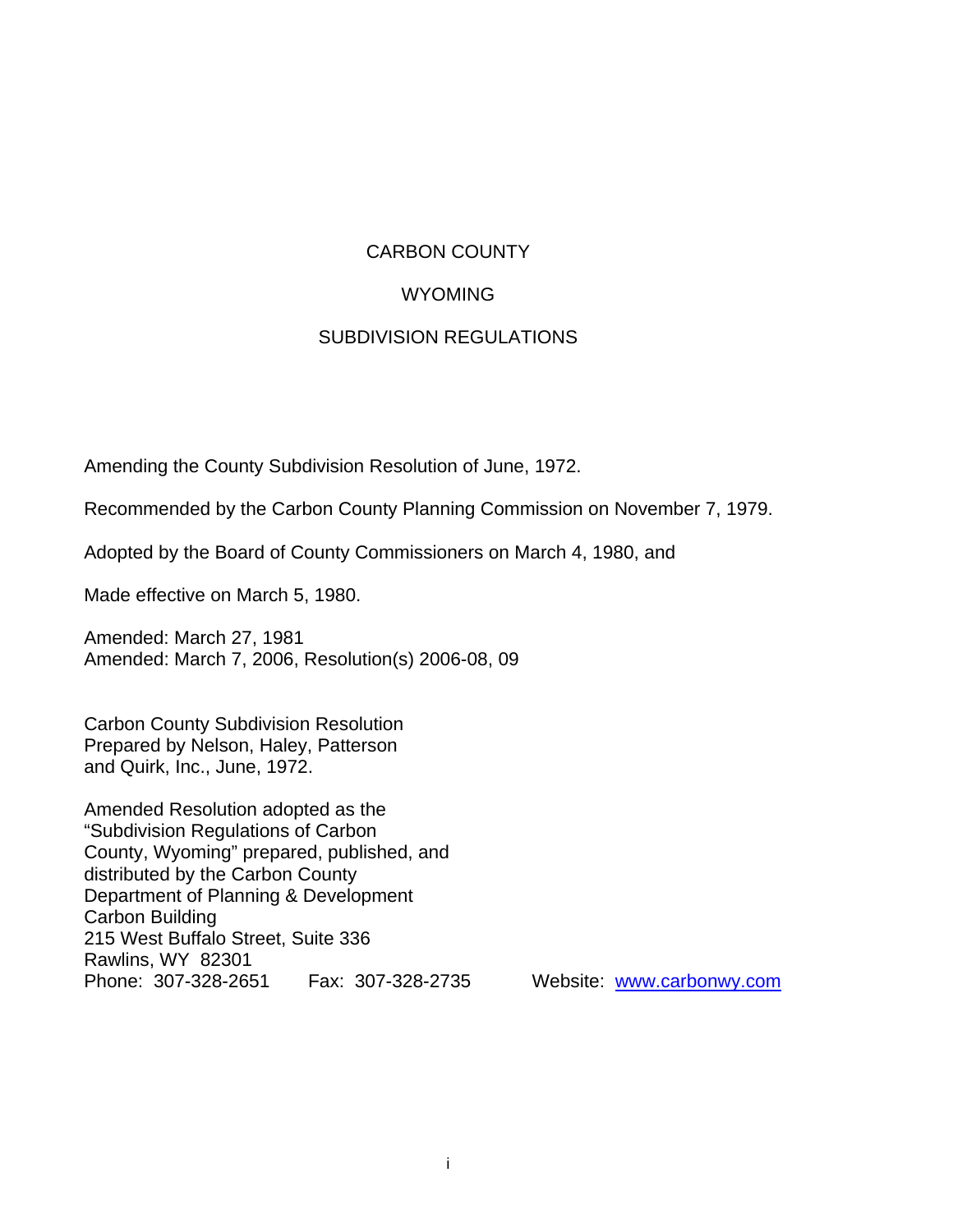# TABLE OF CONTENTS

| <b>SECTION</b> |                                       |                                                  | <b>PAGE</b>    |
|----------------|---------------------------------------|--------------------------------------------------|----------------|
|                |                                       | <b>RESOLUTION OF ADOPTION</b>                    | $\mathsf{V}$   |
| 1.00           | <b>GENERAL PROVISIONS</b>             |                                                  |                |
|                | 1.01                                  | Title                                            | 1              |
|                |                                       | 1.02 Short title                                 | 1              |
|                |                                       | 1.03 Authority                                   | 1              |
|                |                                       | 1.04 Jurisdiction                                | 1              |
|                |                                       | 1.05 Purpose                                     | 1              |
|                | 1.06                                  | Existing subdivision agreements and<br>covenants | $\overline{2}$ |
|                |                                       | 1.07 Unlawful to subdivide without compliance    | 3              |
|                |                                       | 1.08 Permits for development                     | 3              |
|                |                                       | 1.09 Owner or agent may subdivide                | 4              |
|                |                                       | 1.10 Enforcement, violation, and penalties       | 4              |
|                |                                       | 1.11 Variances                                   | 4              |
|                |                                       | 1.12 Exemptions from subdivision regulations     | 5<br>6         |
|                |                                       | 1.13 Filing fee<br>1.14 School and park sites    | 6              |
|                |                                       | 1.15 Adequacy of application                     | $\overline{7}$ |
|                |                                       | 1.16 Suspension of approval                      | $\overline{7}$ |
|                |                                       | 1.17 Appeals                                     | $\overline{7}$ |
|                |                                       | 1.18 Amendments to the subdivision regulations   | 8              |
| 2.00           | <b>PROCEDURE - SUBDIVISION REVIEW</b> |                                                  | 10             |
|                |                                       | 2.01 Basic considerations                        | 10             |
|                |                                       | 2.02 Procedural outline                          | 11             |
|                |                                       | 2.03 Sketch Plan                                 | 12             |
|                |                                       | 2.04 Preliminary plan                            | 13             |
|                | 2.05                                  | Final plat                                       | 16             |
|                | 2.06                                  | Board action on final plat                       | 17             |
|                | 2.07                                  | Re-subdivision procedure                         | 18             |
|                | 2.08                                  | Subdivision permit                               | 18             |
|                | 2.09                                  | Permit fee                                       | 18             |
|                | 2.10                                  | Minor Subdivision Regs. Review and Approval      | 19             |
| 3.00           |                                       | <b>GUARANTEE OF PUBLIC IMPROVEMENTS</b>          | 23             |
|                | 3.01                                  | Provisions for guarantee                         | 23             |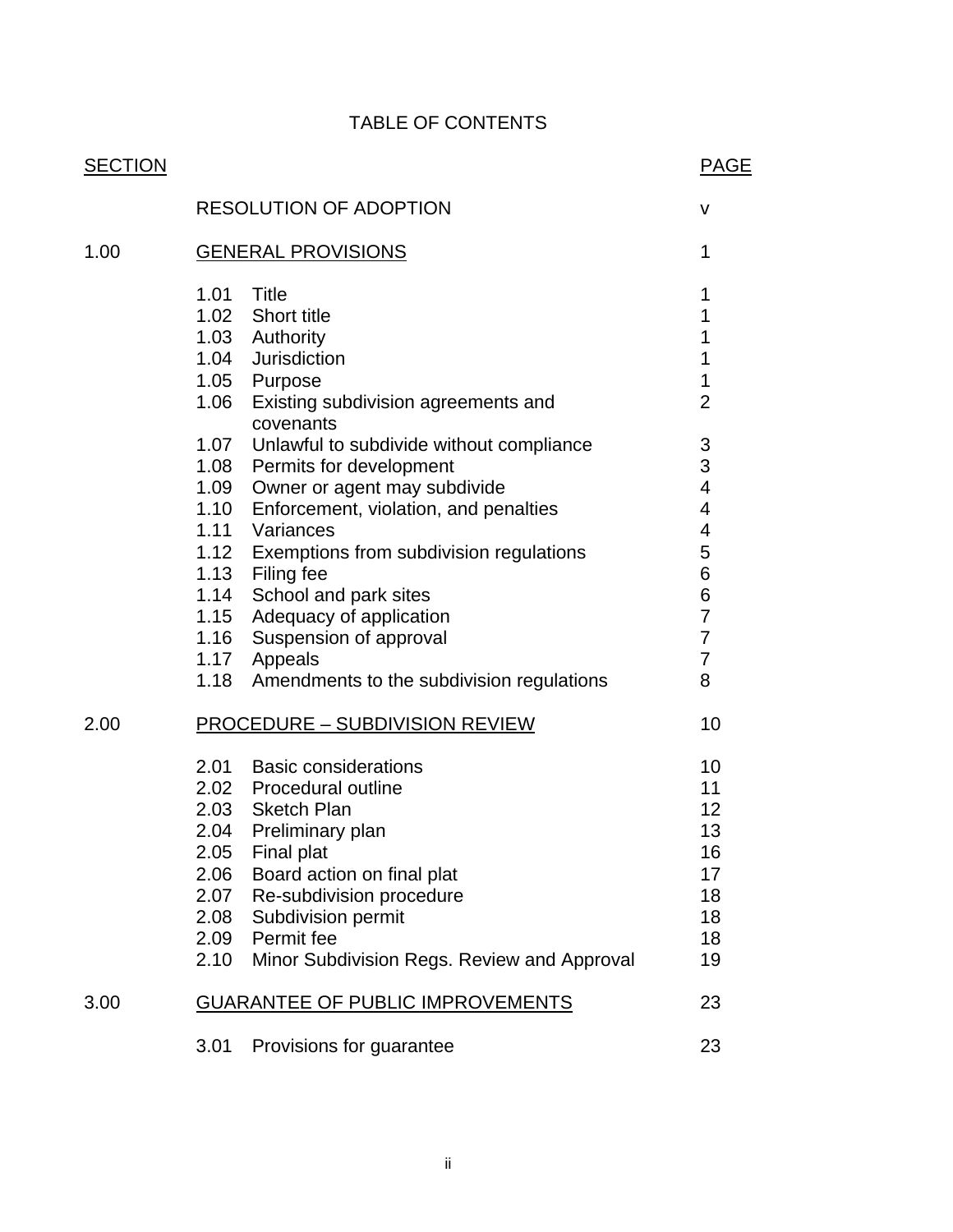| 4.00  | <b>PLAN REQUIREMENTS</b>                                                                                                                                                                                                                                                                                                                                  | <b>PAGE</b><br>24                                              |  |
|-------|-----------------------------------------------------------------------------------------------------------------------------------------------------------------------------------------------------------------------------------------------------------------------------------------------------------------------------------------------------------|----------------------------------------------------------------|--|
|       | 4.01<br>Sketch plan requirements<br>4.02<br>Preliminary plan requirements<br>Final plat requirements for subdivision<br>4.03<br>4.04<br>Minimum requirements for subdivision permits                                                                                                                                                                      | 24<br>25<br>31<br>35                                           |  |
| 5.00  | DESIGN AND IMPROVEMENT STANDARDS                                                                                                                                                                                                                                                                                                                          | 38                                                             |  |
|       | 5.01<br>Suitability of land for subdivision<br>5.02<br><b>Streets</b><br>5.03<br>Drainage<br>5.04<br><b>Water Supply</b><br>5.05<br>Sanitary sewage disposal<br>Setback and easements<br>5.06<br>5.07 Underground wiring<br>5.08 Lot and block design<br>5.09 Planned Unit Development<br>5.10 Dedication for public use<br>Required improvements<br>5.11 | 38<br>38<br>44<br>47<br>47<br>48<br>49<br>49<br>50<br>50<br>51 |  |
| 6.00  | <b>MOUNTAIN SUBDIVISIONS</b>                                                                                                                                                                                                                                                                                                                              | 53                                                             |  |
|       | 6.01<br>Slope determination<br>6.02<br>Roads<br>6.03<br>Grades<br>6.04<br>Access<br>6.05 Wildfire<br>6.06 Fire protection system<br>Snow load<br>6.07<br>6.08 Landscaping                                                                                                                                                                                 | 53<br>53<br>53<br>53<br>54<br>54<br>54<br>54                   |  |
| 7.00  | <b>VARIANCES AND EXEMPTIONS</b>                                                                                                                                                                                                                                                                                                                           |                                                                |  |
|       | 7.01<br>Provisions                                                                                                                                                                                                                                                                                                                                        | 55                                                             |  |
| 8.00  | <b>INTERPRETATION</b>                                                                                                                                                                                                                                                                                                                                     | 56                                                             |  |
| 9.00  | <b>SEPARABILITY</b><br>57                                                                                                                                                                                                                                                                                                                                 |                                                                |  |
| 10.00 | <b>EFFECTIVE DATE</b><br>57                                                                                                                                                                                                                                                                                                                               |                                                                |  |
| 11.00 | <b>DEFINITIONS</b>                                                                                                                                                                                                                                                                                                                                        |                                                                |  |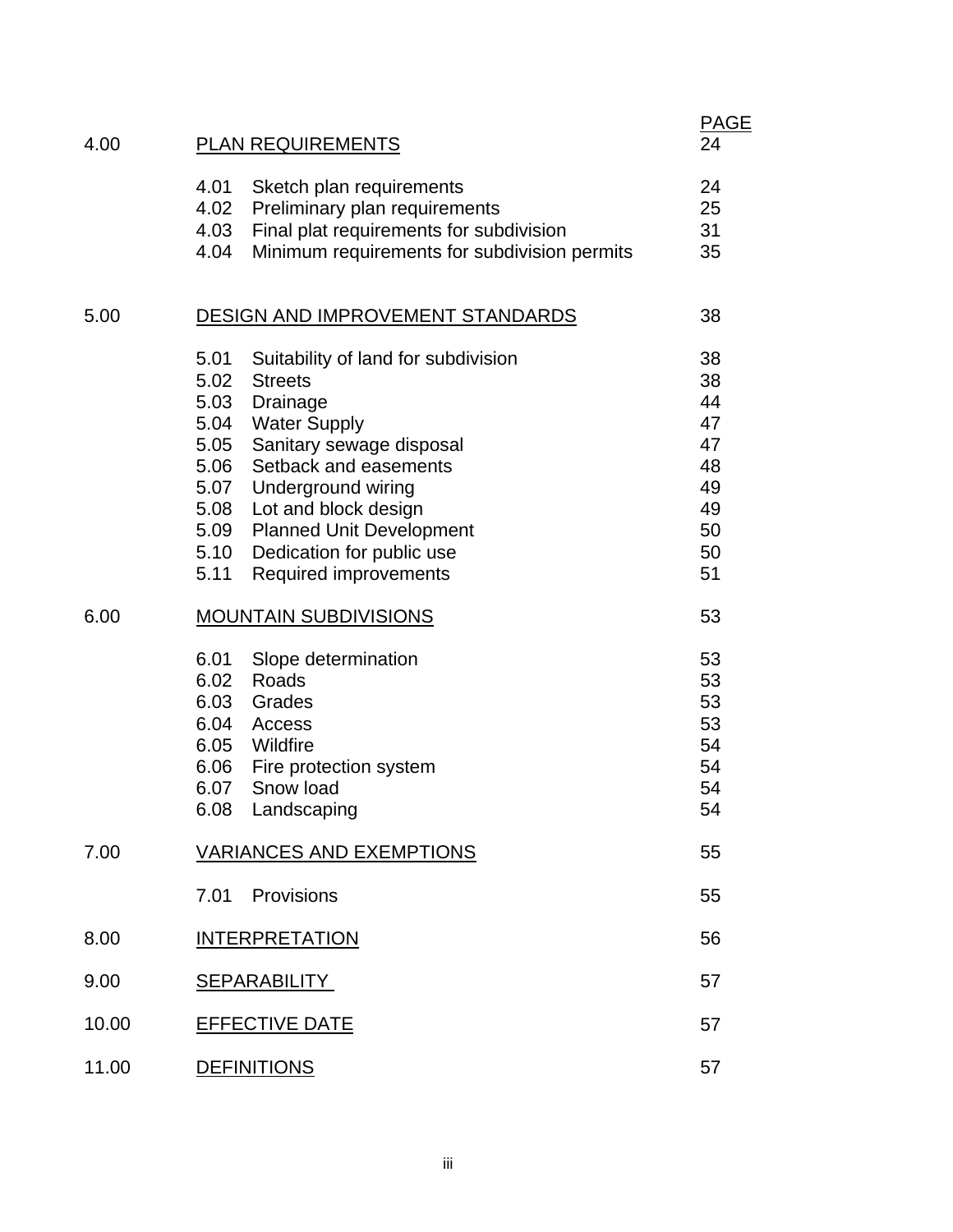|               | APPENDICES AND SAMPLE CERTIFICATIONS<br><b>PAGE</b>                       |    |  |
|---------------|---------------------------------------------------------------------------|----|--|
| A)            | CERTIFICATION OF DEDICATION AND OWNERSHIP                                 | 67 |  |
| B)            | <b>TITLE CERTIFICATE</b>                                                  | 68 |  |
| $\mathcal{C}$ | <b>SURVEYOR'S CERTIFICATE</b>                                             | 68 |  |
| D)            | PLANNING COMMISSION CERTIFICATE                                           | 68 |  |
| E)            | <b>CLERK OR RECORDER'S CERTIFICATE</b>                                    | 68 |  |
| F)            | <b>COUNTY COMMISSIONERS' CERTIFICATE</b>                                  | 69 |  |
| G)            | <b>CERTIFICATE OF COUNTY ENGINEER</b>                                     | 69 |  |
| H)            | APPLICATION FOR VARIANCE, CARBON COUNTY<br><b>SUBDIVISION REGULATIONS</b> | 70 |  |
| $\vert$       | <b>BOUNDARY CONTROL</b>                                                   | 71 |  |
| J)            | <b>MONUMENTATION</b>                                                      | 72 |  |
| K)            | <b>CONSTRUCTION OF SURVEY MONUMENTS</b>                                   | 72 |  |
| $\Box$        | <b>MARKINGS</b>                                                           | 74 |  |
| M)            | <b>ACCURACY STANDARDS</b>                                                 | 74 |  |
| N)            | <b>WITNESSING</b>                                                         | 74 |  |
| O             | APPLICATION FOR SUBDIVISION PERMIT                                        | 75 |  |
| P)            | (SAMPLE) PERFORMANCE BOND                                                 | 76 |  |
| Q)            | (SAMPLE) IRREVOCABLE LETTER OF CREDIT                                     | 77 |  |
| R)            | (SAMPLE FORM) TRUST AGREEMENT                                             | 78 |  |
| S)            | (SAMPLE) RELEASE OF TRUST AGREEMENT                                       | 80 |  |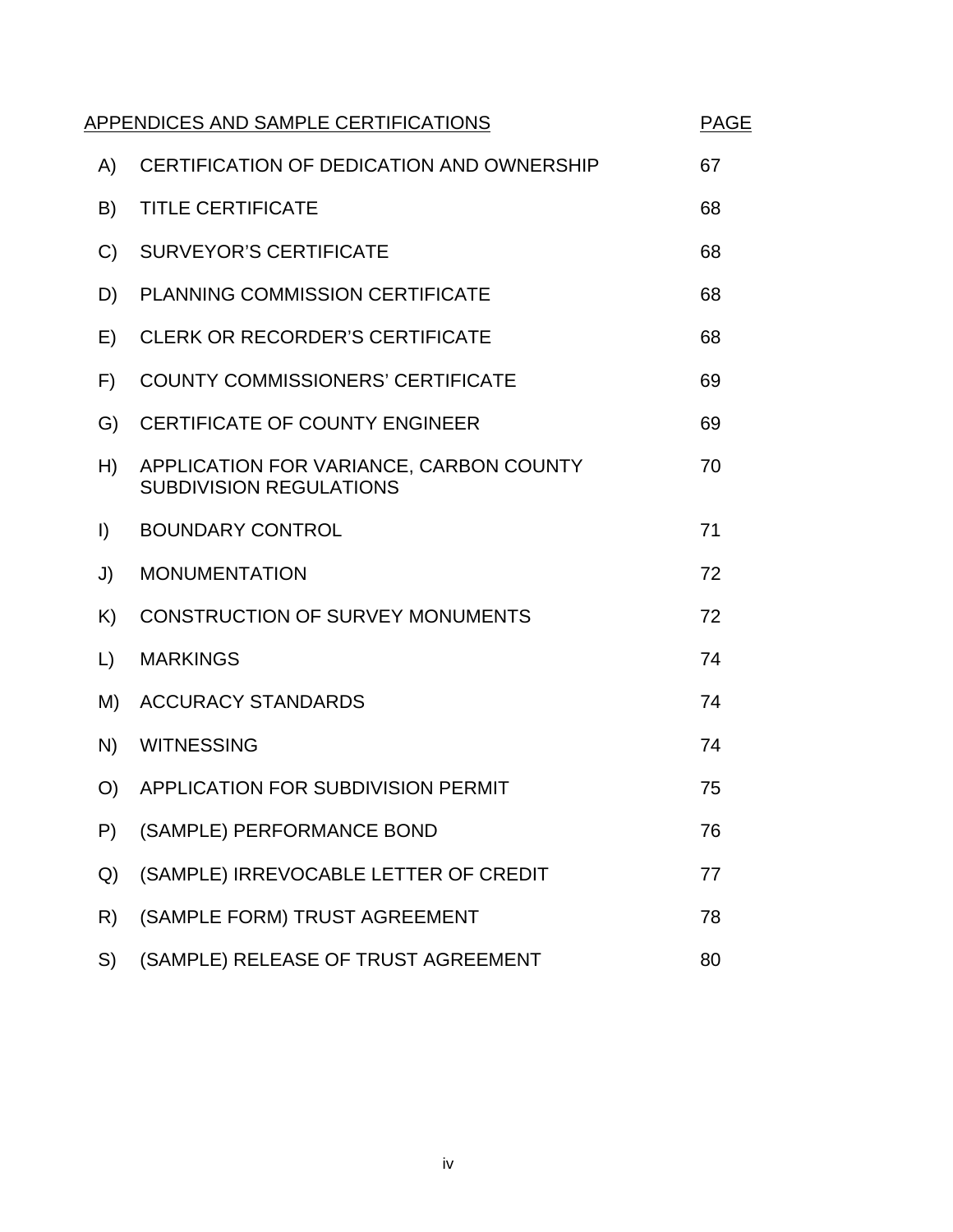#### RESOLUTION

#### THE BOARD OF COUNTY COMMISSIONERS

#### CARBON COUNTY, WYOMING

 WHEREAS, Wyoming Statutes 18-5-301 to 18-5-315 (1977) provide for the adoption and amendment of all subdivision plans and plats and the adoption and amendment of regulations governing such plans and plats by the Board of County Commissioners; and

 WHEREAS, The following proposed amendments to the Carbon County Subdivision Resolution of 1972 have been recommended by the Carbon County Planning Commission; and

 WHEREAS, This Board has given notice of public hearing thereon by two publications in newspapers of general circulation in Carbon County, such hearing having been held on January 2, 1980, and February 6, 1980, and this Board having given full consideration thereto; and

 WHEREAS, This Board deems it necessary and advisable to adopt these Subdivision Regulations for the purpose of promoting and protecting the health, safety and welfare of the inhabitants of Carbon County, Wyoming, by establishing minimum standards for the design and development of subdivisions,

 NOW, THEREFORE, Be it resolved by the Board of County Commissioners of Carbon County, Wyoming, at its meeting held on the 4<sup>th</sup> day of March, 1980, that these, "Subdivision Regulations of Carbon County, Wyoming," as amended, be and the same hereby adopted and shall be effective March 5, 1980.

 Be it further resolved that all existing or previously adopted subdivision regulations for Carbon County, Wyoming be and the same are repealed and superseded by these "Subdivision Regulations of Carbon County, Wyoming".

THE BOARD OF COUNTY COMMISSIONERS OF CARBON COUNTY

\_\_\_\_\_\_\_\_\_\_\_\_\_\_\_\_\_\_\_\_\_\_\_\_\_\_\_\_\_\_

\_\_\_\_\_\_\_\_\_\_\_\_\_\_\_\_\_\_\_\_\_\_\_\_\_\_\_\_\_\_

\_\_\_\_\_\_\_\_\_\_\_\_\_\_\_\_\_\_\_\_\_\_\_\_\_\_\_\_\_\_

Attest: \_\_\_\_\_\_\_\_\_\_\_\_\_\_\_\_\_\_\_\_\_\_\_\_\_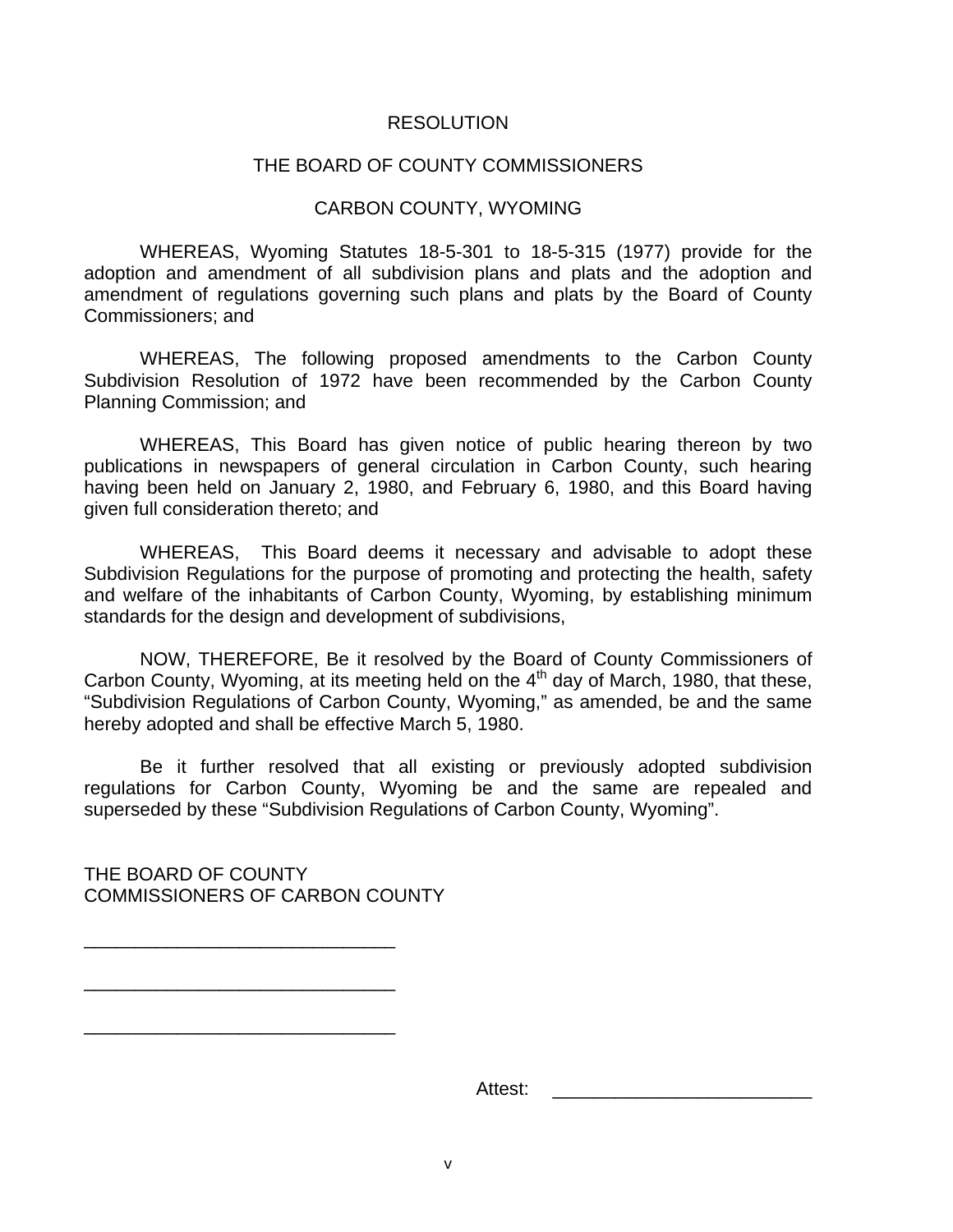## **1.00 GENERAL PROVISIONS**

## **1.01 TITLE**

A resolution establishing rules, regulations and standards governing the subdivision of land within the unincorporated areas of Carbon County, setting forth the procedure to be followed by the Board of County Commissioners and the Planning Commission in applying and administering these rules, regulations and standards, and setting forth the penalties for the violation thereof as established by the State of Wyoming.

#### **1.02 SHORT TITLE**

These regulations shall be known and may be sited as "Subdivision Regulations of Carbon County, Wyoming".

#### **1.03 AUTHORITY**

These regulations are authorized by Sections 18-5-301 to 18-5-315 Wyoming State Statutes annotated 1977, republished edition.

#### **1.04 JURISDICTION**

These regulations are applicable to the unincorporated lands within Carbon County, Wyoming, as defined by Section 18-5-101 Wyoming Statutes annotated 1977, republished edition.

#### **1.05 PURPOSE**

These regulations are designed and enacted to supplement the requirements of Wyoming Laws, Section 18-5-101 to 18-5-315, Wyoming Statutes annotated 1977, republished edition, for the purpose of promoting the public health, safety, morals, and general welfare of the unincorporated areas of Carbon County, Wyoming, by: providing for the orderly subdivision of property into lots, sites, or tracts that are established by standards including minimum width and depth; encouraging the proper arrangement of streets, roads, alleys, rights-of-way and easements in relation to existing or planned public access patterns; insuring that subdivision developments conform to the Comprehensive Plan for County-wide control and development; protecting the environment; providing for adequate and convenient open spaces; providing for community use facilities, schools, and utility service; and, regulating of such other matters as the Carbon County Planning Commission and Board of County Commissioners may deem necessary in order to protect the best interests of the public.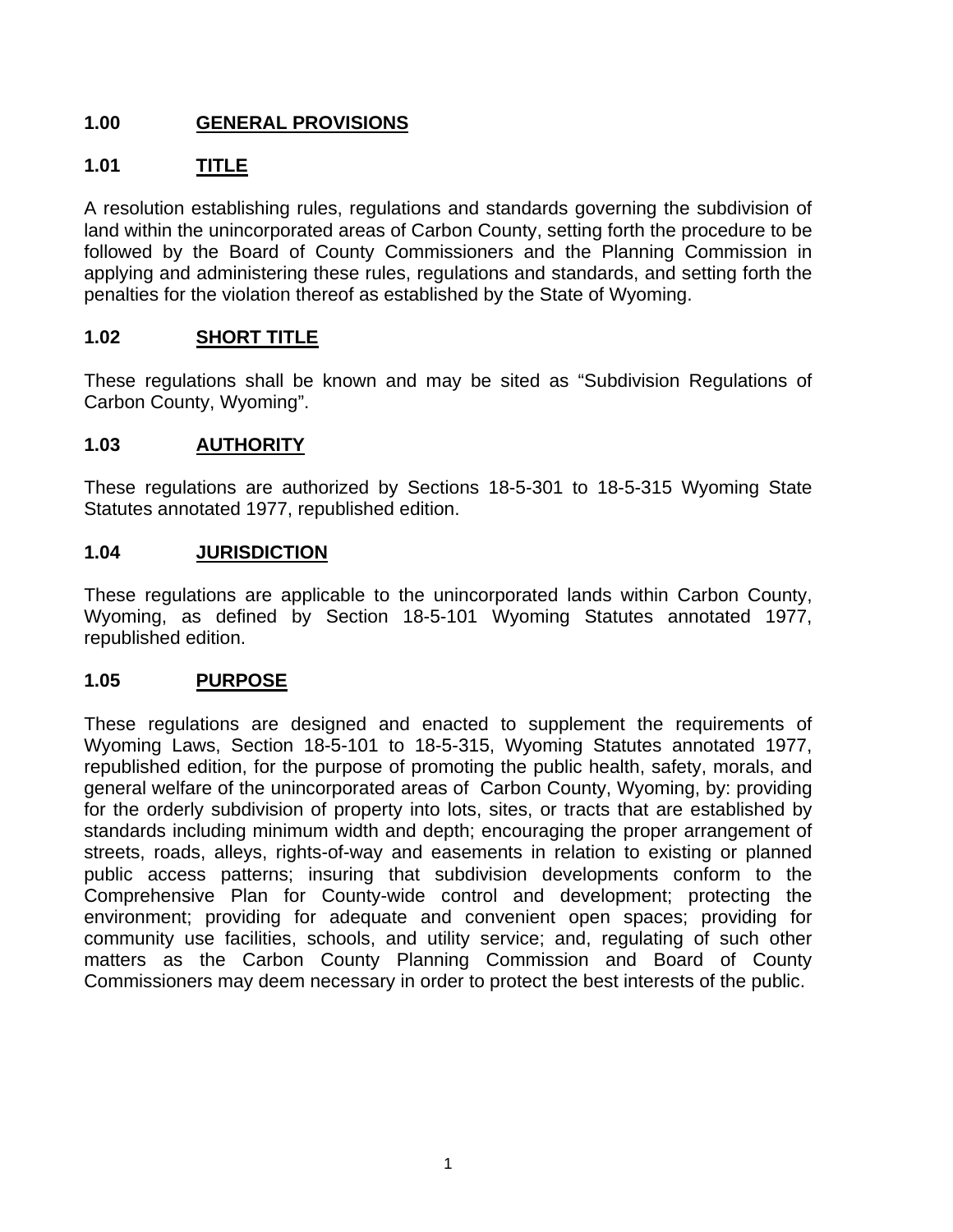These regulations, by their nature, will also serve the following specific purposes:

| Each Subdivider -        | will know in advance what general<br>subdivision design is expected;<br>will be able to use established<br>principles of development for his<br>subdivision; will know what improvements<br>will be necessary.                                                         |
|--------------------------|------------------------------------------------------------------------------------------------------------------------------------------------------------------------------------------------------------------------------------------------------------------------|
| Adjoining land owners -  | should have assurance that at a<br>later date their property can be<br>subdivided without conflict with<br>present plats; should be protected<br>against poor practices which would<br>destroy values along their property<br>boundaries.                              |
| Future property owners - | should be able to purchase sites in<br>newly subdivided areas with the<br>knowledge that legal descriptions<br>are accurate and that desirable<br>design features have been used in<br>the subdivisions.                                                               |
| All taxpayers -          | should save money by coordinated,<br>logical street right-of-way and utility<br>extensions and by assurance that<br>improvements are made to specified<br>standards; should be able to secure<br>necessary land for public purposes in<br>advance of high land values. |

# **1.06 EXISTING SUBDIVISION AGREEMENTS AND COVENANTS**

Subdivisions filed and recorded on a Final Plat to the effective date of these regulations shall not be regulated by these regulations unless proposed for resubdivision in such manner as to fall within the definition of a subdivision of these regulations. Subdivisions having received Preliminary Plan approval under any previous subdivision regulations or law prior to the effective date of this resolution shall be considered as having received Preliminary Plan approval under these regulations; provided, that all Final Plat submittals subsequent to the date of these regulations shall conform to the requirements of these regulations. In the instance of large tracts or blocks of land contained within a recorded subdivision and intended or designed for resubdivision into smaller tracts, lots or building sites, the resubdivision shall comply with all provisions of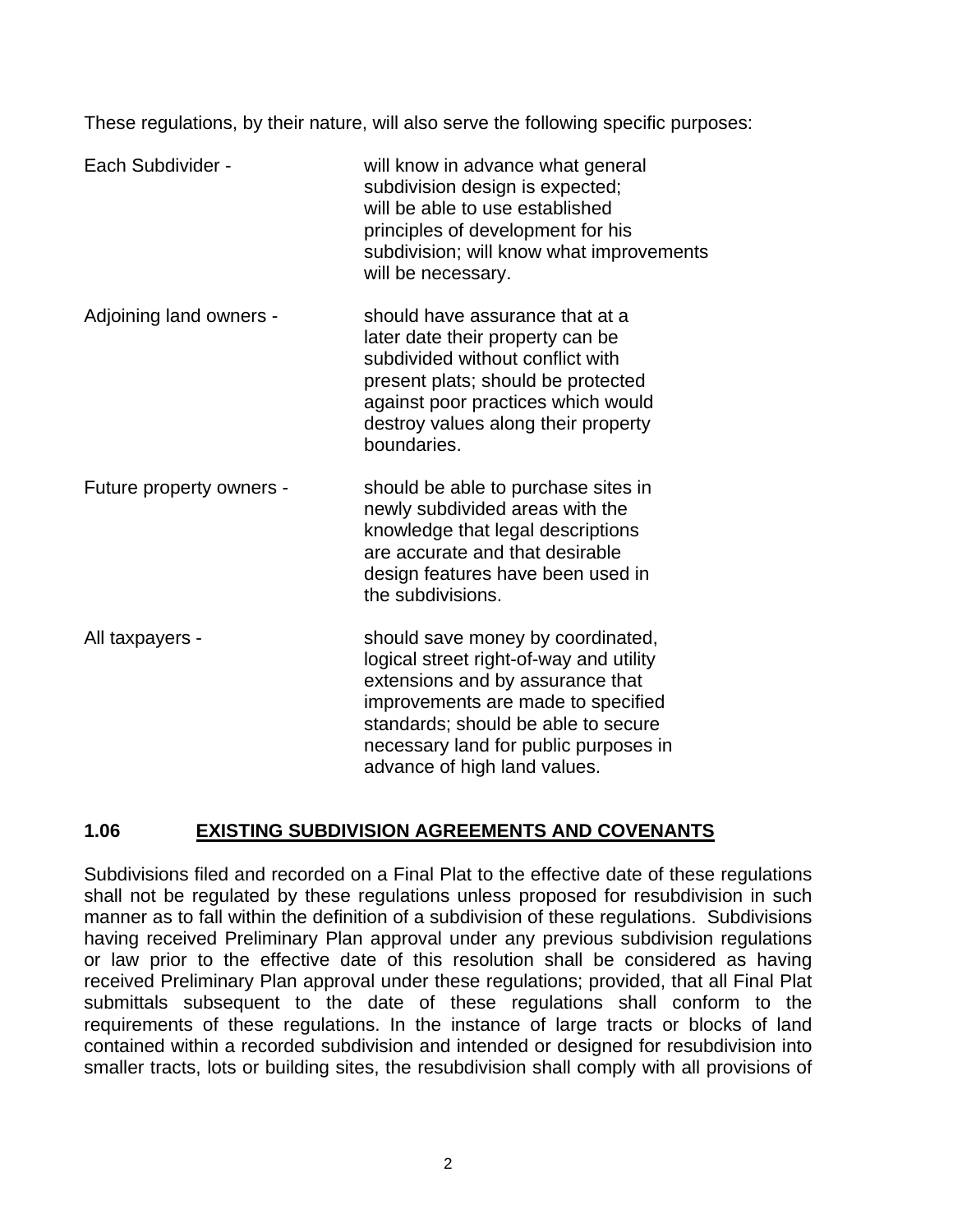these regulations except for those which in the opinion of the Board, have been satisfied prior to filing of the original subdivision plat. These regulations are not intended to repeal, abrogate, annul or in any way impair or interfere with existing provisions of other laws or with existing provisions of private agreement or restrictive covenants running with the land to which the county is a party. Where these regulations impose a greater restriction than that imposed by such existing provisions of law, contract or deed, the provisions of these regulations shall control.

# **1.07 UNLAWFUL TO SUBDIVIDE WITHOUT COMPLIANCE**

**1.07.01** From and after the effective date of these regulations it shall be unlawful for any person to subdivide land within the entire area of Carbon County, Wyoming, except any such area which lies within the boundaries of an incorporated city or town, without having first complied with the provisions of these regulations.

**1.07.02** All plats of a subdivision of land within Carbon County, Wyoming shall be filed and recorded only after having been reviewed and approved by the Carbon County Planning Commission, and accepted and signed by the County Commissioners.

**1.07.03** Any subdivision proposed on county land and located within three (3) miles of a municipality shall be referred to the city or town for consideration by their Planning Commission, and the City or Town Council. If Council recommendations are not forthcoming within 21 days of the receipt of such referral, the action is considered to be approved by the municipality. Additionally, State Statutes 18-5-308 and 34-12-103 require city or town approval of any plats within one mile of an incorporated town or city's boundaries.

# **1.08 PERMITS FOR DEVELOPMENT**

**1.08.01** No permits of any kind shall be issued by the County Building or Zoning Official nor any other administrative office of the County, for the construction of any building or other improvements upon any land to which these regulations apply unless and until the requirements herein have been met.

**1.08.02** No building shall be erected on any lot nor shall a building permit be issued for a building unless the street or private road giving access to the lot upon which such building is proposed to be placed shall have been approved by the County Planning Commission and accepted by the County Commissioners as a part of an official subdivision where said land is subject to 1.07.01. Dead end streets which are terminated due to natural or pre-existing man-made barriers or which form a continuous loop without any intersecting streets (private or public) may be retained in private ownership.

**1.08.03** No changes, erasures, modifications, or revisions shall be made on the Final Plat after the approval by the Board without specific approval, in writing, by the Board.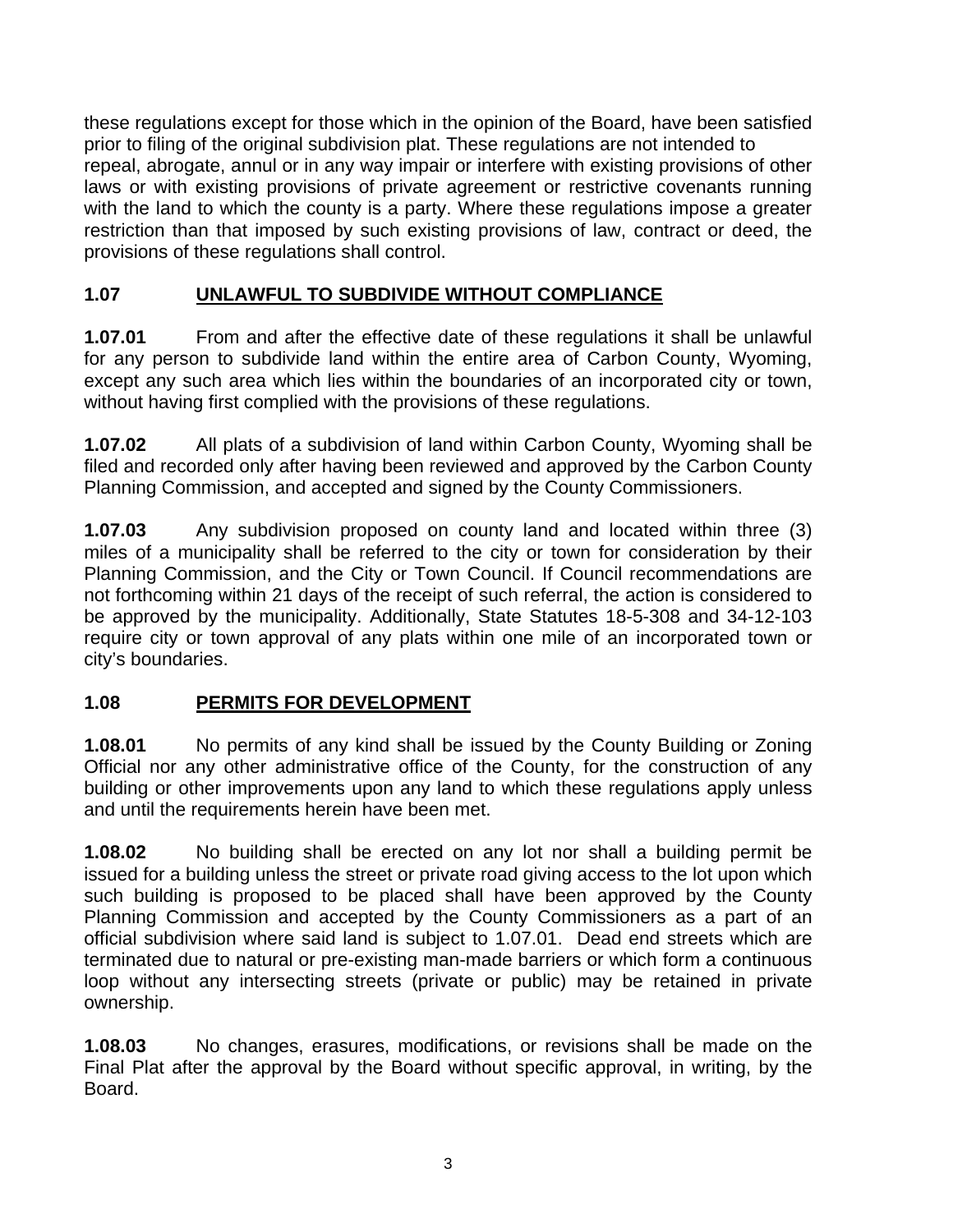## **1.09 OWNER OR AGENT MAY SUBDIVIDE**

**1.09.01** No person who is not the owner of land may subdivide nor make application to subdivide such land without first having obtained a properly acknowledged power of attorney to subdivide such land from the owner or owners thereof or from the authorized agents of said owners.

**1.09.02** The determination of the creation of a subdivision will be based on the ownership of the record legal title owner.

# **1.10 ENFORCEMENT, VIOLATIONS AND PENALTIES**

**1.10.01** It shall be the duty of the Board, or its duly appointed representative, to enforce the provisions of these regulations. No Final Plat of a subdivision shall be approved by the Planning Commission and approved by the Board unless it conforms to the provisions of these regulations.

**1.10.02** Any owner, subdivider, or agent of a subdivider, who willfully transfers or sells or agrees to sell or offers to sell any proposed subdivided land before a Final Plat for such land has been approved by the County Commissioners and filed in the office of the County Clerk shall be fined \$1,000.00 initially, and if the violation still exists after 180 days from notification, \$100/day until Final Plat is accepted by County; or deeds revoked and purchase price returned to affected lot purchasers.

**1.10.03** Description of lots in the unapproved subdivision by metes and bounds in the transfer shall not exempt the owner from being fined.

**1.10.04** The County Attorney, when authorized by the Board, may enjoin any transfer or sale of such land by injunction and may recover the penalty in a civil action in a court of competent jurisdiction.

# **1.11 VARIANCES**

**1.11.01** Upon application by a subdivider the Board in its discretion may grant variances, as herein provided, (Section 7.00), from some or any requirements of these regulations in cases where an undue hardship is placed on the subdivider and:

**1.11.02** Whether the provisions of the regulations from which relief is requested are not materially important, in a planning sense, to the orderly controlled development of the tract in question;

**1.11.03** Whether the granting of the request might adversely affect the use of the land in the immediate area of the tract in question.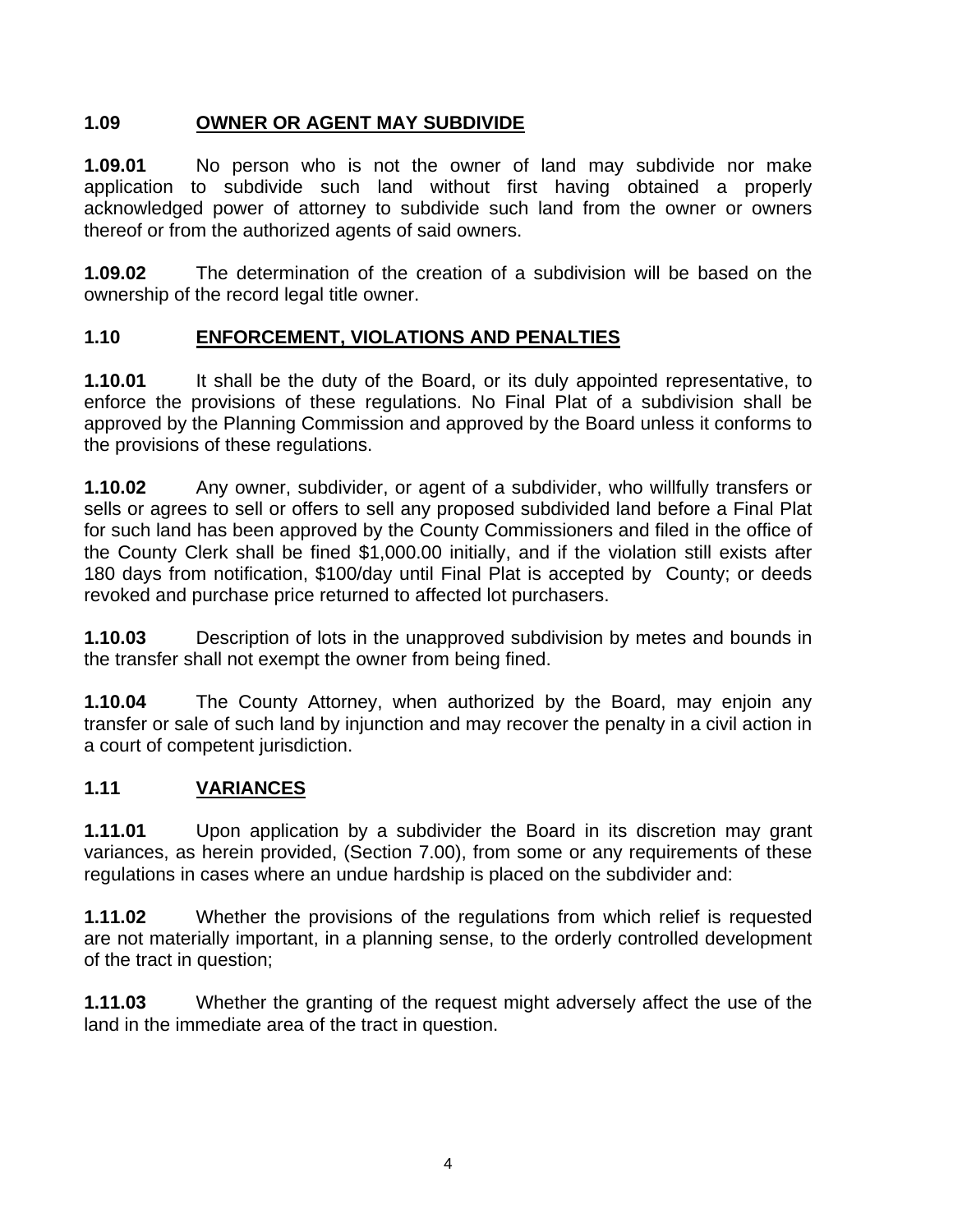**1.11.04** A variance granted by the Board may contain limitations as to time or disposition or use of the tract in question in order to insure that the stated purpose of the variance request is realized.

**1.11.05** Such variance shall not by granted if the Board determines that it would be detrimental to the public good or impair the intent and purpose of these regulations.

# **1.12 EXEMPTIONS FROM SUBDIVISION REGULATIONS**

Unless the method of sale or other disposition is adopted for the purpose of evading the provisions of these regulations, these regulations shall not apply to any subdivision of land that:

- 1) Is a division of land made outside of platted subdivisions for the purpose of a single gift or sale to a member of the grantor's immediate family, subject to the following requirements:
	- a. A member of the immediate family is limited to any person who is a natural or adopted child, stepchild, spouse, sibling, grandchild, grandparent or parent of the grantor;
	- b. The purpose of the division is to provide for the housing, business or agricultural needs of the grantee;
	- c. Parcels created under this section shall be titled in the name of the immediate family member for whom the division is made for a period of not less than one (1) year unless such parcels are subject to involuntary transfer including, but not limited to, foreclosure, death, judicial sale, condemnation or bankruptcy;
	- d. No parcel smaller than five (5) acres created under this paragraph shall be further divided unless the owner obtains a subdivision permit pursuant to W.S. 18-5-304.
- 2) May be created by any court of this state pursuant to the law of eminent domain, by operation of law or by order of any court in this state;
- 3) Is created by a lien, mortgage, deed of trust or any other security instrument, easements and rights-of-way;
- 4) Concerns lands located within incorporated cities or towns;
- 5) Is created by the sale or other disposition of land to the state of Wyoming or any political subdivision thereof;
- 6) Affects railroad rights-of-way;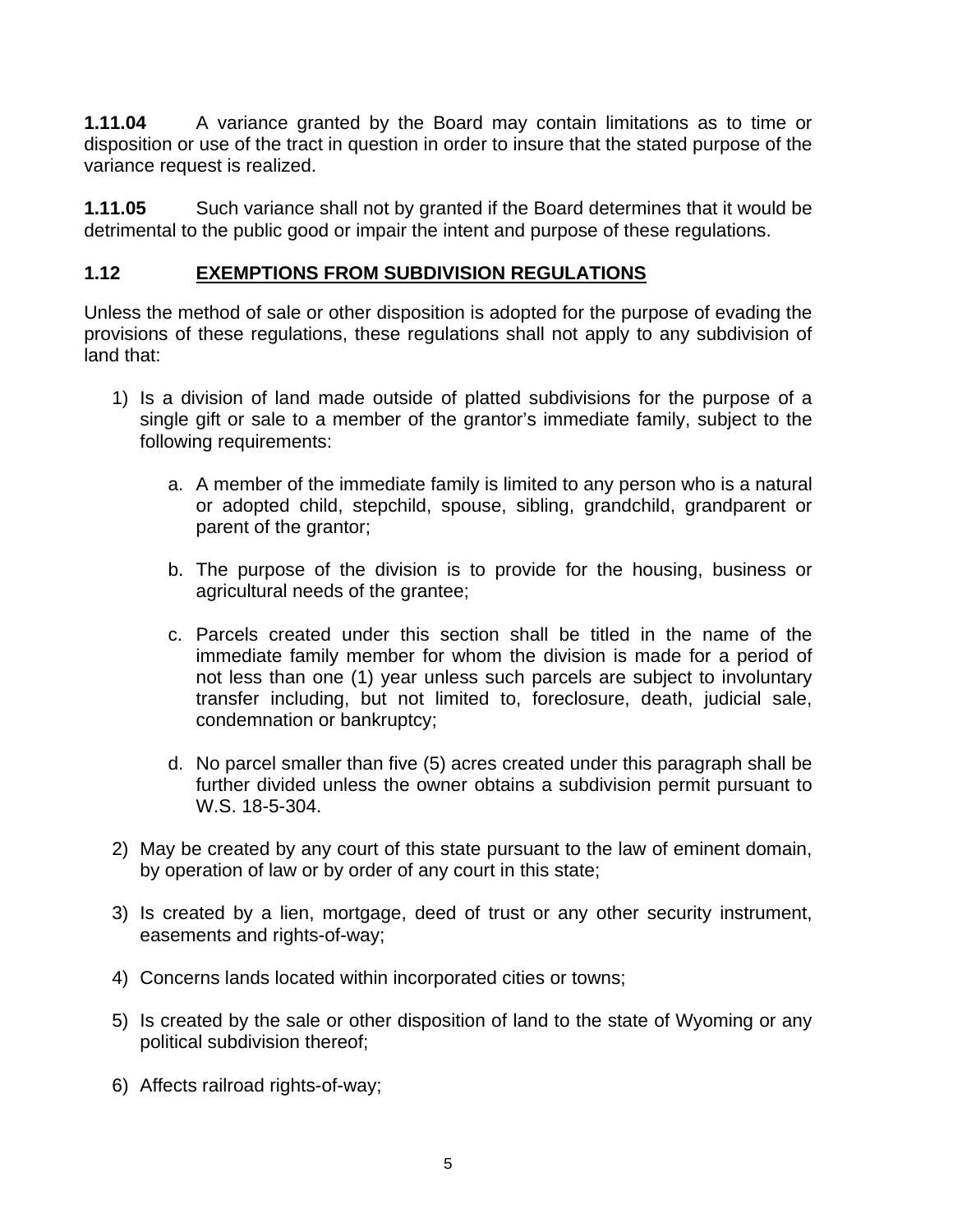- 7) Is a sale or other disposition of land for agricultural purposes or affects the alignment of property lines for agricultural purposes;
- 8) Is created by boundary line adjustments where the parcel subject to the sale or other disposition is adjacent to and merged with other land owned by the grantee;
- 9) Creates cemetery lots;
- 10) Is created by the acquisition of an interest in land in the name of a husband and wife or other persons in joint tenancy or as tenants in common, and the interest shall be deemed for purposes of this subsection as only one (1) interest.

This article shall not apply to the sale or other disposition of land where the parcels involved are thirty-five (35) acres or larger, subject to the requirements that ingress and egress and utility easements shall be provided to each parcel by binding and recordable easements of not less than forty (40) feet in width to a public road unless specifically waived by the grantee or transferee in a binding and recordable document.

# **1.13 FILING FEE**

A filing fee for review and processing of the Preliminary and Final Plat or Planned Unit Development (PUD) shall be paid to the County Clerk or assigned representative in accordance with the latest fee schedule established by resolution of the Board of County Commissioners.

# **1.14 SCHOOL AND PARK SITES**

**1.14.01** The Board may require the reservation, or dedication, of lands, or sites for schools and parks when such are reasonably necessary to serve the proposed subdivision and future residents thereof, or in lieu thereof require payment of a sum of money not exceeding the full market value of such lands or sites. Any such sums when required shall be held by the Board for the acquisition of such lands or sites.

**1.14.02** SCHOOL SITES: A proposed subdivision may incorporate a school site either as proposed by the Subdivider or by the appropriate School District in their review of the Preliminary Plan. Following agreement on location and size of any proposed school site by the Subdivider and the School District, the Board shall require that an agreement be completed between the Subdivider and the School District on the terms of reservation or dedication of the proposed site to the district prior to approval of a Final Plat on any portion of the land included in the Preliminary Plan. The basis for determination of the size of said reservation or dedication shall be the current policy of the School District as approved by the Board of County Commissioners.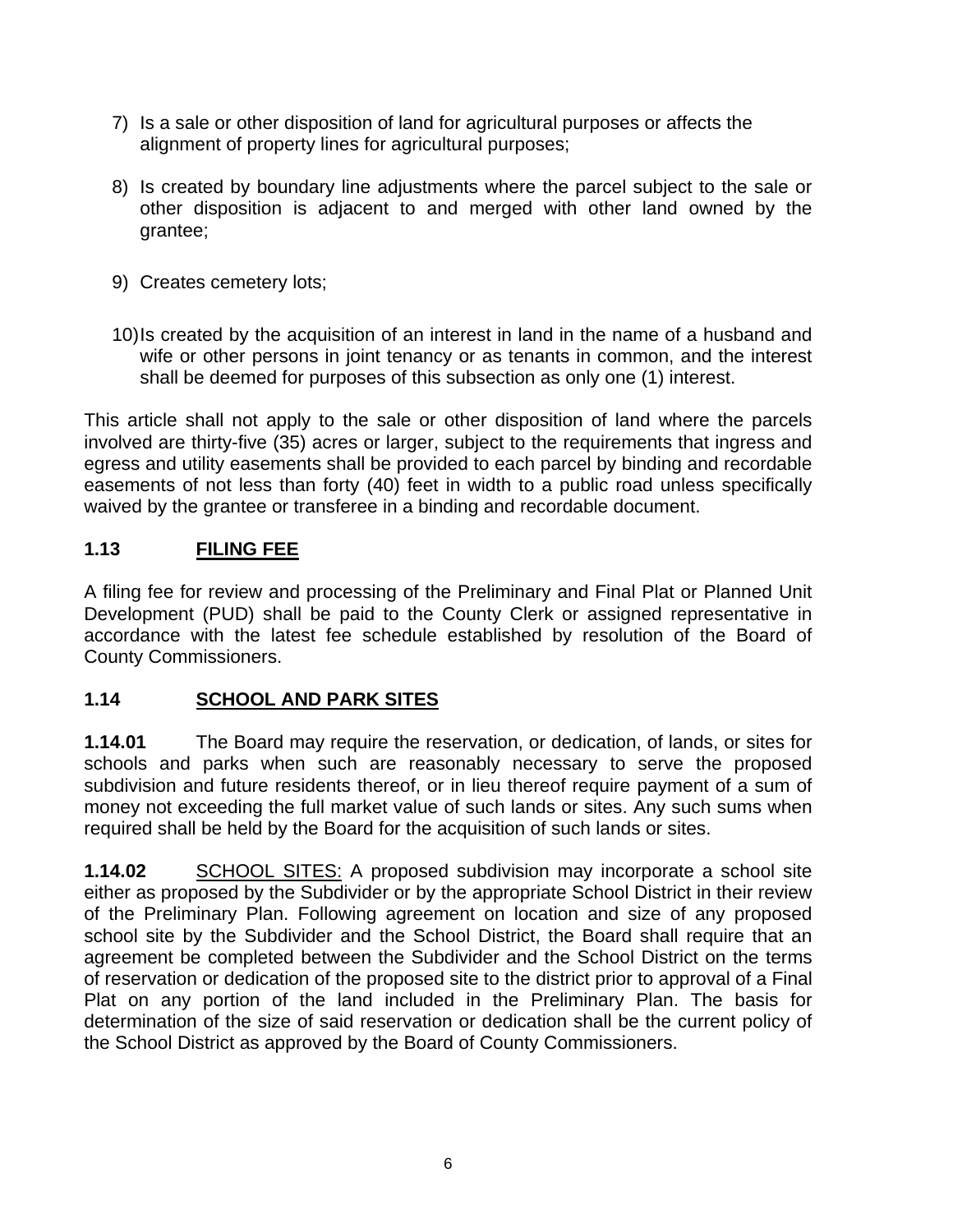**1.14.03** PARK SITES: The Board may require that each proposed Subdivision include a park plan consisting of park sites suitable for active recreation use and walkways or riding trails for access to recreation sites. Location of sites shall be based on topography, vegetation, circulation patterns and the size of the subdivision. Wherever possible, consistent with the foregoing locational criteria, such park sites should be located in such a fashion to permit expansion through creation of similar facilities in future subdivisions on adjacent undeveloped land.

# **1.15 ADEQUACY OF APPLICATIONS**

All materials and information, as required by applicable sections of these regulations, including applications, fees, sketches, maps, plans, plats, and reports, must be submitted to the Administrator complete in every detail and by the times specified.

No item nor application submitted under these regulations may be placed on a meeting agenda of the Commission or Board, which is not in compliance with the standards and procedures of these regulations; the Administrator shall determine the compliance of each application and shall be the authority for placing any application or item on an agenda.

# **1.16 SUSPENSION OF APPROVAL**

The Board or the Planning Commission may suspend or withdraw any approval of a plan or plat or may require certain corrective measures may be taken following a determination that the information provided by the subdivider upon which such approval was based is false or inaccurate or that new significant information has been brought to their attention. Suspension of approval may occur at any step in the platting and must take place at a regular meeting.

A written notice from the Administrator shall be served upon the subdivider, setting out a clear and concise statement of alleged facts and directing the subdivider to appear at the certain regular meeting of the County Commissioners or Planning Commission not less that ten (10) days nor more than thirty (30) days after the date of service of notice. The Planning Commission or Board shall determine at the meeting the nature and extent of alleged false or inaccurate information, shall consider any new significant information that has been brought to their attention, and shall have power, upon good cause being shown, to suspend or withdraw any approval or require certain corrective measures to be taken.

# **1.17 APPEALS**

Any subdivider aggrieved by the action of any Commission or administrative personnel of Carbon County in carrying out any provisions of the Subdivision Regulations, may, if they so desire, file with the Board of County Commissioners of Carbon County, a written request for hearing the same, setting forth the reasons for which they feel the regulations have been unjustly enforced within thirty (30) days of the act or acts alleged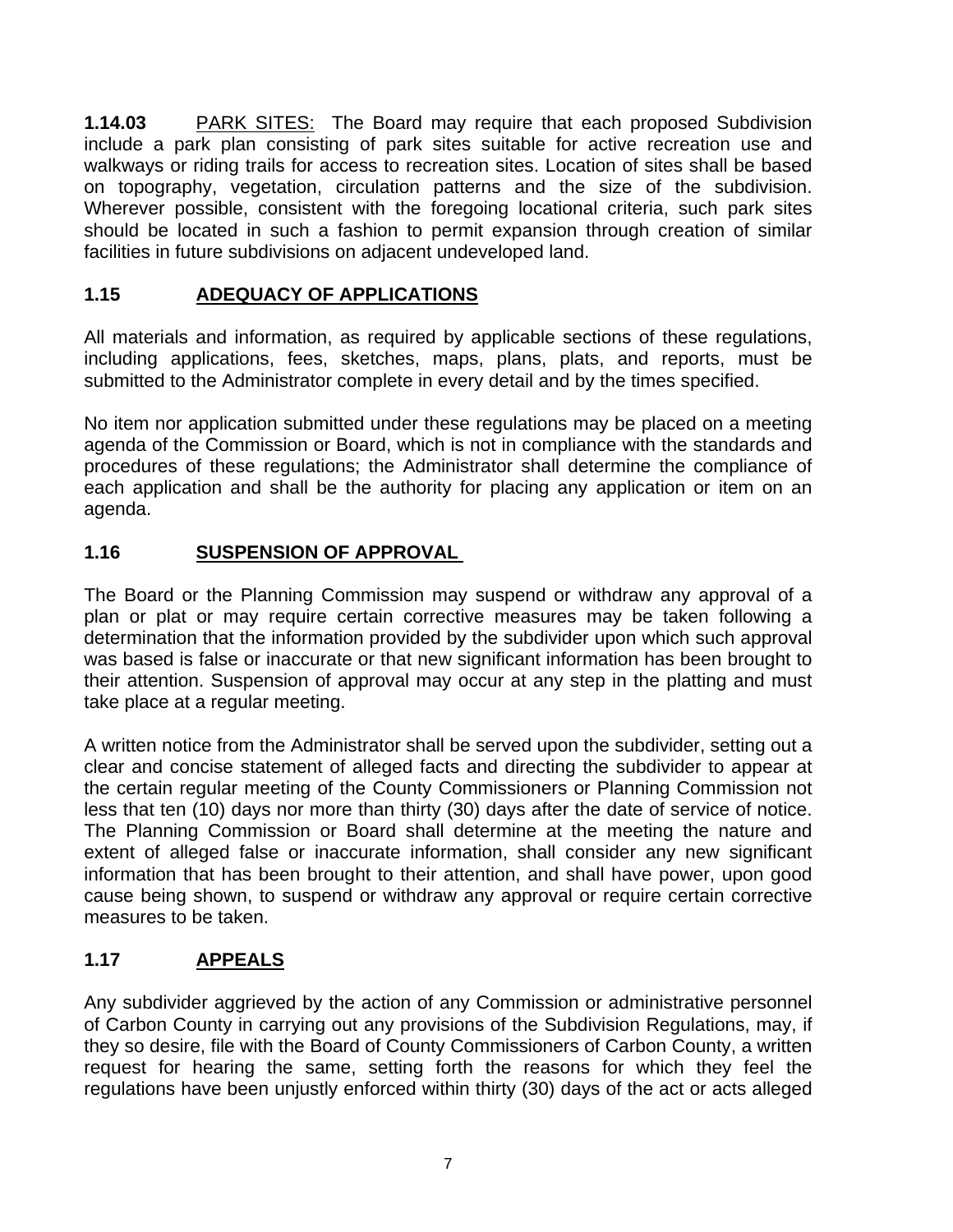to be unjust, and within sixty (60) days of receipt of said request, the Board of County Commissioners shall hold a public hearing to determine the proper application of said subdivision rules.

# **1.18 AMENDMENTS TO THE SUBDIVISION REGULATIONS**

**1.18.01** The procedures, standards, and criteria contained in these regulations, when deemed necessary, may from time to time be revised, altered or amended, and may be requested by any person, group, or agency.

**1.18.02** Any request for amendment shall be submitted in writing to the Administrator for formal presentation to and consideration by the Planning Commission for recommendations to the Board.

**1.18.03** The Planning Commission shall hold a public hearing prior to recommending the adoption of any amendments or changes. The time and place of such public hearing shall be advertised by the Planning Commission at least forty-five (45) days prior to its intended action in a newspaper of general circulation within Carbon County pursuant to the Wyoming Administrative Procedure Act, W.S. § 16-3-103(a). The public notice shall include:

- a) The time when, the place where and the manner in which interested persons may present their views on the intended action;
- b) A statement of the terms and substance of the proposed rule or a description of the subjects and issues involved;
- c) If an amendment or a repeal, the citation to the County's rule to be amended or repealed;
- d) If new rules, a statement that they are new rules and a citation of the statute which authorizes adoption of the rules;
- e) The place where an interested person may obtain a copy of the proposed rules.

After considering the testimony at the public hearing and comments from governmental agencies and interested parties, the Planning Commission shall recommend approval, conditional approval or disapproval of the proposed changes or amendments to the Board.

**1.18.04** The Board shall hold a public hearing prior to taking action upon such recommendation. Public notice of the proposed action shall be advertised by the Board at least forty-five (45) days prior to its intended action in a newspaper of general circulation within Carbon County pursuant to the Wyoming Administrative Procedure Act, W.S. § 16-3-103(a). The public notice shall include: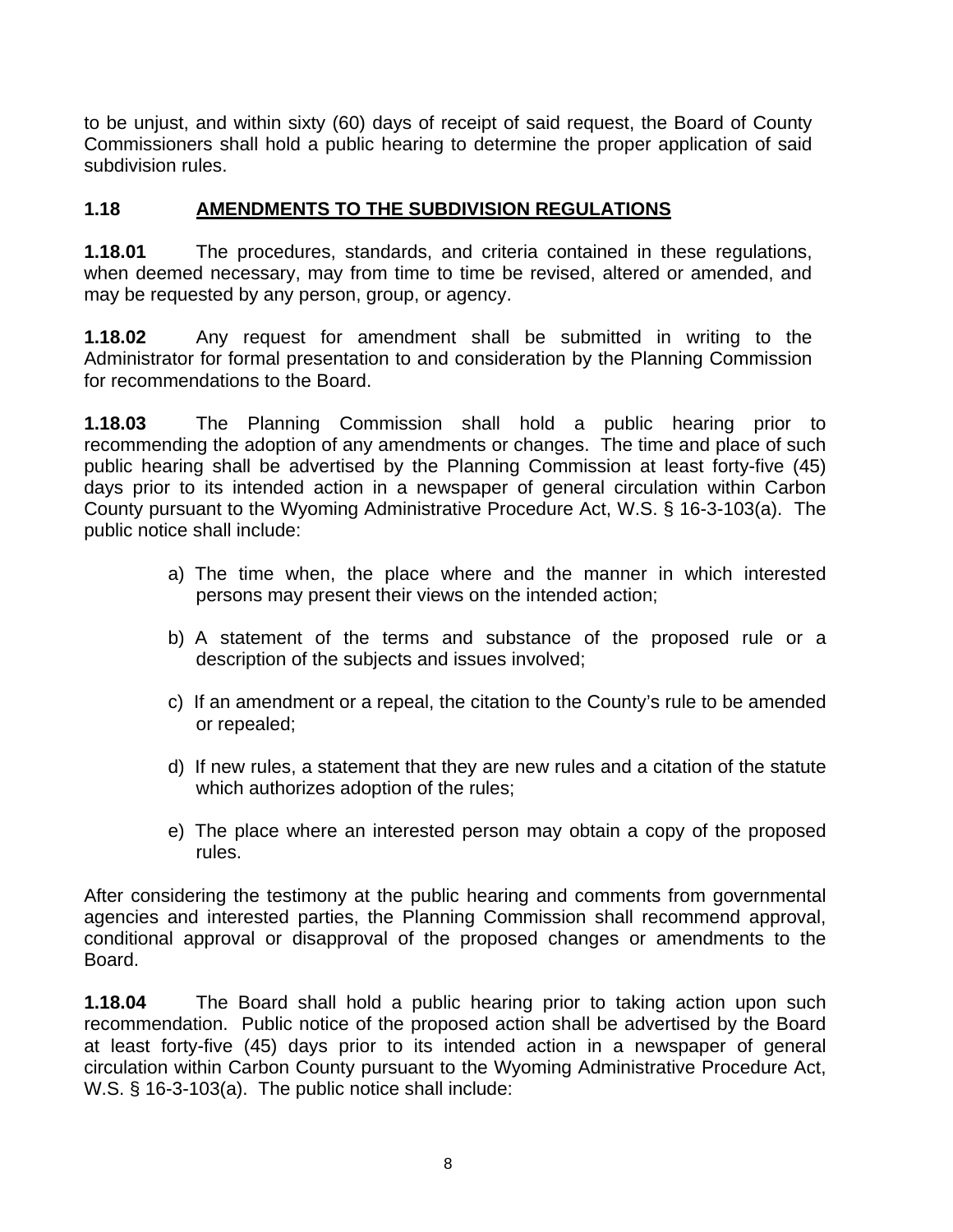- a) The time when, the place where and the manner in which interested persons may present their views on the intended action;
- b) A statement of the terms and substance of the proposed rule or a description of the subjects and issues involved;
- c) If an amendment or a repeal, the citation to the County's rule to be amended or repealed;
- d) If new rules, a statement that they are new rules and a citation of the statute which authorizes adoption of the rules;
- e) The place where an interested person may obtain a copy of the proposed rules.

After due consideration the Board shall approve, conditionally approve, or disapprove the proposed changes or amendments by a vote of not less than a majority of the entire membership of the Board. Such decision shall be binding on all parties affected by this regulation.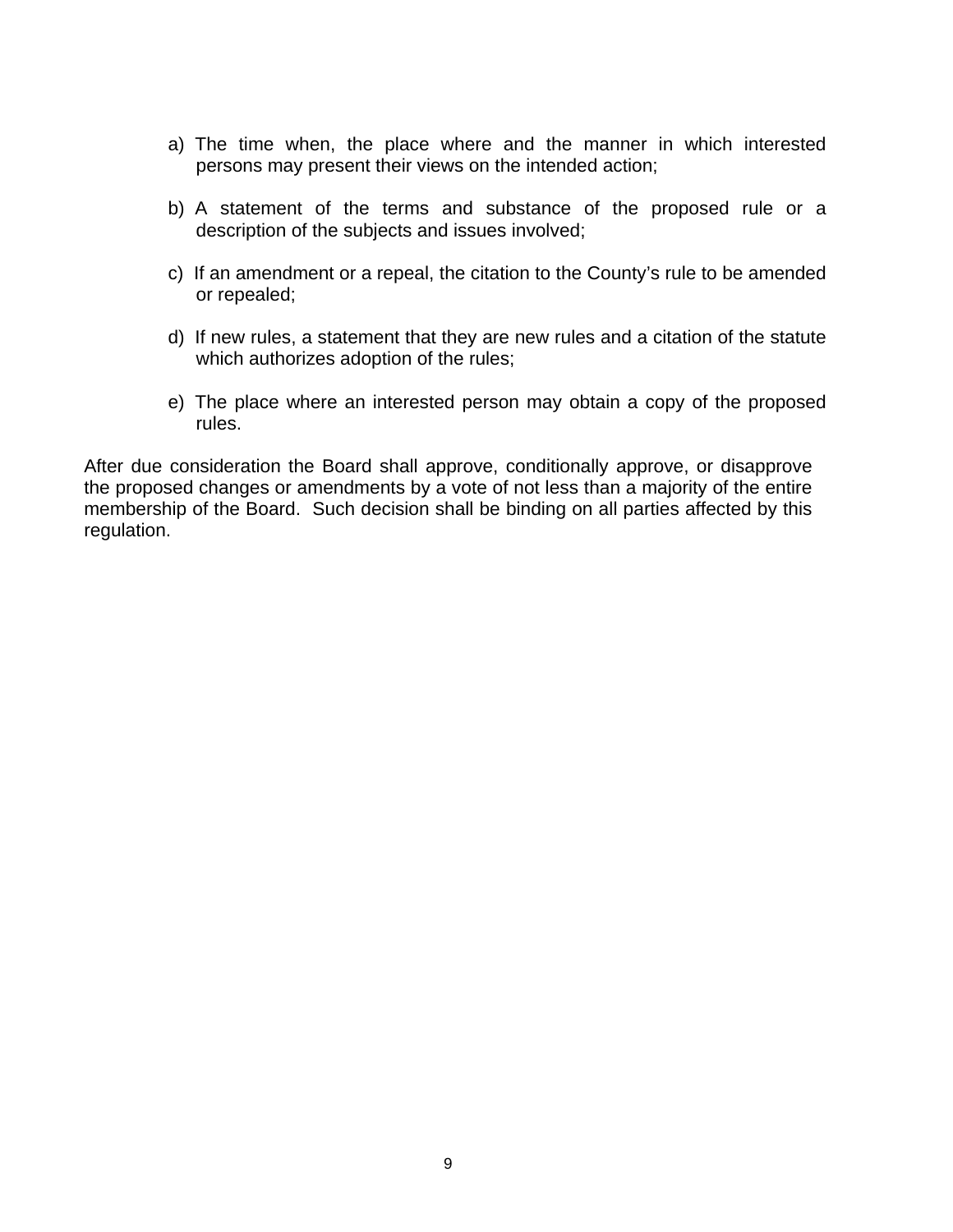#### **2.00 PROCEDURE – SUBDIVISION REVIEW**

#### **2.01 BASIC CONSIDERATIONS**

A successful subdivision involves coordination and understanding of many factors related to law, engineering, marketing, financing, and planning. Because of the need for a thorough analysis, an individual considering the platting of a parcel of land is advised to contact his attorney, an engineer or surveyor, a real estate or marketing firm, a financial lending institution, and a land planning specialist. While certain short cuts may be possible, good counsel on all phases of a proposed subdivision is essential at an early stage. Through this review, the subdivider may be able to save time, avoid unnecessary mistakes, and to make the most of his opportunities.

Some of the questions, which should be considered by both subdivider and Commission at the onset are as follows:

- a) Is there a need for additional residential sites in the area?
- b) What type and price homes are likely to be built?
- c) What lots would be most appropriate?
- d) Shall areas be reserved for business or industrial use?
- e) Does the tract include special scenic locations or areas of historical importance which need to be reserved?
- f) Will school and/or playground sites be required?
- g) If the plat abuts a major street or expressway, will additional right-of-way or limited access features be necessary?
- h) Are portions of the area subject to flooding?
- i) Are soil conditions favorable for construction purposes?
- j) How can water, sanitary sewer, storm sewer, electric and gas utility services and solid waste disposal be provided?
- k) Can the subdivision be designed as a part of an existing neighborhood?
- l) Should the Planned Unit Development concept be considered?
- m) Can any of the land adjacent to the site be included?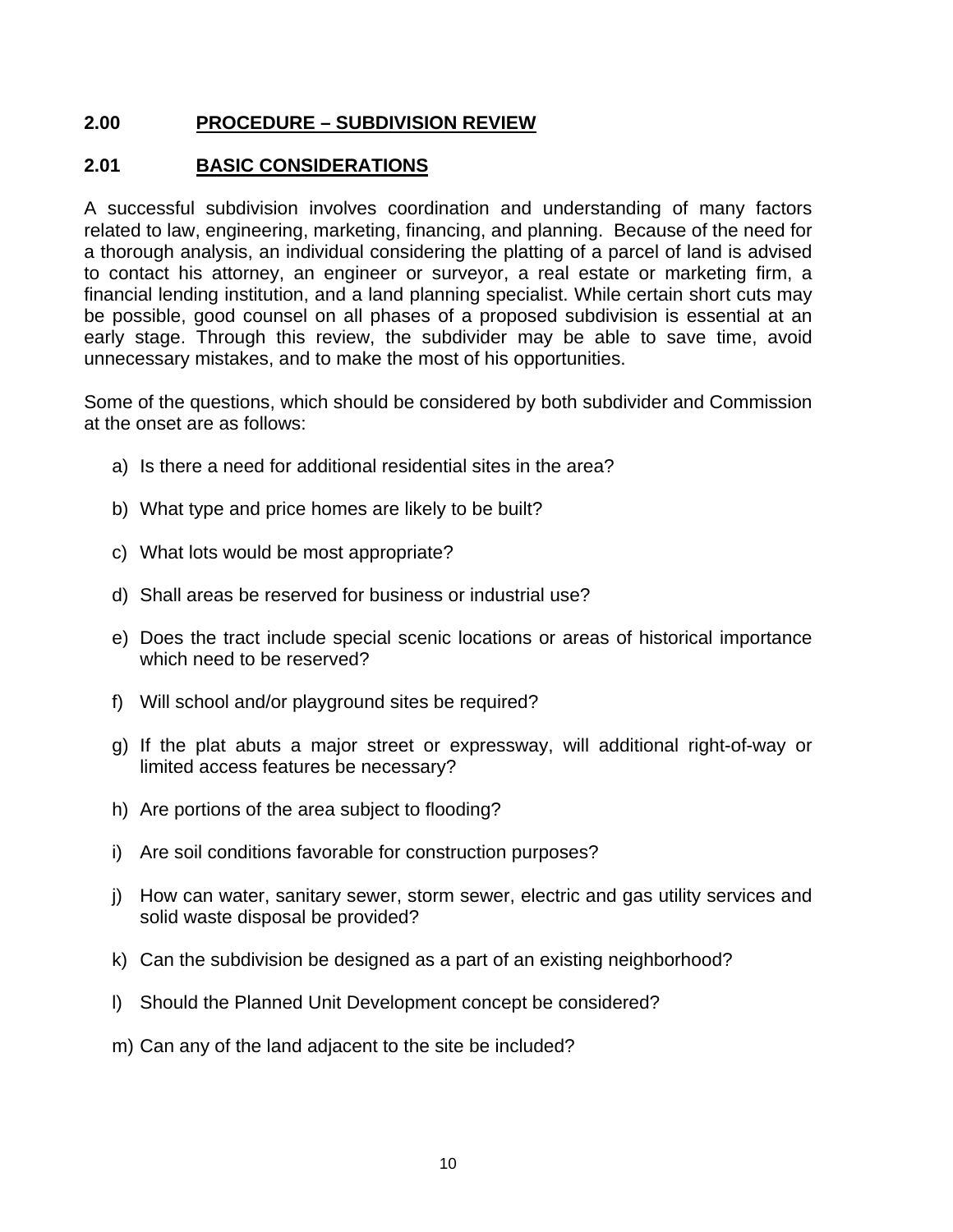- n) Will the site be adversely affected by its surrounding environment or will the proposed usage adversely affect the environment?
- o) What legal or tax problems are likely to be encountered?
- p) Does the proposed usage meet the requirements of the Carbon County Comprehensive Plan and Zoning Resolution?
- q) Does the subdivider have access to the necessary financial resources that will be required for a quality development that complies with these regulations?

#### **2.02 PROCEDURAL OUTLINE**

The following outline is included as a guide for the subdivider to use in obtaining systematic review/approval or disapproval of a proposed major subdivision. The following is not applicable to review and approval of a **minor subdivision** application as defined in Section 11.00 of these regulations. The Planning Commission may delegate the initial contact and review responsibilities to an authorized representative.

- a) Obtain Carbon County Subdivision Regulations and Zoning Resolution information.
- b) Analyze proposed development concepts for conformity.
- c) If necessary, submit application for zone change to the Planning Commission and Board.
- d) Submit Subdivision Application and filing fee to the County Clerk or designated representative.
- e) Prepare sketch plan.
- f) Submit sketch plan to Planning Commission.
- g) If determined necessary under the conditions of these regulations, submit application for variances from these regulations to the Commission for their recommendation to the Board.
- h) Prepare preliminary plat with vicinity map.
- i) Submit preliminary plat to Planning Commission.
- j) After approval of preliminary plat, prepare final plat with all corrections/changes recommended in preliminary plat review.
- k) Obtain required certifications, dedications, etc.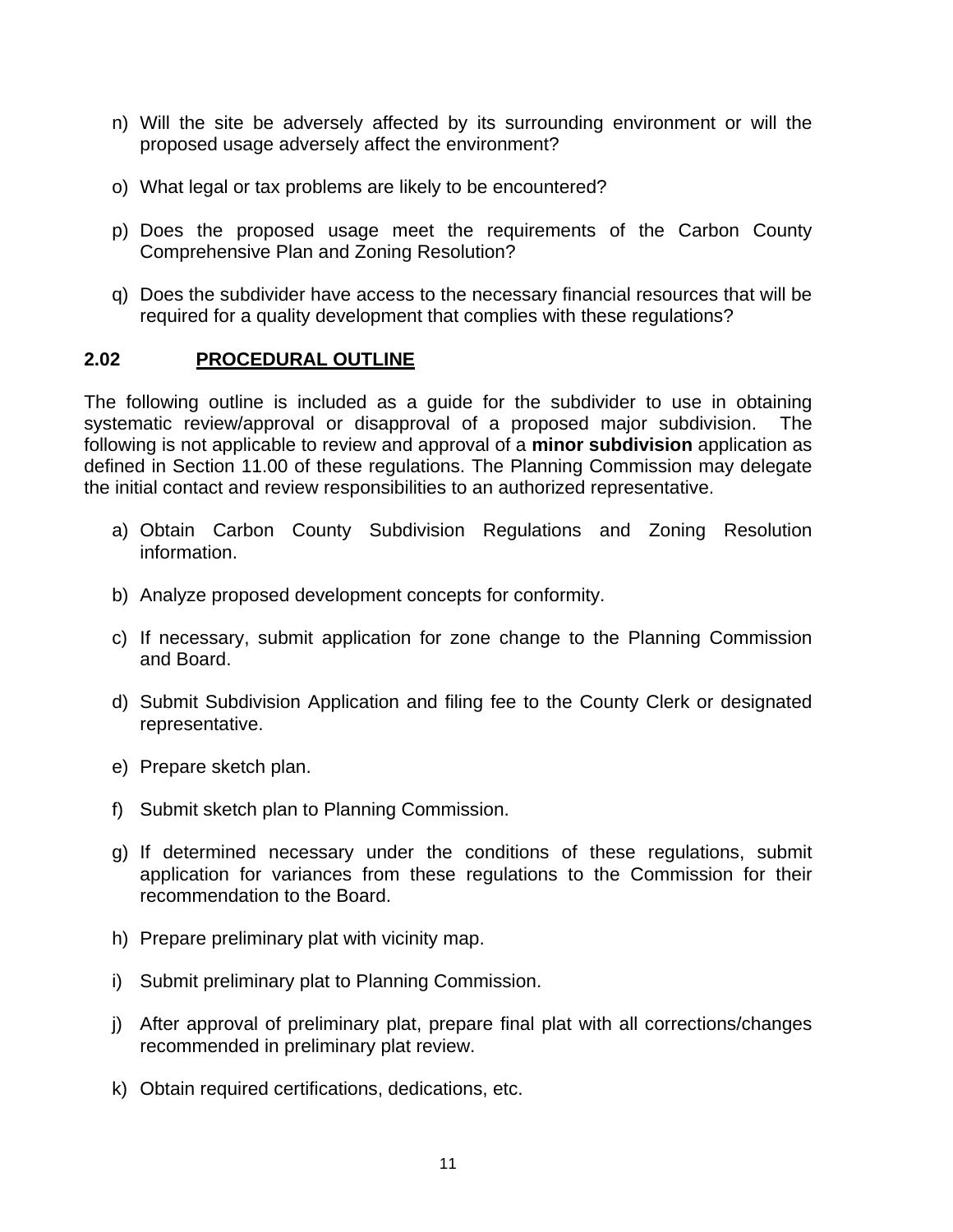- l) Submit final plat to Planning Commission within eighteen (18) months after preliminary plat approval.
- m) Submit subdivision permit fee to County Clerk or designated representative.
- n) Publish two (2) public notices in at least one newspaper of countywide distribution within no more than thirty (30) days of Board review. Notices must be published at least fourteen (14) days apart and no less than two (2) days before Board review.
- o) Submit final plat to County Commissioners along with application for Subdivision Permit.
- p) Record approved/signed final plat with the County Clerk.

# **2.03 SKETCH PLAN**

## **2.03.01 SKETCH PLAN REVIEW**

Any person proposing to subdivide land shall submit a sketch plan in the form and manner hereinafter described, together with required supplemental information, to the Planning Commission or designated representative as authorized representatives of the Board at least fourteen (14) days prior to the regularly scheduled Planning Commission meeting at which the applicant wishes sketch plan review. Information as to scheduling of meetings is available at the Carbon County Planning and Development office.

**2.03.02** The Administrator of the Commission shall transmit prints of the sketch plan, for review and appropriate comments of a general nature, to the agencies as itemized in Section 2.04.02.

**2.03.03** The Commission at their meeting shall review applicable provisions and requirements of these regulations with the subdivider and consider the sketch plan in terms of the following factors:

- a) Conformance with general plan, policies, guidelines, zoning and other applicable regulations;
- b) Suitability of the land for subdivision;
- c) Reports and studies for the County or by Agencies on significant hazards, areas or activities of state or local interest.

**2.03.04** The Commission shall determine the compliance of the sketch plan and establish guidelines and conditions for proceeding to preliminary plan, or, reasons for the applicant not to proceed further.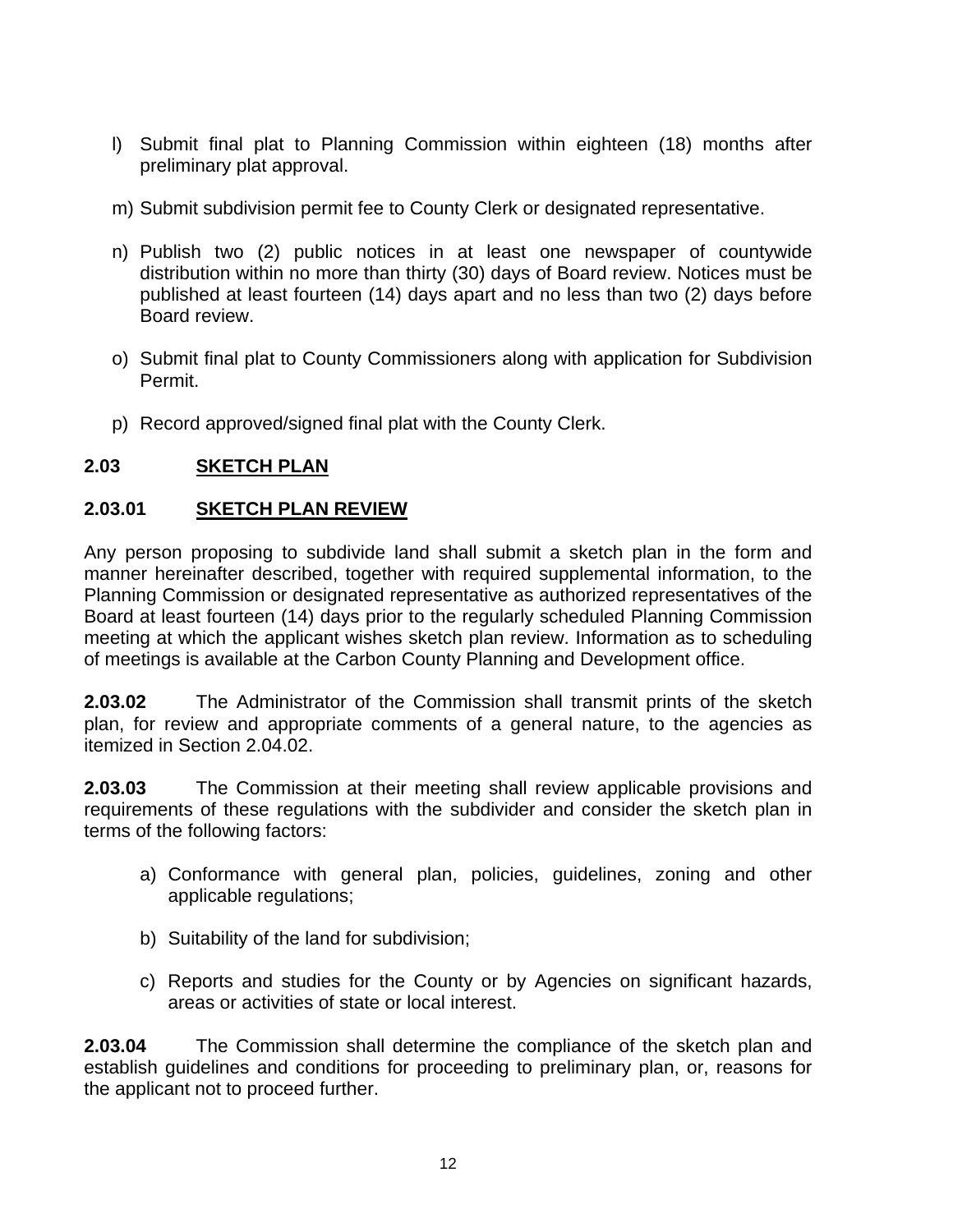**2.03.05** The Commission may request that consideration of the sketch plan be continues to its next regularly scheduled meeting, or the Commission may determine that the applicant proceed to the preliminary plan stage, or that the proposed, subdivision is not appropriate as submitted or for the proposed site.

# **2.04 PRELIMINARY PLAN**

#### **2.04.01 PRELIMINARY PLAN REVIEW**

The subdivider in compliance with Section 4.02 of these Regulations, must submit the preliminary plan of the proposed subdivision with the maps and supporting information required herein to the Commission at least fourteen (14) days prior to the meeting at which the applicant wishes to be heard. Each subdivider shall file with the Commission a minimum of sixteen (16) prints or more as may be required by the Commission.

**2.04.02** The Administrator of the Commission shall transmit prints of the preliminary plan and supporting information provided by the subdivider to the following agencies for their review and appropriate comments and recommendations:

- a) To each County or Municipality within a three (3) mile radius of any portion of the proposed subdivision;
- b) To the appropriate school districts;
- c) To any utility, local improvement and service district, or ditch company, when applicable;
- d) To the appropriate Planning Commission;
- e) To the local Soil Conservation District Board or Boards within the County; to make findings and recommendations regarding soil suitability and characteristics, flood water problems, watershed protection and conservation practices in the area affected by the proposed subdivision;
- f) To the Wyoming Department of Highways when the proposed subdivision is adjacent to or in significant proximity to affect a right-of-way, interchange or other facility;
- g) To the Wyoming Division of Wildlife to make findings and recommendations pertaining to important habitat or migration routes of wildlife species which may be affected by the proposed subdivision;
- h) To the Supervisor, Medicine Bow National Forest, when the proposed subdivision is with in the National Forest, or is to be located within one (1) mile of the proclaimed National Forest Boundary, or when it will involve access roads, utilities, or other supporting facilities that will cross the National Forest;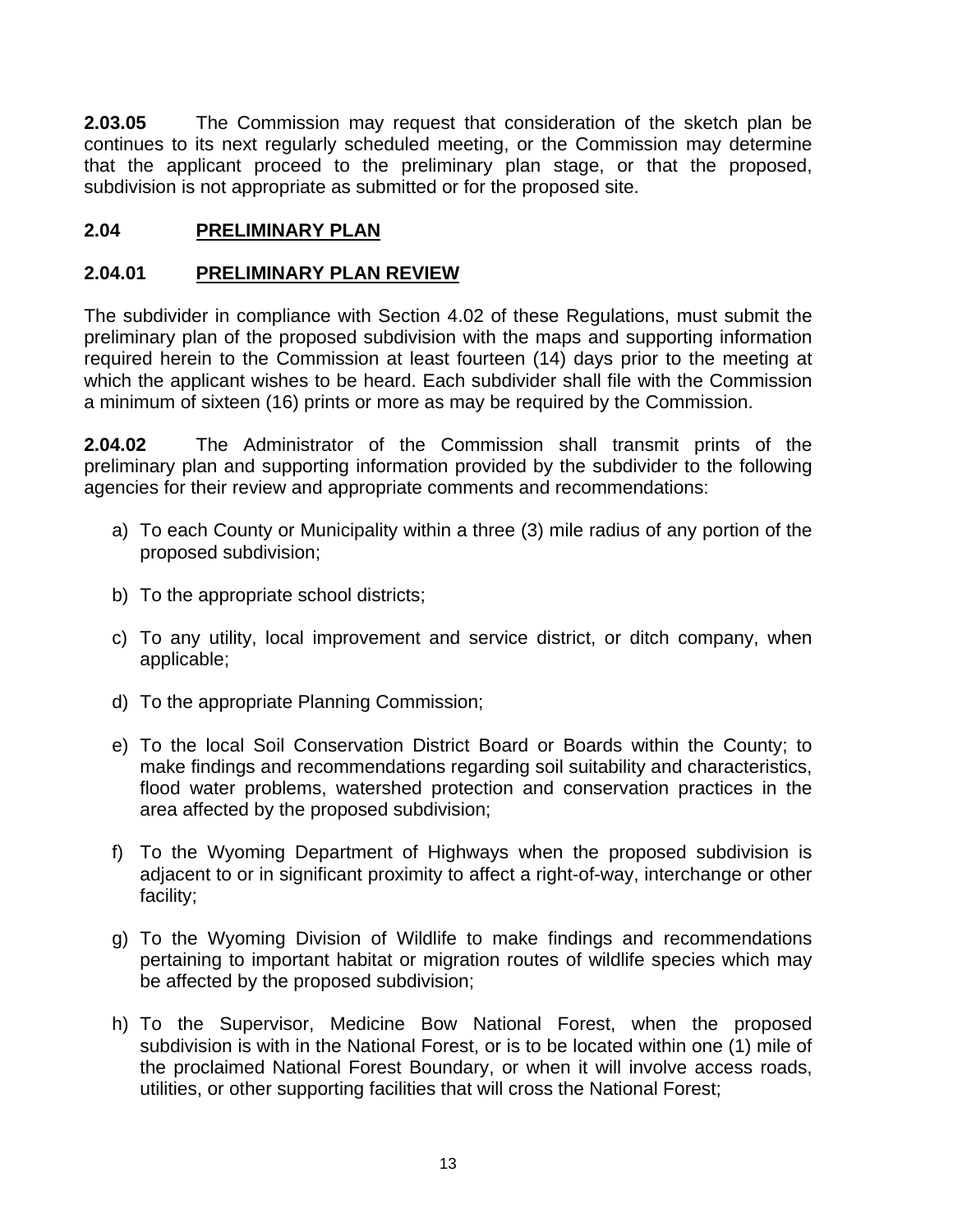- i) To the Wyoming Geological Survey to make findings and recommendations pertaining to geologic factors, including geologic hazards, mineralized areas, sand and gravel areas which would have a significant impact on the proposed use of the land;
- j) To the County, District, Regional, or Wyoming Department of Health, and the Wyoming Department of Environmental Quality for their review of the on-lot sewage disposal reports, for review of the adequacy of existing or proposed sewage treatment facilities to handle the estimated effluent, and for a report on the water quality of the proposed water supply to serve the subdivision;
- k) To the State Engineer for opinions regarding material injury to decreed water rights; historic use of and estimated water yield to supply the proposed development, and conditions associated with said water supply evidence. The State Engineer shall consider the cumulative effect of on-lot wells on water rights and existing wells;
- l) To the Administrator, who shall compare the legal description of the subject property with the county records to ensure that the property described contains all contiguous single ownership and does not create a new or remaining unrecognized parcel of less than thirty-five (35) acres in size;
- m) To public land managing agencies to consider access to the public lands or facilities and any other effects thereto by the proposed subdivision;
- n) To any other agency, as determined by the Commission, concerned with a matter or area of state or local interest which would be affected by the subdivision.

**2.04.03** The Commission shall instruct each of the agencies to which the print is distributed that any of their recommendations must be submitted back to the Commission within twenty-four (24) days after such prints have been mailed or the plan will be deemed to have been approved by the agency except as hereinafter provided. The single exception to this item refers to local soil conservation districts, which by State Statute 18-5-306 (b), are allowed sixty (60) days for review and recommendations.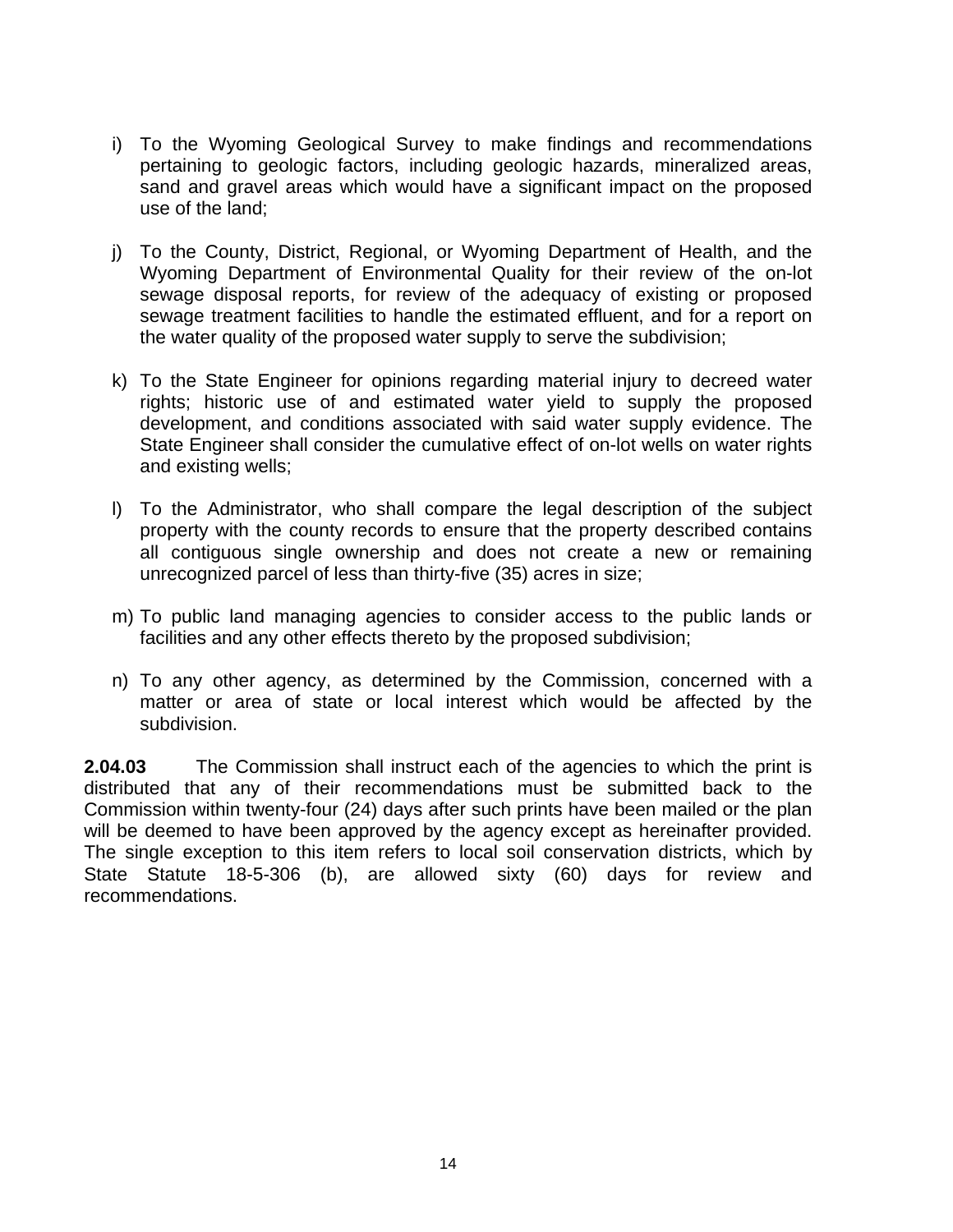**2.04.04** Where the plan involves twenty (20) or more dwelling units, the appropriate school district shall be instructed to submit within the time period or extension thereof, specific recommendations with respect to the adequacy of school sites.

**2.04.05** An extension of an additional thirty (30) days within which to respond may be granted to any of said agencies with the recorded consent of the Commission and the subdivider, and the time within which the Commission must act on the preliminary plan will be extended accordingly

# **2.04.06 PLANNING COMMISSION REVIEW**

The Commission shall review the preliminary plan to determine whether the proposed subdivision conforms to these and other applicable regulations, policies and guidelines and whether it represents good planning practice. The Planning Commission shall approve or disapprove the preliminary plat within thirty-one (31) days after their initial review of the request at a regular meeting. Otherwise, such plat shall deem to have been approved, and a certificate to that effect shall be issued by the Planning Commission by demand. The applicant may, however, agree to waive this thirty-one (31) day requirement with the consent of the Planning Commission, and extend it to such a date mutually agreed upon by both parties. If the preliminary plat is disapproved, the Planning Commission shall state the reasons for such denial.

# **2.04.07 HEARING**

No plat shall be acted on by the Commission without first reviewing the plat at a regularly scheduled meeting. Notice shall be sent to the address of the subdivider by first class mail stating the time and place of such meeting not less than five (5) days before the date fixed for the meeting. Similar notice shall be mailed to the owners of the land immediately adjoining the platted land as their names appear on the plats in the County Clerk's office and their addresses appear on the tax records of the County. Said names and addresses shall be provided by applicant with the certification that they are correct to the best of the applicant's knowledge.

# **2.04.08 APPROVAL PROVISIONS**

The Planning Commission shall have the power to agree with the applicant upon the use, height, area, or bulk requirements of restrictions governing buildings and premises within the subdivision, provided such requirements or restrictions do not authorize the violation of the then effective zoning ordinances of the County.

Such requirements or restrictions shall be stated upon the plat prior to the approval and recording thereof and shall have the same force by law and enforceable in the same manner and with the same sanctions and penalties and subject to the same powers of amendment or repeal as though set out as a part of the zoning ordinance or map of the County. No action taken under this paragraph shall be binding for any purpose until the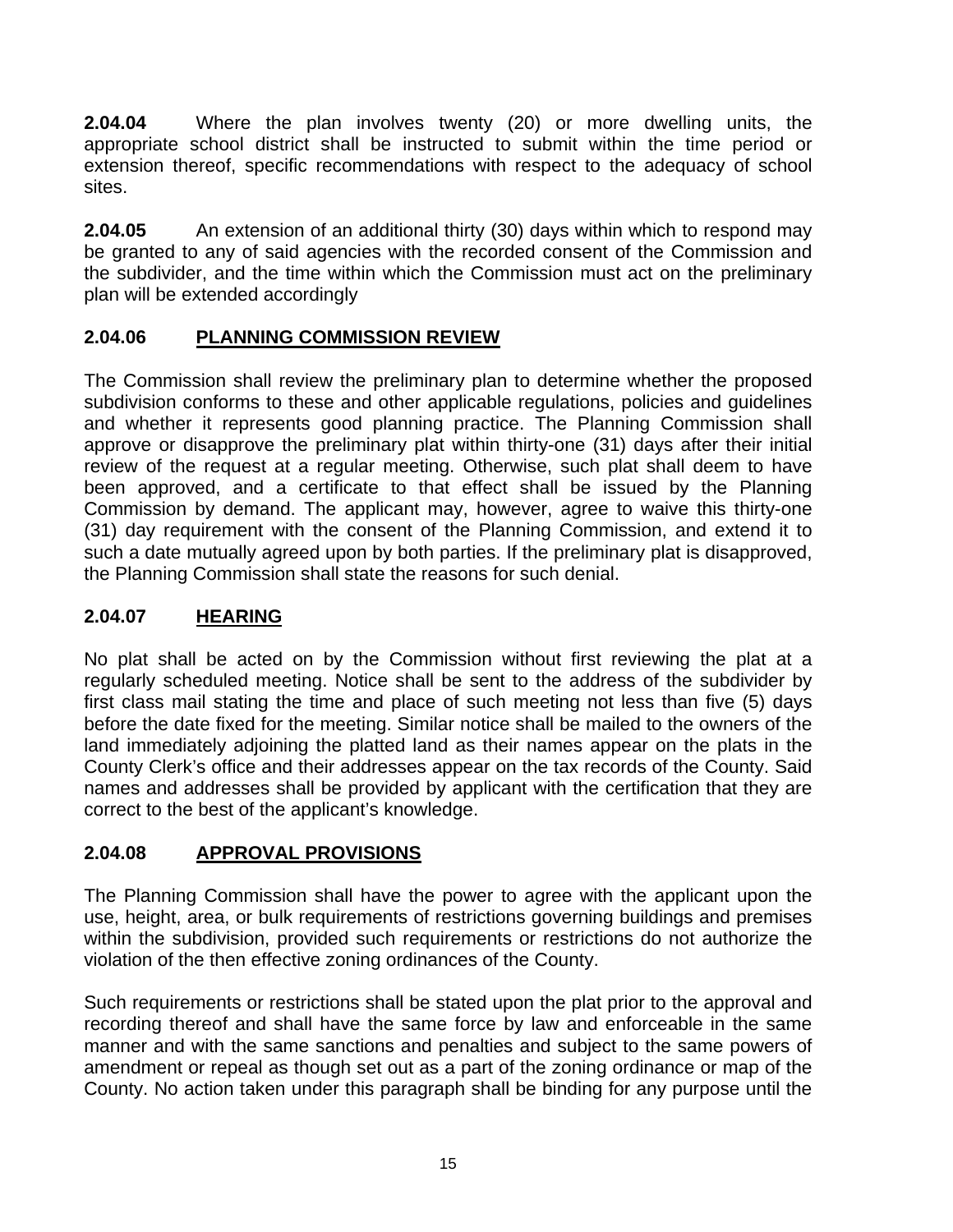same had been approved by the Board of County Commissioners. If the plat is approved conditionally or subject to modifications, the nature of the required modifications shall also be stated in the records of the Commission and a letter defining same mailed to the applicant.

# **2.04.09 PRELIMINARY PLAT TIME EXTENSION**

Within eighteen (18) months after the date of approval or conditional approval of the preliminary plat by the Planning Commission, the subdivider shall cause the subdivision to be accurately surveyed and the final map thereof to be prepared in accordance with the preliminary plat for at least the first phase, with any and all alterations and changes required thereto. In the event this eighteen (18) month time limit expires prior to submission of the final plat, the original approval is deemed void. Prior to the date in which the preliminary plat becomes void, the subdivider may request the Planning Commission to extend the time limit not to exceed one additional year.

# **2.05 FINAL PLAT**

# **2.05.01 PLANNING COMMISSION ACTION**

Prior to the expiration of the preliminary plat, the subdivider shall submit five (5) copies of the Final Plat for all or a portion of an area within an approved Preliminary Plan to which it must conform, with maps and information as required under 4.03, Final Plat, to the Planning Commission at least fourteen (14) days prior to a regularly scheduled meeting. The Administrator shall refer all Final Plat materials to any other designated officials who shall review the Final Plat to ascertain that it conforms to the approved Preliminary Plan and any requested modifications thereto. Approval of the Final Plat by the Commission shall be indicated by the signature of the Chairman done at a regular meeting, and on the Commission certificate of approval. The Commission may continue its review of the Plat for additional information if a determination is made that the plat or prior conditions are not yet complete.

**2.05.02** The Administrator shall compare the legal description of the subject property with the county records to ensure that (a) the property described contains all contiguous single ownership and does not create a new or remaining unrecognized parcel of less than thirty-five (35) acres in size, and (b) the lots and parcels have descriptions which both close and contain the area indicated, and (c) the plat is correct in accordance with surveying and platting standards of the State of Wyoming.

**2.05.03** Within thirty-one (31) days after the review of the Final Plat, at a regular meeting the Planning Commission shall approve, disapprove, or approve subject to modifications, the Final Plat. Such action shall be recorded in the records of the Commission.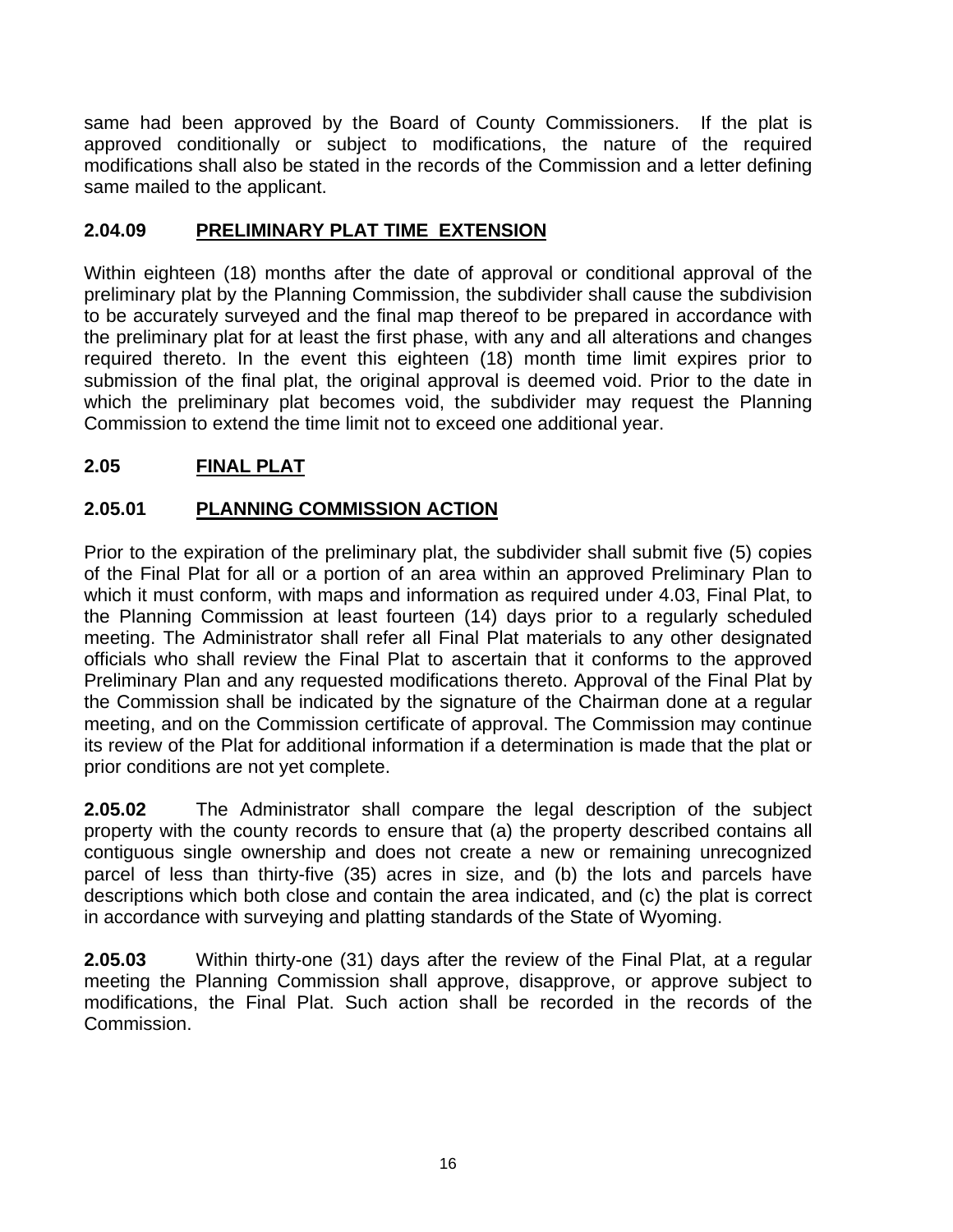# **2.06 BOARD ACTION ON FINAL PLAT**

The Board, at its next regularly scheduled meeting for such purposes, after the approval of the Final Plat by the Commission, shall review the Final Plat and recommendations from the Commission, and take final action on acceptance or rejection. The subdivider shall provide the Board with the original and one copy of the Final Plat. The subdivider may be required by the Board of County Commissioners to submit engineering drawing and details for all public improvements proposed or required by the Planning Commission or this ordinance, including cost estimates for the installation and construction of these improvements. The Planning Commission and the Board of County Commissioners may review these plans or have them reviewed by the County Engineer to check compliance with adopted standards.

**2.06.01** Approval of the Final Plat is granted only when public improvements have been installed in accordance with the plans, or if a performance guarantee in the form of surety bonds or other suitable means in a form acceptable to the County's legal advisor, and has been secured with the subdivider for those improvements not yet installed. The amount of the performance guarantee shall be established by the Board.

**2.06.02** The subdivider shall cause the Final Plat and restrictive covenants, if any, to be recorded within ninety (90) days from the date of approval and acceptance of the Board. In the event that the plat is not so recorded, the approval of the Commission and Board shall be deemed to be void and such plat shall not thereafter be recorded unless and until the Chairman of the Commission and Board, respectively, execute a written authorization for recording such Final Plat. Final Plat shall terminate within two (2) years if public improvements have not been installed. Applicant can apply to the Board for an extension.

**2.06.03** No covenant filed and recorded as part of a Final Plat shall be altered subsequent to Final Plat approval by the Board unless said change is first referred to the Board for approval; such changes may be referred to the Planning Commission for recommendations or information to the Board.

**2.06.04** The Board may summarily grant permission to alter a Final Plat, by the filing of an amended plat, to cure errors caused by mistake which do not materially alter the substance of the plan as represented to the Board.

**2.06.05** A plat or any portion thereof which has been finally approved by the Board and has been recorded shall be subject to vacation proceedings if the project which is the subject of the subdivision is not completed within a time set by the Board.

**2.06.06** Part of the plat approval proceedings shall include a determination by the Board of a reasonable time by which the project involved should be completed. Extensions of such time limit may be obtained from the Board for good cause shown, upon request by the subdivider, or owner of the tract, if made before vacation proceedings are instituted.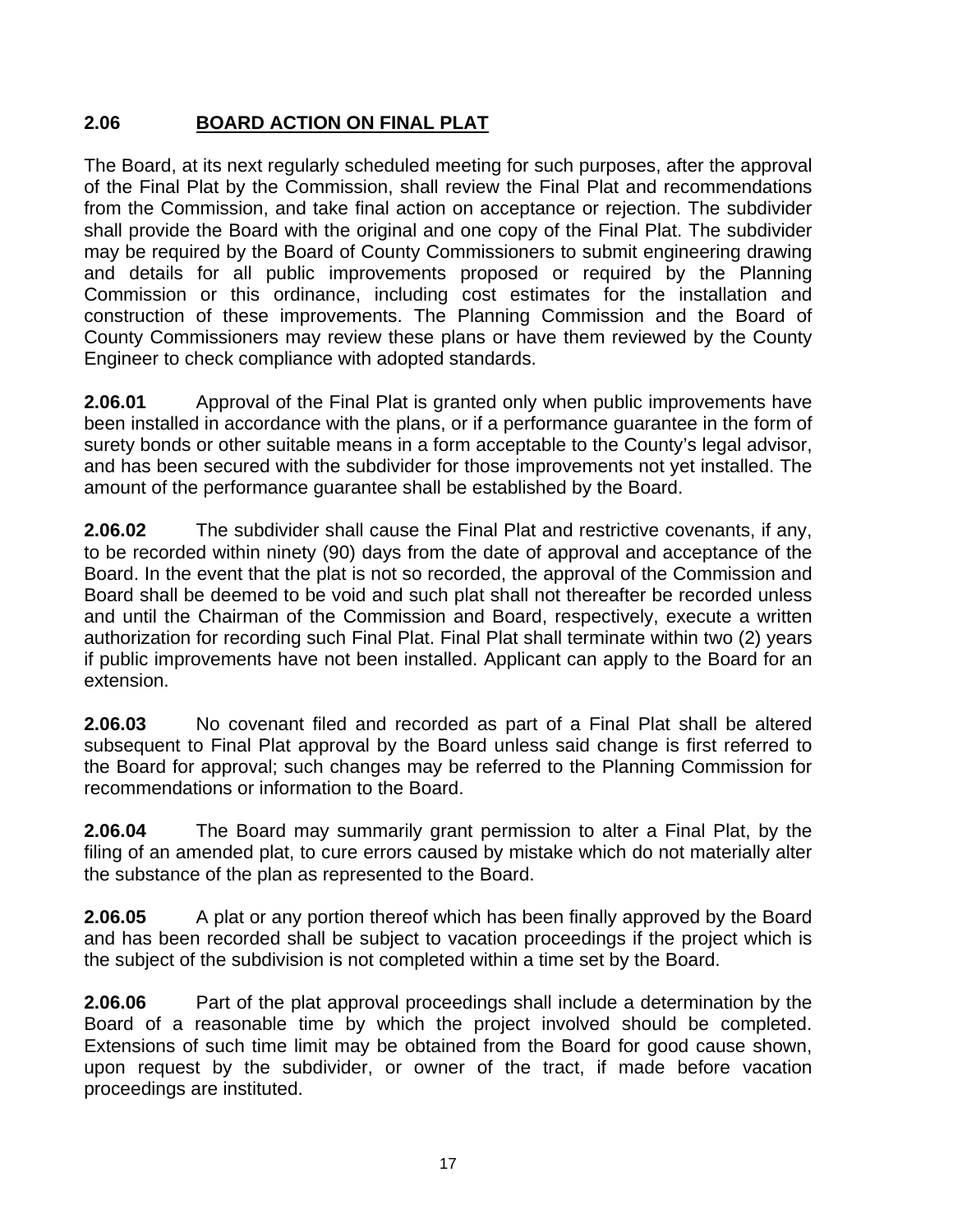**2.06.07** All plats given final approval by the Board after March 5, 1980, shall contain a notation indicating the time by which a project is expected to be completed. This notation shall be prima facie evidence of a reasonable time by which the project should have been completed.

**2.06.08** Where a portion of an existing easement is contiguous to a proposed easement or right-of-way within the subdivision, proof of the dedication of the existing easement or right-of-way acceptable to the County Commissioners must be submitted when requested.

**2.06.09** When a new street will intersect with a State Highway, a copy of the State Highway permit shall be submitted.

**2.06.10** After recording of the Final Plat, the subdivider shall furnish the County Engineer (or other authority designated by the Planning Commission) with one reproducible map and one print of the Final Plat, as officially recorded.

**2.06.11** After all public utilities and improvements are in place, as-built construction drawings and details shall be filed with the County Engineer (or other representative designated by the County Commissioners).

#### **2.07 RE-SUBDIVISION PROCEDURE**

Re-subdivision of land or changes to a recorded plat shall be considered a subdivision and shall comply with these regulations with the following exceptions:

 Minor changes affecting only lot lines, without any change to street location and still meeting all other applicable regulations may be processed without review and approval Preliminary Plat form. The revised plat shall be submitted in the same form as required for the Final Plat to the Planning Commission and County Commissioners. Processing and recording shall follow the same procedures as required for a Final Plat. The approved Plat shall be titled "A replat of Subdivision, in the County of Carbon, Wyoming."

#### **2.08 SUBDIVISION PERMIT**

No person shall subdivide or commence the physical layout or construction of a subdivision, without first obtaining a subdivision permit from the Board of County Commissioners.

#### **2.09 PERMIT FEE**

Each application for a subdivision permit shall be accompanied by a fee to be determined by the Board. The fee shall be the greater of one hundred dollars (\$100.00) or ten dollars (\$10.00) per lot up to a maximum of one thousand dollars (\$1,000.00).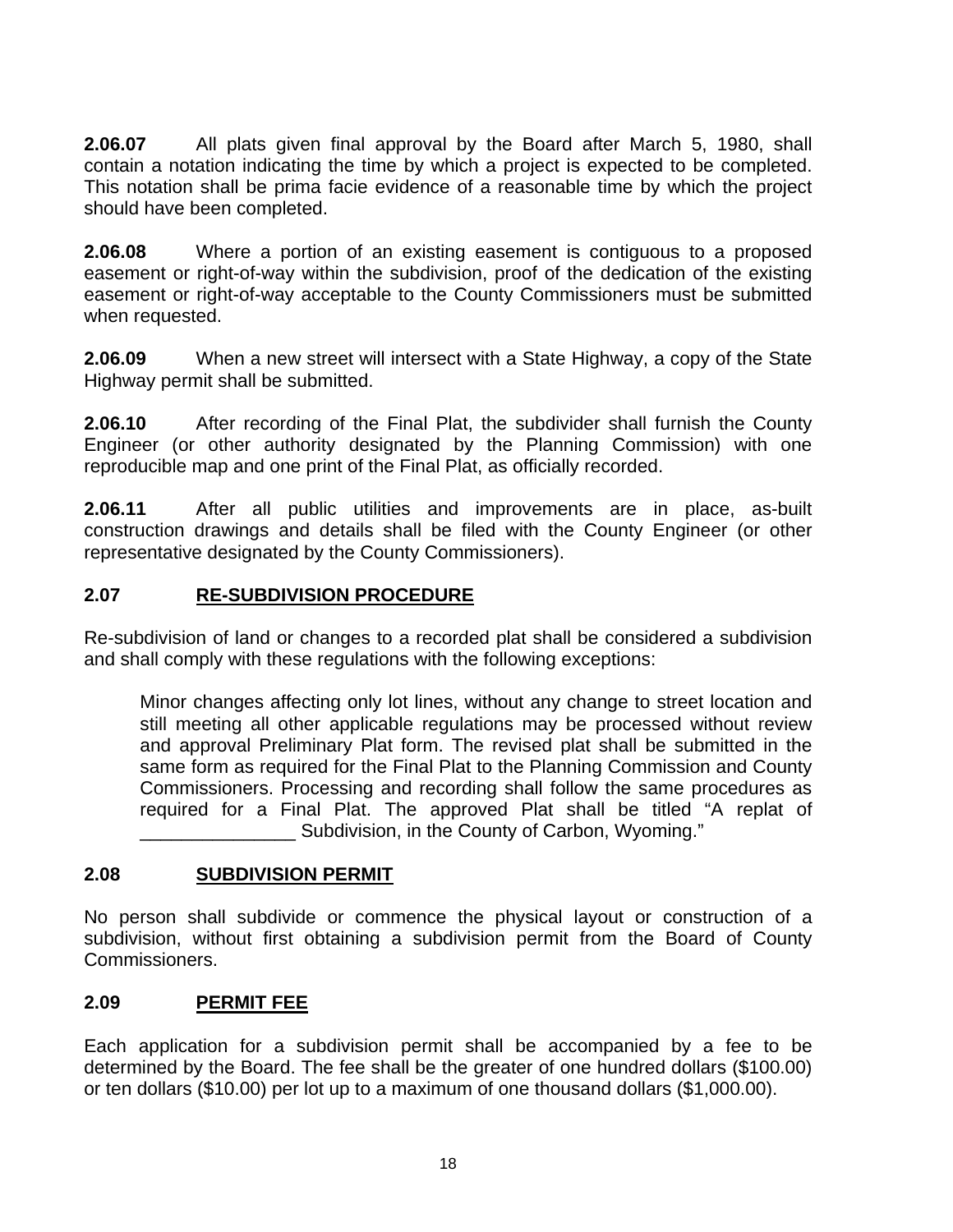## **2.10 MINOR SUBDIVISION: REVIEW AND APPROVAL**

A minor subdivision permit provides for an adequate public record of the division, in a less complicated process than a major subdivision. This process shall not be applicable to lots or parcels in platted subdivisions of record.

#### Limitations.

1) No minor subdivision shall be approved if:

- a. A new public road or access development is needed or proposed;
- b. A vacation of streets, alleys, access control or easements is required or proposed. Such actions will result in significant increases in service requirements, e.g., utilities, drainage, schools, traffic control, streets, etc.; or will interfere with maintaining existing service levels;
- c. Approval might significantly increase demand on public services or would constitute a significant conversion of the existing land use of the property or land uses in the vicinity, or would not conform to other County regulations or policies;
- d. There is less street right-of-way than required by regulations unless such additional street right-of-way dedication can be made by separate instrument;
- e. All easement requirements have not been satisfied;
- f. Such division would result in a tract without direct dedicated access to a public road;
- g. The parcel is subject to periodic flooding which cannot be feasibly corrected;
- h. State requirements for waste disposal and potable water development cannot be met;

#### **2.10.01 SURVEY REQUIREMENTS**

A Record of Survey and approval of any minor subdivision permit shall accompany or be referenced by all deeds recorded in the Office of the Carbon County Clerk that create a minor subdivision. The filers of records not accompanied by a subdivision permit or record of survey may be referred by the County Clerk to the Planning & Development Department to determine the exempt status of the filing. The Planning Commission and/or Zoning Officer may waive the record of survey requirement when aliquot parts are created such as when all parcels created by the division are either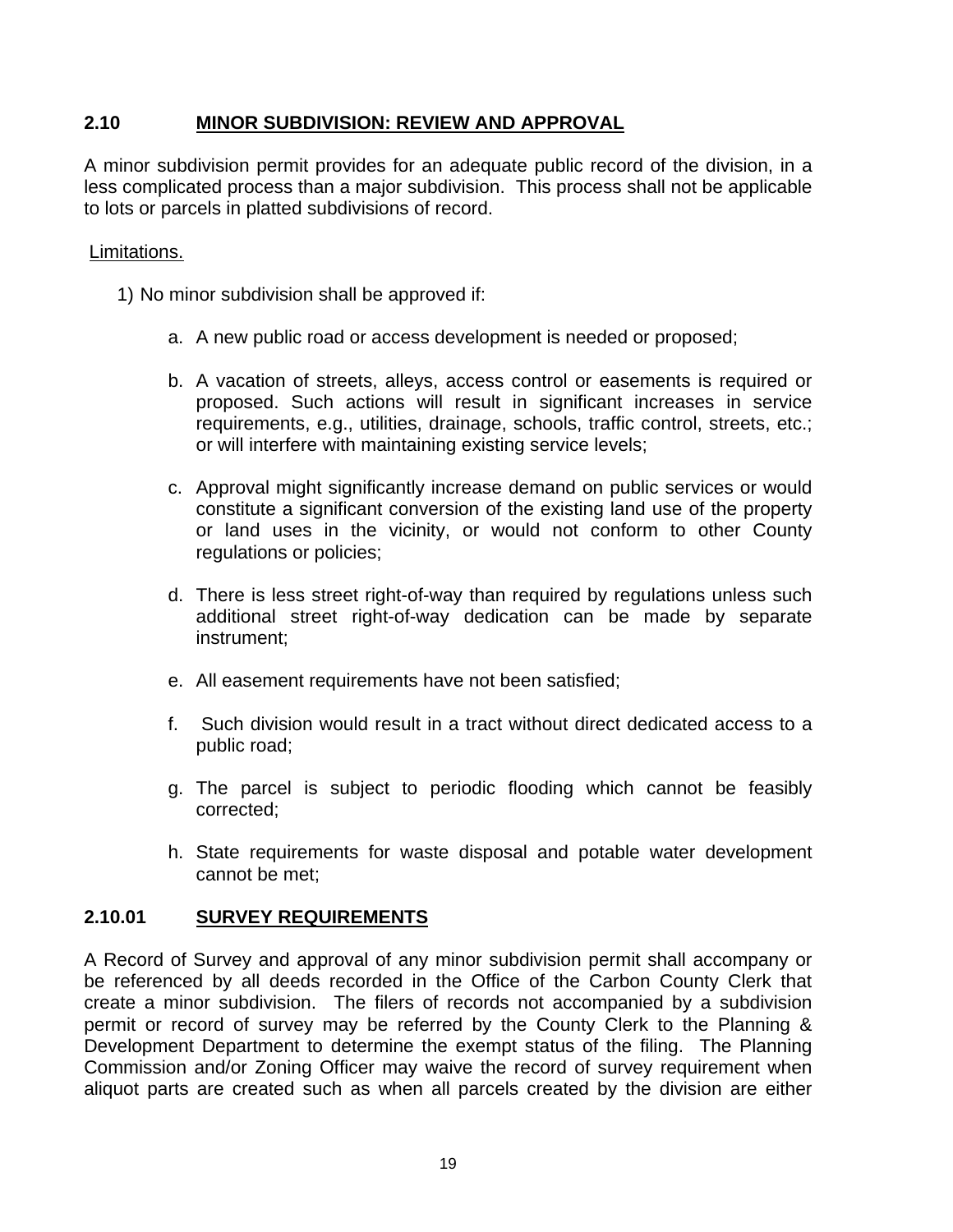section quarters or quarter-quarters or are government resurvey lot or tracts or combinations of these. A Record of Survey shall comply with the following requirements:

- 1) Records of survey to be recorded shall be legibly drawn, printed or reproduced with permanent ink, and shall be eight and one-half by eleven inches (8<sup>1/2</sup> X 11) or eight and one-half inches by fourteen inches  $(8\frac{1}{2} \times 14)$ . Records of survey to be filed shall be legibly drawn, printed or reproduced with permanent ink and shall meet the requirements of W.S. § 33-29-139;
- 2) One (1) signed reproducible copy of a stable base (i.e. mylar, archival-quality paper) shall be submitted.
- 3) Whenever more than one (1) sheet must be used to accurately portray the land divided or property boundaries realigned, each sheet must show the number of that sheet, and the total number of sheets included. All certifications shall be shown or referenced on one (1) sheet.
- 4) The Record of Survey shall show or contain on its face, or on separate sheets referenced on its face, the following information:
	- a. A title block including the township, range, principal meridian, County, and state of the surveyed land. Space shall be provided on the Record of Survey for the clerk and recorder's filing information. A Record of Survey shall not bear the title "plat", "subdivision", or any title other than "Record of Survey":
	- b. North arrow;
	- c. Scale or Scale bar;
	- d. All monuments found, set, reset, replaced or removed describing their kind, size, location and giving other data related thereto;
	- e. The location of any corners of sections or divisions of sections pertinent to the survey;
	- f. The true bearings, distances, and curve data of all perimeter boundary lines shall be indicated;
	- g. Data on all curves sufficient to enable the re-establishment of the curves on the ground;
	- h. Lengths of all lines shown to at least one-tenth (1/10) of a foot, and all angles and bearings shown to at least the nearest minute;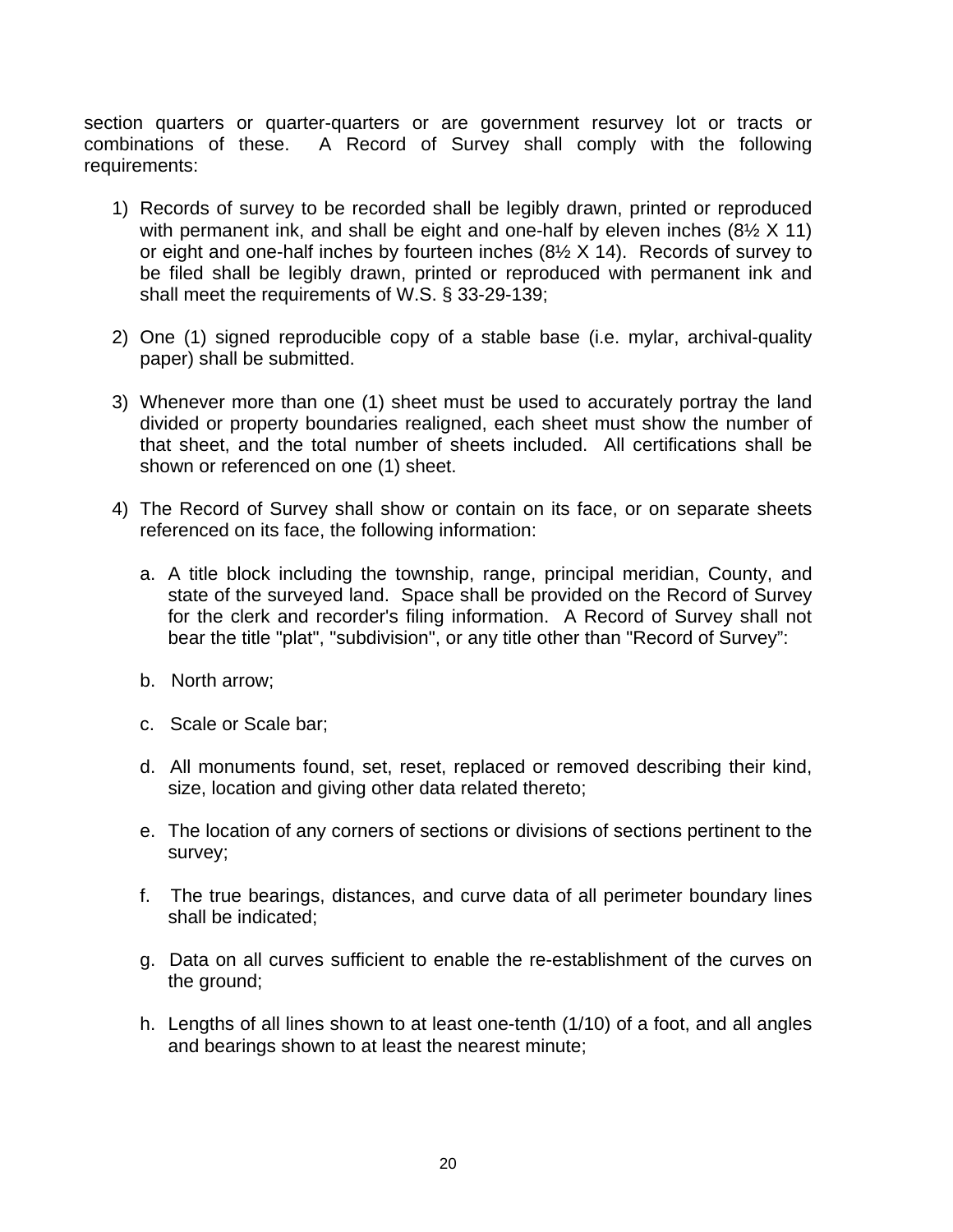- i. All parcels created by the survey, designated by number or letter, and the dimensions and area of each parcel (Excepted parcels shall be marked "Not a part"); and roads.
- j. The signature and seal of the registered land surveyor responsible for the survey.
- 5. A platted minor subdivision shall include the following additional information:
	- a. The location of all structures and small waste systems on all parcels, if any;
	- b. Location and dimensions of the lot to be split;
	- c. Proper monumentation.
- 6. Record of Survey shall be signed by the Owner(s) and the Carbon County Planning Director or Zoning Officer.

#### **2.10.02 REVIEW PROCESS**

- 1) A "Minor Subdivision Application Form" shall be submitted to the County Planning & Development Department with the accompanying attachments:
	- a. A notarized certification of ownership or title policy or commitment shall be submitted by the owner of record, fee simple or contract for deed;
	- b. A copy of the deed for the parcel to be divided, and proposed legal descriptions of the parcels to be created that list all reservations, proposed covenants if any, and all necessary encumbrances;
	- c. A subdivision permit application fee in the amount of one hundred dollars (\$100.00);
	- d. Any additional information the Planning Commission, the Board of County Commissioners or staff deems necessary for an adequate review the proposal.
- 2) Upon submission of a completed application for a minor subdivision permit, the Planning Director or Zoning Officer shall schedule a public hearing on the application before the Planning & Zoning Commission, and forward a copy of the application to the local conservation district to obtain recommendations regarding soil suitability, erosion control, sedimentation and potential flooding problems. The local conservation district shall have sixty (60) days to complete its recommendations.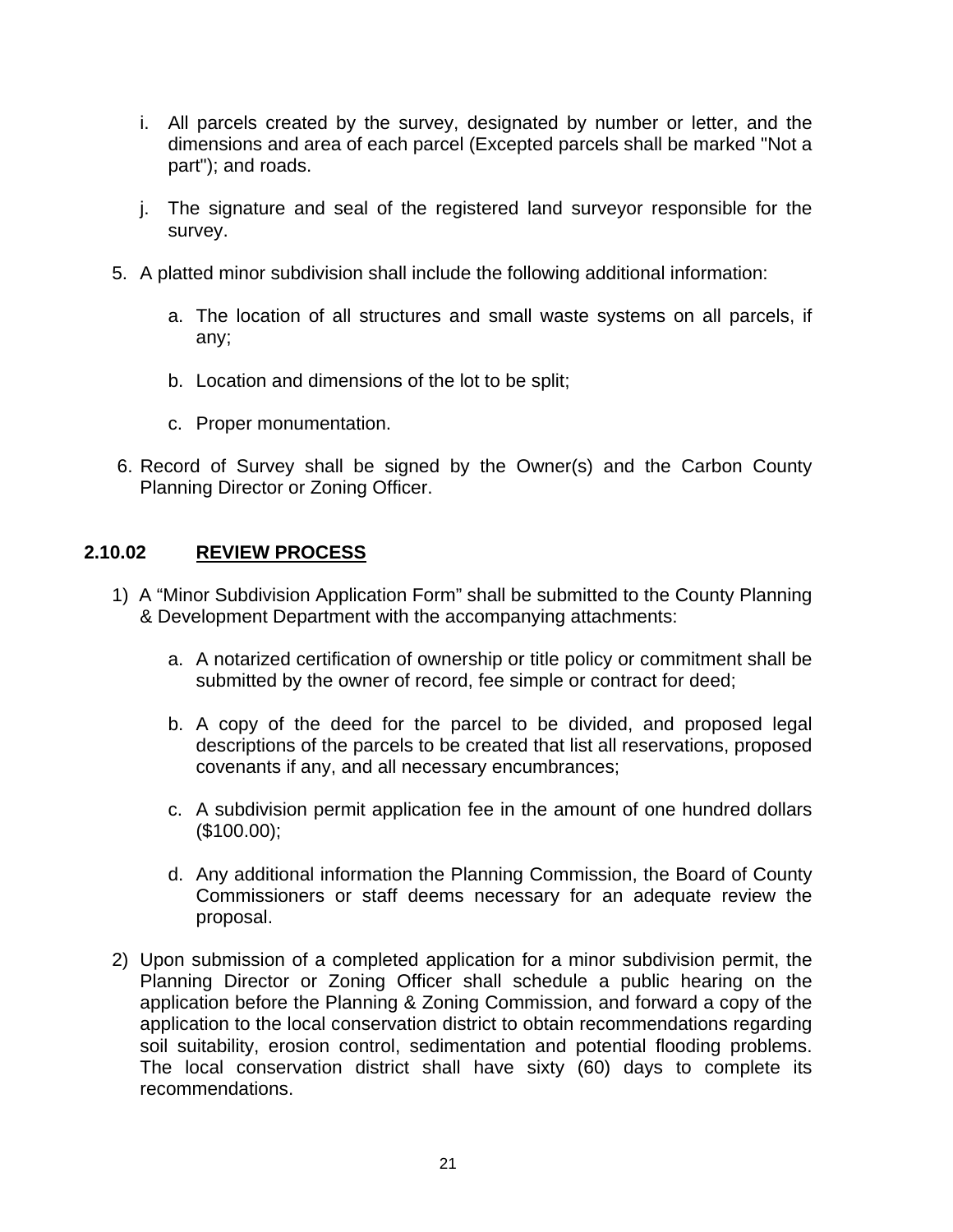- 3) The Carbon County Planning & Zoning Commission shall hold a public hearing on the minor subdivision permit application to determine conformance of the application with the County Land Use Plan and Zoning resolution, and the appropriateness of approval of the application. The Planning Commission shall prepare a report and its recommendations concerning the project and submit that report to the Board of County Commissioners for its review.
- 4) The Board of County Commissioners shall hold a public hearing and approve or disapprove the minor subdivision application and issue a minor subdivision permit or ruling within forty-five (45) days after receiving a report from the Planning & Zoning Commission.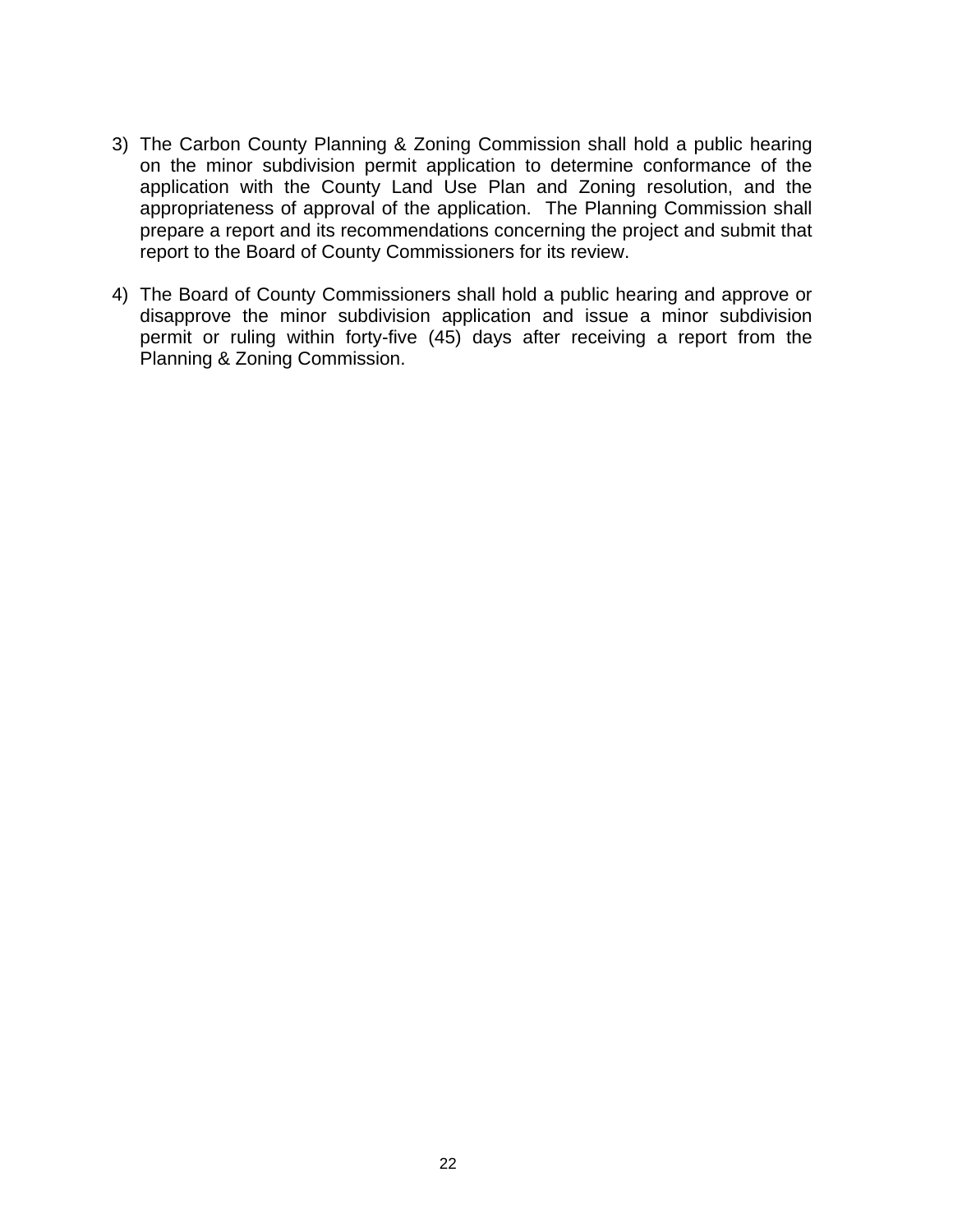#### **3.00 GUARANTEE OF PUBLIC IMPROVEMENTS**

#### **3.01 PROVISIONS FOR GUARANTEE**

No Final Plat shall be recorded until the subdivider has submitted and the Board of County Commissioners has approved, one or a combination of, the following:

- a) All roads, utilities, drainage facilities, survey monuments and other public improvements serving all lots described in the subdivision agreement are installed to specifications of the Board or its designated representatives; or
- b) An agreement to construct any required public improvements shown in the Final Plat documents together with collateral which is sufficient, in the judgment of said Board to make reasonable provisions for the completion of said improvements in accordance with design and time specifications agreed to. Collateral shall be cash or approved surety bond, letter of surety from a commercial bank, savings and loan institution, insurance company or other qualified lending institution licensed or authorized to do business within the State of Wyoming, or a letter from the Federal Housing Administration or Veterans Administration warranting that a sum or sums of money sufficient to guarantee the completion of improvements on the land within the subdivision and improvements on the land adjacent to the subdivision, as may be required are existent and will be available to cover the cost of such completion in the event of default by the subdivider in fulfilling said terms and conditions; or as a alternative, the Board may vacate all or part of the approved plat; land, of acceptable value, by trust deed or other acceptable means, may be accepted by the county as a form of guarantee only when no other form is acceptable; or
- c) The plan, method, and parties responsible for the construction of any required public improvements shown in the Final Plat documents which, in the judgment of said Board, will make reasonable provision for completion of said improvements in accordance with design and time specifications.

As improvements are completed, the subdivider may apply to the Board of County Commissioners for a release of part or all of the collateral deposited with said Board. Upon inspection and approval, the Board shall release said collateral. If the Board determines that any of such improvements are not constructed in substantial compliance with specifications, it shall be entitled to withhold collateral sufficient to ensure such substantial compliance. If the Board of County Commissioners determines that the subdivider will not construct any or all of the improvements in accordance with all of the specifications, the Board of County Commissioners may withdraw and employ from the deposit of collateral such funds as may be necessary to construct the improvements in accordance with the specifications.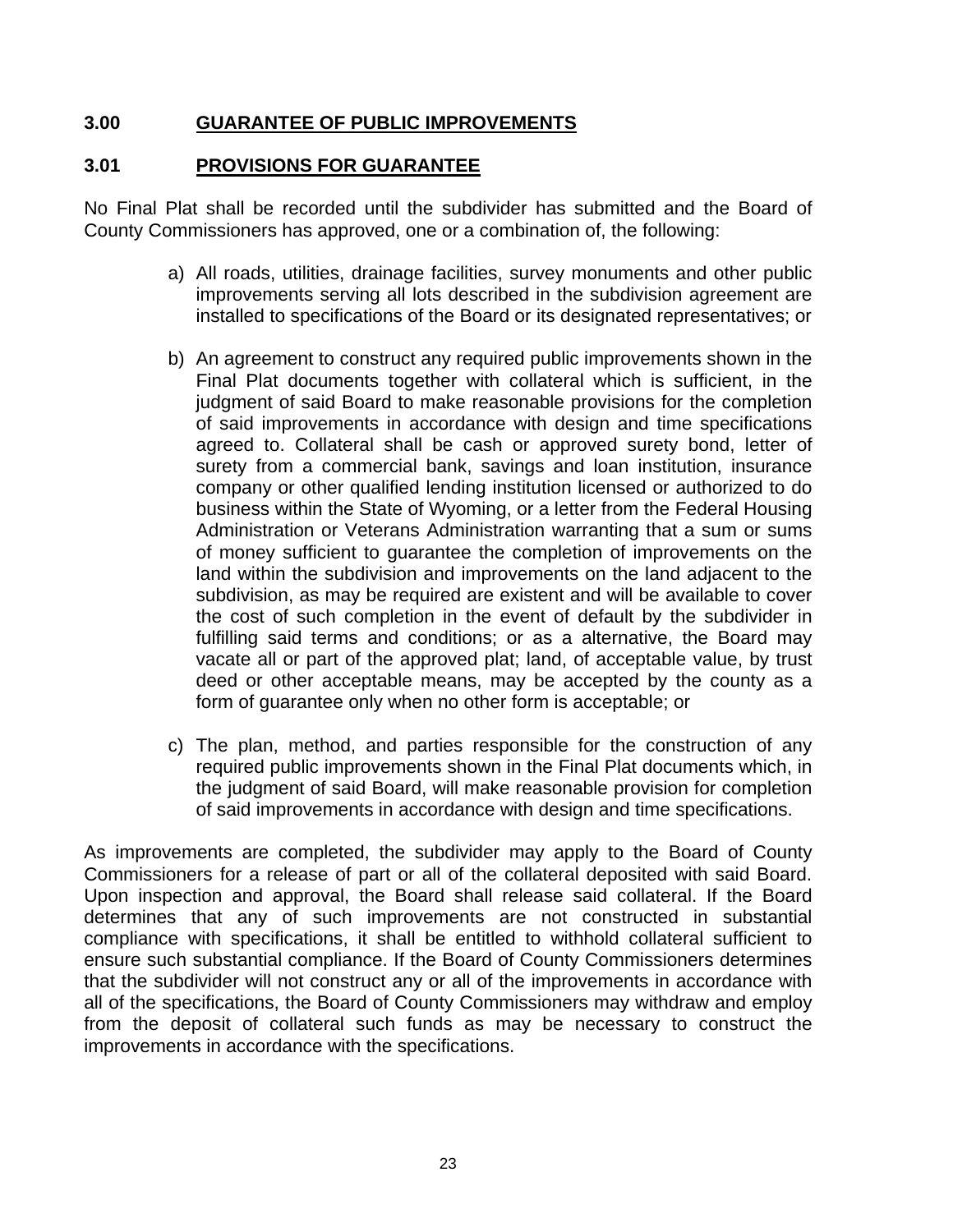#### **4.00 PLAN REQUIREMENTS**

#### **4.01 SKETCH PLAN REQUIREMENTS**

**4.01.01** SKETCH PLAN: Maps submitted shall be drawn to scale and, as a base, the USGS 7.5 minute quadrangle maps may be used or a base map produced from the USGS maps at an enlarged scale of at least one inch to a thousand feet to allow clear indication of the required information, including the following:

- a) Tract boundary, block and lot pattern with the area and use of lots indicate by note;
- b) Street system with gradients and widths indicated by note; the relationship of proposed streets to existing streets, both on and adjoining the sketch plan site, shall be shown;
- c) Existing development on the subject and adjacent property shall be shown;
- d) Soil types based upon the National Cooperative Soil Survey, USDA, Soil Conservation Service and interpretations of soil types; vegetation shall be described and tree masses shown;
- e) A survey and report on the general geological, soils, drainage, wildlife, wildfire, minerals, radiation and other conditions on the subject or adjacent property which could affect development on the subject property; the survey shall include information and recommendations of reports referred to in Section 2.03.03 of these regulations and pertinent reports on file in the office of the Administrator. Equal attention should focus on the potential effects of the proposed development upon the above conditions of contiguous and adjacent property. The County encourages the assistance of competent professional technicians at this, and subsequent, stages of the planning process.

**4.01.02** INFORMATION: A letter from the subdivider to the Commission requesting Sketch Plan Review, accompanied by a check in the amount of the required fee and including the following information:

- a) Name of proposed subdivision which shall be different from any recorded subdivision in Carbon County.
- b) Source of domestic water and description of the proposed method of distribution.
- c) Manner of sewage disposal and a description of the proposed method of collection and treatment.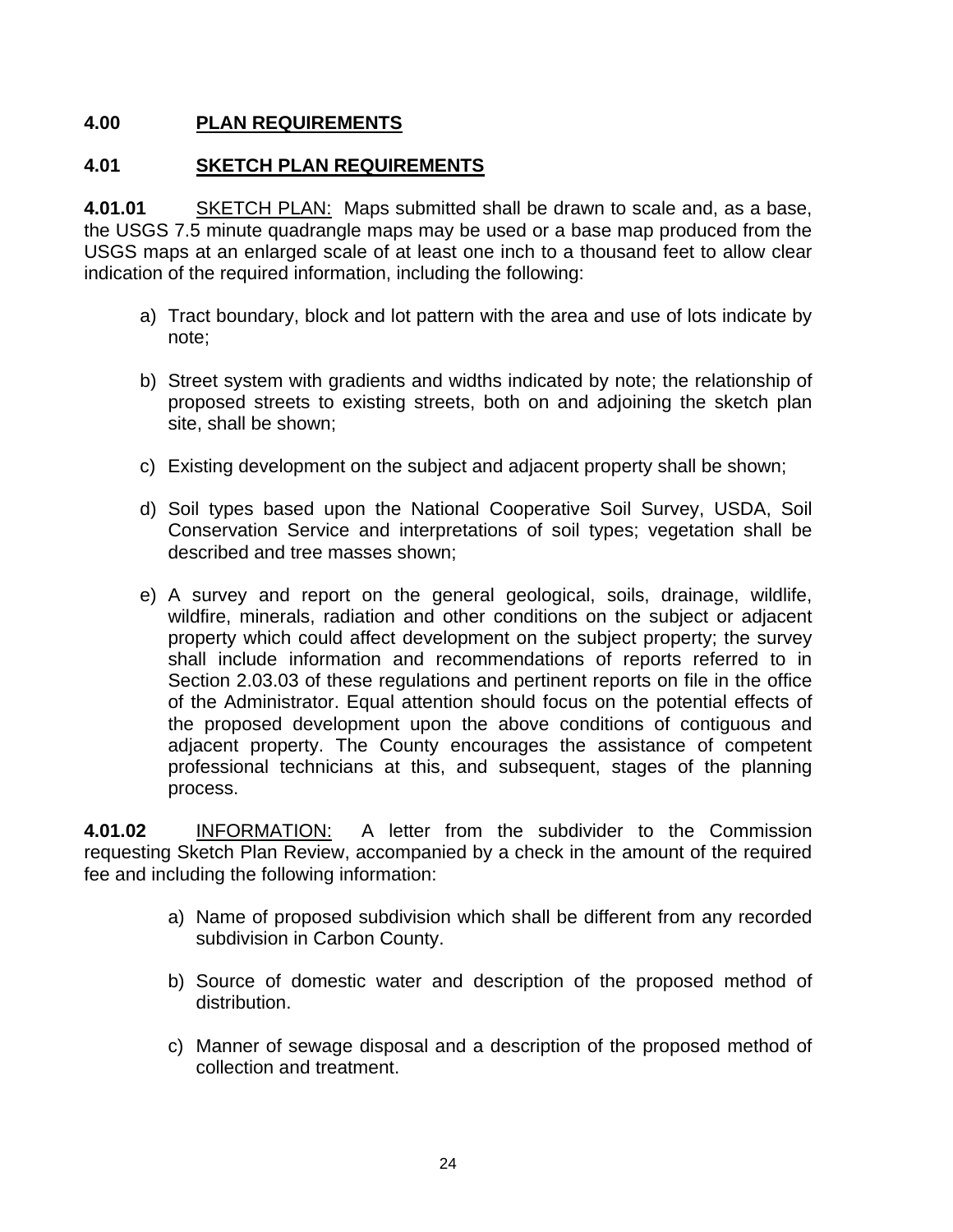**4.01.03** COPIES: All of the above maps, plans and information shall be submitted in sixteen (16) copies, or more if required, when notified by the Administrator.

#### **4.02 PRELIMINARY PLAN REQUIREMENTS**

**4.02.01** WATER SYSTEM: Each subdivider will be required to provide an adequate water supply and distribution system in conformance with these regulations.

**4.02.02** MAPS AND PLATS: Preliminary Plan maps shall be drafted in a preliminary fashion, scaled and dimensioned to the nearest foot; construction details requested for street or utility improvements may be shown schematically. "Maps and plans submitted shall be to the same scale, as follows:"

| <b>SUBDIVISION LOT AREA</b> | <b>SCALE</b>                                                                                               |  |
|-----------------------------|------------------------------------------------------------------------------------------------------------|--|
| less than 10,000 sq. ft     | $1" = 50$ or less feet                                                                                     |  |
| 10,001 sq. ft. $-2$ acres   | $1" = 100$ or less feet                                                                                    |  |
| $2.01$ acres $-5$ acres     | $1" = 200$ or less feet                                                                                    |  |
| More than 5 acres           | Scale shall be consistent with clarity of<br>depicted information and Final Plat sheet<br>size (24" x 36") |  |

**4.02.03** PRELIMINARY PLAT: The entire area proposed for subdivision shall be shown on one sheet if practical, the only size limitation being 42" in width. If more than one map is necessary given the above limitation, they shall be accompanied by a general area map showing the relationships between the component parts of the subdivision. The following information shall be contained on the preliminary plat:

- a) Name of the proposed subdivision which shall be different from that of any existing subdivision in Carbon County.
- b) Name and address of the record owner or owners, the subdivider, and the person or firm preparing the preliminary plat.
- c) Names and mailing address of the owners of land immediately adjoining the area to be platted.
- d) Total acreage of land to be subdivided and acreage intended for each type of usage.
- e) The locations, names, and existing widths of all existing and proposed streets, highways, easements, and recorded section lines.
- f) Approximate lot layout including approximate lot dimensions of each lot and lot numbering system.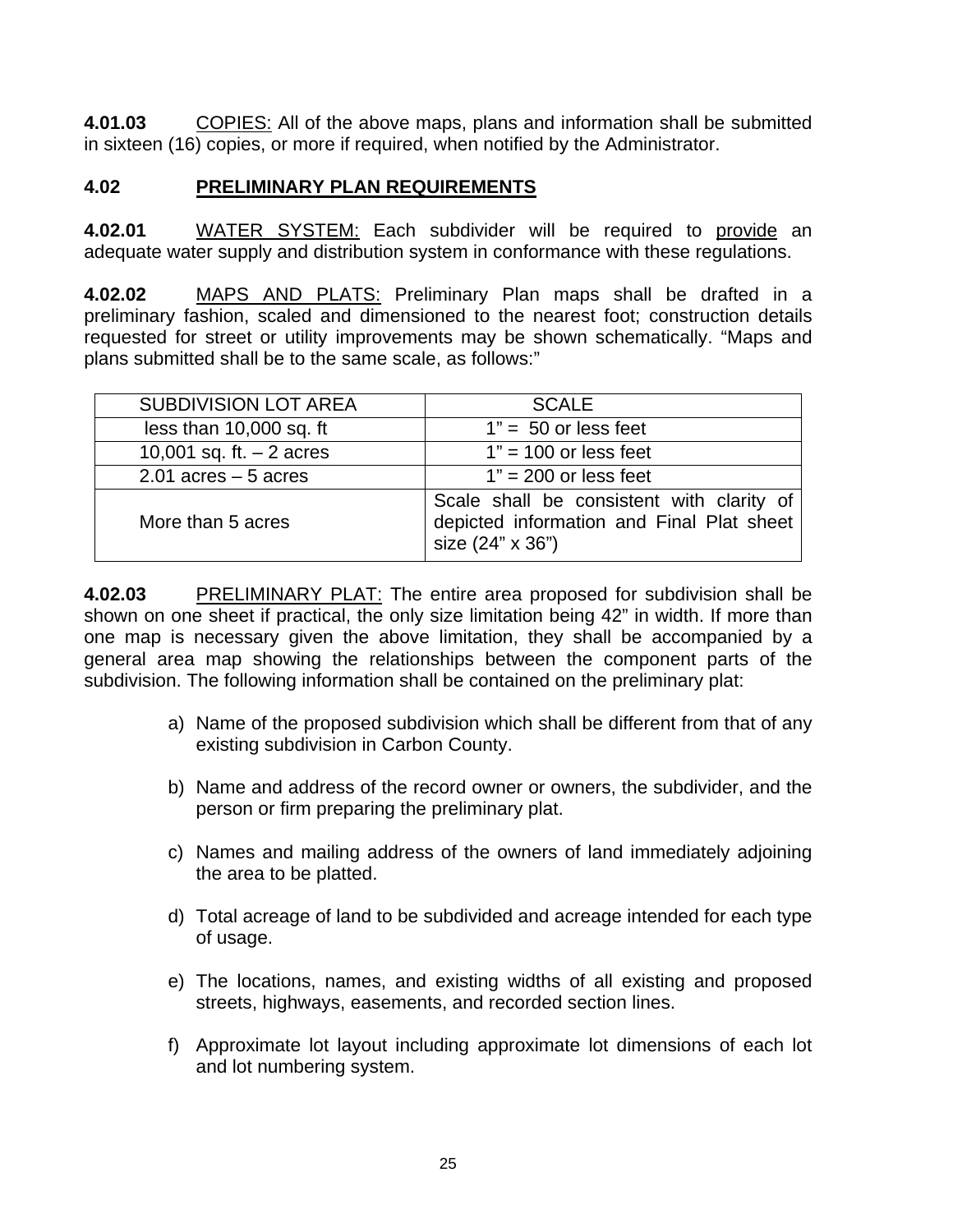- g) Boundary lines with bearings and distances, plus a property description of the tract proposed for subdivision; said property description shall be a metes and bounds survey unless an acceptable parcel description identifies the property as subject of a previously recorded survey.
- h) At a minimum, current USGS topographic data shall be used. (If available, contours at two (2) foot intervals for predominant ground slopes within the tract between level and five (5) percent grade and five (5) foot contours for predominant ground slopes within the tract over five (5) percent grade is desired but not required.)
- i) State of improvements and public utilities proposed to be made or installed.
- j) North arrow, graphic scale, date of plat preparation (and of revisions thereto) and contour interval.
- k) Existing and/or proposed zoning classifications of the land proposed for subdivision and the zoning of the land adjacent to the proposed subdivision.
- l) Approximate boundaries of areas subject to the inundation or storm water overflow.
- m) Approximate location of tree clusters, natural features, or permanent significant man-made structures standing within the boundaries of the proposed subdivision.
- n) A vicinity sketch normally drawn at a scale for one inch equals one thousand feet (1" = 1,000 feet), although if such maps are not available, a USGS map 1:24,000 scale may be accepted. The vicinity sketch shall depict tract lines and names of all abutting subdivisions, the location of streets and highways within an area of approximately one-half mile of the proposed subdivision tract; the location of all adjacent utility systems within an approximate half-mile minimum; the natural drainage courses for streams flowing through the proposed subdivision with the limits of tributary areas shown where this is reasonable. All maps submitted in accordance with this sub-section shall include clear indications of the section, township and range containing the lands which are the subject of the maps.
- o) Sites to be reserved or dedicated for public parks, schools and other public buildings, facilities or use.
- p) Common open spaces not reserved or dedicated to the public.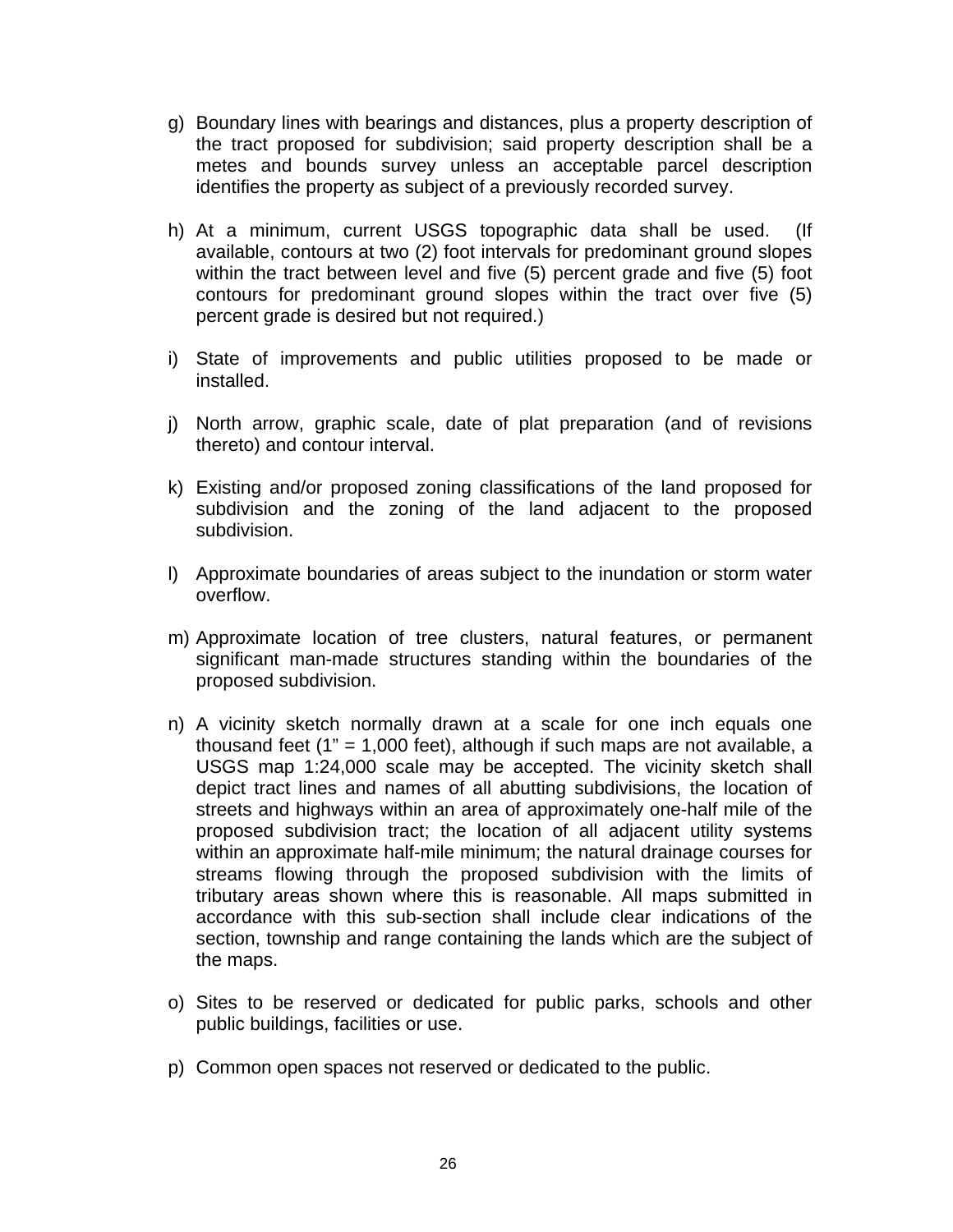- q) Proposed terms of reservations or dedications of public sites for parks, schools and other public buildings, facilities or use. In the event of a cashin-lieu-of-land dedication to the School District, the applicant shall satisfy the Board of County Commissioners for approval and acceptance.
- r) Plans and reports shall be prepared, dated and signed by professional persons as follows:
	- 1) Legal description and maps by a professional land surveyor licensed in the State of Wyoming.
	- 2) Utility, road, grading and drainage plans by a professional engineer licensed in the State of Wyoming.
	- 3) Soils reports by a professional engineer licensed in the State of Wyoming actively engaged in the practice of soils engineering.

**4.02.04** SUPPORTING INFORMATION: In addition to the preliminary plat, the following data, if required by the Commission, shall be submitted with the application.

- a) Brief description of proposed covenants. Covenants shall bind lot owners and require them to maintain all improvements including access roads that are not designated as county, state or federal roads.
- b) Statement realistically demonstrating the needs for the proposed subdivision, including current availability of lots and housing, current and future needs and demand for housing and types in the County, and other supporting information.
- c) Method of disposing of solid waste and estimated annual quantities of solid waste material.
- d) Proof (usually in the form of legal easements) that potential users of the subdivision will have legal access to the subdivision as required by the circumstances of each individual applicant. An indication that users will have the right to travel over lands between public roads and the subdivision should be provided.

## **4.02.05** INTENTIONALLY LEFT BLANK. RESERVED FOR FUTURE USE.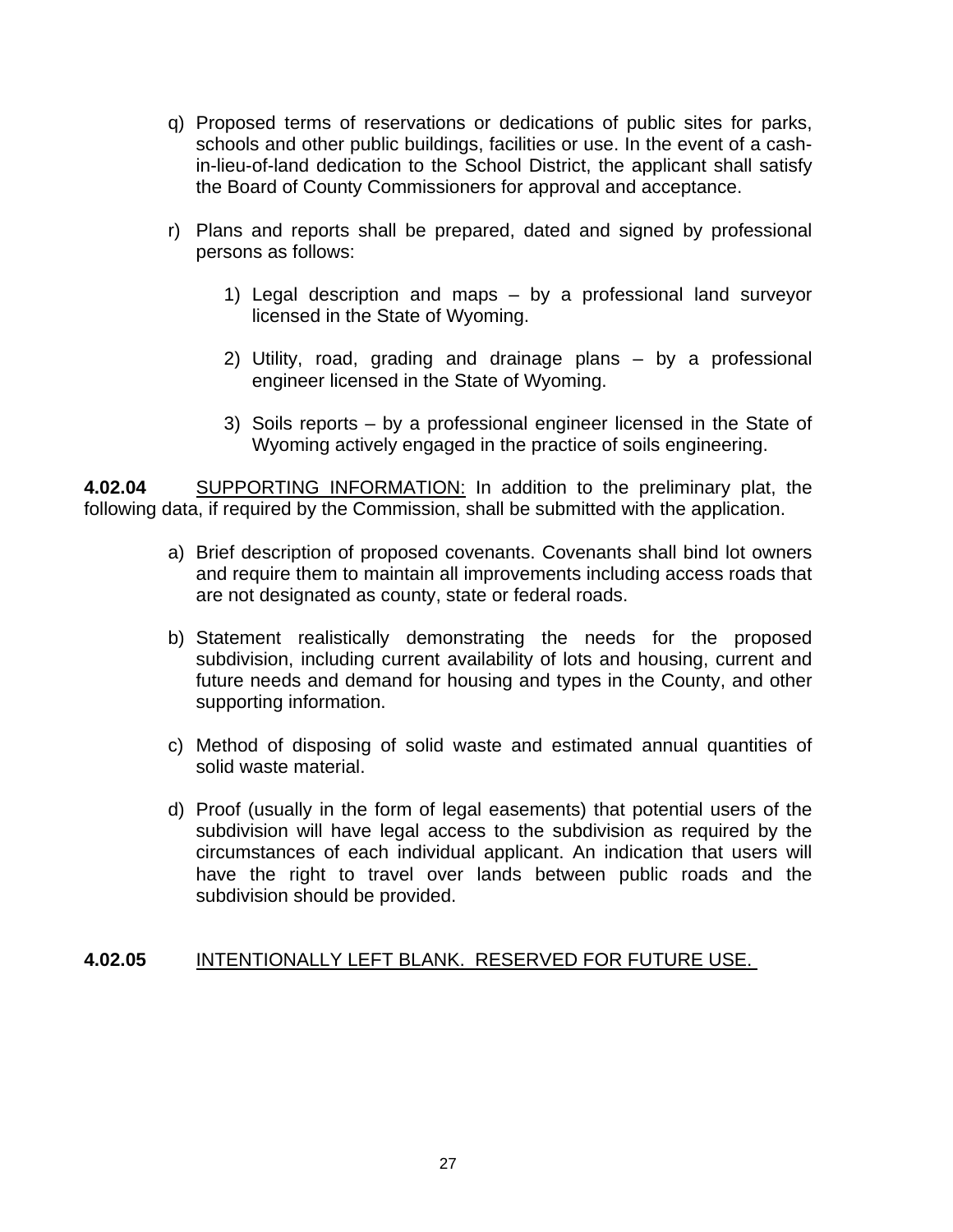**4.02.06** GRADING AND DRAINAGE PLAN: On a plan supplemental to and at the same scale as the Preliminary Plat, depict the following:

- a) Generalized grading plan for the areas to be developed for public or private use, showing existing and revised contours and any proposed retaining structures.
- b) Cross sections to illustrate potentially difficult grade relationships between proposed roads, building sites and parking areas, and the recommended solutions to these problem areas.
- c) Street Plan and Profiles plan views and centerline profile shall be plotted at a horizontal scale of one inch to fifty feet (1" to 50 ft.) and a vertical scale of one inch to five feet (1" to 5 ft.) on sheets supplemental to the drainage plan. These plans and profiles shall show all intersections with existing streets and all existing and proposed drainage areas and easements crossing, or parallel to, the roads. Also shown will be any known areas of high water table, unsuitable soils and other geological hazards. These plans shall include a typical cross section showing road widths – including driving surface, shoulders, curbs and gutters, barrow ditches, cut and fill slopes to the point of intersection with natural ground and the pavement structure details proposed. The plan shall include the extremities of all cut and fill areas. A supplemental sheet shall be included to detail all drainage, retaining and bridge structures and to be constructed as part of the roadway.
- d) Drainage Study a drainage study shall be prepared in accordance with Section 5.03 of these regulations. This study shall include a contour map showing all existing and proposed water courses, including the seasonal course limits of tributaries, indicating the surface conditions and locations of points of departure from the development. This study shall include computations of ten (10) year flows and one hundred (100) year flows, in addition to an indication of the limits of the one hundred (100) year flood plain plotted on the contour map. The drainage study shall include computations of the increase or decrease in flows anticipated as a result of the development, the capacity and velocity through all drainage structures, including open channels, and the revised flood plains shall be plotted on a contour map. In no case shall the area within the one hundred (100) year flood plain be used for structural development without specific approval of the Board. In no case will a development be allowed to affect either the point, the magnitude, the depth of the velocity of drainage flows upstream or downstream for said development.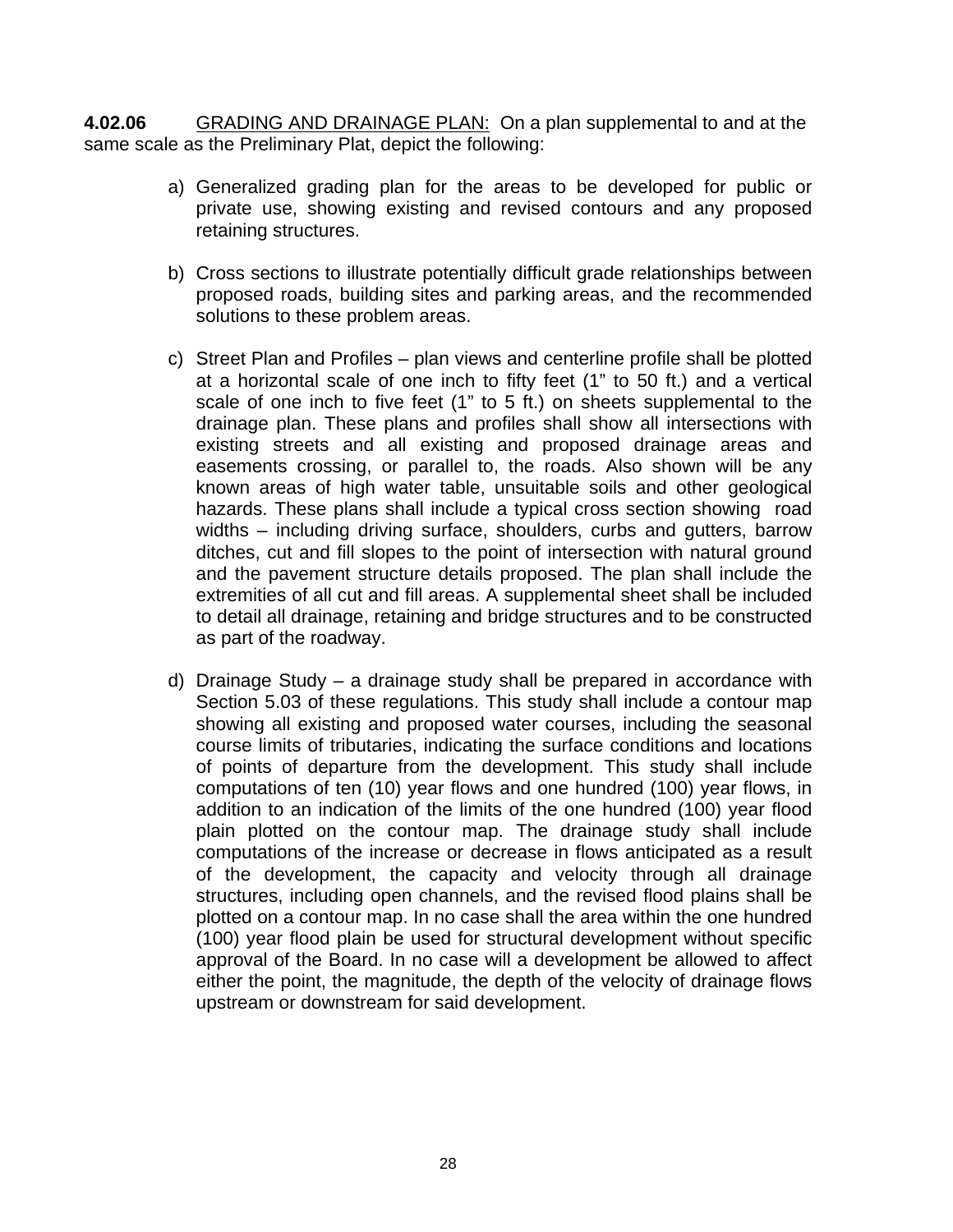**4.02.07** UTILITY PLAN: On a plan supplemental to and at the same scale as the Preliminary Plat depict the following:

- a) Water Supply If a central water supply and distribution system is to be provided, a general description of the system shall be shown.
	- 1) Source adequate evidence prepared by a registered engineer that a water supply that is sufficient in terms of quality, quantity and dependability will be available to ensure an adequate supply of water for the type of subdivision proposed.
		- A. Evidence of ownership or right of acquisition of or use of existing and proposed water rights.
		- B. Historic use and estimated yield of claimed water rights.
		- C. Amenability of existing rights to a change in use.
		- D. Evidence confirming the potability of the proposed water supply for the subdivision.
	- 2) The nature of the legal entity which will own and operate the water system shall be described as well as the proposed method of financing.
	- 3) If connection is to be made to an existing system, as a minimum, the following information shall be provided:
		- A. The nature of the legal entity which will supply water to the proposed subdivision.
		- B. Evidence that the above entity is willing to service the proposed subdivision.
		- C. Information on present service requirements, future commitments, and present water supply capabilities.
		- D. Information on the water rights owned and used by the above entity.
	- 4) If it is intended that individual water systems will be provided for lot owners, a report indicating the availability of ample potable ground water at estimated depths throughout the subdivision and the expected quality and long-term yield of such wells shall be provided by a registered engineer, hydrologist, or geologist qualified to perform such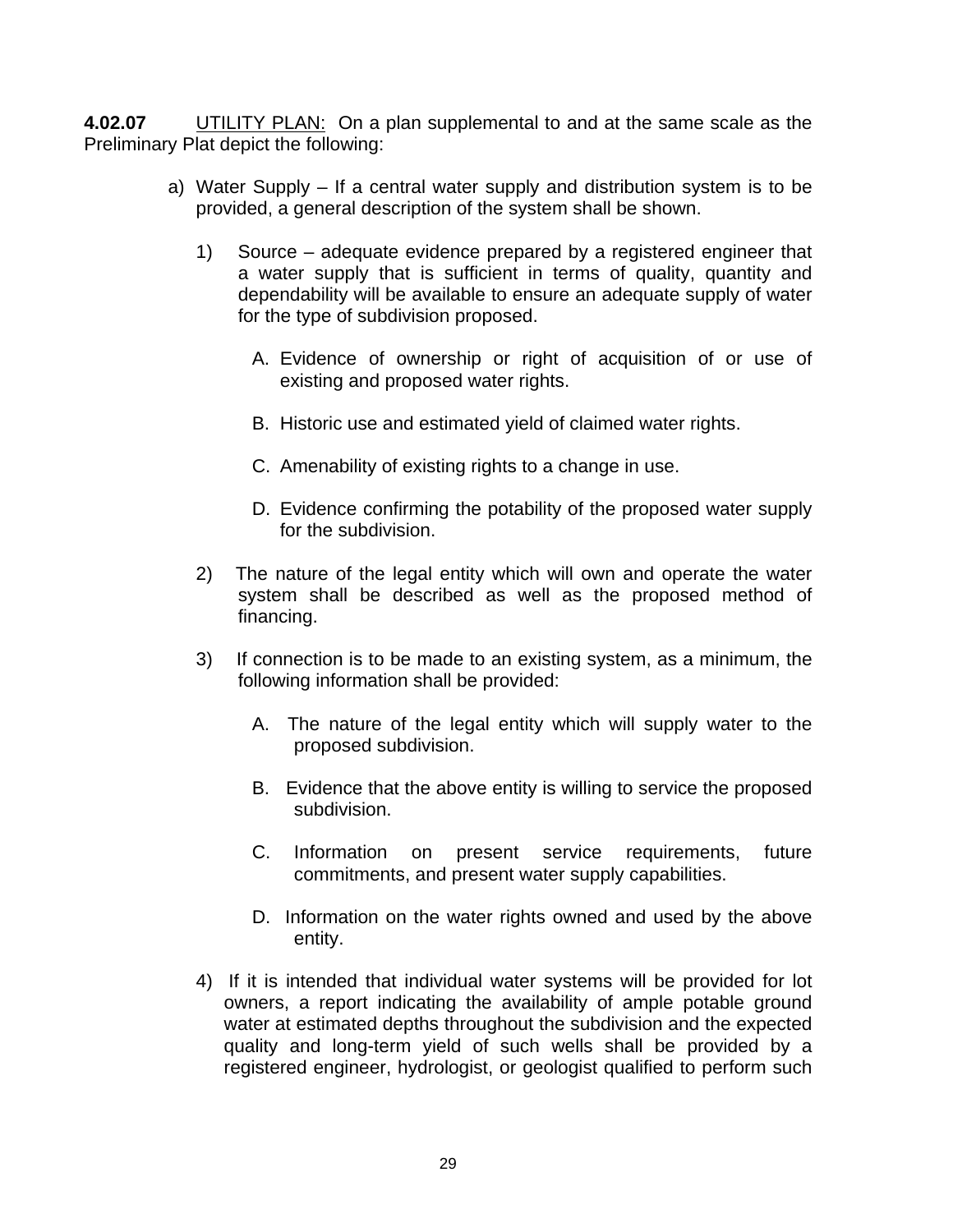work. The cumulative effect of on-lot domestic wells shall be considered on existing water rights.

- b) Sanitary Sewage Disposal if a central sanitary sewage system is to be provided, a general description of the collection system and treatment facilities shall be shown.
	- 1) Treatment evidence that public or private sewage treatment facilities can and will provide adequate sewage treatment for the proposed subdivision if such service is to be provided by an existing district.
	- 2) The nature of the legal entity which will own and operate the sewer system shall be described, as well as the proposed method of financing.
	- 3) If connection is to be made to an existing sewer system, information on the existing system shall be provided.
	- 4) If it is intended that sanitary sewage disposal will be accomplished by individual lot owners, the results of soil percolation tests and maximum ground water level data where applicable shall be furnished. Location of percolation tests shall be indicated on the plat. The tests shall be performed by a registered engineer, hydrologist, geologist or sanitarian qualified to do this work. The number and locations of tests shall be as necessary to meet requirements of the County Health Officer and the Wyoming Division of Water Quality, Department of Environmental Quality.
- c) Underground Wiring If underground distribution of electrical power or communication lines are proposed, a description of the system or systems shall be shown. The subdivider shall present written evidence that the utility companies involved have been advised of the proposed system and that an agreement on design has been reached.
- d) Fire Protection an adequate supply of water, and the related systems, shall be shown to comply with the Uniform Fire Code currently adopted and in effect.

**4.02.08** RE-VEGETATION/LANDSCAPING: Such plan shall be required of any applicant proposing three or more units (dwelling, commercial, etc.) in any one project. The Board, or its authorized representative, may impose the requirement upon any other applicant at the Board's option. Number of units notwithstanding, potential damage to existing landscaping/vegetation shall be adequate reason for requiring a landscaping plan. All plans submitted shall be prepared by a person who qualifies under Section 4.02.03 (r-4) of these regulations. At a minimum, plans submitted under this subsection shall include re-vegetation of land distribution by development.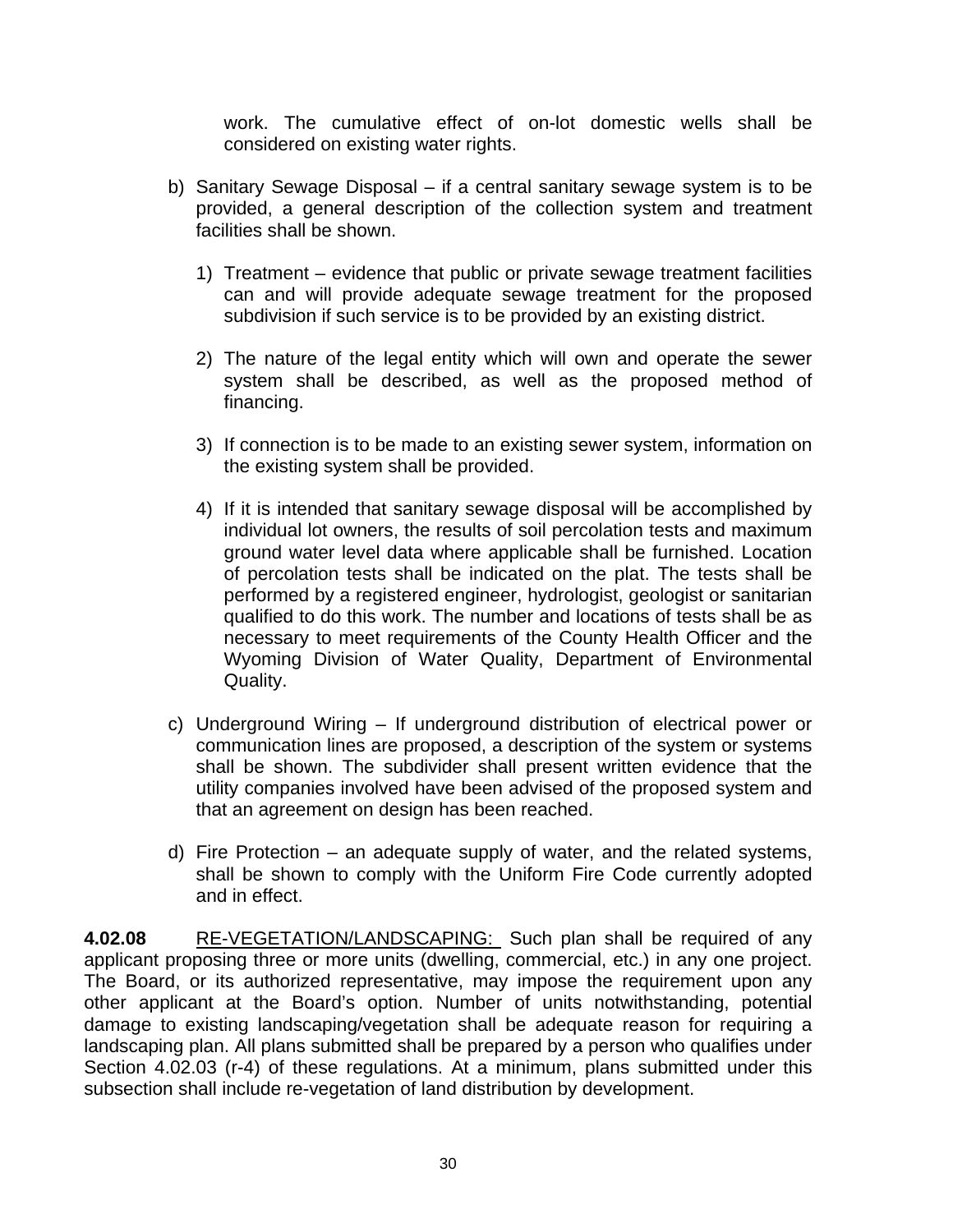**4.02.09** All of the above maps, plans and supporting documents shall be submitted in sixteen (16) copies or more as required by the Administrator.

# **4.03 FINAL PLAT REQUIREMENTS**

Prior to the expiration of the Preliminary Plat, the Final Plat shall be submitted to the Planning Commission. The Final Plat shall be drafted in legible form with black, waterproof ink on a permanent reproducible material such as mylar, on a sheet or sheets, in conformance with Wyoming Statute requirements for map recording. Where multiple sheets are necessary to depict the total filing, the particular number of each sheet and the total number of sheets comprising the plat shall be stated on each of the sheets, and the relation of each adjoining sheet shall be clearly shown by key maps and match lines. The name of the subdivision, date, date of survey, north arrow, graphic scale, key map, and all certifications and dedications need to appear on the title or cover sheet. Scale of the Final Plat shall be consistent with that of the Preliminary Plat. Affidavits, certificates, dedications and acknowledgements may be legibly stamped or printed upon the map in opaque ink. Signature shall be opaque black ink. All Final Plats and supplemental information shall be submitted to the administrator at least ten (10) days prior to the Planning Commission meeting at which review is sought.

**4.03.01** FINAL PLAT: The Final Plat shall adhere to the format and include information as follows:

- a) Tract boundary lines and right-of-way lines or street lines in solid black lines; easements or other right-of-way lines in dashed lines; and lots boundaried in solid lines shall be shown with accurate dimensions to the nearest 0.01 foot.
- b) The plat shall be prepared and certification made as to its accuracy by a registered land surveyor licensed to so such work according to the State of Wyoming. A workmanlike execution of the plat shall be made in every detail.
- c) All surveying data shall be tied to primary control points, the locations and description of these control points being indicated. The location and description of all property monuments on the subdivision shall be indicated. The point of beginning shall be indicated and its proper reference to the monumented perimeter survey shall be delineated on the plat.
- d) All bearings and distances of the boundary shall be indicated outside the boundary line, not inside with the lot dimensions.
- e) Bearings shall be given for all lot lines except that bearings need not be given for each lot in a series that are similar.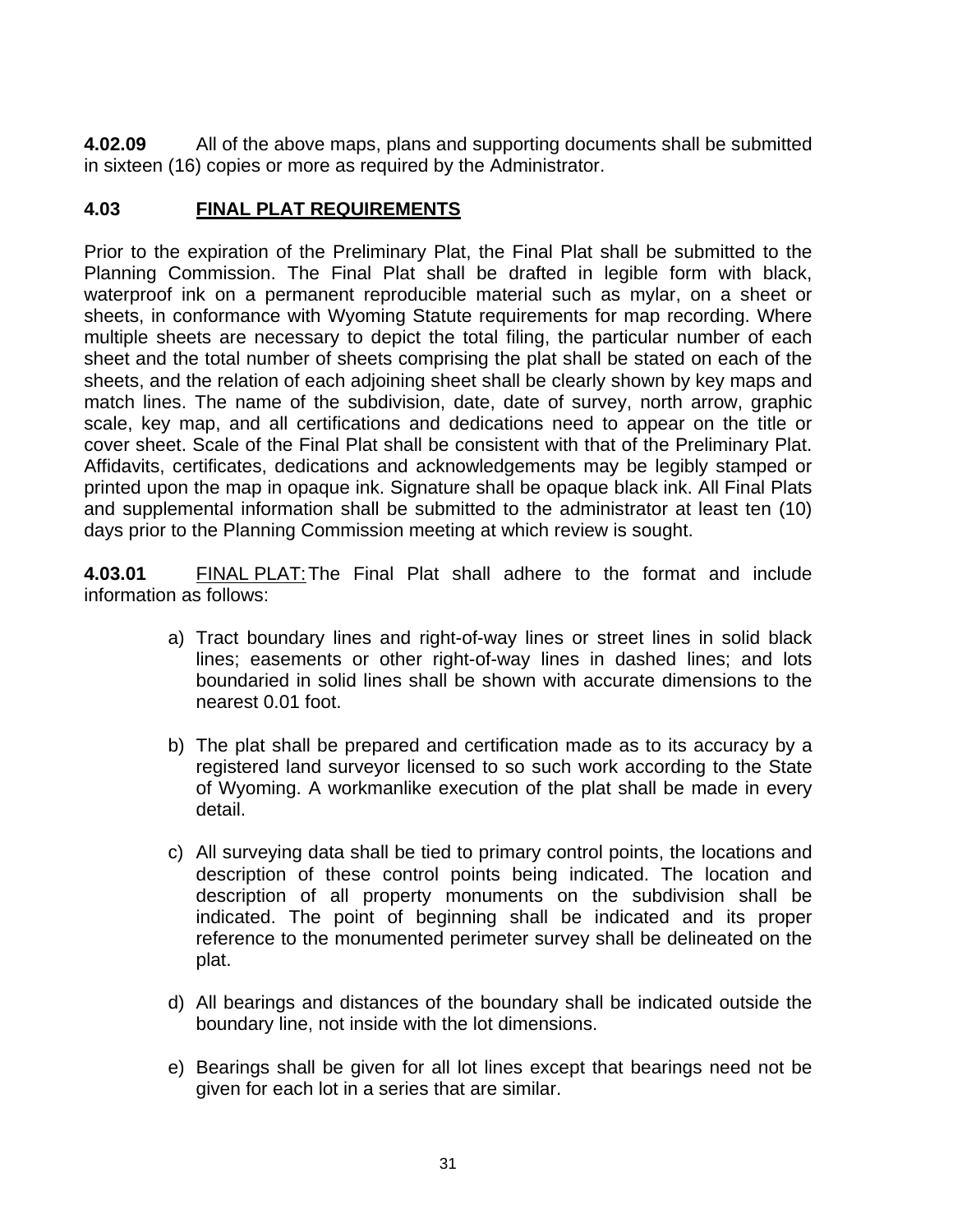- f) All streets, walkways, easements, and alleys shall be designated as such and named: bearings and dimensions shall be given.
- g) All dimensions of irregularly shaped lots shall be indicated in each lot.
- h) All blocks, and all lots within each block, shall be consecutively numbered.
- i) On curved boundaries and all curves on the plat, sufficient data should be given to enable the re-establishment of the corves. This curve data should include the following:
	- 1) points of curvature
	- 2) points of tangency
	- 3) tangent distance
	- 4) radius of curve
	- 5) arc length or chord length
	- 6) central angle
- j) The location of all major drainage channels or areas showing the boundaries of lands subject to inundation by a ten (10) and one hundred (100) year precipitation event.
- k) Certifications and information as follows:
	- 1) Name and address of owners of record.
	- 2) Total acreage of subdivision, total number of lots, and acreage within the subdivision devoted to each use such as single family residential, commercial, street, or open space.
	- 3) Name of subdivision, true north point, and date.
	- 4) Township, Range, and Section and Quarter Section, Block and Lot numbers.
	- 5) Graphic scale.
	- 6) Legal description of the property included within the subdivision.
	- 7) Under the title of each plat on the top of the sheet, the following words "in the County of Carbon, State of Wyoming."
	- 8) Date, by which improvements are to be completed.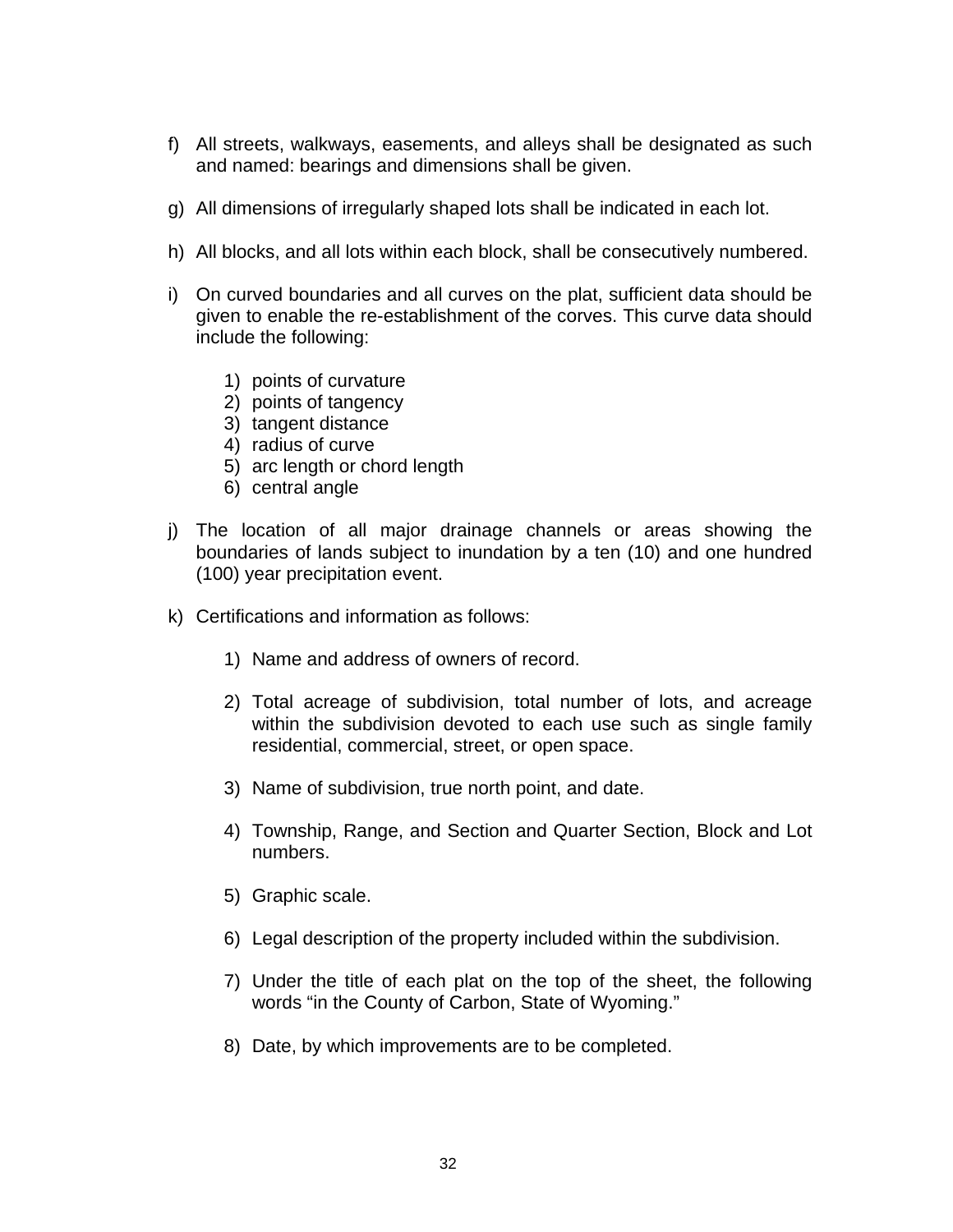- 9) A reference to any protective covenants which shall be filed with the plat and an indication of the purpose for which sites other that residential lots are dedicated or reserved.
- 10) Statement by the owner dedicating streets, rights-of-way, and any sites for public use.
- 11) A Certificate of Dedication and Ownership (See Appendix A).
- 12) Title Certificate (See Appendix B).
- 13) Certification showing approval by County Engineer or Surveyor (See Appendix G).
- 14) Surveyor's Certification (See Appendix C). The certificate shall be signed by a land surveyor licensed in the State of Wyoming responsible for the survey and Final Subdivision Plat.
- 15) An approval block for the Planning Commission (See Appendix D).
- 16) An approval block for the Board (See Appendix F).
- 17) The Recorder's Certificate (See Appendix E). (This certificate need not be until after final approval).
- 18) Certification showing acceptance of dedications by the Board of County Commissioners.
- 19) All information as may be required under Section 4.04 of these regulations.
- l) Parcels not contiguous shall not be included in one plat, nor shall more than one plat be made on the same sheet.
- **4.03.02** Supplemental requirements to be filed with Final Plat shall be as follows:
	- a) A letter must be received stating that all supplemental information furnished with the Preliminary Plat is valid for the Final Pat or if this is not the case, revised supplemental data of the same scope and format as required for the Preliminary Plat shall be furnished;
	- b) Filing fee as required under Section 2.09;
	- c) Three (3) copies of all the protective covenants or restrictions placed on the subdivision, one copy of which shall be filed for record in the office of the Clerk and Recorder at the time of recording the Final Plat;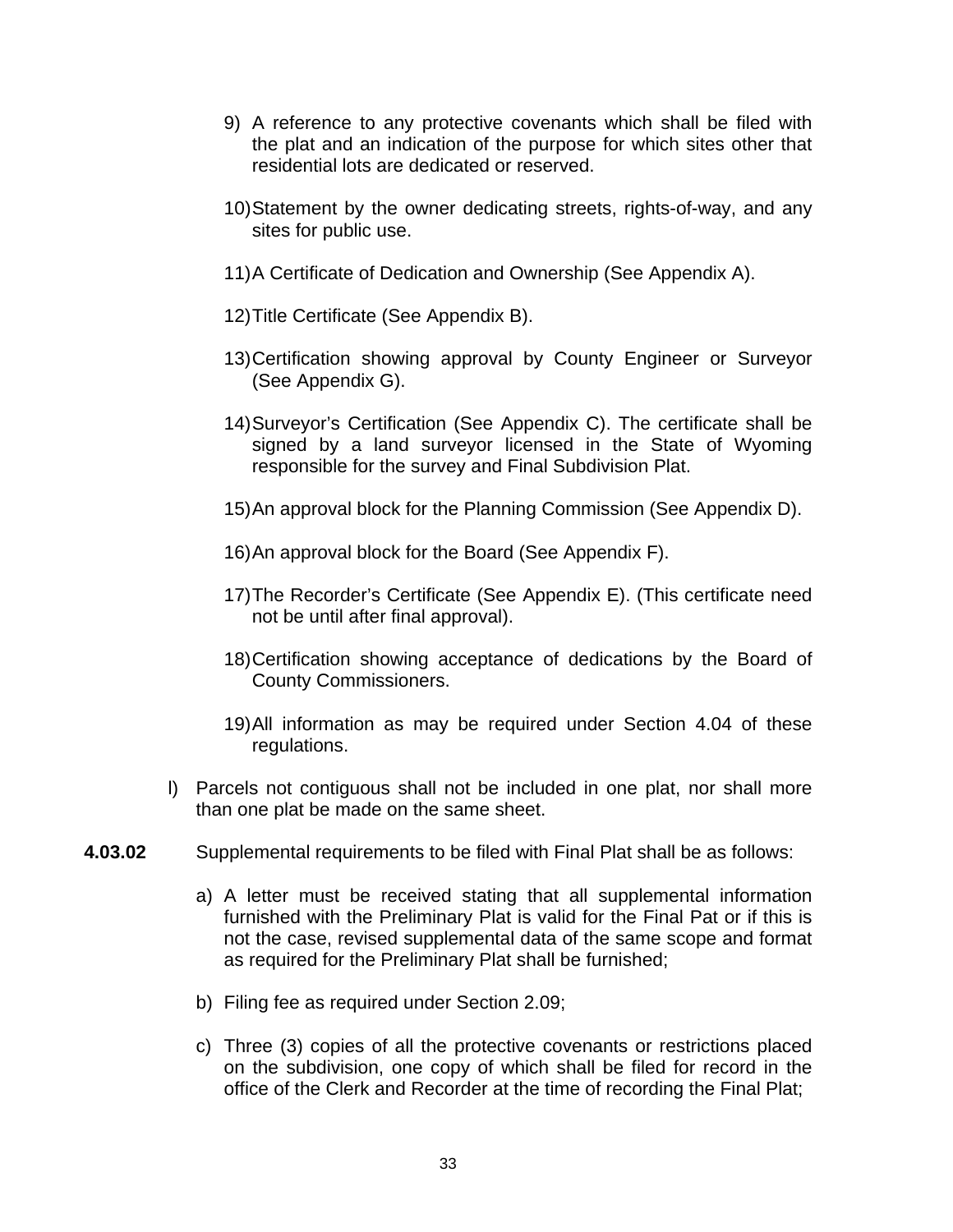- d) Complete engineering plans and specifications, time schedules and cost estimated for all public improvements – including streets, access roads, drainage facilities, utility systems, bridges, landscaping and other improvements proposed or required to be installed by the developer, and a statement of proof that the subdivider had the ability to pay for such improvements;
- e) Statements, provided by the subdivider, from utility companies (water, sewer, gas, electric, telephone, etc.) as applicable, that service will be provided to the development and that the utility company or subdivider will provide necessary on and off site improvements.
- f) Engineering drawings shall be prepared by either a registered professional engineer or registered land surveyor, as required by the laws of the State of Wyoming, who is licensed to do such work in the State of Wyoming;
- g) An exact copy of a certificate of a reputable title insurance or abstract company or attorney which shall set forth the names of all owners of property included in the plat. This shall also include a list of all mortgages, judgments, liens, easements, contracts, and agreements before the plat shall be acted upon by the County Commissioners.
- h) A subdivision agreement to be executed by the subdivider and the Board at the time of approval of the Final Plat. Said agreement shall be in the form agreed to and specified under Section 3.01 of these regulations and shall include all items under Section 4.03.02 (d), above.

**4.03.03** COPIES: All of the above maps, plats and information shall be submitted in original and three (3) copies thereof.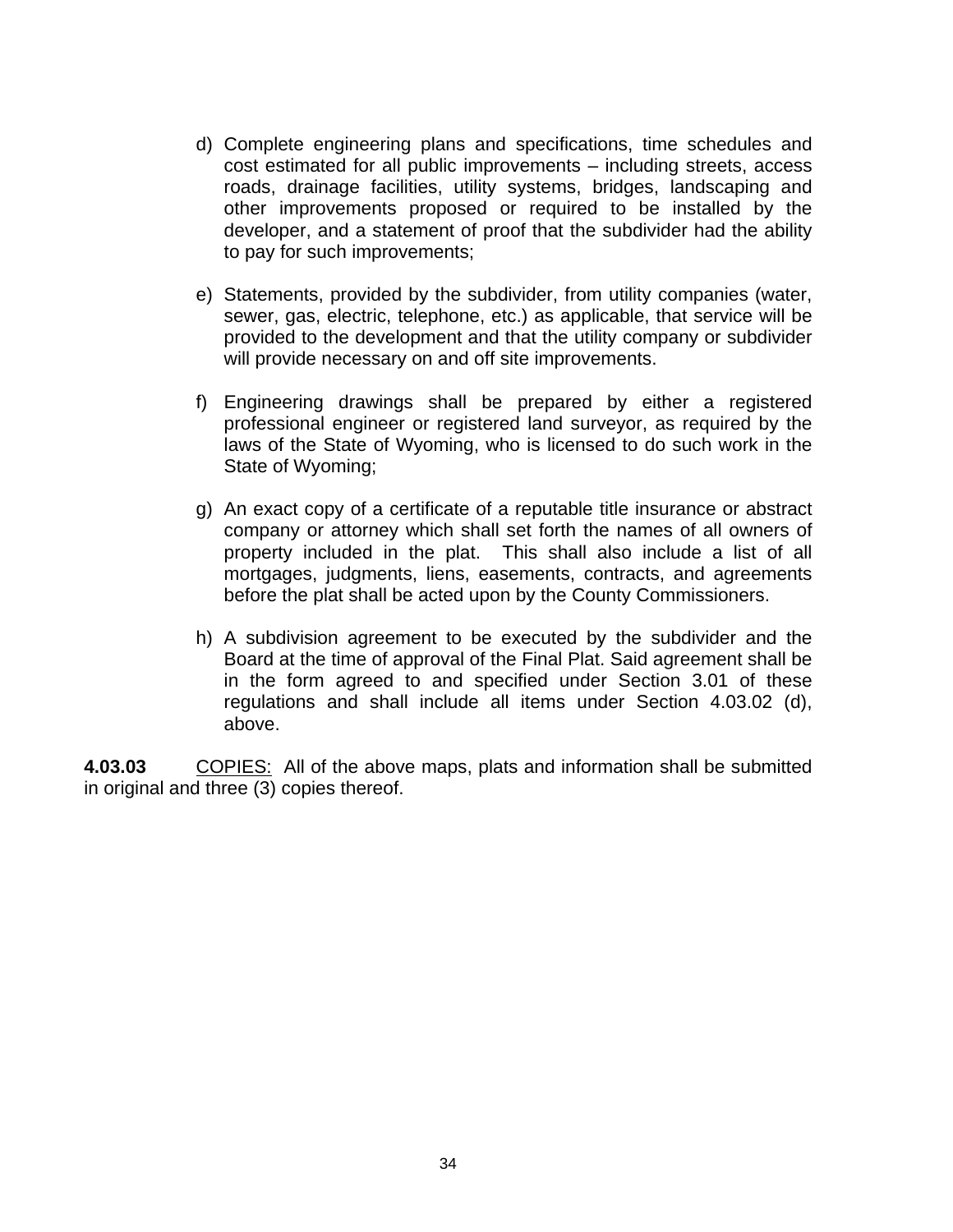## **4.04 MINIMUM REQUIREMENTS FOR SUBDIVISION PERMITS**

The Board shall require the following information to be submitted with each application for a subdivision permit:

- a) Evidence satisfactory to the Board that the proposed subdivision complies with applicable zoning and is not inimical or not in conformance with the Carbon County Land Use Plan of 1998.
- b) A survey plat prepared by a licensed surveyor containing the following
	- 1) Date of preparation, scale and north arrow;
	- 2) The location of the subdivision, including the section, township, and range;
	- 3) The location and dimension of existing and proposed streets, alleys, roads, highways, public ways, utility right-of-ways, easements, parks, and the location of proposed permanent buildings and structures if known.
- c) Evidence satisfactory to the Board that:
	- 1) The subdivided land is free of all encumbrances and that the person who offers any part of the subdivision for sale or who solicits any offers for the purchase thereof, directly or through agents, may convey merchantable title, subject only to noted reservations or restrictions of record, but free of encumbrances and subject only to a proportionate share of real property taxes or assessments charged or assessed to the year in which any such sale may be legally effected; or
	- 2) Binding arrangements have been made by the person who offers any part of the subdivision for sale, directly or through an agent, to assure purchasers of any part of the subdivision that upon full payment of the purchase price a deed can and will be delivered conveying merchantable title subject only to noted reservations or restrictions of record and free of encumbrances not specifically assumed by the purchaser, subject only to a proportionate share of such taxes and assessments thereon as may be levied or assessed for the year in which such sale may be legally effected.
- d) Written certification of a licensed Wyoming engineer, certifying as to the adequacy and safety of the sewage disposal system proposed for the subdivision, including the adequacy of the proposed system in relation to the topography of the subdivision, the proposed population density, soil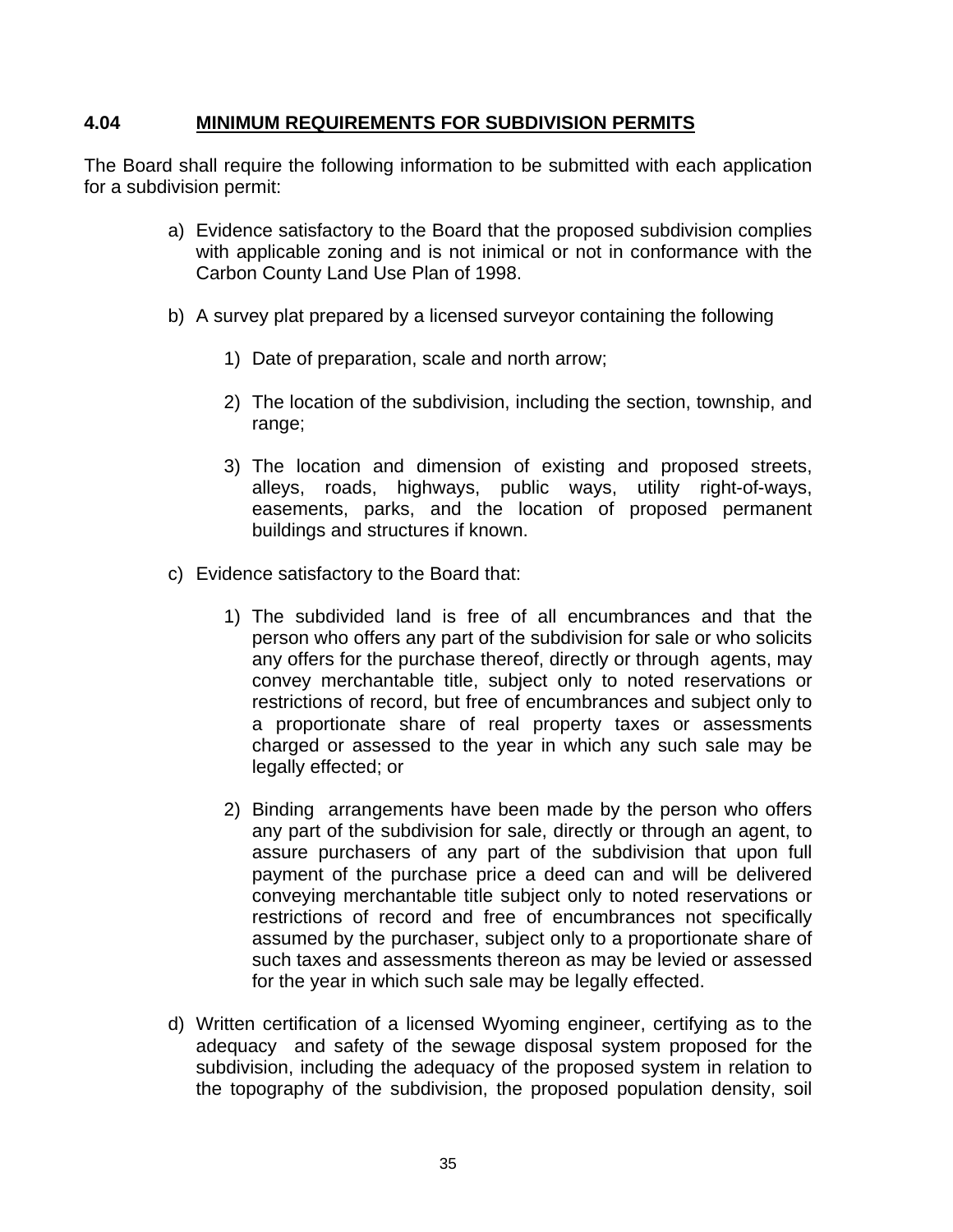- e) Sufficient information to assure that the proposed sewage system meets county, state and federal standards, and other county standards, if applicable;
- f) If the subdivider proposes to utilize adjoining property for sewers, drainage, sewer lines, power lines or other utilities, the subdivider shall provide copies of binding easements of not less than ten (10) feet in width for the proposed facilities from each property owner over whose land such services shall extend and shall provide a minimum access roadway rightof-way of sixty (60) feet to the subdivision for all public ways;
- g) A written certification of a licensed Wyoming engineer certifying to the adequacy and safety of the domestic water source intended to be used for the subdivision and that the plan for domestic water supply meets county, state and federal standards;
- h) Evidence satisfactory to the Board that adequate access has been provided and that all proposed streets, alleys, and roadways within the subdivision conform to the minimum standards adopted by the Board and applied uniformly throughout the county which shall not in itself constitute consent of the Board to locate, repair or maintain roadways and facilities. If, however, the subdivider proposes to make any streets, alleys or roadways private, then the subdivider shall submit to the Board properly acknowledged written certification that certain streets, alleys, or roadways within the subdivision shall remain private and the Board shall be under no obligation to repair, maintain or accept any dedication of such roads to the public use. If no such public maintenance is contemplated, the subdivider shall put a legend on the plat of the subdivision, on the advertisements for the subdivision and on the contracts or agreements for the sale and purchase of lots within the subdivision showing the streets, alleys and roadways showing in capital letters **"NO PUBLIC MAINTENANCE OF STREETS OR ROADS."**
- i) Evidence satisfactory to the Board that the subdivision has adequate financial resources to develop and complete any facility proposed or represented to be the responsibility of the subdivider, including but not limited to water systems, sewer systems, streets and roadways. The applicant shall provide a performance bond, acceptable letter of credit or other sufficient financial commitment to assure that any facilities proposed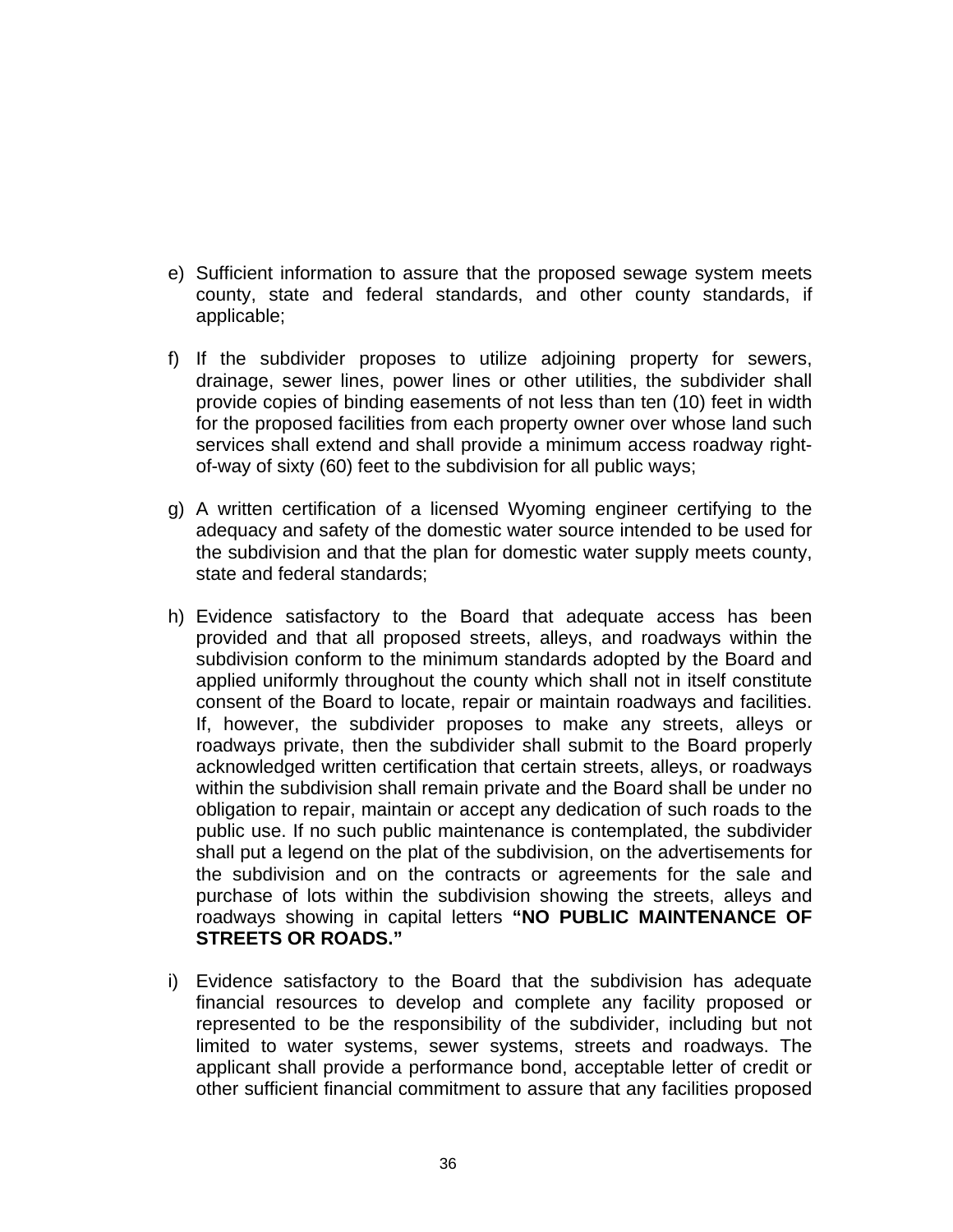- j) Proof that the applicant has published notice of his intent to apply for a permit once each for two (2) weeks within thirty (30) days prior to filing his application. The notice will include the name of the subdivider and the general location of the land to be subdivided.
- k) With respect to any water rights appurtenant to lands to be subdivided in accordance with this chapter:
	- 1) Evidence that the subdivider has notified purchasers, the board and the state engineer of his intent to abandon the water rights; or
	- 2) Evidence that the subdivider has petitioned the state board of control to change the use, place of use or point of diversion to provide for beneficial use of the water rights outside the subdivision; or
	- 3) A plan, a copy of which was submitted to the state engineer or board of control prior to the filing of the application for the distribution of the water appurtenant to the land to be subdivided. The plan shall specify the distribution of the water to the lots within the subdivision and shall include all appropriate applications for change of use, change of place of use, or change in point of diversion or means of conveyance in accordance with W. S. 41-3- 103, 41-3-104, or 41-3-114; and
	- 4) If the subdivision is located within an irrigation district or within lands served by a ditch, irrigation company or association or by an unorganized ditch, evidence that the plan had been submitted to the district board company, or association, or the remaining appropriators in the case of an unorganized ditch for their review and recommendations; and
	- 5) Evidence that the subdivider will specifically state on all offers and solicitations relative to the subdivision his intent to comply with this paragraph and that the seller does not warrant to a purchaser that he shall have any rights to the natural flow of any stream within or adjacent to the proposed subdivision. He shall further state that the Wyoming law does not recognize any riparian rights to the continued natural flow of a stream or river for persons living on the banks of the stream or river.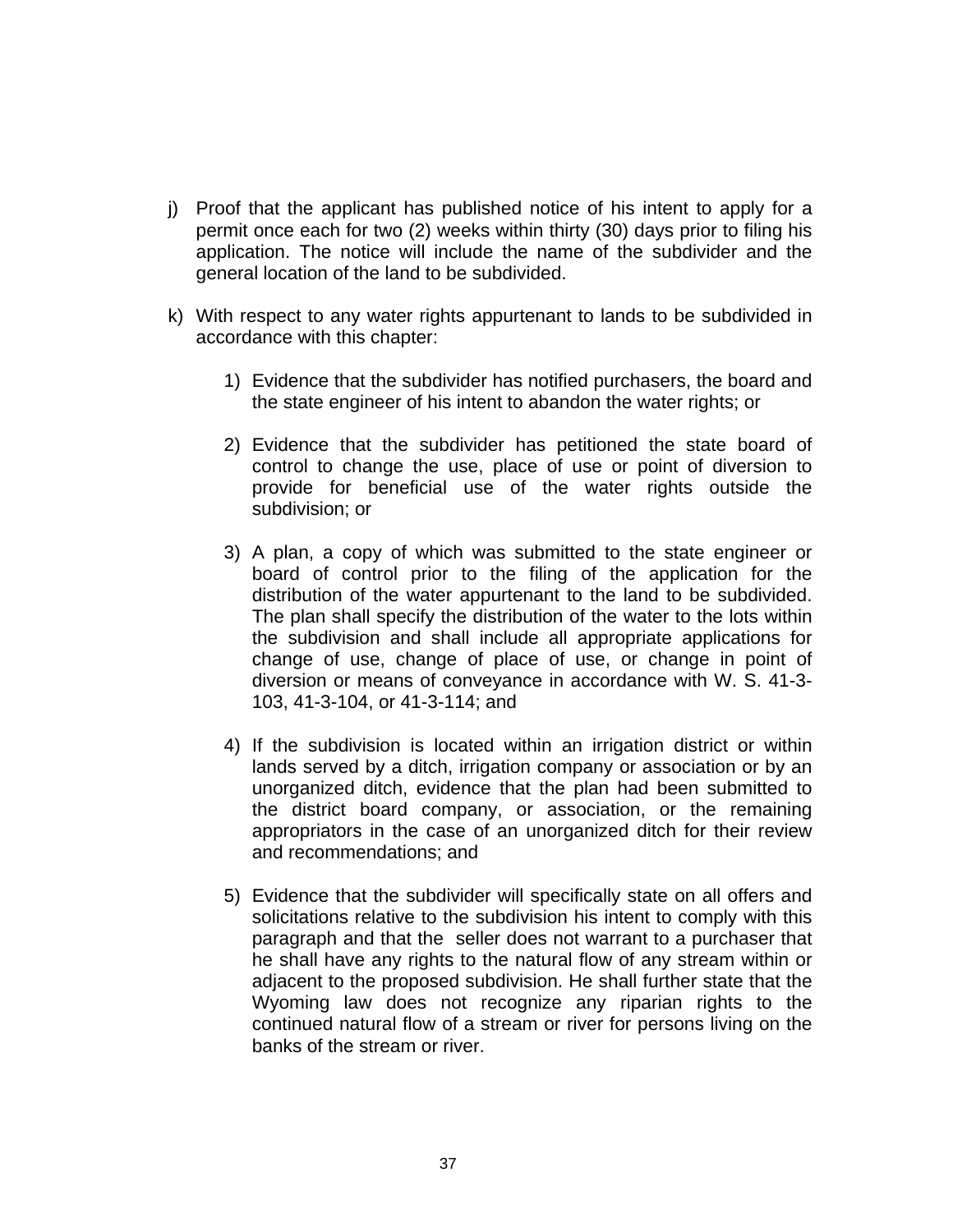1) Any other information consistent with Wyoming State Statutes 18-5-301 to 18-5-315 annotated (1977) and the Board's published rules and regulations which the Board deems pertinent or relevant to the evaluation of the application.

The Board shall require the applicant to obtain review and recommendations from the local conservation district regarding soil suitability, erosion control, sedimentation, and flooding problems. The review and recommendations shall be completed within sixty (60) days.

## **5.00 DESIGN AND IMPROVEMENT STANDARDS**

The general location and alignment of streets and lot size shall conform to the Comprehensive Plan and zoning requirements for the county. Efforts should be made to encourage good design practices, incorporating new ideas improving planning techniques which vary from the typical grid street pattern now commonly found in many older subdivisions. The topography and other natural features of the site should be taken into consideration and plans developed in such a manner that these natural features benefit the total development. This may be done by a curvilinear pattern, open spaces for recreation or pedestrian movements, or it may be accomplished by creating cluster or townhouse developments which permit greater use of open space and greater preservation of natural topographic and environmental features. The individual lots and subdivision layout, the constructed improvements and engineering investigation and design shall conform to the provisions of this article.

# **5.01 SUITABILITY OF LAND FOR SUBDIVISION**

Land subject to natural hazards such as flooding, falling rock, landslides, snow slides, wildfire or other natural hazards shall not be platted for any use which might endanger the health, safety or welfare of the inhabitants. Such lands shall be reserved for other uses which will not present these hazards.

**5.01.01** The design and development of subdivisions shall preserve, insofar as it is possible, the natural terrain, natural drainage, existing topsoil and trees.

# **5.02 STREETS**

**5.02.01** STREET PATTERN: The street pattern in the subdivision shall be in general conformity with a plan for the most advantageous development of adjoining areas. Where appropriate to the design, the streets shall be continuous and in alignment with the existing plat or platted streets with which they are to connect. Proposed streets shall be extended to the boundary lines of the land to be subdivided unless prevented by topography or other physical conditions, or unless, in the opinion of the Planning Commission, such extension is not necessary for connection of the subdivision with the existing layout or the probable future layout of adjacent tracts. All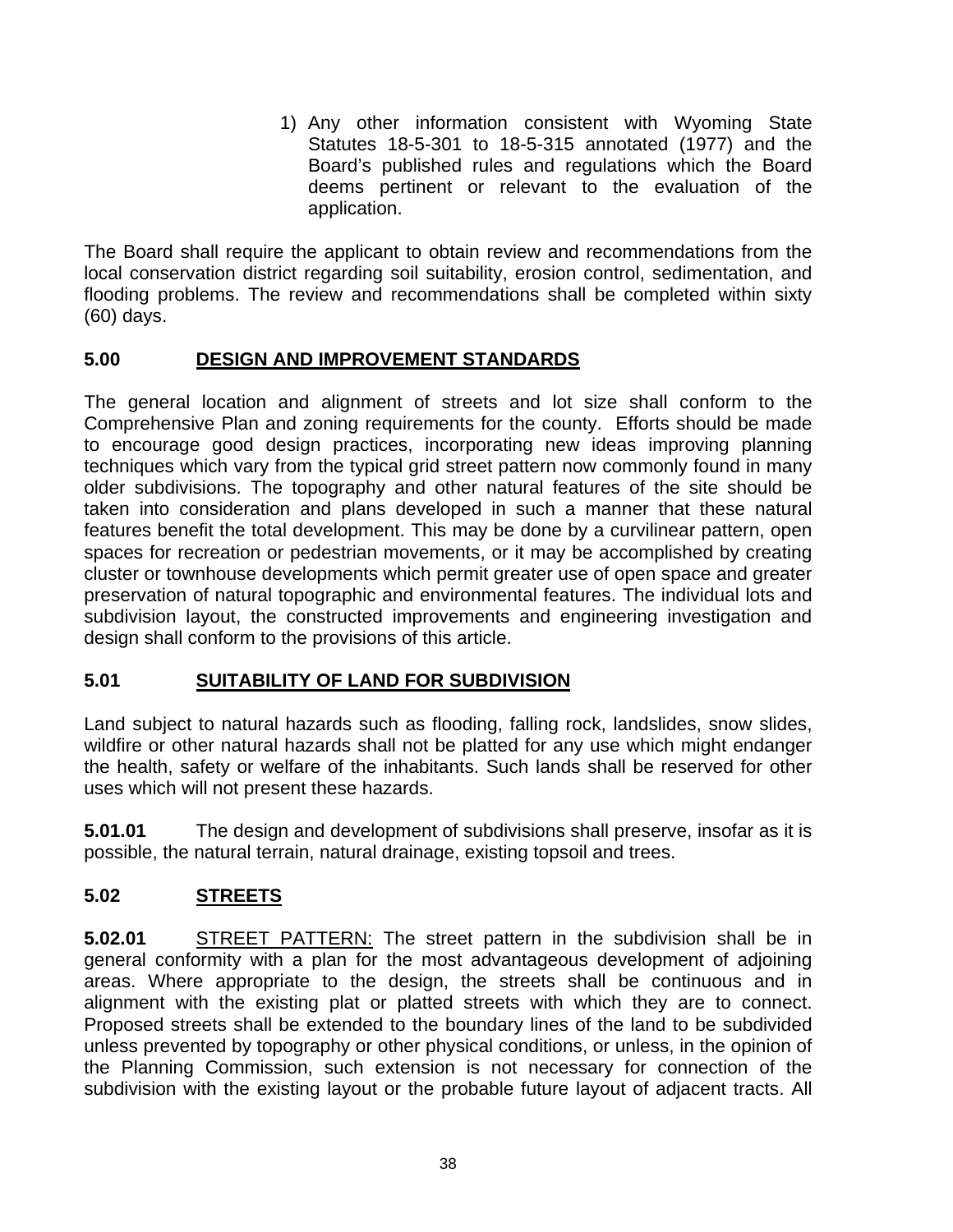dead-end streets shall be provided with a turnaround with a minimum diameter of eighty (80) feet. Design of dead-end streets shall include areas for storage of plowed snow. Proposed streets shall intersect one another as nearly at right angles as topography permits. Excessively long residential streets conducive to high-speed traffic shall be discouraged. Alleys will normally be permitted in residential subdivisions and may be required in commercial areas. Where subdivisions are located adjacent to existing or proposed arterial or collector roads and streets, the subdivision street pattern shall conform to highway plans. Intersection of proposed streets in the subdivision with such highways shall be held to a minimum. Lots bordering such highways shall be either reverse-facing (on an internal street within the subdivision) or be served by a frontage road designed to collect traffic from within the subdivision and provide access to a designed intersection with the arterial or collector roads and streets. Proposed streets to be within three miles of any incorporated area shall conform to any street system or official street plan, when applicable, of any incorporated area.

**5.02.02** PRIVATE STREETS: The creation of private streets is recommended. Private streets may be permitted based on the character and location of a proposed subdivision, providing the following requirements are satisfied: the right-of-way width, grades, curves, sight distances and improvements within the proposed subdivision are all in conformance with requirements of this resolution and there is no land either adjacent to or in the vicinity of the proposed subdivision which will be denied public access for traffic, utilities, drainage or other purposes through creation of private streets.

**5.02.03** NEW STREET CLASSIFICATION AND FUNCTIONAL DEFINITIONS: All streets within the proposed subdivisions shall be classified by the Board of County Commissioners in one of the following general classifications:

Arterial Streets: will be designed to connect existing and proposed collector streets with primary county roads and state highways.

Collector Streets: will be designed to connect local roads with arterial streets to connect adjacent subdivisions and to serve commercial and industrial areas. In those cases where a proposed subdivision separates adjacent private land from a county primary road at least one street shall be constructed as a collector street. In some cases, as approved by the Planning Commission, collector streets may be used to serve the same purposes of arterial streets.

Local Streets: will be designed to provide access to single family, and in cases approved by the Planning Commission, multi-family residences.

Mountain Roads: will be designed to provide access from collector, arterial, county or unimproved state roads to service residential and commercial development in mountain subdivisions.

Cul-de-sacs: Cul-de-sacs are dead-end local or mountain roads. The overall length of a cul-de-sac measured from the centerline of an intersecting street to the radius point of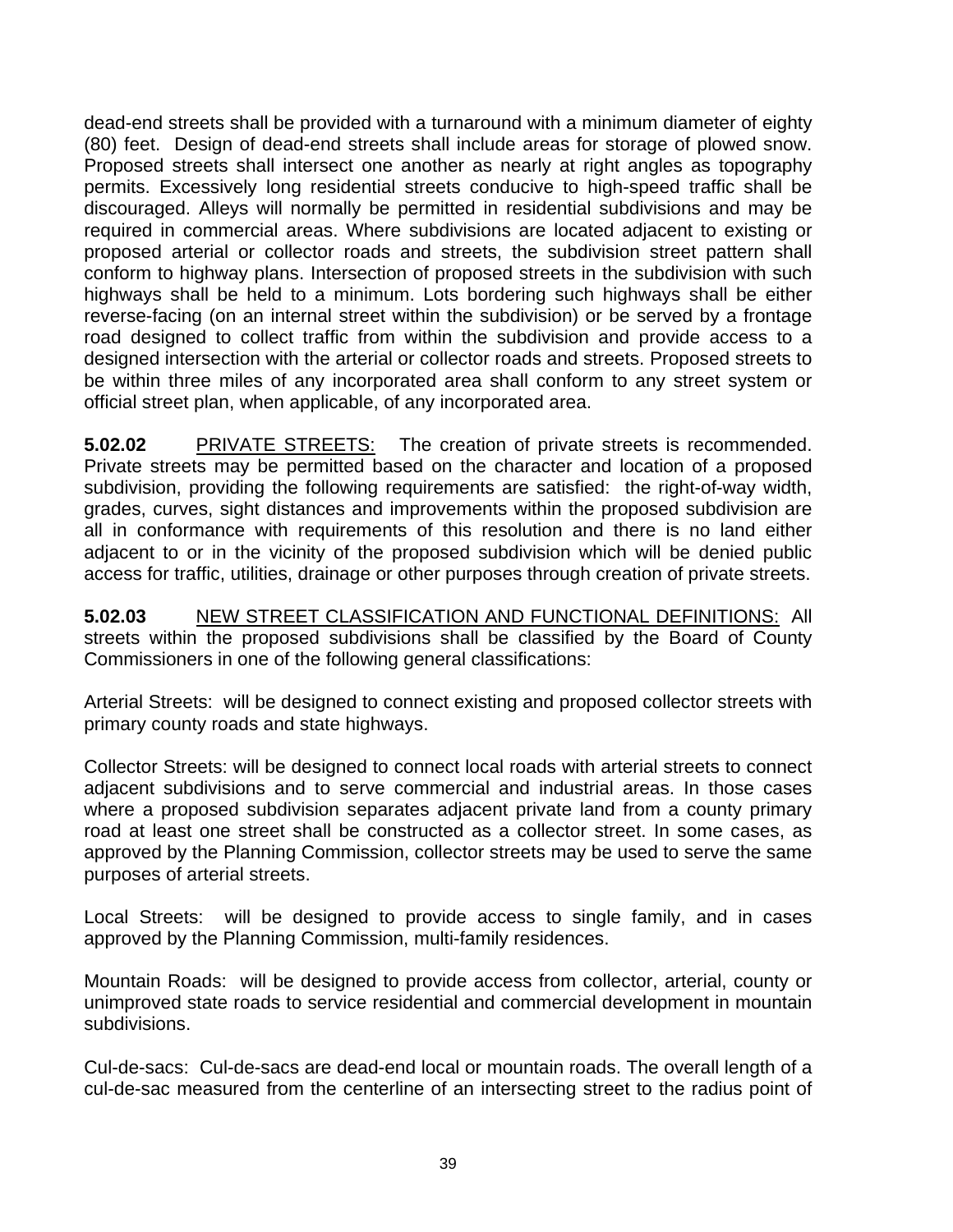the turnaround should not exceed six hundred (600) feet. In lots adjoining such streets are one acre or larger in size special permission may be granted by the Planning Commission to extend the street an additional length. No cul-de-sacs will service more than twenty (20) residential units. Cul-de-sacs will only be allowed in those cases where the subdivision can adequately insure that the road will be passable year around, except in mountain subdivisions, by virtue of minimum grades and curvature, adequate parking, and snow removal. Each cul-de-sac shall have at a minimum a forty-five (45) foot right-of-way radius and forty (40) foot driving surface radius constructed roadway "bulb" at the dead-end, or some other suitable turnaround area approved by the Board.

**5.02.04** RIGHT-OF-WAY WIDTHS: Right-of-way shall be provided to the following minimum widths:

| <b>Arterial Streets</b>  | 100 feet |
|--------------------------|----------|
| <b>Collector Streets</b> | 80 feet  |
| <b>Local Streets</b>     | 60 feet  |
| <b>Mountain Streets</b>  | 50 feet  |
| Cul-de-sacs              | 50 feet  |

Right-of-way widths shall be increased as necessary to include all cut and fill slopes necessary for road construction and maintenance. In calculating this width, all slopes will be calculated at the rate of three (3) feet horizontal to one (1) foot vertical, except in those cases where adequate engineering reports are submitted by the subdivider to insure the Board that the back slopes will be stable at steeper slopes.

**5.02.05** ROADWAY WIDTHS: Roadway widths will be designed and constructed in accordance with the following table:

| <b>Street</b><br><b>Classification</b> | <b>Driving</b><br><b>Surface</b><br>Width (1) | <b>Shoulder</b> | Each side as<br>applicable<br>Parking (2) | Each side<br>as<br>applicable<br><b>Drainage</b> | As required by<br><b>Commission</b><br>Curb, Gutter &<br>Sidewalk (3) |
|----------------------------------------|-----------------------------------------------|-----------------|-------------------------------------------|--------------------------------------------------|-----------------------------------------------------------------------|
| <b>Arterial Street</b>                 | 56 feet                                       | 10 feet         | Not allowed                               | 12 feet                                          | 6.6 feet                                                              |
| Collector<br><b>Street</b>             | 40 feet                                       | 8 feet          | Not allowed                               | 12 feet                                          | 6.6 feet                                                              |
| <b>Local Street</b>                    | 32 feet                                       | 6 feet          | 6 feet                                    | 8 feet                                           | $6.5$ feet                                                            |
| <b>Mountain</b><br>Road                | 24 feet                                       | 5 feet          | Not allowed                               | 8 feet                                           | Not required                                                          |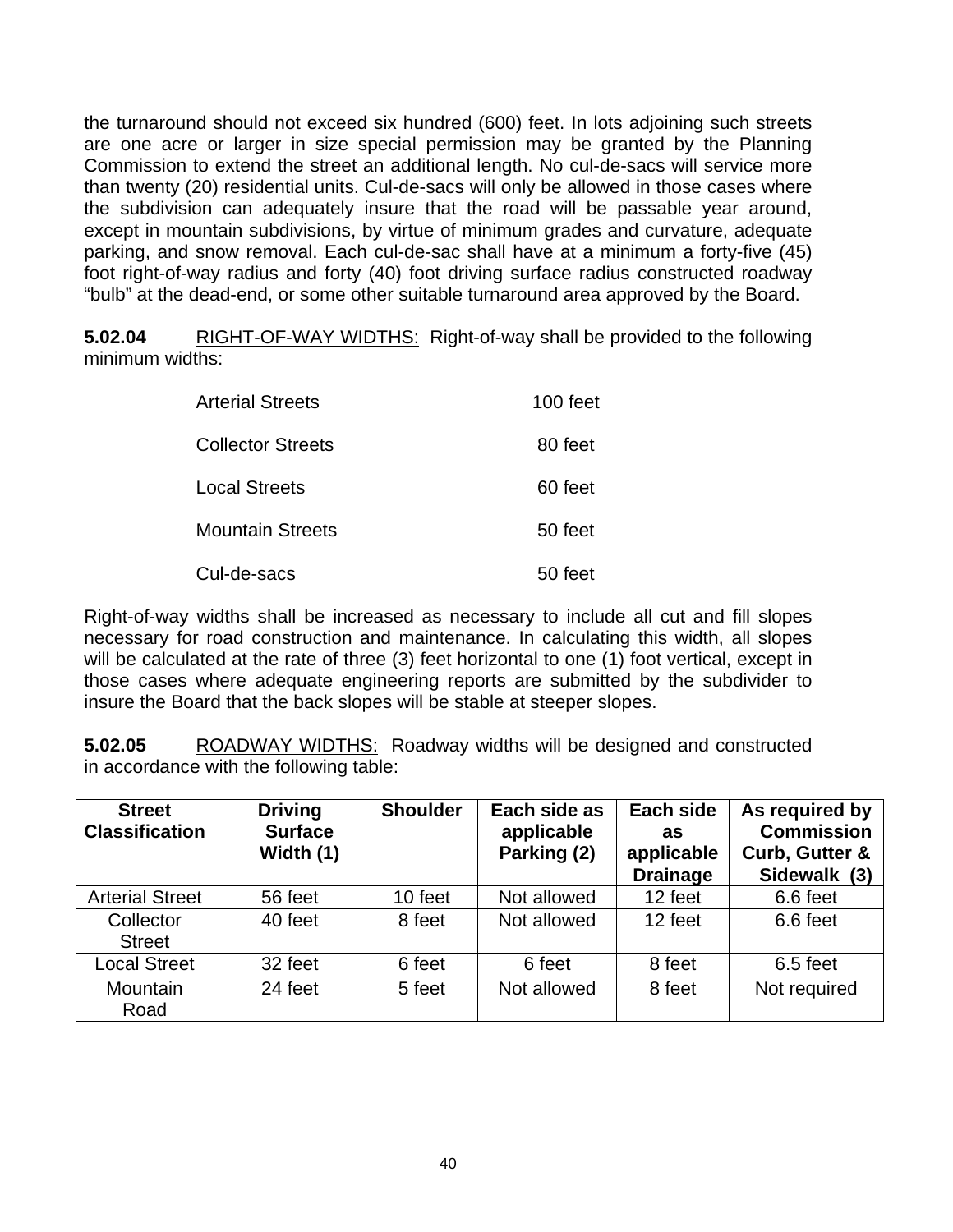- 1) Minimum channelization may be required at intersection.
- 2) Parking will only be allowed in those cases where curb, gutter, and sidewalks are installed or where the lot size is one (1) acre or larger in size. Parking areas will be constructed in the same manner as driving surfaces.
- 3) When curb and gutter is constructed adequate storm sewer or drainage structures will be provided.

**5.02.06** GRADES, CURVES, AND SIGHT DISTANCE: Grades, curves, and sight distances shall be subject to the approval of the Board to insure proper drainage and safety for vehicles and pedestrians. The following table establishes:

| <b>Street</b><br><b>Classification</b> | <b>Design</b><br><b>Speed</b> | <b>Maximum</b><br>Grade (1) (2) | <b>Minimum</b><br><b>Curve Radius</b> | <b>Minimum Stopping</b><br><b>Sight Distance</b> |
|----------------------------------------|-------------------------------|---------------------------------|---------------------------------------|--------------------------------------------------|
| Arterial<br><b>Street</b>              | 50 mph                        | 6%                              | 850 ft.                               | 450 ft.                                          |
| Collector<br><b>Street</b>             | 40 mph                        | 8%                              | 500 ft.                               | 300 ft.                                          |
| Local<br><b>Street</b>                 | 30 mph                        | 8%                              | 300 ft.                               | 200 ft.                                          |
| Mountain<br>Road                       | 30 mph                        | 8%                              | 100 ft.                               | 200 ft.                                          |

- 1) Where borrow ditches are used for drainage, street grades, minimum and maximum will be reviewed by a soils engineer to insure that neither excess erosion nor sedimentation will occur.
- 2) Maximum grades for distance equal to the stopping sight distance from intersections shall be six percent (6%).
- 3) Minimum corner sight distance at intersecting streets shall be seventy-five (75) feet.

Variances from the preceding table (Section 5.02.06) may be granted by the Board upon satisfactory demonstration of need with adequate design to minimize the effects of any variance granted. All design and construction shall incorporate other standard highway design and construction such as crowns, super elevation, spiral transitions, etc. Vertical curves shall be used in all cases where the change in grade exceeds 1.5 percent (1.5%).

**5.02.07** RELATIONSHIP TO ADJACENT SLOPES: On all areas of land proposed for subdivision whereon the general configuration of the undisturbed surface slopes twenty percent (20%) or more in any direction, (Meaning that 20 feet of elevation is gained or lost in each 100 feet measured horizontally), a grading plan showing revised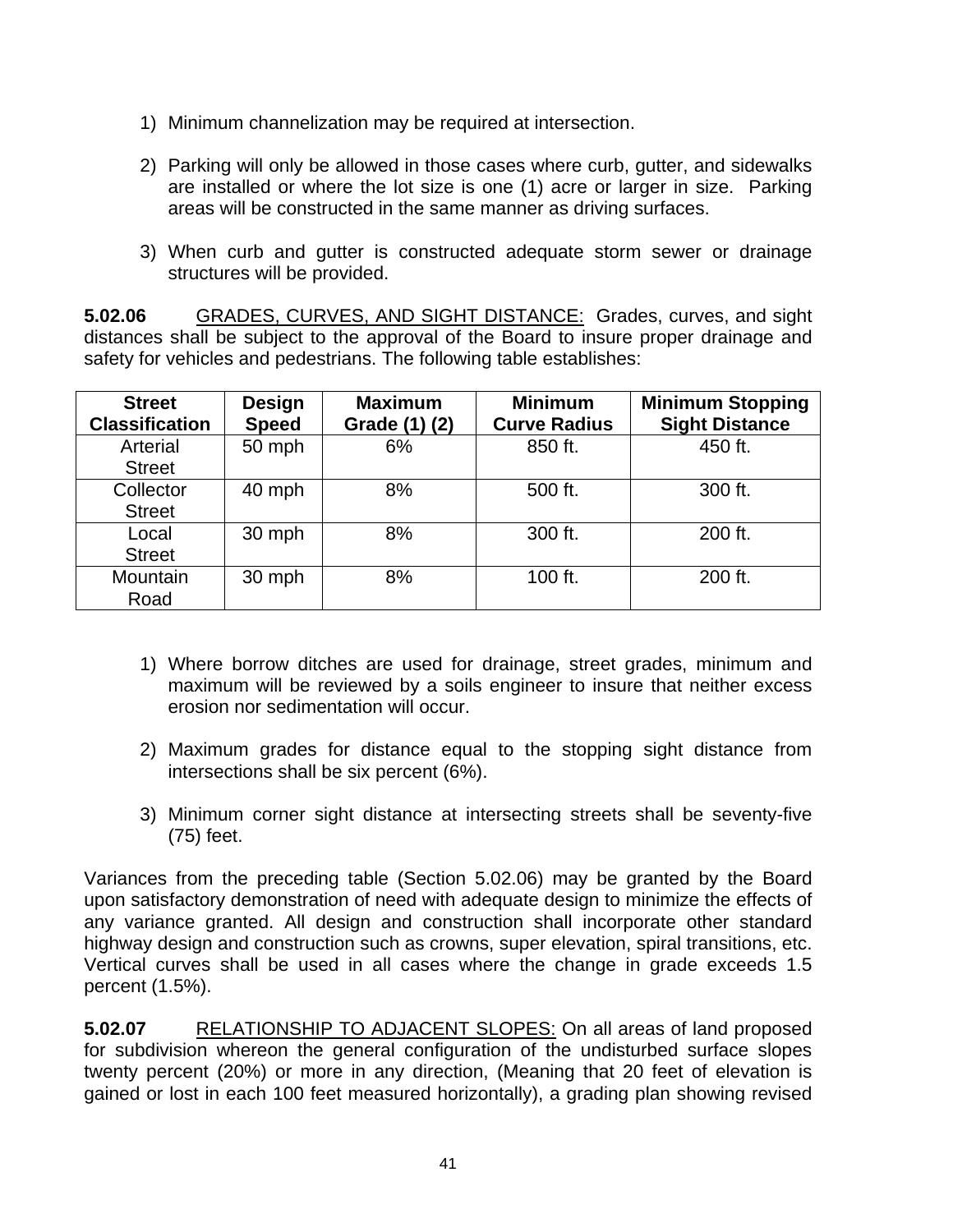contours for street construction through such areas shall be submitted. Such plan shall depict the extent and slope of cut and fill areas created by street construction and insure provision for vehicular access to each lot created by the proposed subdivision and served by the road to be constructed. Any proposed retaining structures shall be designed in detail with cost estimates. All cut and fill slopes and retaining structures shown as a result of street construction shall be located within the proposed dedication of street right-of-way. A re-vegetation plan shall be submitted for all cut and fill slopes with a slope in excess of one (1) foot vertical in three (3) foot horizontal distance. The re-vegetation plan shall utilize native or similar horticultural materials and include a cost estimate for implementation. The re-vegetation plan shall be completed concurrently with street construction.

**5.02.08** SIDEWALKS, CURB AND GUTTERS: Sidewalks, curbs and gutters may be required in all streets in areas zoned Residential, Commercial, Industrial, and Planned Unit Development. Sidewalks, curbs and gutters shall be constructed by the developer at the time of road construction.

**5.02.09** ROADWAY STRUCTURAL SECTION: All streets and roads shall be laid out and constructed by the subdivider at his expense. Roadway construction shall be in accordance with such regulations as promulgated by the Board or their authorized representative. Pavement structural sections shall be designed by a registered soil engineer to withstand the loads anticipated on the sub-grade material present. As a minimum, all streets will have at least the equivalent of the following sections:

| <b>Street</b><br><b>Classification</b> | <b>Surface</b>          | <b>Base</b>              | <b>Shoulders</b>     |
|----------------------------------------|-------------------------|--------------------------|----------------------|
| <b>Arterial Street</b>                 | 3" Asphalt              | 12" crushed<br>aggregate | 6" crushed aggregate |
| <b>Collector Street</b>                | 3" Asphalt              | 12" crushed<br>aggregate | 6" crushed aggregate |
| <b>Local Street</b>                    | 2" Asphalt              | 6" crushed<br>aggregate  | 6" crushed aggregate |
| <b>Mountain Road</b>                   | 6" crushed<br>aggregate |                          | 6" crushed aggregate |

The subdivider shall submit complete construction specifications to the county for approval prior to the construction of the streets. The specifications shall cover all work involved, including but not limited to: stripping and grubbing, excavation and embankment, compaction, base and surface course, installation of drainage facilities, re-seeding, sign installation and shall include material and method specifications.

**5.02.10** DRAINAGE: The subdivider shall be responsible for the constructing all drainage facilities required, and providing all drainage easements required, as determined by the drainage study. All drainage facilities shall be designed by a registered professional engineer in a manner that will protect all roadways and adjacent lots. Particular attention will be given to items, which will prevent overtopping erosion or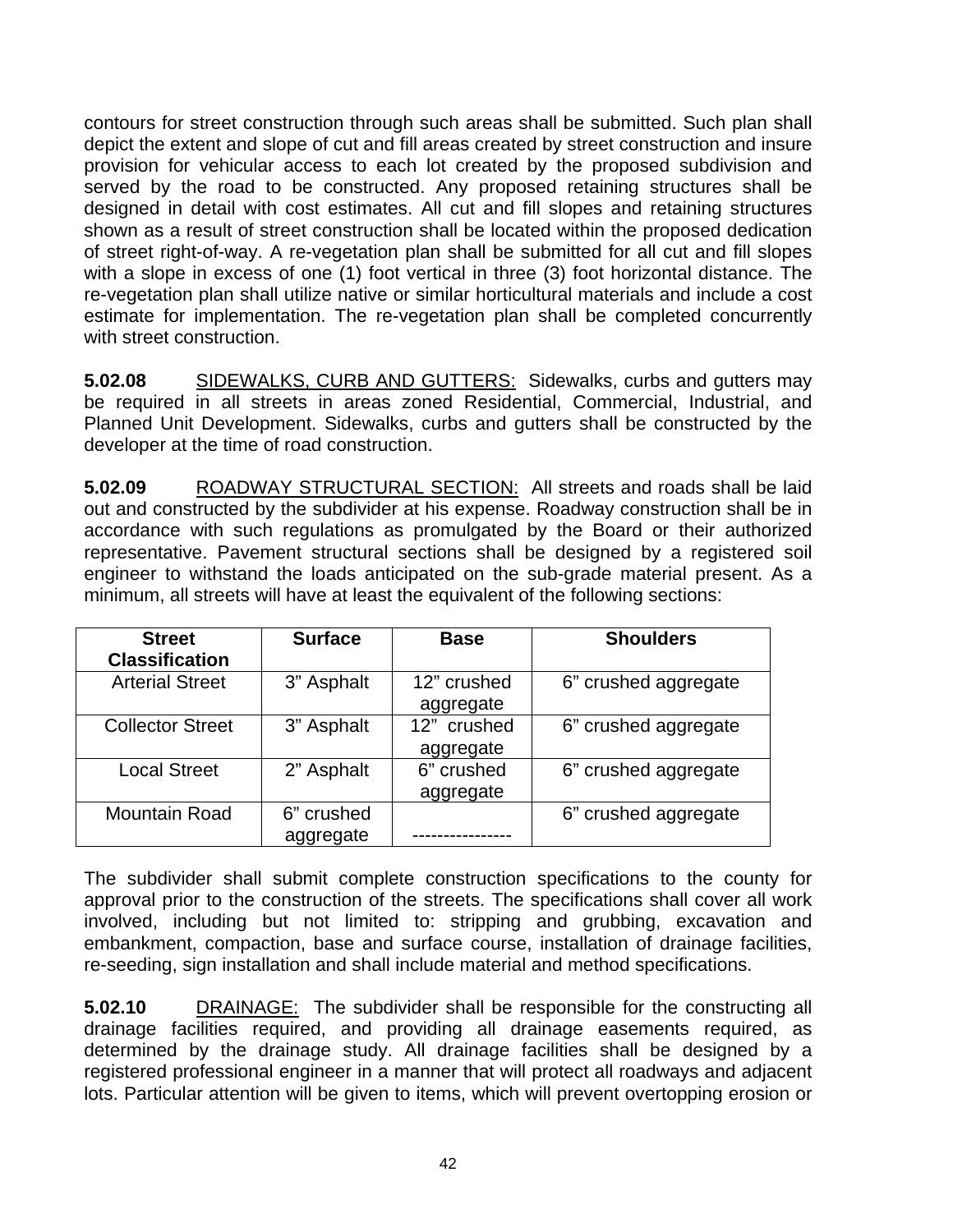silting up of drainage facilities. Culverts shall be of sufficient length to extend beyond the point where a three (3) horizontal to one (1) vertical slope from the edge of the road shoulder intercepts the bottom of the culvert, or headwalls shall be installed. All drainage facilities under the roadway shall be designed and constructed to withstand an AASHO recommended H-20 loading. The minimum accepted culvert size shall be 18 inch diameter. Open channels shall be a trapezoidal shape with a minimum side slope of two (2) horizontal to one (1) vertical. They shall be sized to retain the anticipated flows at the approved velocities. Drop structures shall be installed as necessary. All drainage easements shall be a minimum of twenty (20) feet wide. Where necessary storm sewers with appropriate inlets and manholes will be constructed by the subdivider.

**5.02.11** BRIDGES: It shall be the responsibility of the subdivider to construct, reconstruct or repair all bridges within any proposed subdivision to meet the following minimum requirements:

- a) Sufficient strength to accommodate on AASHO H-20 live load.
- b) Provided a width equal to or greater than the approved roadway plus four (4) feet.
- c) Adequate pedestrian facilities including walkways and handrails.
- d) Hydraulic capacity to pass the maximum 100-year probable flow as determined by the drainage study.
- e) Roadway approach grades and curvature to assure safe sight distance.
- f) Adequate channel and wingwalls to protect approach roadway fill.

**5.02.12** STREET NAMES AND SIGNS: Street names shall not duplicate an existing street name unless the said street is an extension of the existing street. Names of streets shall be subject to the approval of the Commission and wherever applicable shall be consistent with the surrounding areas. The developer shall be required to furnish and install street signs and all traffic control devices shall be designed to compliment surrounding landscapes and architecture and shall be approved by the Commission.

**5.02.13** STREET LIGHTING: Street lighting may be required by the Board. At a minimum, the developer shall provide street lights at all access points to the subdivision, all street intersections and at the "bulb" on cul-de-sacs. Lighting shall be designed in cooperation with the local electrical company serving the proposed area. The design shall be submitted with the street plans. The lighting shall be constructed at the same time as the road construction.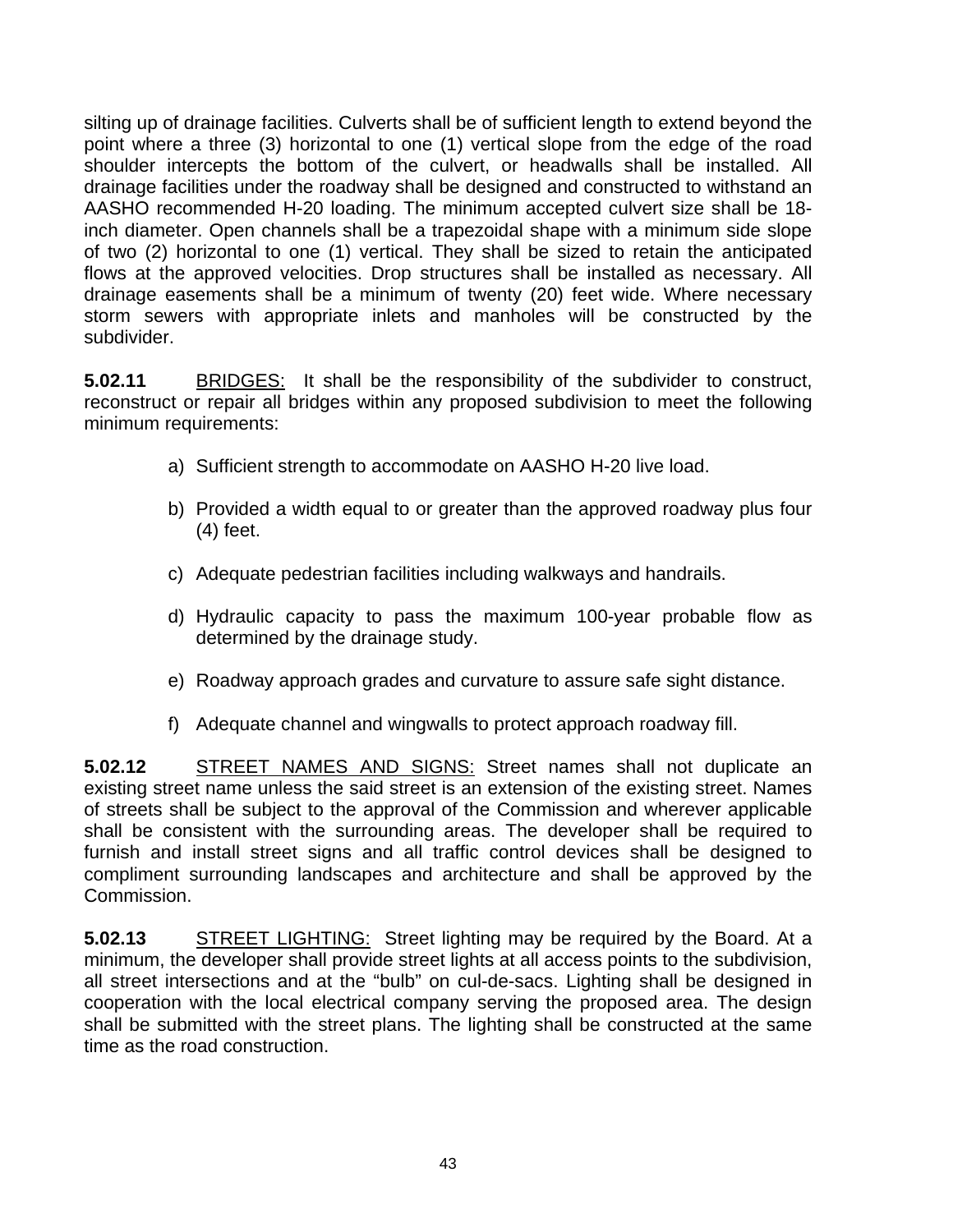**5.02.14** RAILROAD CROSSINGS: The subdivider shall be required to obtain all permits and necessary forms and perform all work required by the Public Service Commission and the railroad company whose tracks will be crossed in the event any portion of his subdivision involves a railway crossing. The subdivider will supply the Commission with a copy of all agreements that the subdivider and the railroad company enter into.

**5.02.15** OFF SITE – ACCESS ROADS: When a proposed subdivision is located in an area serviced by an existing county road, the Planning Staff and Planning Commission shall review the adequacy of the road to serve the proposed development. If they determine that the traffic generated by the subdivision will:

- a) Result in safety hazards for vehicle drivers, pedestrians, and/or adjacent residents, or
- b) Result in substantially increased maintenance costs to the county they shall report these findings to the Board of County Commissioners. The Board will then determine the amount of work necessary to bring the road to acceptable standards to provide adequate safe service to present owners, to the proposed subdivision and to other probable subdivisions. The subdividers and the Board shall then develop and agree upon a cost-sharing program to bring the road up to an acceptable safe condition which agreement shall be made part of the subdivision agreement.

**5.02.16** ROAD ACCEPTANCE: The subdivider shall post at all entrances to the subdivision a sign which states **"NOTICE: ROADS WITHIN THIS SUBDIVISION HAVE NOT BEEN ACCEPTED BY CARBON COUNTY FOR MAINTENANCE".** This sign shall remain in place until such time that acceptance may be made by the county. Acceptance inspection of roads will not be made during the period of October 1<sup>st</sup> thru June  $1<sup>st</sup>$  of the following year.

# **5.03 DRAINAGE**

**5.03.01** DRAINAGE STUDY AND IMPROVEMENTS: The subdivider shall be responsible for submitting a drainage plan for the subdivision, prepared by an engineer licensed in the State of Wyoming. He shall further provide all easements and construct all drainage facilities called for in the approved plan. The drainage study shall be in accordance with paragraph 4.02.04 (d) of these regulations and in addition to the following:

**5.03.02** FLOOD PLAIN DEFINED: 100-year flood plain is defined as the area that can be anticipated to be inundated by the 100-year frequency storm. This area shall be divided into two (2) sub-areas:

a) The High Hazard Area which is defined as that area where severe damage to structures and possible loss of life could be expected. This area shall be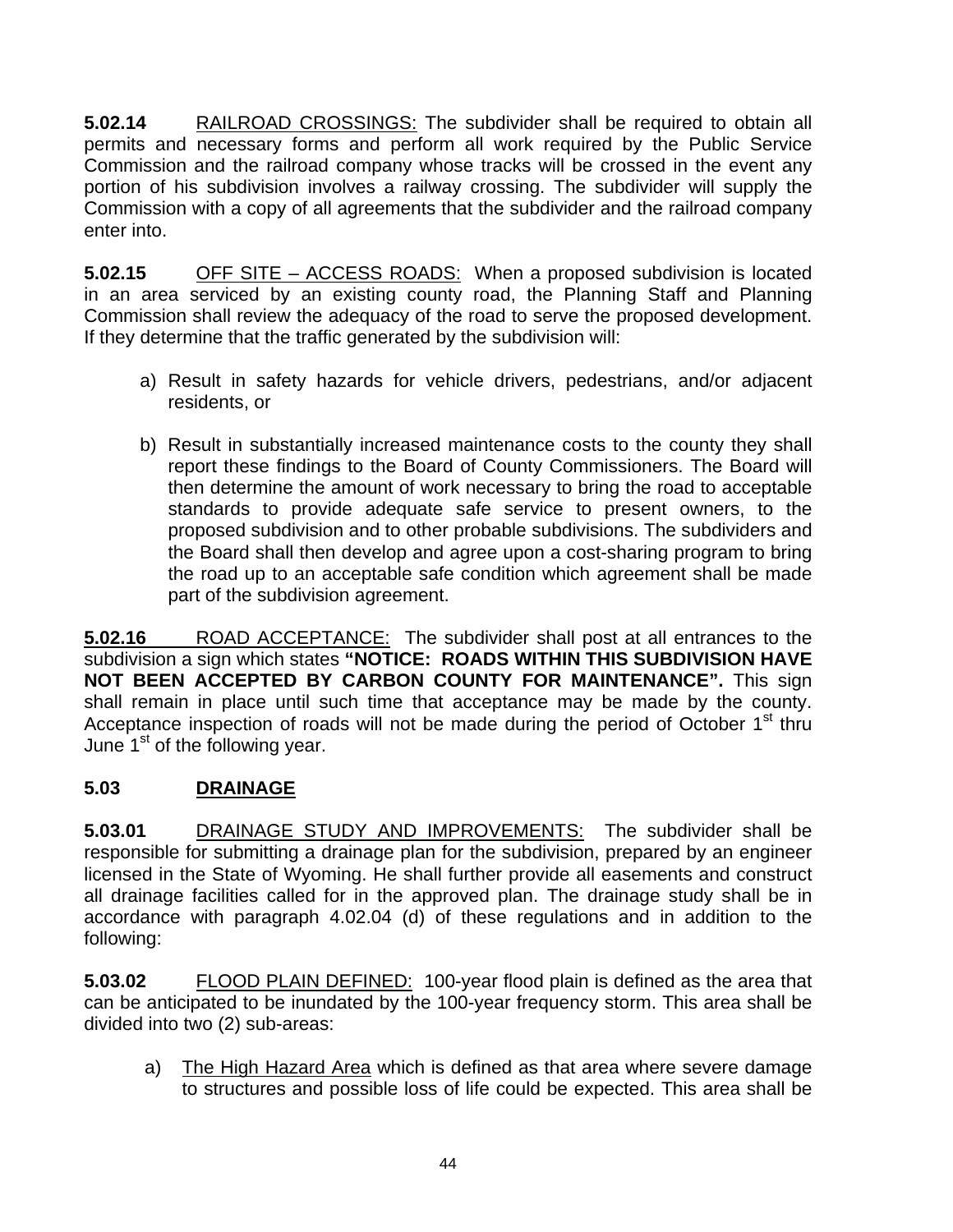defined as the portion of the flood plain where water velocities can be expected to be three (3) feet per second or higher or the water depth can be expected to exceed one (1) foot. This area shall be reserved for open space and shall not be developed without the specific approval of the Board at the recommendation of the County Engineer.

- b) The Low Hazard Area is defined as the remaining portion of the 100-year flood plain where it is not anticipated that the water velocity will exceed three (3) feet per second or the depth of one (1) foot. This area may be used for any purpose not requiring permanent structures when such uses or structures are otherwise in compliance with all other county regulations; however
- c) The Low Hazard Area should not be used for:
	- 1) Storage or processing of materials that in times of flooding are buoyant, flammable, explosive, or otherwise potentially injurious to human, animal, or plant life,
	- 2) Solid waste disposal sites,
	- 3) Uses which will result in enlargement of the floodplain causing damage to or on lands other than those proposed for development,
	- 4) New or replacement water supply systems or sanitary sewage systems that do not make provisions for minimizing or eliminating infiltration of floodwaters,
	- 5) On-site disposal systems that will be impaired or contaminated during or subsequent to flooding, or
	- 6) Development which does not minimize flood damage.

**5.03.03** DRAINAGE STRUCTURES REQUIRED: Drainage structures are defined as all facilities necessary to control the direction, depth and velocity of water flow within a proposed subdivision. Drainage structures shall be required to direct and control the flow of all permanent and seasonal water courses.

**5.03.04** ROADWAYS DESIGNED AS DRAINAGE STRUCTURES: Roads shall be designed to ensure that they will remain open to vehicular and pedestrian traffic in, at least, the following circumstances:

> Local Streets and Mountain Roads: during periods of runoff anticipated from 10-year frequency storm.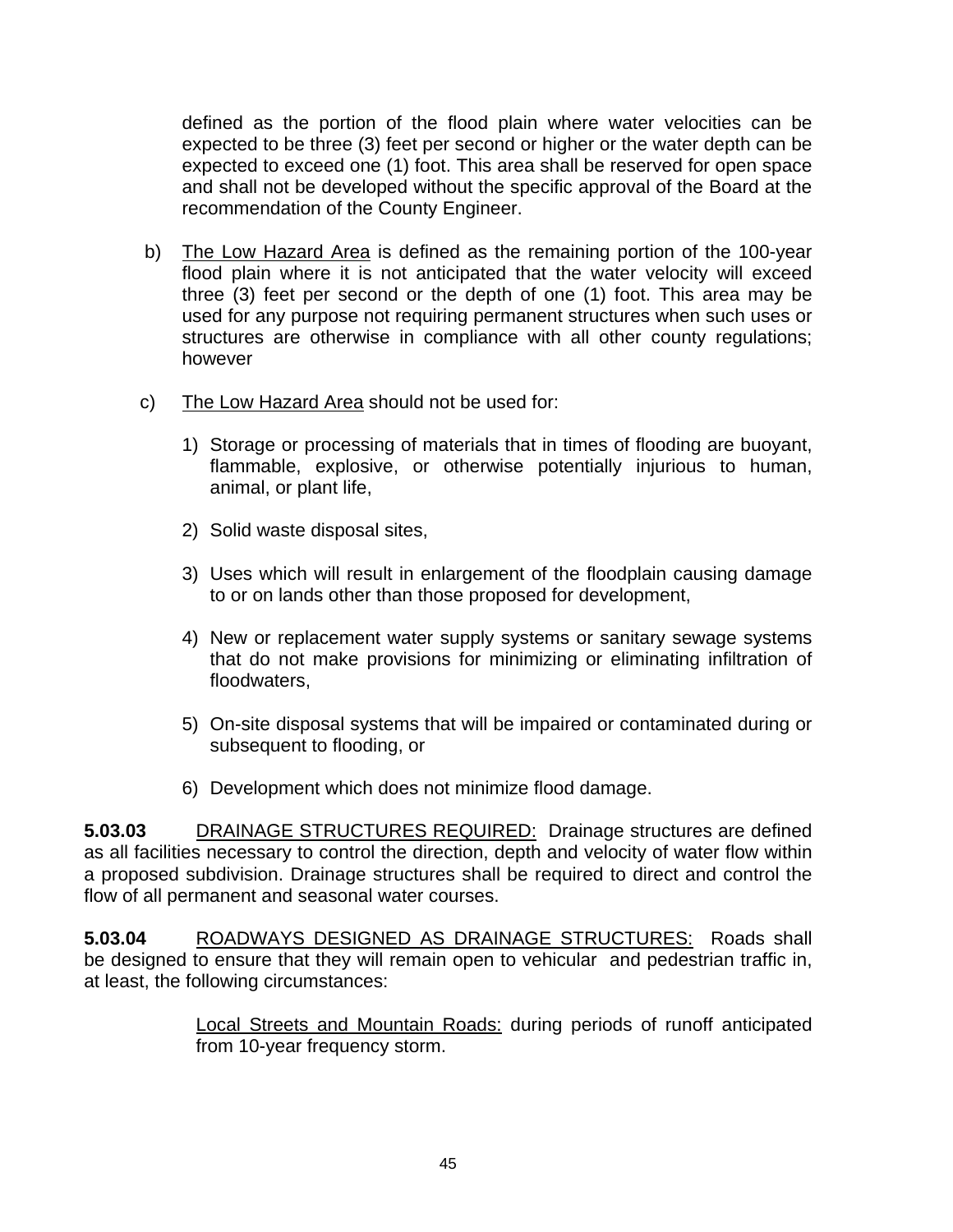Collector Streets: during periods of runoff anticipated from a 50-year frequency storm.

Arterial Streets: during periods of runoff anticipated from a 100-year frequency storm.

Roadways will be designed in a manner that will ensure that major damage will not result from runoff from a 100-year frequency storm.

**5.03.05** DESIGN OF DRAINAGE STRUCTURES: Drainage structures shall be designed by a professional registered engineer licensed in the State of Wyoming who is qualified in the fields of hydrology and hydraulics and shall be approved by a licensed engineer qualified in the field of soils engineering. They shall be designed to prevent heavy sedimentation within, or erosion of, channels, overtopping of channels and damage to the structure. Drainage structures shall be designed in a manner that will not adversely affect adjacent property in any of the following manners:

- a) Relocation of the point where channels cross the boundary line of the subdivision.
- b) Increasing the depth of flow, or velocity at the point where channels cross the boundary line.

Drainage structures shall be adequately described and detailed. This may require field surveys to define cross section, profiles, and the computation of backwater curves.

Culverts shall be designed and detailed to show the size, length, slope and headwater depth at a maximum flow.

 MINIMUM STANDARDS: As a minimum, culverts shall be designed for a 10-year flood (flow of 10-year recurrence interval) without a head at the entrance. They should also be designed to carry a 50-year flood without exceeding the allowable headwater. The allowable headwater is the maximum water elevation for which the resulting flood damages are considered to be acceptable. Major culverts (end area greater than 35 square feet) and minor bridges (spans on the order of 30 feet or less) should be designed for a 20-year flood and checked for a 50-year flood. All other bridges should be designed to pass a 50-year flood and checked for a 100-year flood.

**5.03.06** NON-STREAM DEGRADATION: At the time of preliminary plan approval the subdivider shall show evidence and plans to ensure that his proposed development does not result in reasonable avoidable degradation of streams. This condition shall apply to both his development activities and the ultimate use of the land. Items such as settling ponds, filtration galleries, sandtraps, and the ultimate maintenance of these items shall be addressed and resolved prior to subdivision approval.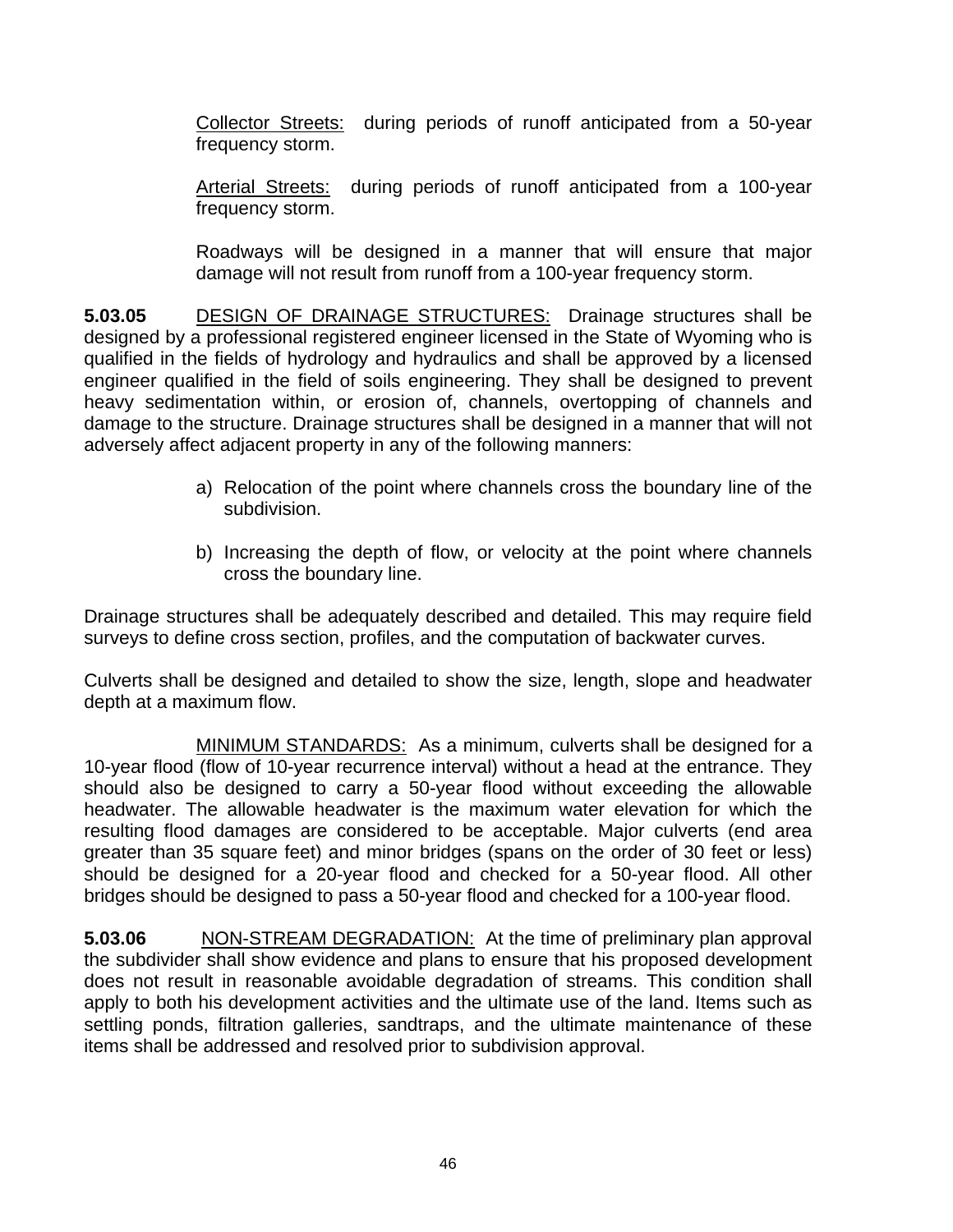**5.03.07** PROCEDURES FOR DETERMINING RUNOFF: The engineer for the subdivider shall be allowed to use any recognized method for calculating runoff, subject to the approval of the County Engineer. The drainage study shall specify the method used, shall include all maps and calculations or the submittal of additional information.

# **5.04 WATER SUPPLY**

Water supply shall be available or made available to all lots platted. The intended water supply may be through individual wells using subsurface ground water, providing that lots are adequate size as hereinafter specified. If individual water supplies are to be used, a report certified by an Engineer registered in the State of Wyoming confirming the adequacy of the supply and stating the expected aquifer depths shall be furnished. For a large subdivision or subdivisions having varying geology, the report shall be comprehensive so as to be appropriate for al lots in the subdivision. Where a community water system is proposed, the availability of the water sources shall be explained and certified by an engineer registered in the State of Wyoming and an attorney, if necessary, to substantiate water rights. Representative samples of the water sources must be analyzed by a reputable laboratory to confirm satisfactory chemical quality. Water supply, treatment and distribution facilities must be provided in conformance with the requirements of the Wyoming Department of Environmental Quality and the Board through their designated representatives. Design of any proposed water system may be of a feasibility or schematic level at the Preliminary Plan stage. Design submitted with the Final Plat shall be of a preliminary engineering level sufficiently detailed to permit accurate cost estimates. The adequacy of water supply for any proposed system shall be calculated on total development of the subdivision served following standard engineering practice based on per capita water usage derived from peak demand, storage and fire protection requirements; with the last-named requirement related to location and character of the subdivision. Construction of facilities may be on a phased basis. Unless otherwise approved by the Board, fire hydrants spaced at no more than 600 feet apart shall be provided and the minimum size of watermains shall be six-inch diameter. Where a central water system is to be installed, an organization shall be set up to administer the operation of this system. Administration shall be by an incorporated town, water district or an approved corporation with a Public Service Commission permit.

## **5.05 SANITARY SEWAGE DISPOSAL**

No lots shall be platted unless an economical and practical method of disposal of sanitary sewage is available to that lot. Disposal by individual systems may be permitted if the lot sizes are adequate as specified hereinafter, and if other conditions specified herein are met. If individual systems are to be used, representative soil absorption tests must be performed by an engineer registered in the State of Wyoming or a qualified sanitarian. The absorption and percolation rates shall be determined by the methods prescribed by the U.S. Public Health Service or similar approved equal. In no case shall the observed percolation rate be less that on (1) inch in sixty (60) minutes. In subdivisions of varying geology, tests shall be run at sufficient locations to assure that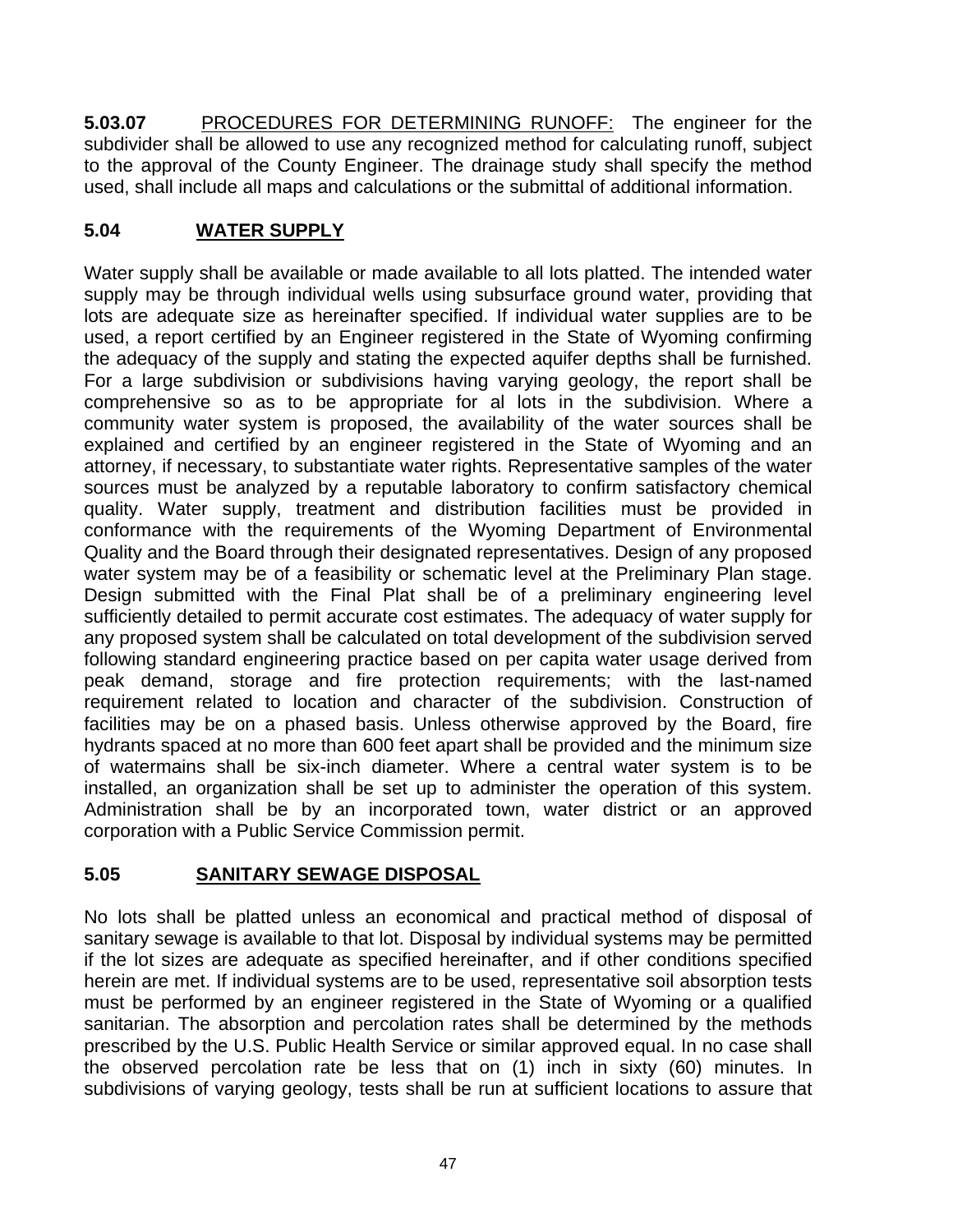each lot will have an acceptable location for an individual system. In addition to satisfying the minimum lot size acceptable for individual systems, each lot shall be individually designed so that an acceptable system may be constructed on each lot. Each subdivision wherein individual systems are proposed for the disposal of sewage shall be approved by the Wyoming Department of Environmental Quality based on lot size, percolation tests, the type of individual system proposed and other requirements of that Department. In addition, the proposed disposal system shall not be located closer than two hundred (200) feet to running water or impounded surface water. Where a central sanitary sewer system is to be constructed, the design and construction of the system is to be in conformity with the regulations of the Wyoming Department of Environmental Quality and must be approved by that Department and by the Board through their authorized representative. Collection sewers shall be designed and provided to service each lot. Design of any proposed sewage collection and treatment system may be of a feasibility or schematic level at the Preliminary Plan stage. Design submitted with the Final Plat shall be of a Preliminary Engineering level sufficiently detailed to permit accurate cost estimates. Capacity of the system shall be calculated on total development of the subdivision served following standard engineering practice based on per capita water consumption. Construction of facilities may be on a phased basis. Sewage treatment facilities of an approved design shall be constructed to adequately treat all collected sewage. Where a community sewage system is to be installed, an organization shall be set up to administer the operation of this system. Administration shall be by an incorporated town, a sanitation district, or an approved corporation with a Public Service Commission permit. All proposed sewage plants shall make provisions for the drying and disposal of sewage sludge.

## **5.06 SETBACK AND EASEMENTS**

**5.06.01** STREAMS: A thirty (30) foot strip of land measured horizontally from the mean identifiable high water mark on each side of any live stream located within the boundaries of a proposed subdivision shall be protected in its natural state with the exception that footpaths, bridges, irrigation structures, flood control and erosion protection devices may be constructed thereon. If such stream is along the outer boundaries of the subdivision, this requirement shall apply to that part of such stream and strip which is within the subdivision. Underground utilities may be located in such protected area providing there is no practical alternative location for such utilities, that the plans are approved by the Board through its designated representative and that all construction scars are re-vegetated.

**5.06.02** UTILITIES: Acceptable easement shall be provided following utility design requirements. In no case shall easements along rear lot lines or side lot lines be less than 7.5 feet. In addition, a 15-foot wide easement following the exterior boundary line of the subdivision shall be shown.

**5.06.03** DRAINAGE: Drainage easements shall be provided for all permanent and seasonal water courses and shall be in accordance with the approved drainage study and drainage plan.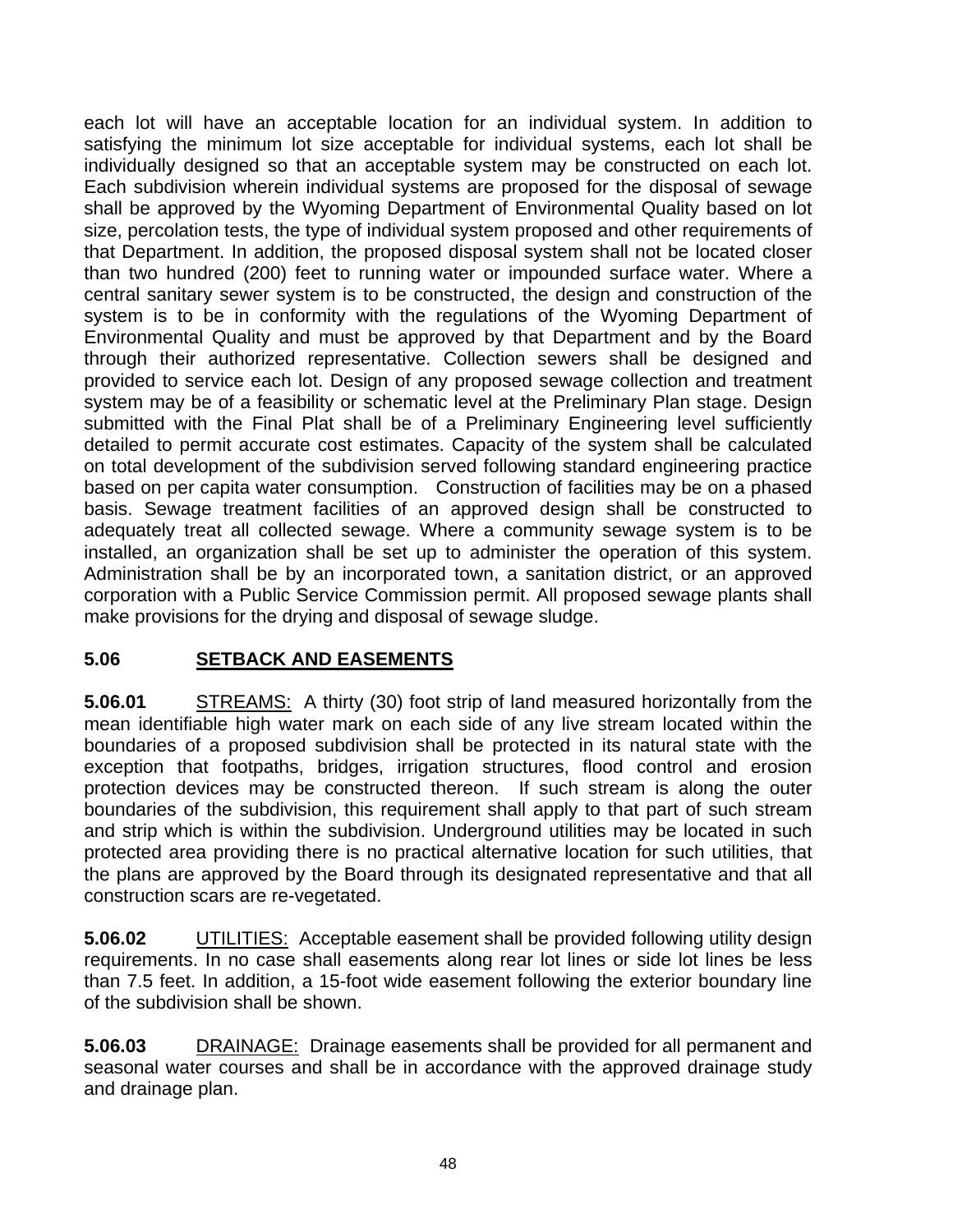**5.06.04** IRRIGATION DITCH: Irrigation ditch easements shall be provided for all irrigation ditches crossing the proposed subdivision, unless the subdivider can prove conclusively that they have been legally abandoned. Irrigation ditch easements shall be of a width equal to the average ditch width plus twenty (20) feet or as otherwise recommended by the ditch owner and as approved by the Board.

**5.06.05** Easements shall be provided for all utilities, drainage ways, channels or streams which traverse across or serve the subdivision.

# **5.07 UNDERGROUND WIRING**

Where a subdivider proposes underground wiring systems, it shall be his responsibility to coordinate design of the systems with the appropriate utility company during the preliminary design stage. No reference to provision of underground wiring facilities shall be made on either the Final Plat or any covenants unless the subdivider has submitted to the Commission an agreement between the subdivider and the utility company for the installation of underground wiring. The county shall not be a party to said agreement.

# **5.08 LOT AND BLOCK DESIGN**

General criteria for lot and block design are found in the applicable zone district sections of the Carbon County Zoning Resolution. In addition to the requirements set forth therein, each lot created in a subdivision shall be physically capable of accommodating a structure devoted to the intended use of the lot. Each lot shall have a frontage on a dedicated street of not less than twenty-five (25) feet.

a) Side lot lines shall be at substantially right angles or radial to street lines.

For subdivisions where a central water system but no central sewer system is provided, or vice versa, the minimum lot size shall be one (1) acre. Additional area may be required if determined necessary by the shape of the land or from soil percolation tests. For subdivisions to be served by both individual water supply and sewage disposal systems, the minimum lot size shall be five (5) acres. Additional area may be required of individual lots where necessary because of shape of the land or results of soil percolation tests.

**5.08.01** The length, width, and shape of blocks shall be determined by the type of use, zoning requirements, needs for convenient access, circulation, and safety of street traffic, and limitations and opportunities of topography. Unless unusual circumstances exist, block lengths will not exceed 1,200 feet or less than 300 feet.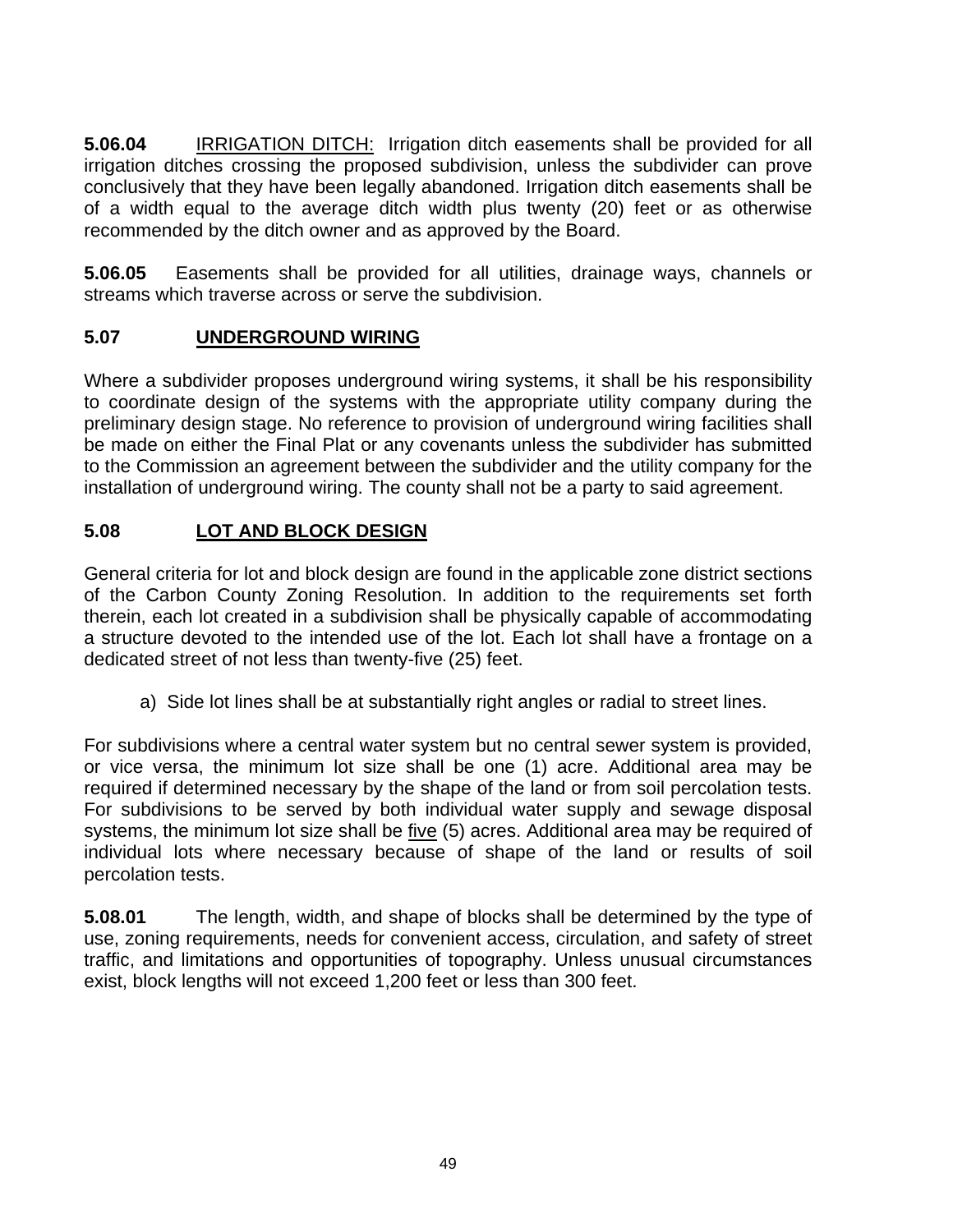## **5.09 PLANNED UNIT DEVELOPMENT**

To promote excellence of subdivision design and improvement, the Planning Commission may recommend approval of a subdivision which departs from the usual design of regularly platted lots and blocks. Variations as described below may be followed singularly or in combination providing the standards set are maintained and all variations are clearly indicated and labeled as such on the Preliminary and Final Plats.

**5.09.01** AVERAGED LOT AREA: The area of any lot may be greater or less than the minimum established herein providing the total area of all lots, when averaged, equals the permitted minimum. No lot shall be created which is less than two-thirds (2/3) of the established minimum lot area.

**5.09.02** CLUSTERS: The area of any lot may be less than the minimum established herein providing the amount each lot lacks of meeting the minimum be deeded or reserved to a common open space suitable for recreation use no lot shall be created which is less than two-thirds (2/3) of the established minimum lot area.

**5.09.03** ARCHITECTURAL: Setback and height restrictions as now or hereafter established may be varied to accommodate specific building types with unusual orientation on the lot or relationship between buildings.

The averaging of lot areas is intended to provide flexibility in design and relate lot size to topography so that each lot contains an acceptable building site. The clustering of development with a usable common open space is intended to encourage provision for open space and save street and utility improvement and maintenance costs. The architectural cluster is intended to accommodate contemporary building types which are not spaced individually on their own lots but share common sidewalls, combined service facilities and similar architectural innovations while providing for separate ownership of land and buildings. When averaging or clustering lot areas, no lot shall be created which is less than two-thirds (2/3) of the established minimum lot area.

## **5.10 DEDICATION FOR PUBLIC USE**

To enable the development of public uses to serve the subdivision, dedication of areas or sites of a character, extent, and location suitable for parks, schools, open space, greenbelts, or other public purposes (other than streets) shall be dedicated as follows:

The percent of the total land to be dedicated shall be based on the formula below which recognizes the national standard of ten (10) acres per 1,000 population for park usage. This standard is then related to density (units per acre) and varying family size with density changes. Therefore, the amount to be dedicated is calculated as follows:

Gross Density  $x = 2$  dedication required (Example: 3 units per acre  $x = 2 = 6\%$  dedication)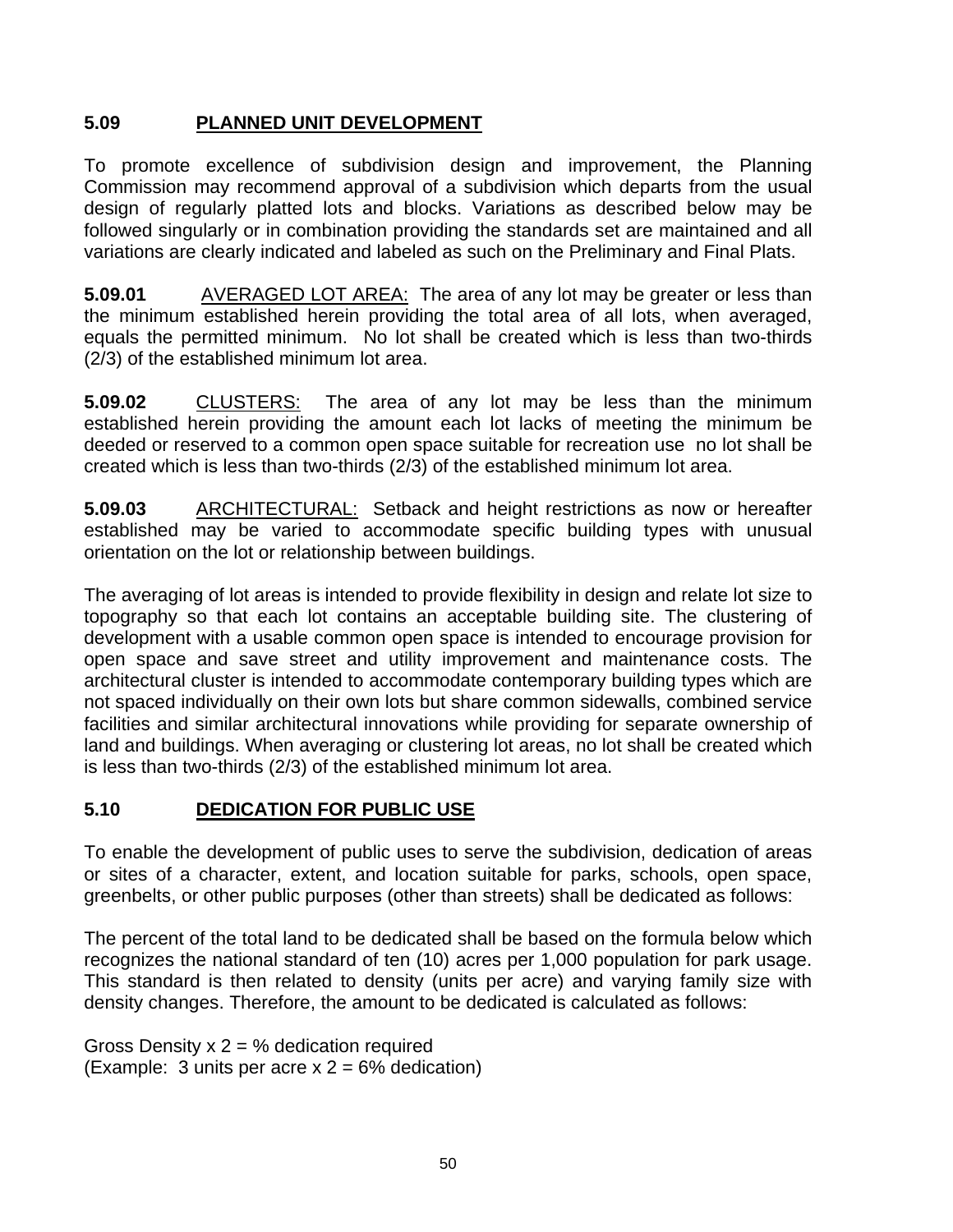An alternate to dedication could occur if agreed upon by the County Commissioners in one of the following methods:

- 1) Dedicating use rights to the county for a portion of the area.
- 2) Leasing to the county for a nominal fee for 50 100 years.
- 3) Cash payment to the county for the market value of the land required for open space.

## **5.11 REQUIRED IMPROVEMENTS**

Improvements which the subdivider shall make or agree to make at the cost of the subdivider prior to acceptance and approval of the Final Plat by the County Commissioners shall be:

- a) Grading, drainage and drainage structures necessary to the proper use, safety, and drainage of streets and highways and areas within the subdivision.
- b) Road improvements including surface, base and cross section as determined by the County Engineer.
- c) Street name signs installed at all intersections and access points to the subdivision.
- d) Railroad crossing when necessary.
- e) Notice signs at subdivision access points.
- f) Easements and setbacks will be provided at the expense of the subdivider.
- g) Water distribution systems.
- h) Sewage collection and treatment systems when municipal type systems are proposed.
- i) Utilities (electricity, gas, water, sewer, T. V., etc).
- j) Landscaping and re-vegetation are required by the Commission.
- k) Traffic islands shall be provided where they are required to control the movement of traffic.
- l) Barricades and reflectors shall be provided at the ends of culverts and other dangerous areas.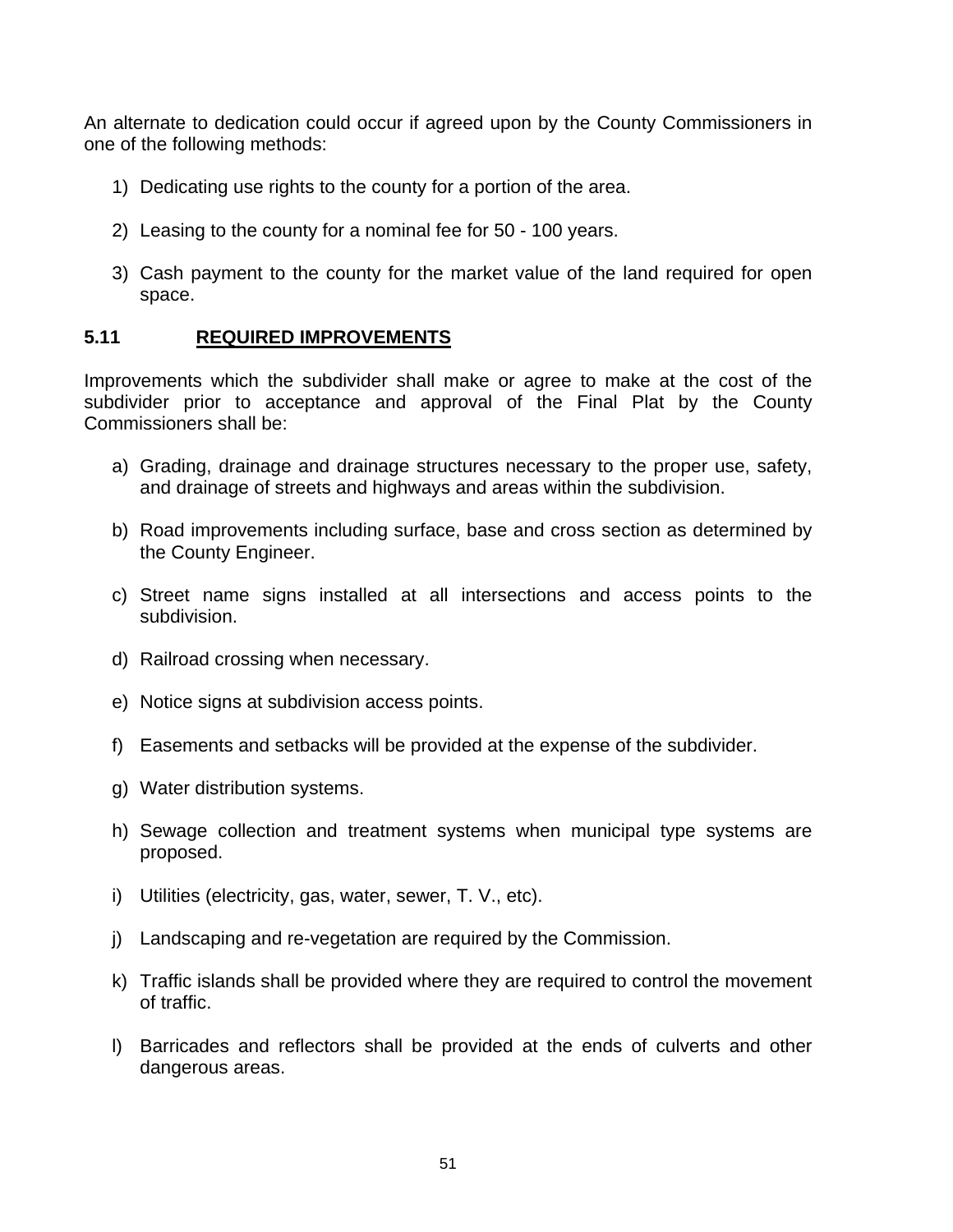- m) The subdivider shall perform all work required by the County Commissioners in connection with the demolition, moving, altering, or conversion of any structure or facility, including underground facilities either wholly or partially within the subdivision or affected thereby.
- n) Permanent survey monuments shall be set at all subdivision boundary corners in such locations so as not to be disturbed during construction. Additional survey information shall be required as defined in Appendix I.

**5.11.01** The subdivider shall make such other improvements as needed when deemed necessary by the County Commissioners to preserve the public health, safety, or welfare. These may include but are not limited to the following:

- a) Concrete curb, gutter, and cross gutters.
- b) Street pavement with a material and thickness (including base) as determined by a soils test and approved by the County Engineer and in accordance with Section 5.02.09.
- c) Concrete sidewalks not less than four (4) feet wide. Wider sidewalks may be required along arterial and collector streets or for streets abutting commercial or industrially zoned land.
- d) Trees planted along streets in a manner, type, and location required by the county. Trees shall be spaced at approximately one (1) for each seventy-five (75) feet.
- e) Water mains and fire hydrants of a size, type and at a location designated by the County Commissioners.
- f) Sanitary sewer facilities and connections for each lot. Stubs from public utilities and from sanitary sewers when provided shall be made available for each lot in such a manner as will obviate the necessity for disturbing the street pavement, gutter, culvert, and curb when sewer line connections are made.
- g) If sewer and water facilities are not available adjacent to the proposed subdivision, it may be determined by the county that it is the responsibility of the subdivider to extend such lines in a manner satisfactory to the Board of County Commissioners. Where such lines may benefit existing developments, the Board of County Commissioners can make such a determination and if deemed necessary, partially finance or make other arrangements as needed to assist in such construction.
- h) Street lighting.
- i) Fire protection system.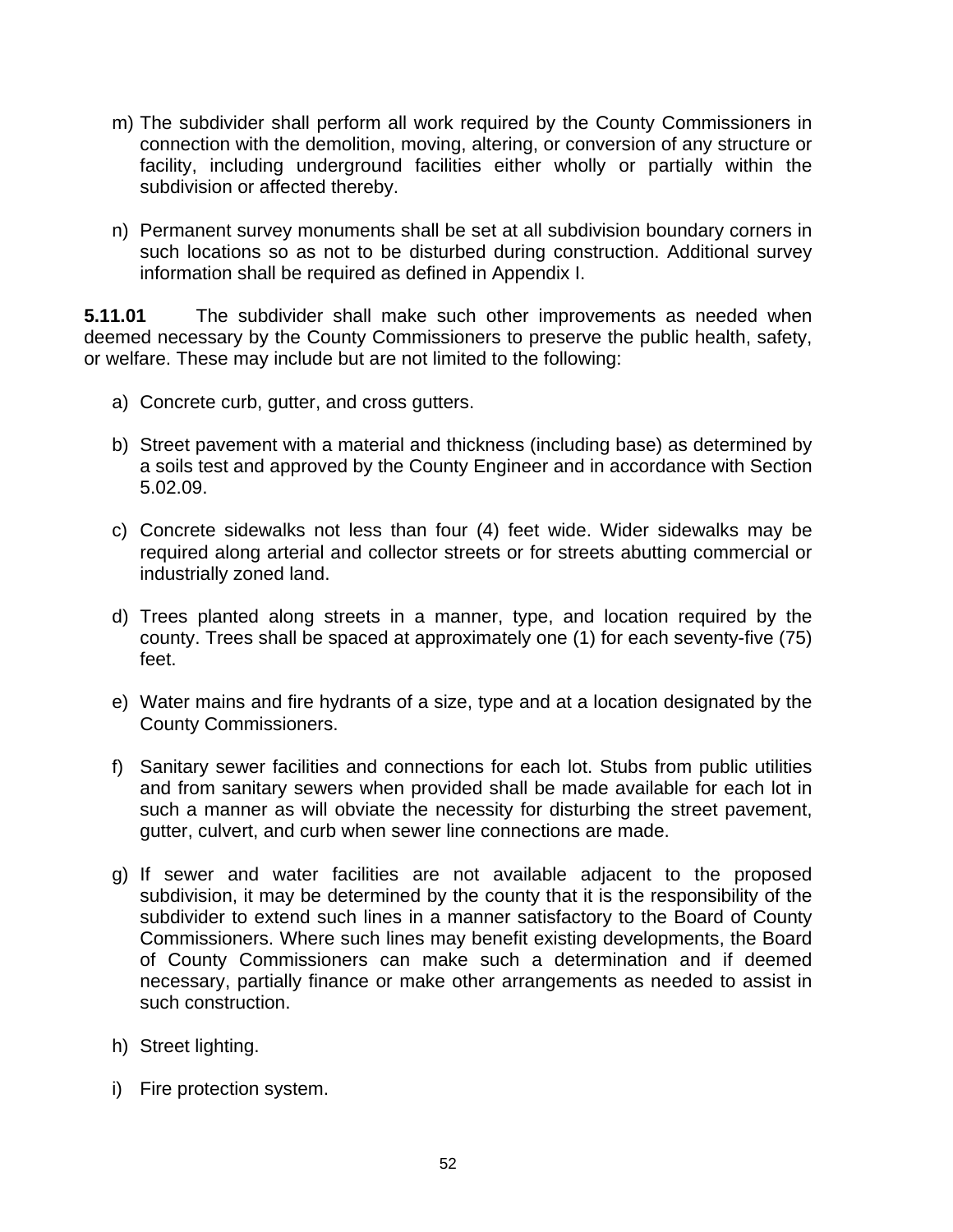j) Fencing of the exterior boundary of the subdivision within active livestock grazing allotments.

## **6.00 MOUNTAIN SUBDIVISIONS**

In those mountainous areas of the county where any proposed subdivision has more than twenty-five (25%) percent of its area in slopes of twenty (20%) percent or more, and all areas within the Medicine Bow National Forest Boundary, regardless of slope, the standards as otherwise stated herein may be modified by the Board.

## **6.01 SLOPE DETERMINATION**

The determination of such twenty (20%) percent slope in any mountain subdivision shall be by reference to the United States Geological Survey 7.5 minute topographic quadrangle maps as a criterion or a similar topographical survey furnished by a registered land surveyor.

## **6.02 ROADS**

Local mountain roads shall have a fifty (50) foot minimum deeded right-of-way and minimum usable road surface of twenty-four (24) feet. Collector streets in mountain subdivision shall have a minimum right-of-way of sixty (60) feet and a usable road surface of at least thirty-four (34) feet. All cut areas are to be back sloped as necessary to control erosion, and all roads shall be ditched to a minimum width of five (5) feet. Minimum centerline radius of curves shall be eighty (80) feet for local and one hundred fifty (150) feet for collector roads.

## **6.03 GRADES**

Grades shall not exceed eight (8%) percent except as may be otherwise directed by the County Engineer. If on the other hand, excessive cuts and fills are required to accommodate the road system, it may be considered sufficient cause for denial.

## **6.04 ACCESS**

At least two (2) means of access shall be provided to the subdivision so that all lots within the subdivision are insured adequate ingress and egress in the event of fire, flooding, slides, or other emergency conditions. The county may, at its discretion, waive this requirement or require that more than two (2) points of access be provided to satisfy the purpose of this section. Evidence shall be provided that legal access between public roads and the two or more points of access (on the subdivision boundaries) are provided for potential buyers.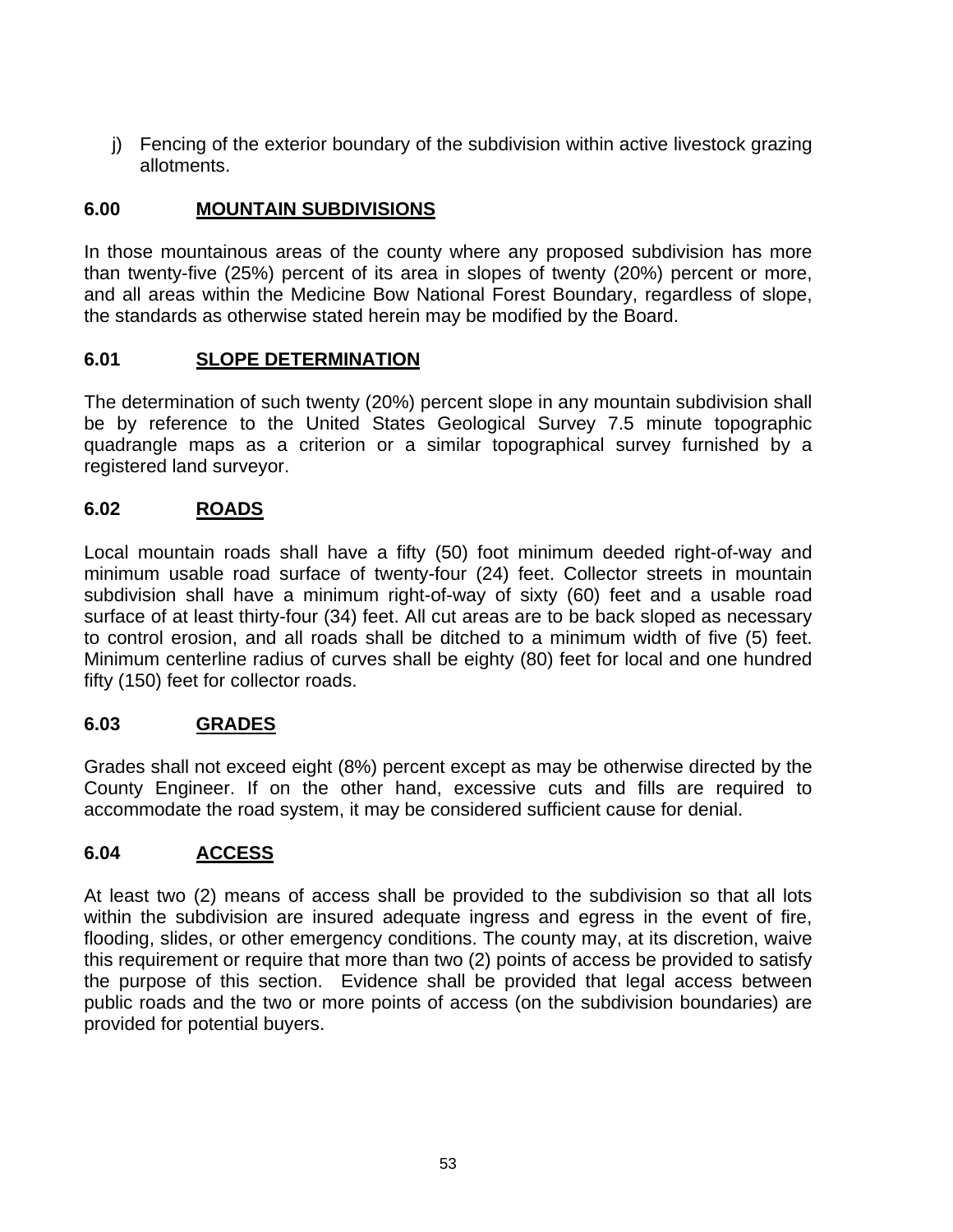## **6.05 WILDFIRE**

The subdivider shall provide the Commission a fuel hazard and treatment survey report along with the Preliminary Plat. The report shall be prepared following the United States Forest Service guidelines for classifying fuels and conducting fuel treatment surveys. The report shall document the following conditions that normally are used to classify fuel hazard ratings:

- a) Continuity of fuels
- b) Flammability
- c) Snags, piles and jackpots of slash
- d) Shade
- e) Topography
- f) Volume of fuels (tons/acre)
- g) Summarize ratings to classify rate of spread and resistance to control.

The report shall be signed by a district forester or designated representative.

## **6.06 FIRE PROTECTION SYSTEM**

The subdivider shall provide a fire protection system, acceptable to the Board, in all proposed subdivisions within the National Forest boundaries and within any other mountain subdivision that has more than forty (40%) percent of its area in trees or other vegetative cover as determined by the Commission to need protection under the intent of this section. The system shall be designated by a professional engineer licensed in the State of Wyoming. The system shall be included on the Preliminary and Final Plats.

## **6.07 SNOW LOAD**

A building permit will not be issued for any structure that is not designed to be constructed to accommodate the maximum snow load normally experienced in the subdivision area.

## **6.08 LANDSCAPING**

The subdivider shall adequately consider the scenic resources of the proposed subdivision and the surrounding landscape during the land use planning and development. A re-vegetation and landscape plan shall be submitted by the subdivider along with the Preliminary Plat.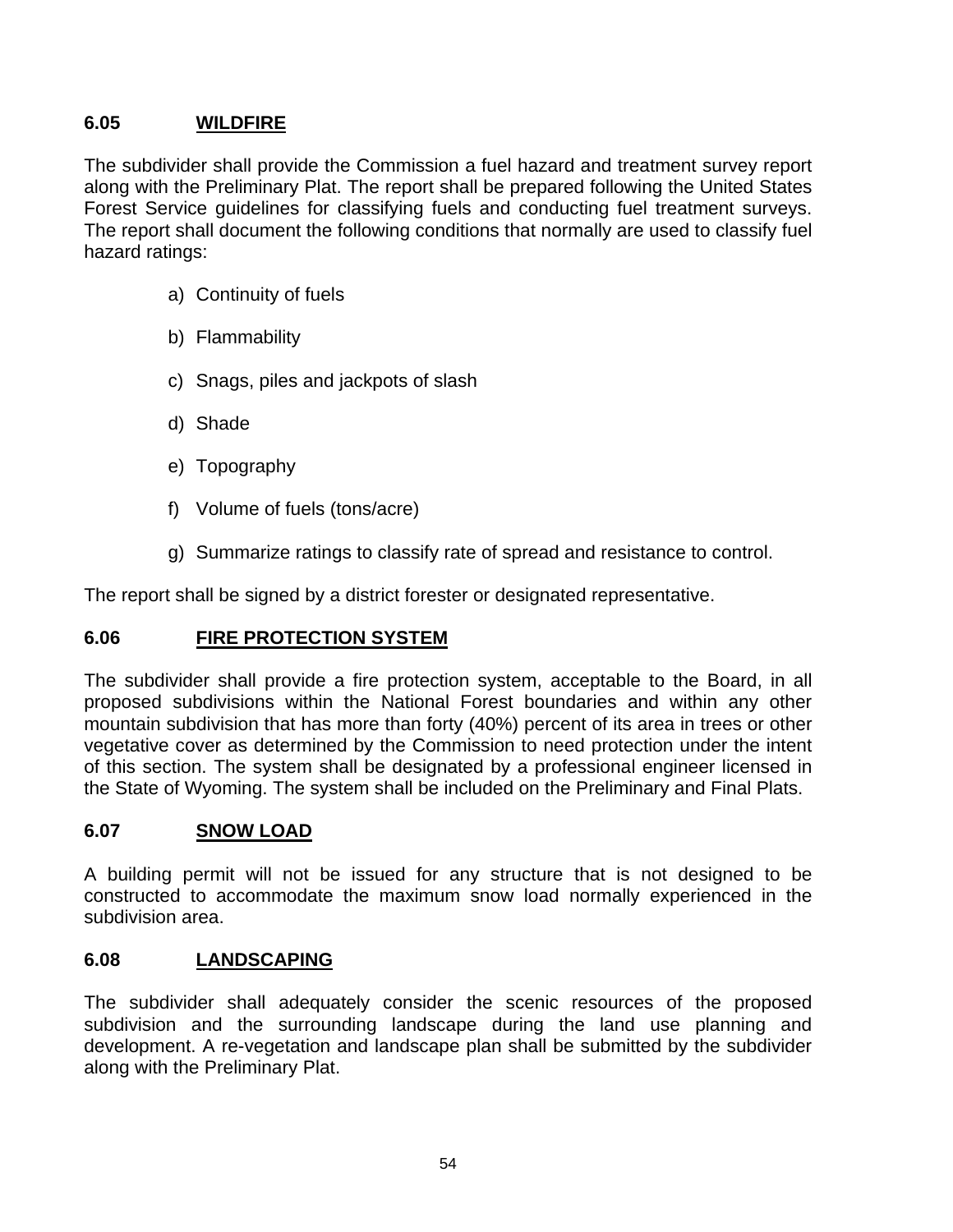The re-vegetation and landscape plan shall include a description of the method(s) for treatment and/or disposal of all slash materials, vegetative residues, fallen trees, stumps etc. The Board may include in the improvements agreement that all slash materials, vegetative residues, fallen trees, limbs, roots, etc., shall be removed from the development, or, in the case of large limbs and trees, be cut for firewood and stacked at appropriate locations.

## **7.00 VARIANCES AND EXEMPTIONS**

# **7.01 PROVISIONS**

At or after the submittal of the sketch plan, but not later than the submittal of the Preliminary Plat the subdivider may apply to the Board for variances or for a finding that his proposed subdivision is exempt from the definitions of the term subdivision as provided herein. Application for exemption shall be accompanied by a sketch or drawing, to scale, depicting the division of land held to be exempt from these regulations, noting the total land area enclosed in each of the proposed parcels.

**7.01.01** Such applications shall be prepared in the general form shown in appendices and hereto and shall contain all of the information shown thereon.

Applications for variances shall be submitted in ten (10) copies.

Applications for exemption shall be accompanied by a sketch or drawing. Included also, will be a list of names and mailing addresses of all adjacent property owners.

Applications for exemptions and all supporting sketches, documents, etc. as required, shall be submitted in ten (10) copies, or more when required by the Administrator.

In the event an application for variances or exemption is accompanied, or preceded, by an acceptable sketch plan submittal (see Section 4.01.01, et seq. of these regulations), the plans and information included in the sketch plan shall satisfy the supportive requirements of the variance or exemption application.

Completed application for variances or exemption shall be submitted to the Planning Commission or its designated representative at least thirty (30) days before the Planning Commission meeting at which review is sought.

**7.01.02** Upon receipt of an application, variance, or exemption, the Board or its designated representative shall transmit a copy of said application to each of the agencies which would receive a copy of the Preliminary Plan with instructions to respond with recommendations within twenty-four (24) days after such applications are mailed.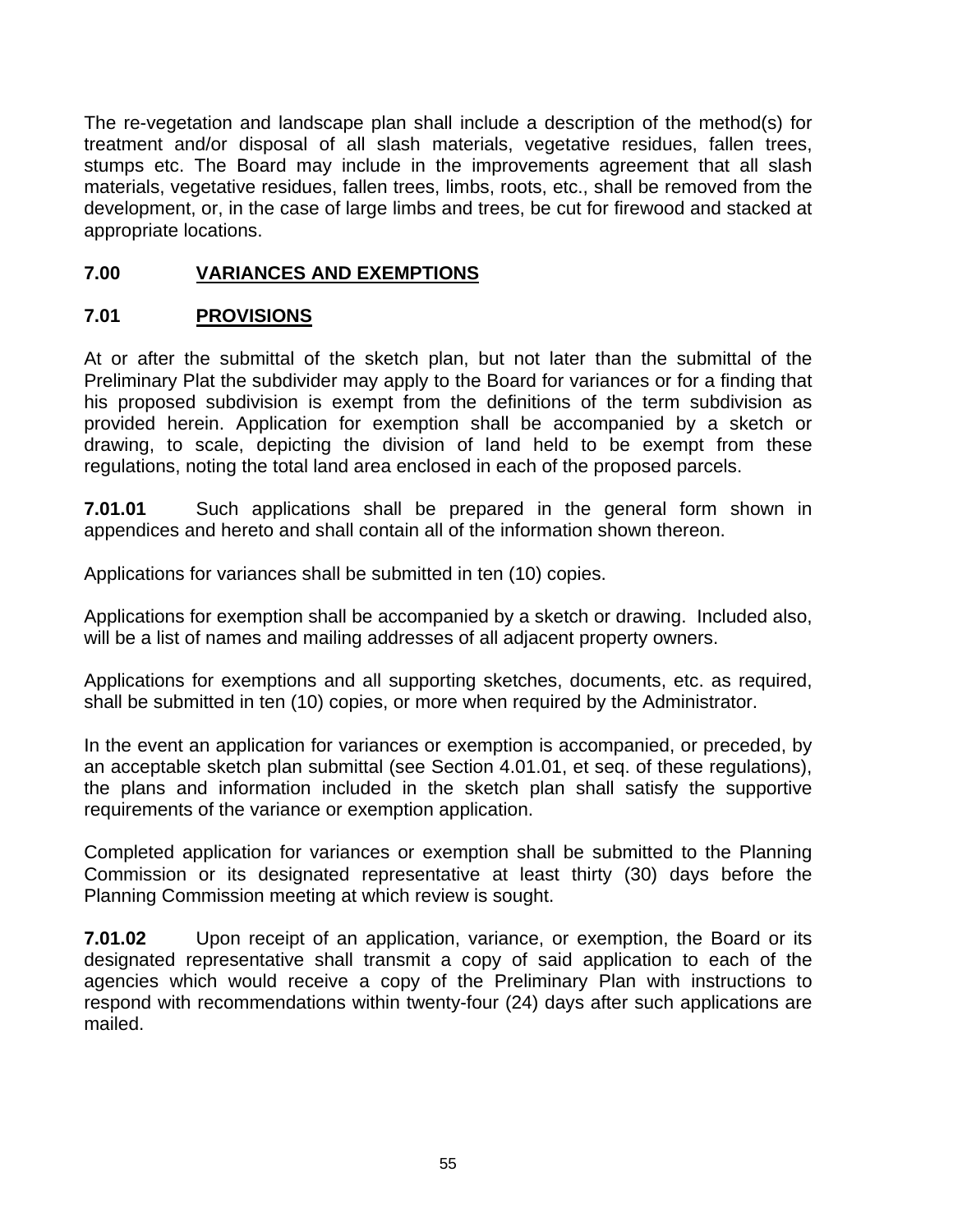**7.01.03** With respect to applications for variances the Board will be deemed to have granted such application if its fails to rule thereon within sixty (60) days from the date such applications were submitted to it.

**7.01.04** With respect to applications for exemption the Board will be deemed to have denied such applications if it fails to rule thereon within sixty (60) days from the date such applications were submitted to it.

**7.01.05** The Board shall grant or deny such applications in writing stating the reason for denial.

**7.01.06** The written ruling of the Board with respect to an application for variance shall be authority for the subdivider to prepare his Preliminary Plan and Final Plat in accordance with the requirements of these regulations as altered by the variance.

**7.01.07** If the Board grants a request for exemption the written ruling of the Board shall be authority for the subdivider to develop the property in accordance with the information shown on the sketch plan without further compliance with the provisions of these regulations provided that the sketch plan or any map or plat depicting said development shall not be recorded and conveyances shall not be made by reference to any lot and block designation shown on said sketch plan or map or plat of the development, except as such recording may be authorized by any law of the State Wyoming now or hereafter in effect.

**7.01.08** County approval of an application for exemption shall terminate in the event that the approved exemption is not made part of the official county records within three (3) years from the date of said approval.

**7.01.09** Nothing contained in this section shall be construed as prohibiting the Board in its discretion from requiring a subdivision to provide any additional supporting information before granting an application for exemption, or condition the granting of an exemption upon the furnishing of any or all of such supporting information.

# **8.00 INTERPRETATION**

In the interpretation and application of the provisions of these regulations, the following regulations shall govern:

a) Provisions and Minimum Requirements: In their interpretation and application, the provisions of these regulations shall be regarded as the minimum requirements for the protection of the public health, safety, comfort, morals, convenience, property, and welfare of the inhabitants of Carbon County. These regulations shall therefore be regarded as remedial, and shall be liberally construed to further its underlying purposes.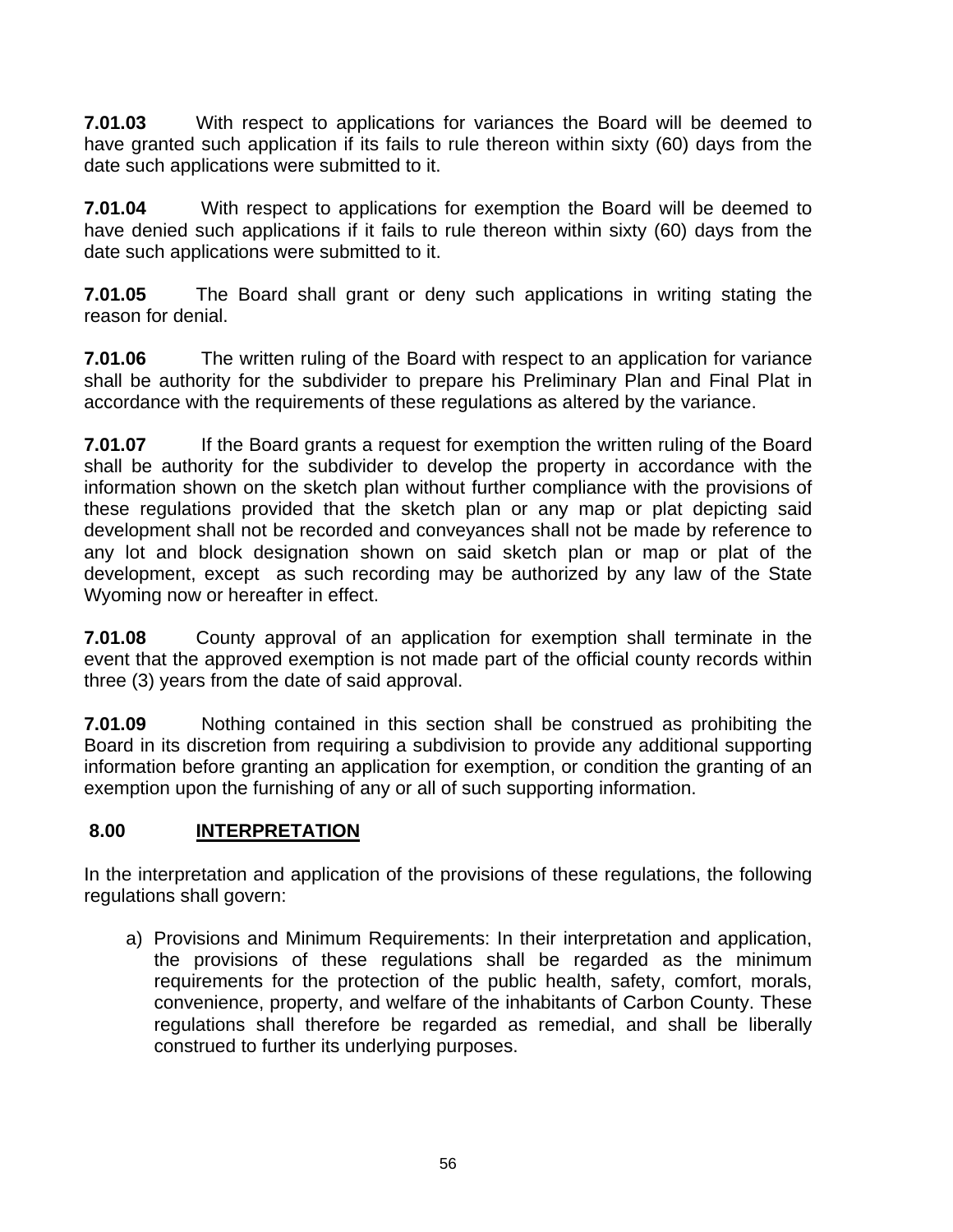b) Application of Overlapping Regulations: Whenever both a provision of these regulations, or any provision in any other law, ordinance, resolution, rule, or regulation of any kind contain any restrictions covering any of the same subject matter, whichever restrictions are more restrictive or impose higher standards or requirements shall govern.

## **9.00 SEPARABILITY**

It is herby declared to be the legislative intent that the several provisions of these regulations shall be severable in accordance with the provisions set forth below:

- a) If Any Provision is Declared Invalid: If any provision of these regulations is declared to be invalid by a decision of any court of competent jurisdiction, it is hereby declared to be the legislative intent that:
	- 1) The effect of such decision shall be limited to that provision or provisions which are expressly stated in the decision to be invalid; and,
	- 2) Such decision shall not affect, impair, or nullify these regulations as a whole or any other part thereof, but the rest of these regulations as a whole or the application of any provision thereof, to any other tract of land.

## **10.00 EFFECTIVE DATE**

These regulations shall be in effect from the date of adoption by the County Commissioners of Carbon County, Wyoming, pursuant to legal provisions and procedures by State Statutes of the State of Wyoming.

## **11.00 DEFINITIONS**

For the purpose of these regulations, certain numbers, abbreviations, terms, and words used herein shall be used, interpreted, and defined as set forth in this section except when the context clearly indicated a different meaning.

- a) The word "person" includes a firm, association, organization, partnership, trust, company, or corporation as well as an individual.
- b) The word "shall" is a mandatory requirement, the word "may" is a permissive requirement, and the word "should" is a preferred requirement.
- c) The words "used" or "occupied" include the words "intended", "designed", or "arranged" to be used or occupied.
- d) The word "lot" includes the words "plot" or "parcel."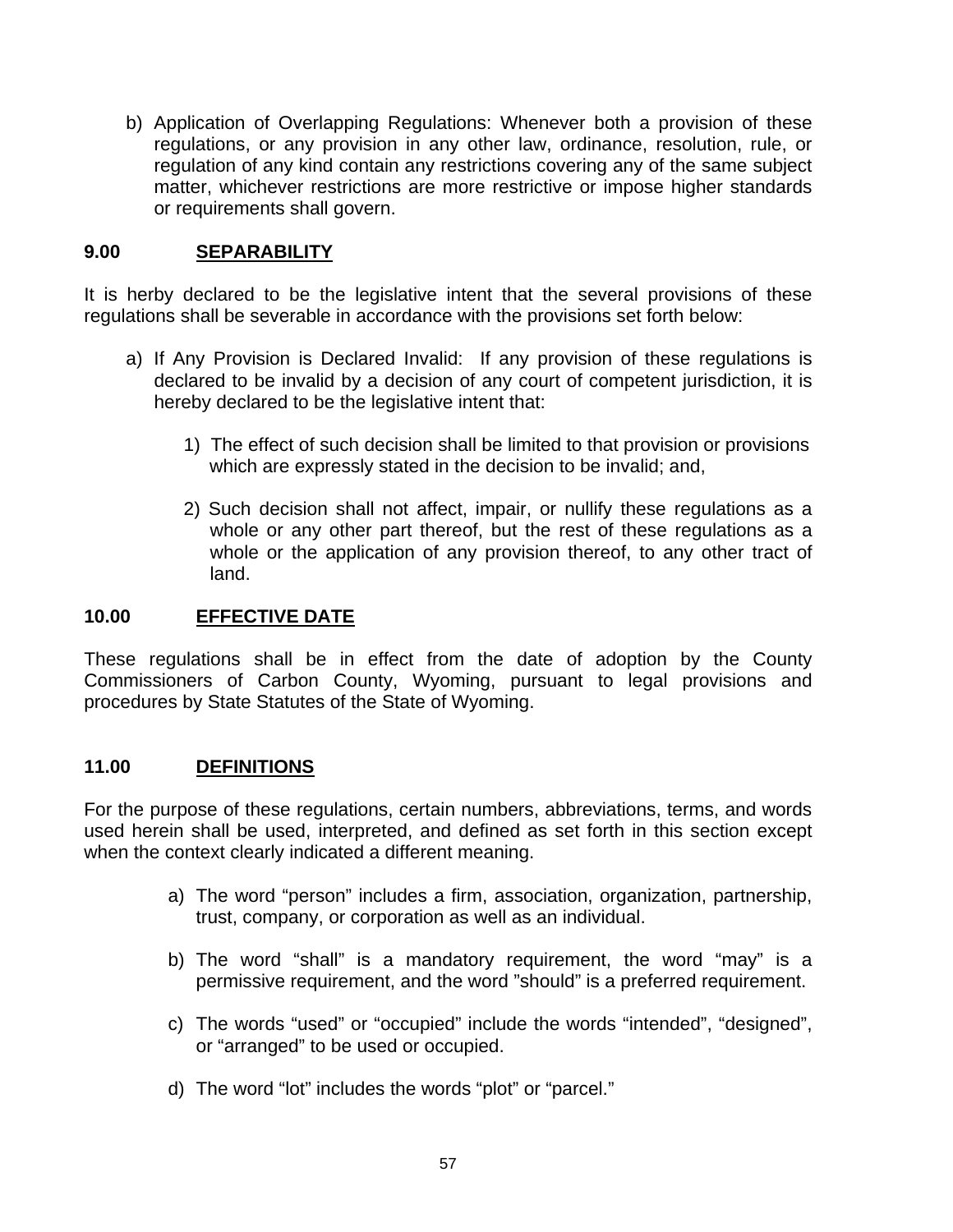- e) Unless the context clearly indicates to the contrary, words used in the present tense include the future tense; words in the plural number include the singular; the word "herein" means "in these regulations"; the word "regulations" means "these regulations."
- f) A "building" includes a "structure"; a "building" or "structure" includes any part thereof.

## **WORDS AND TERMS DEFINED**

### **ADMINISTRATOR**

That person officially appointed by the Board and the Commission to administer the county zoning and subdivision regulations. (Usually the director of the Carbon County Department of Planning and Development).

## **ALLEY**

A public right-of-way providing only secondary access to the rear of a property and not intended for general travel.

## **APPLICANT**

A landowner or developer who has filed an application for development including his heirs, successors, and assigns.

## **AREAS AND ACTIVITIES OF STATE AND LOCAL INTEREST**

Those items as listed and defined in the Carbon County Master Plan for land use as amended; items include Geologic, Soils, Flood, Wildfire, Airport Hazards, and Mineral Resource and Wildlife Areas.

#### **ARTERIAL STREETS**

See "STREET CLASSIFICATIONS."

## **BLOCK**

An area of land within a subdivision which area is entirely bounded by streets, or a combination of streets or highways, and public parks, cemeteries, railroad rights-of-way, shoreline or waterways, or section boundaries of a subdivision or municipality.

## **BOND**

Any form of security including a cash deposit, surety bond, collateral, property, or instrument of credit in an amount and form satisfactory to the Board. All bonds shall be approved by the Board whenever a bond is required by these regulations.

#### **BUILDING**

Any structure built for the support, shelter, or enclosure of persons, animals, chattels, or movable property of any kind, and includes any structure.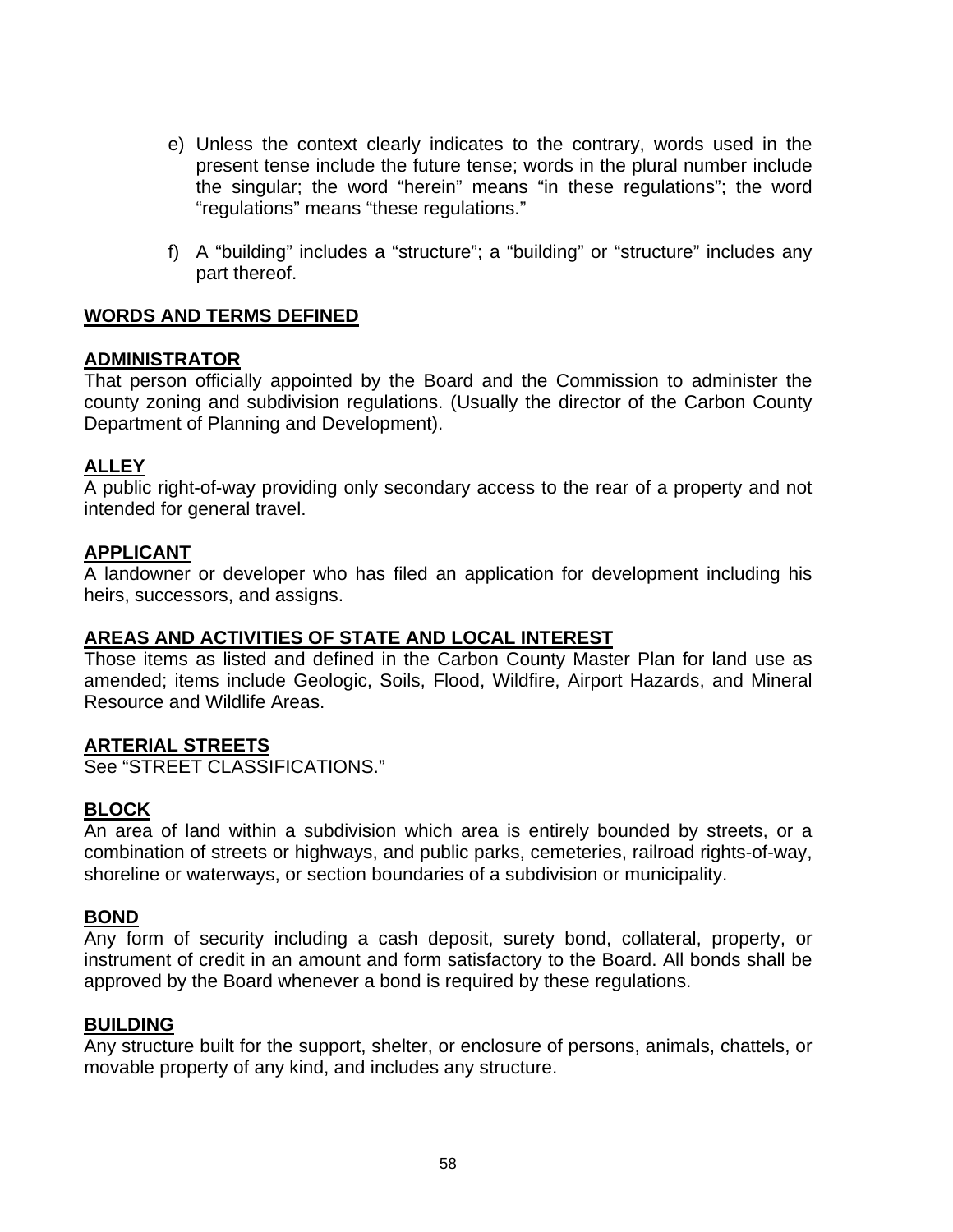## **COMMISSION**

The Carbon County Planning Commission, whose duly authorized agent for administrative matters is the Carbon County Department of Planning and Development.

## **COUNTY ENGINEER**

The engineer for the County or such other person authorized by the Commission or the Board to perform the staff functions defined herein.

### **COLLECTOR STREETS**

See "**STREET CLASSIFICATIONS**".

### **CONSTRUCTION PLANS**

The maps or drawings approved by the County Engineer showing the specific location and design of improvements to be installed in the subdivision in accordance with the requirements of the county as a condition of approval of the Final Plat.

## **COUNTY**

The County of Carbon, State of Wyoming, as represented by the Board of County Commissioners or their designated and appointed representatives.

### **CUL-DE-SAC**

A local street with only one outlet and having an appropriate terminal for safe and convenient reversal of traffic movement.

#### **DEAD-END STREET**

A street temporarily having only one outlet for vehicular traffic and intended to be extended or continued in the future.

## **DEVELOPER**

Any individual, firm, association, corporation, governmental agency, or any other legal entity commencing proceedings under these regulations, to carry out the development of land as defined herein, for himself or for another.

#### **DISPOSITION**

A contract of sale resulting in the transfer of equitable title to an interest in subdivided land; an option to purchase an interest in subdivided land; a conveyance of said interest; a lease or assignment of an interest in subdivided land; or any other conveyance of an interest in subdivided land which is not made pursuant to one of the foregoing, whether made before or after Board approval of the subdivision plat.

## **DRAINAGE WAY**

An existing or proposed channel wherein normally only storm water run-off flows.

## **EASEMENT**

A conveyance or reservation of an incident of ownership in real property for one or more specific purposes, public or private.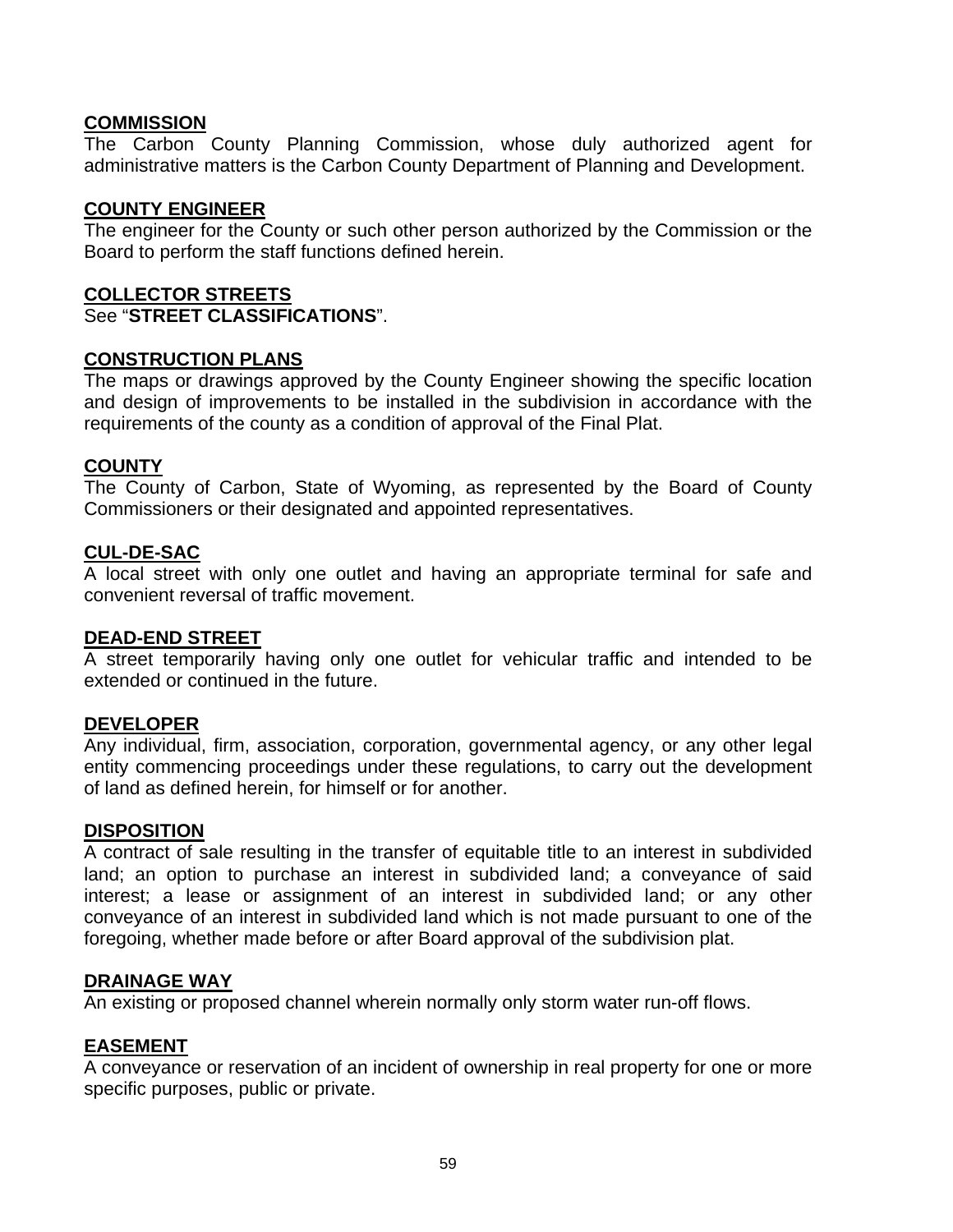## **ENCUMBRANCES**

A mortgage or other lien of record, securing or evidencing indebtedness and affecting land to be subdivided, including liens for labor and material. Taxes and assessments levied by public authority are not an encumbrance under this act except such taxes and assessments as may be delinquent.

## **ENGINEER**

Any person licensed to practice professional engineering in the State of Wyoming as specified in Sections 33-29-101 through 33-29-113, Wyoming Statutes, annotated (1977).

## **FILING**

A portion of a subdivision selected for development as one of a series of stages.

## **FINAL PLAT**

A map and supporting material of certain described land prepared in accordance with these regulations as an instrument for recording of real estate interests with the County Clerk and Recorder.

### **FIRE PROTECTION SYSTEM**

Any mechanism provided by a subdivider to assure adequate fire protection within a subdivision.

### **FLOOD, 100 YEAR**

Flood limits resulting from a 100-year storm.

## **FRONTAGE**

Shall mean the line where a lot butts a dedicated street or highway right-of-way line. Frontage is expressed in lineal feet and is measured along the right-of-way line.

#### **FRONT LOT**

Shall mean the narrowest lot boundary abutting a street.

#### **GRADE**

The inclination from the horizontal of a road, utility, land, etc., and is expressed by stating the vertical rise or fall as a percent of the horizontal distance.

#### **GENERAL PLAN**

Any land use plan, master plan, comprehensive plan or any element thereof which is currently in effect and has been officially adopted by Carbon County.

#### **HOMEOWNERS ASSOCIATION**

An organization or corporation formed by a subdivider to which all owners of property within a subdivision are required to belong. A major purpose of the organization is to administer and enforce the covenants that the subdivider has designed to assure a desired quality of life for the inhabitants of the subdivision. This may include such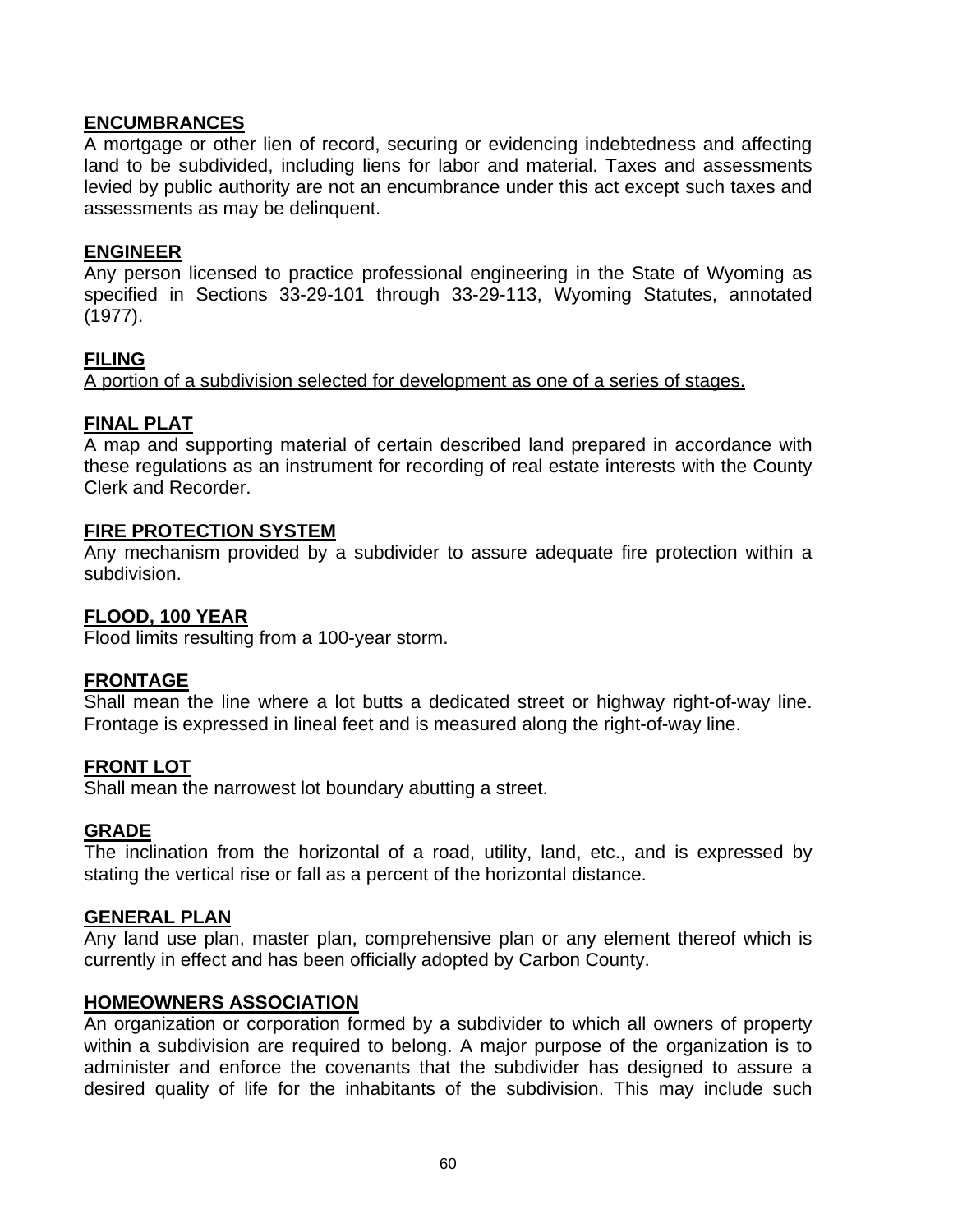provisions as maintaining the roads and other public facilities within the subdivision and regulating the architectural motif utilized within the subdivision.

### **IMPROVEMENTS**

Street pavement or resurfacing, curbs, gutters, sidewalks, water lines, sewer lines, storm drains, street lights, flood control and drainage facilities, utility lines, landscaping, and other related matters normally associated with the development of raw land into building sites.

## **LOCAL STREET**

### See "STREET CLASSIFICATIONS"

## **LOT**

The individual parcels of separate interests into which a tract of real property is to be divided for purposes of occupancy or transfer of ownership.

## **LOT AREA**

The amount of surface land contained within the property lines of a lot, including the land within easements on the lot, but excluding any land within the street right-of-way or public open spaces.

#### **LOT IMPROVEMENTS**

Any building, structure, place, work of art, or other object, or improvement of land on which they are situated, constituting a physical betterment of real property, or any part of such betterment.

#### **LOT OF RECORD**

A lot which is part of a subdivision recorded in the office of the County Recorder, or a lot or parcel described by metes and bounds, the description of which had been so recorded.

#### **MONUMENTS**

Permanent masonry or metal structures placed on or in the ground to establish definitely all lines of the plat of a subdivision, including all lot corners, boundary line corners, and points of change in street alignment.

#### **MOUNTAIN ROADS**

See "**STREET CLASSIFICATIONS**".

#### **OFF-SITE**

Any premises not located within the area of the property to be subdivided, whether or not in the same ownership of the applicant for subdivision approval.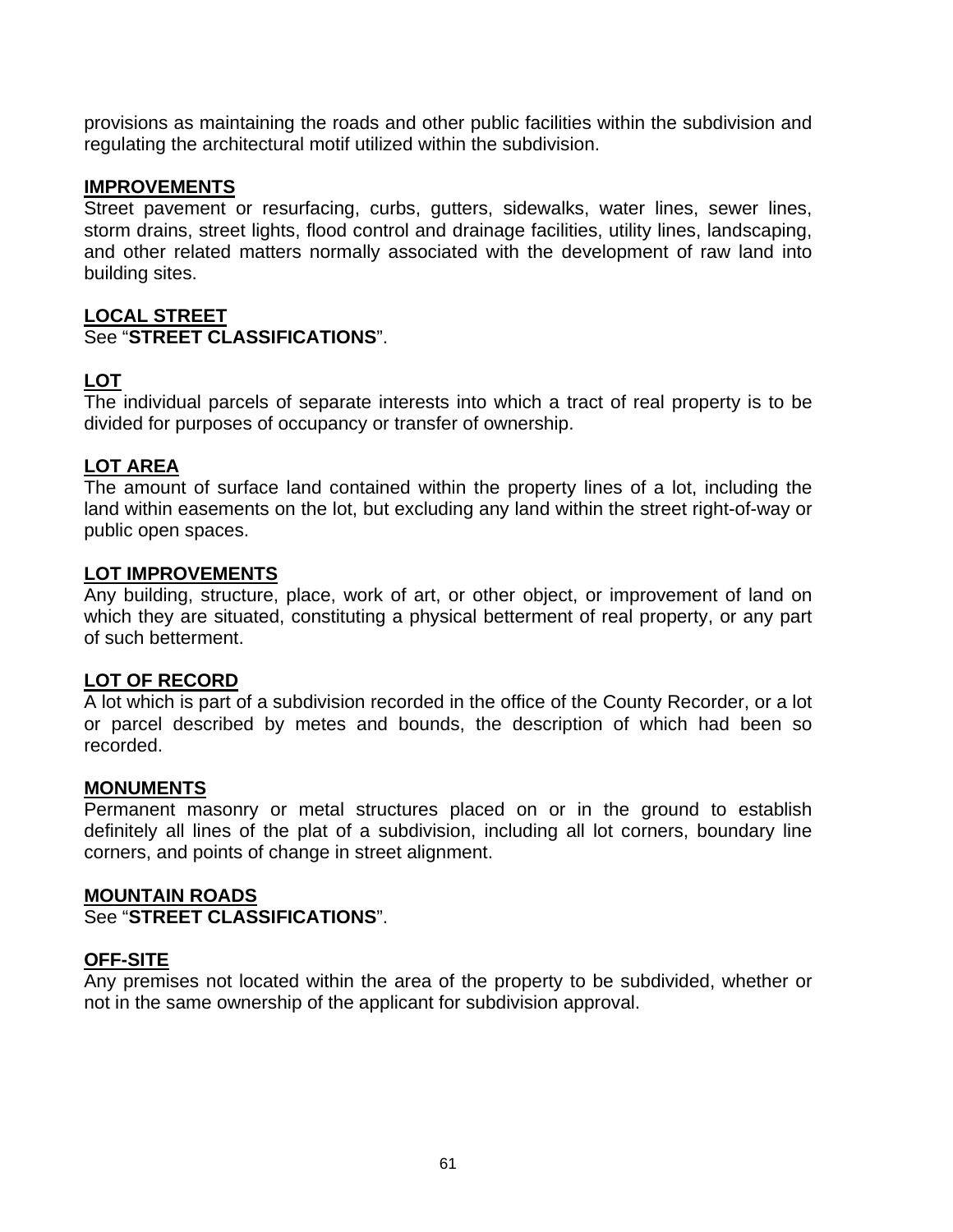## **OPEN SPACE**

An area open to the sky which may be on the same lot with a building. The area may include, along with natural environmental features, swimming pools, tennis courts, any other recreational facilities that the Planning Commission deems permissive. Streets, structures for habitation, and the like shall not be included.

### **OWNER**

Any person, group of persons, firm, or firms, corporation or corporations, or any other legal entity having legal title to or sufficient proprietary interest in the land sought to be subdivided under these regulations.

#### **PARKING, OFF-STREET**

Parking space adequate in area to provide for the off-street parking as required in the Carbon County Zoning Resolution together with properly related access to a public street or alley and maneuvering room, and located totally outside of any street or alley right-of-way.

#### **PERFORMANCE GUARANTEE**

Any security which may be accepted by the County Commissioners in lieu of a requirement that certain improvements be made by the subdivider before the plat is approved, including performance bonds, escrow agreements and other similar collateral or surety agreements.

#### **PERSONAL**

A natural person, firm, corporation, partnership, or association or any combination of the above or any other legal or commercial entity.

#### **PRELIMINARY PLAN**

The map or maps of a proposed subdivision and specified supporting materials drawn and submitted in accordance with the requirements of these regulations, to permit the evaluation of the proposal prior to detailed engineering and design.

#### **PLANNED UNIT DEVELOPMENT SUBDIVISION**

A subdivision controlled by one or more landowners to be developed under a unified plan which does not correspond in lot area, density, lot coverage, open space or other requirements of existing subdivision or zoning regulations; it shall contain sufficient total area in relation to the intended use or uses to permit effective application of planning principles to protect the land form, reduce street and utility costs, preserve open space, and provide a superior human environment.

#### **PUBLIC FACILITY**

Any use of land, whether publicly or privately owned, for transportation, utilities or communications, or for the benefit of the general public, including, but not limited to, libraries, streets, schools, fire or police stations, county buildings, municipal buildings, recreational centers, including parks, and cemeteries.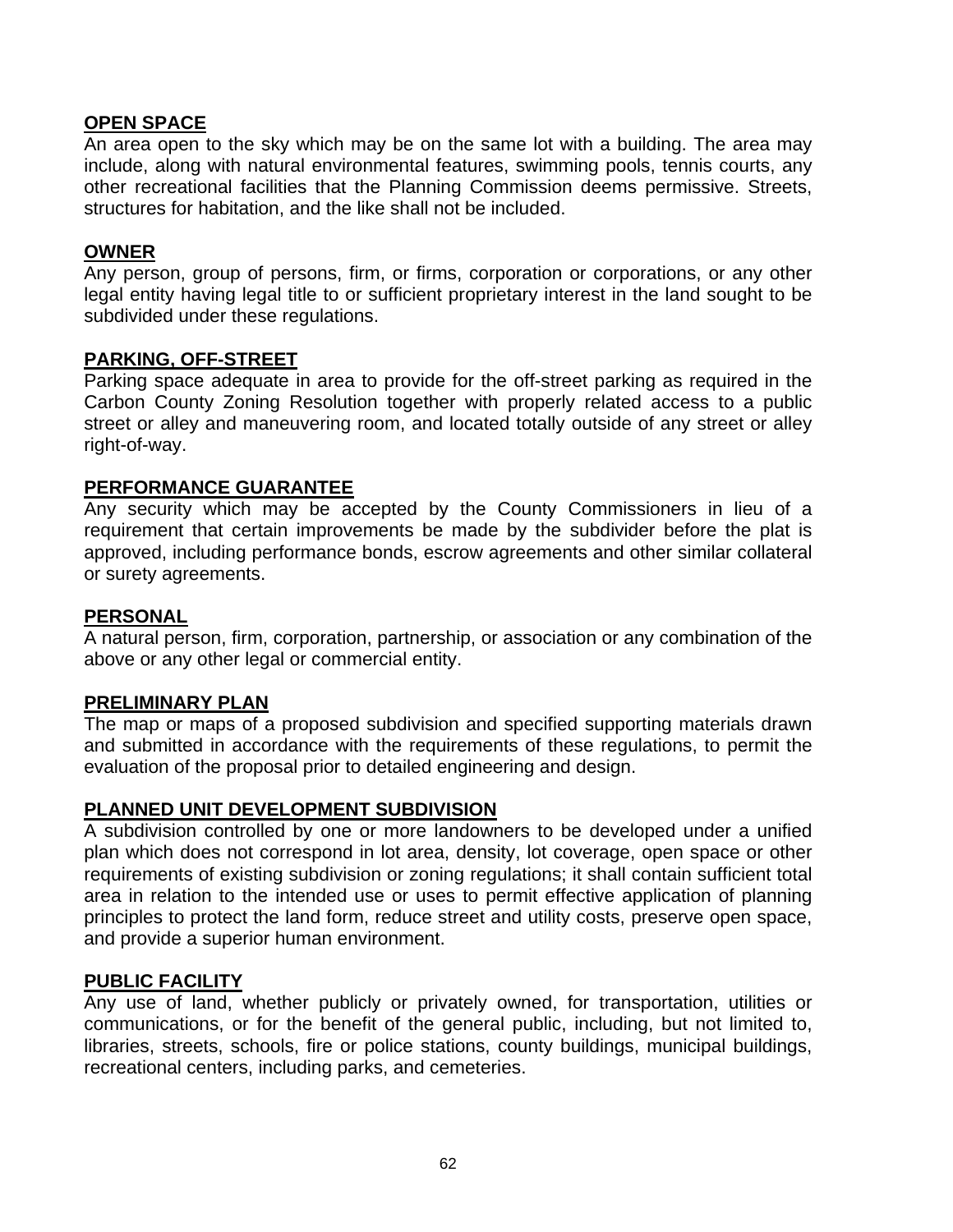### **PUBLIC IMPROVEMENT**

Any drainage ditch, roadway, parkway, sidewalk, pedestrian way, off-street parking area, lot improvement, or other facility for which the county may ultimately assume the responsibility for maintenance and operation, or which may affect an improvement for which responsibility is established.

#### **PUBLIC WAY**

An alley, avenue, boulevard, bridge, channel, ditch, easement, expressway, freeway, highway, land, parkway, right-of-way, road, sidewalk, street, subway, tunnel, viaduct, walk, or other ways in which the general public or a public entity have a right, or which are dedicated, whether improved or not.

#### **RE-SUBDIVISION**

A change in map of an approved or recorded subdivision plat if such change affects any street layout on such map or area reserved thereon for public use, or any lot line; or if it affects any map or plan legally recorded prior to the adoption of any regulations controlling subdivisions.

#### **RIGHT-OF-WAY**

A strip of land occupied or intended to be occupied by a street, crosswalk, railroad, road electric transmission line, oil or gas pipeline, water main, sanitary or storm sewer main, shade trees, or for another special use. The usage of the term "right-of-way" for land platting purposes shall mean that every right-of-way hereafter established and shown on a final plat is to be separate and distinct from the lots or parcels adjoining such rightof-way and not included within the dimensions or area of such lots or parcels. Rights-ofway intended for streets, crosswalks, water mains, sanitary sewers, storm drains, shade trees, or any other use involving maintenance by a public agency may be required to be dedicated to public use by the maker of the plat on which such right-of-way is established.

#### **RIGHT-OF-WAY WIDTH**

The distance between property lines measured at right angles to the center line of the right-of-way.

#### **SELL or SALE**

Includes sale, contract to sell, lease, assignment, auction, award by lottery, or any offer or solicitation of any offer to do any of the foregoing, concerning a subdivision or any part of a subdivision.

#### **SAME OWNERSHIP**

Ownership by the same person, corporation, firm, entity, partnership, or unincorporated association; or ownership by different corporations, firms, partnerships, entities, or unincorporated associations, in which a stockholder, partner, or associate, or a member of his family owns an interest in each corporation, firm, partnership, entity or unincorporated association.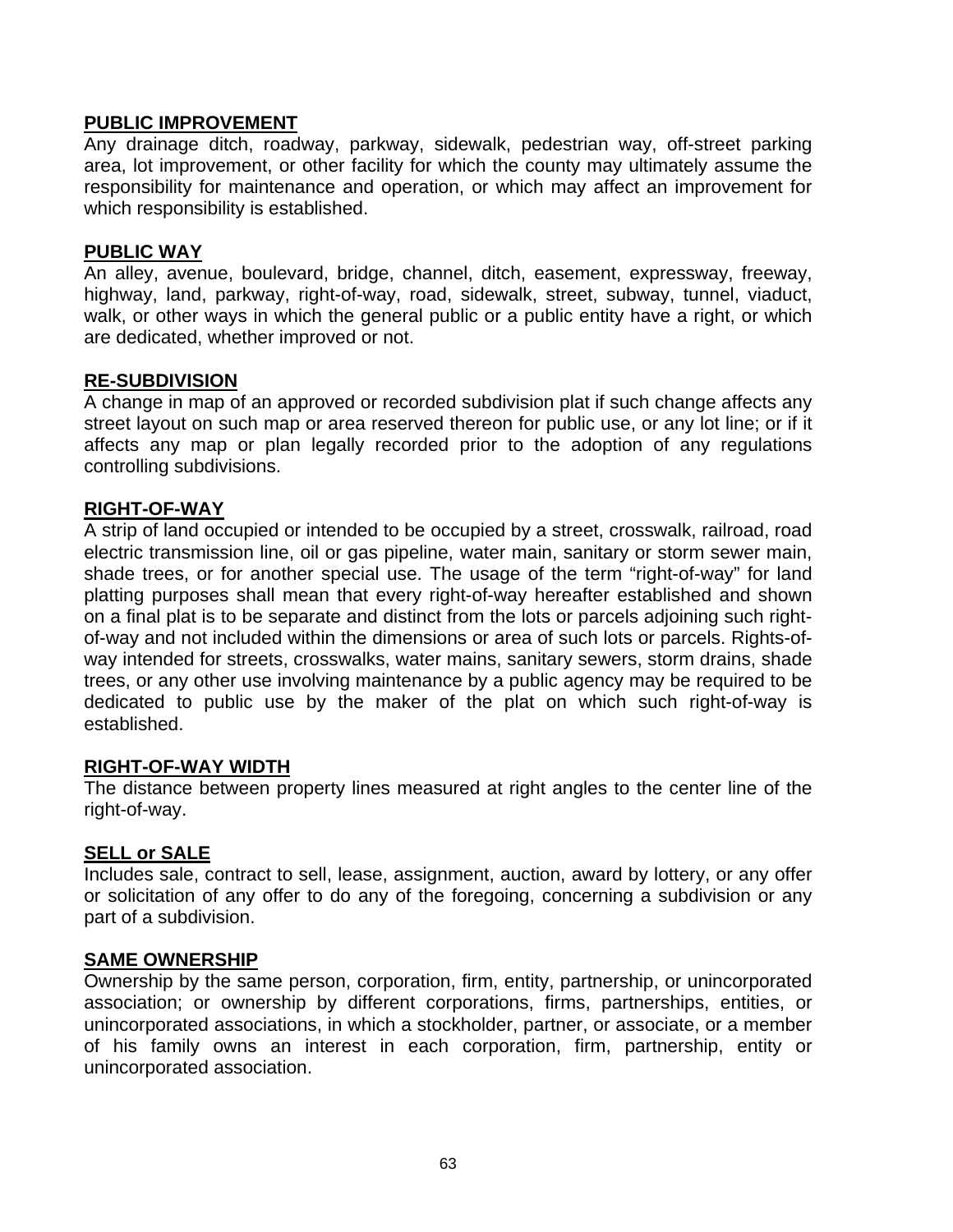### **SERVICE ROAD**

A street paralleling and abutting major streets or limited access highways to provide access to abutting properties.

### **SKETCH PLAN**

A map of a proposed subdivision drawn and submitted in accordance with these regulations to evaluate feasibility and design characteristics at an early stage in the planning.

#### **SPECIFICATIONS**

The Engineering Specifications of the County or Carbon prepared by the County Engineer for the purpose of regulating the installation of any public improvement of facility required to be installed as a condition of approval of the subdivision plat.

#### **STORM, 100 YEAR**

A storm intensity with a probability of recurrence once in every 100 years.

### **STREET OR ROAD**

A right-of-way reserved for public or private use which provides vehicular and pedestrian access to adjacent properties including designations as street, road, highway, thoroughfare, avenue, boulevard, parkway, throughway, lane, place, trail, alley or however otherwise designated. A street may be used for utilities access to the properties.

#### **STREET CLASSIFICATIONS**

- 1. Arterial Street: A major street or highway with fast or heavy traffic of considerable continuity and used primarily as a traffic artery for intercommunications among large areas.
- 2. Collector Street: A street collecting traffic from local streets, and connecting the same with an arterial street, or another collector street.
- 3. Local Street or Mountain Road: A street exclusively or primarily providing access to abutting properties.

#### **STREET LINE**

The dividing line between the street and the lot, also known as right-of-way line.

#### **STREET, MAJOR**

A road intended to move through traffic to and from such major attractors as central business districts, regional shopping centers, colleges and/or universities, major industrial areas, and similar traffic between communities of large areas.

#### **STREET, ROADWAY WIDTH**

The distance between the curb faces measured at right angles to the centerline of the street.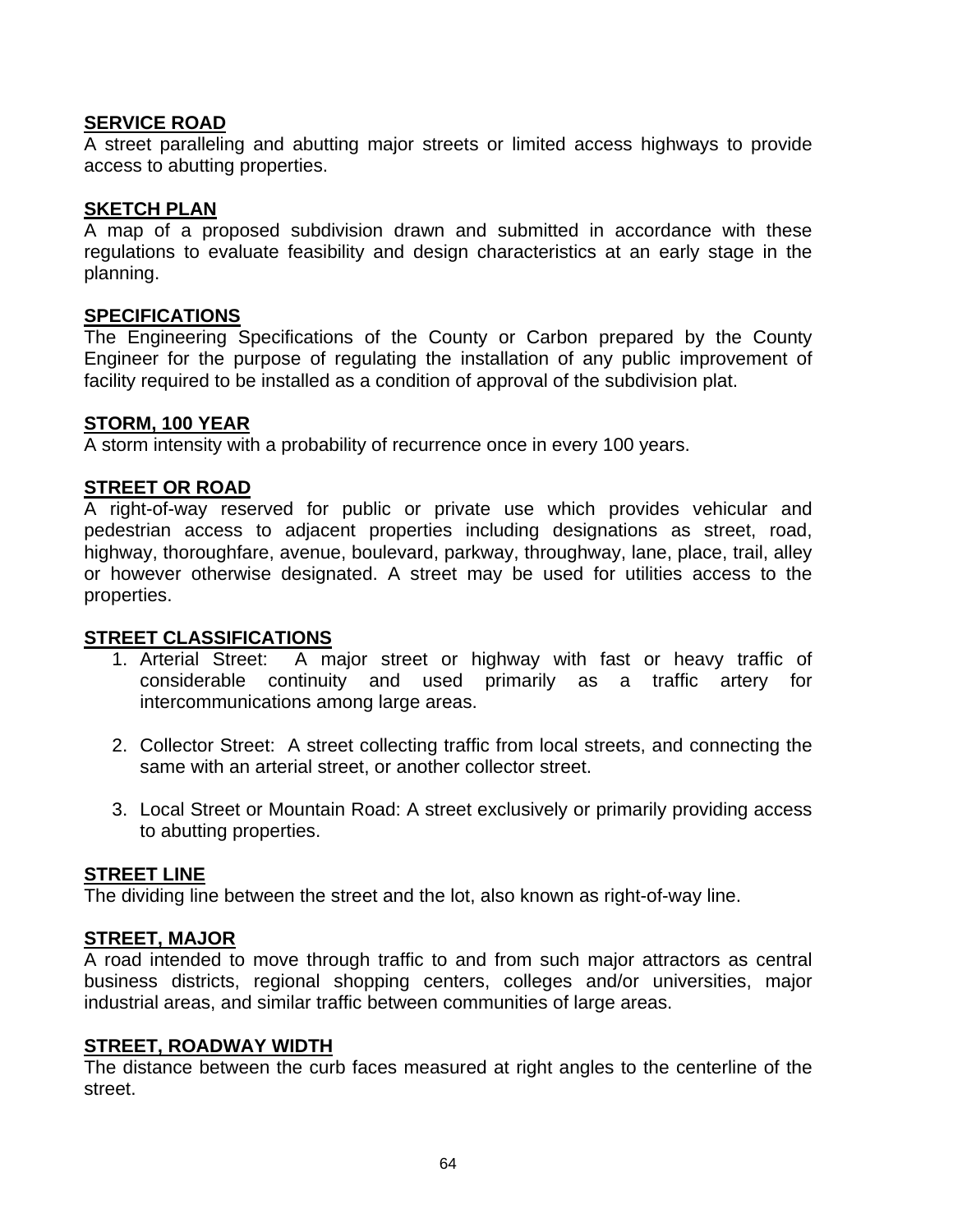## **STREET, STUB**

A street which temporarily terminates at the boundary of the subdivision with no permanent vehicular turnaround area.

### **STREET WIDTH**

The distance between street right-of-way lines measured at right angles to the centerline of the street.

### **SUBDIVIDER**

A person who makes or offers to make a disposition of land which is defined herein as a subdivision, subdivided lands, condominium subdivision or planned unit development subdivision.

### **SUBDIVISION**

"Subdivision" means the creation or division of a lot, tract, parcel or other unit of land for the immediate or future purpose of sale, building development or redevelopment, for residential, recreational, industrial, commercial or public uses. The word "subdivide" or any derivative thereof shall have reference to the term subdivision, including mobile home courts, the creation of which constitutes a subdivision of land.

- 1) Minor Subdivision: a division of one (1) parcel into no more than five (5) parcels, lots or tracts, any of which is smaller than thirty-five (35) acres in size.
- 2) Major Subdivision: a division of land that creates more than five parcels, lots or tracts which are smaller than thirty-five (35) acres in size.

## **SUBDIVISION PLAT**

The final map or drawing, described in these regulations, on which the subdivider's plan for subdivision is presented to the Commission and Board for approval and which, if approved, may be submitted to the County Clerk or Recorder of Deeds for filing.

## **THROUGH LOTS**

Lots which have street frontage on two opposite ends of lots.

## **TO SUBDIVIDE**

To make or offer to make a disposition of land which is defined herein as a subdivision, subdivided land, condominium subdivision or planned unit development subdivision.

## **VARIANCE**

A modification of the strict terms of the relevant regulations where such modifications will not be contrary to the public interest and where owing to conditions peculiar to the property and not the result of the action of the applicant, a literal enforcement of the regulations would result in unnecessary and undue hardship.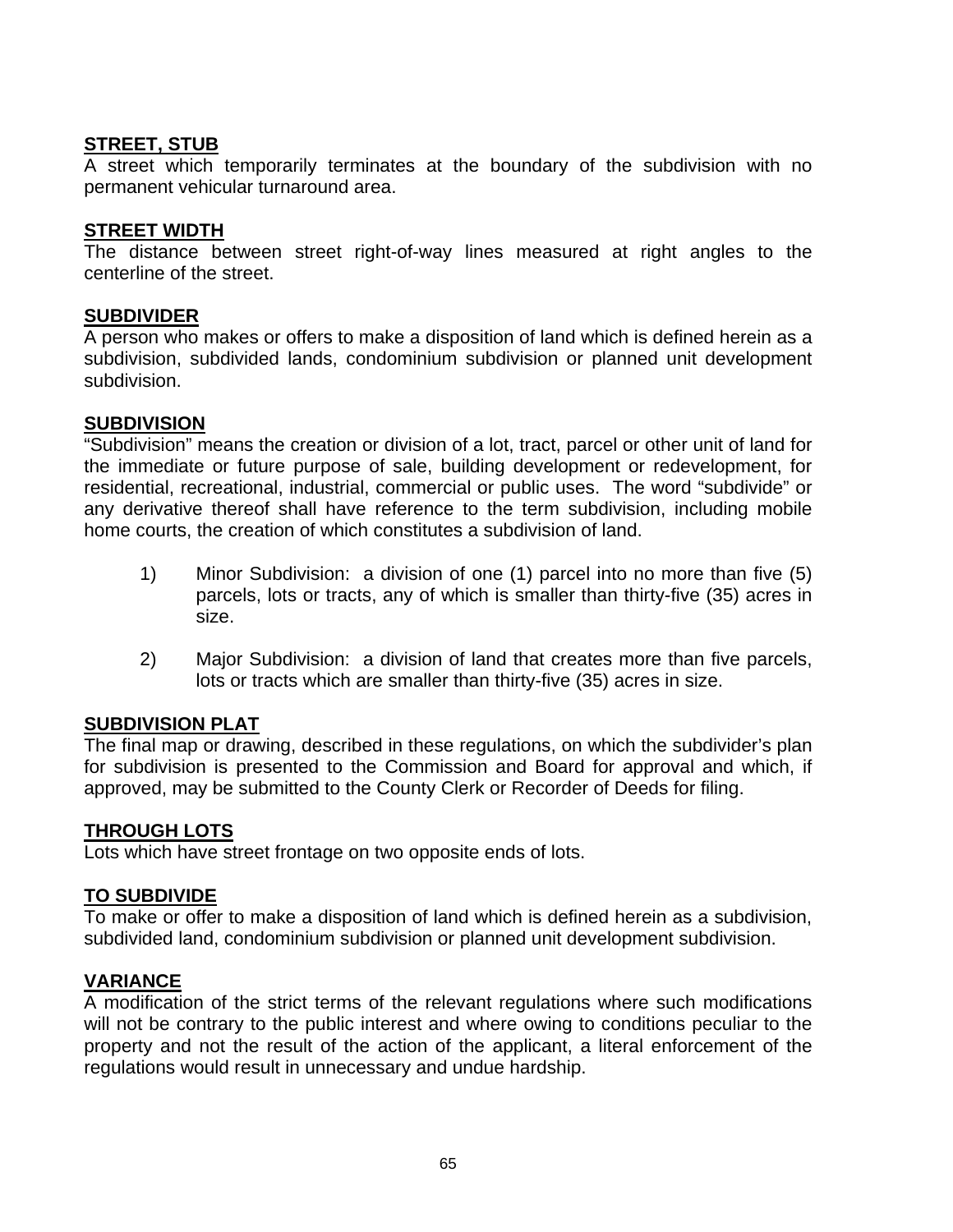## **VICINITY MAP**

A drawing located on the plat which sets forth by dimensions or other means, the relationship of the proposed subdivision or use to other nearby developments or landmarks and community facilities and services within a city or the county in order to better locate and orient the area in question.

### **WALKWAY**

A dedicated public way for pedestrian use only, whether along the side of a road or not.

### **WATER SUPPLY AND DISTRIBUTION SYSTEM**

This phrase is intended to mean any form of water supply and distribution system, such as a single well or multiple wells with distribution piping, water supplied and distributed by a municipality or other government body through a central system, or any other mechanism that the subdivider may utilize to provide water to each and every lot within a subdivision.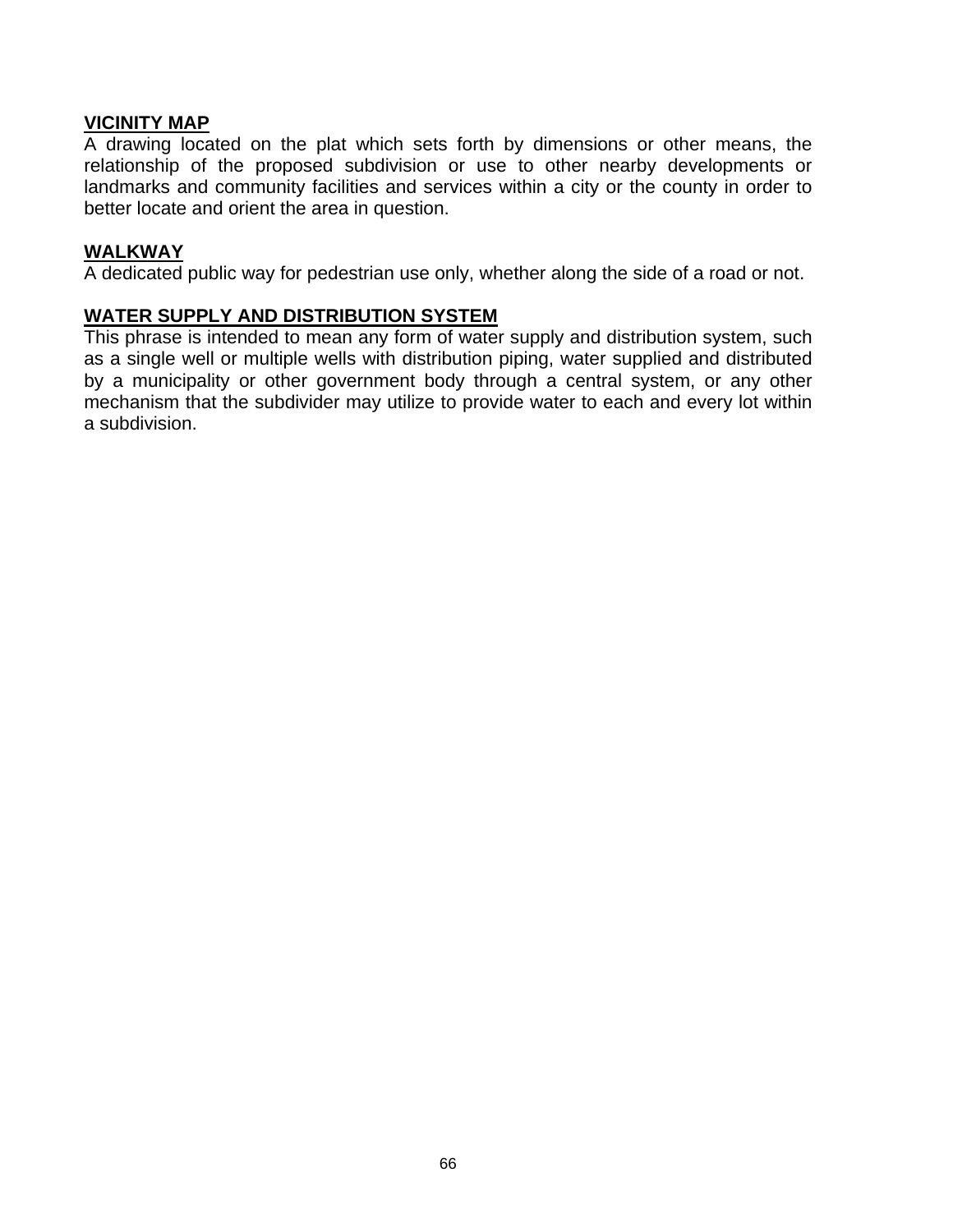# **APPENDICES**

## **SAMPLE CERTIFICATIONS**

# **(A) CERTIFICATION OF DEDICATION AND OWNERSHIP**

Know all men by these present that \_\_\_\_\_\_\_\_\_\_\_\_\_\_\_\_\_\_\_\_\_\_\_\_\_\_\_\_\_\_\_\_\_\_\_\_ being sole owner (s) in fee simple of all that real property described as follows: All that part of

\_\_\_\_\_\_\_\_\_\_\_\_\_\_\_\_\_\_\_\_\_\_\_\_\_\_\_\_\_\_\_\_\_\_\_\_\_\_\_\_\_\_\_\_\_\_\_\_\_\_\_\_\_\_\_\_\_\_\_\_\_\_\_\_\_\_\_\_\_

and described as follows: \_\_\_\_\_\_\_\_\_\_\_\_\_\_\_\_\_\_\_\_\_\_\_\_\_\_\_\_\_\_\_\_\_\_\_\_\_\_\_\_\_\_\_\_\_\_\_\_

| and containing __________________ acres, more or less; have by these presents laid out,<br>platted, and subdivided the same into lots and blocks as shown hereon, with the free<br>consent, and in accordance with the desires of the undersigned owners and proprietors,<br>public use the streets shown hereon including avenues, drives, courts, places, and<br>alleys, the public lands shown hereon for their indicated public use and the utility and<br>drainage easements shown hereon for utility and drainage purposes only; and do<br>further state that this subdivision shall be subject to the protective covenants filed and<br>recorded for this subdivision in the Office of the Clerk and Recorder of Carbon County, |
|----------------------------------------------------------------------------------------------------------------------------------------------------------------------------------------------------------------------------------------------------------------------------------------------------------------------------------------------------------------------------------------------------------------------------------------------------------------------------------------------------------------------------------------------------------------------------------------------------------------------------------------------------------------------------------------------------------------------------------------|
| Wyoming, as Document No. ______________.                                                                                                                                                                                                                                                                                                                                                                                                                                                                                                                                                                                                                                                                                               |
| Executed this ______________ day of _____________________, A.D., 20____.                                                                                                                                                                                                                                                                                                                                                                                                                                                                                                                                                                                                                                                               |
|                                                                                                                                                                                                                                                                                                                                                                                                                                                                                                                                                                                                                                                                                                                                        |
| STATE OF WYOMING)                                                                                                                                                                                                                                                                                                                                                                                                                                                                                                                                                                                                                                                                                                                      |
| $\frac{1}{\sqrt{2}}$ ) ss<br><b>COUNTY OF CARBON)</b>                                                                                                                                                                                                                                                                                                                                                                                                                                                                                                                                                                                                                                                                                  |
| The foregoing dedication was acknowledged before me this _________ day                                                                                                                                                                                                                                                                                                                                                                                                                                                                                                                                                                                                                                                                 |
| Witness my hand and official seal.                                                                                                                                                                                                                                                                                                                                                                                                                                                                                                                                                                                                                                                                                                     |
|                                                                                                                                                                                                                                                                                                                                                                                                                                                                                                                                                                                                                                                                                                                                        |
|                                                                                                                                                                                                                                                                                                                                                                                                                                                                                                                                                                                                                                                                                                                                        |

Notary Public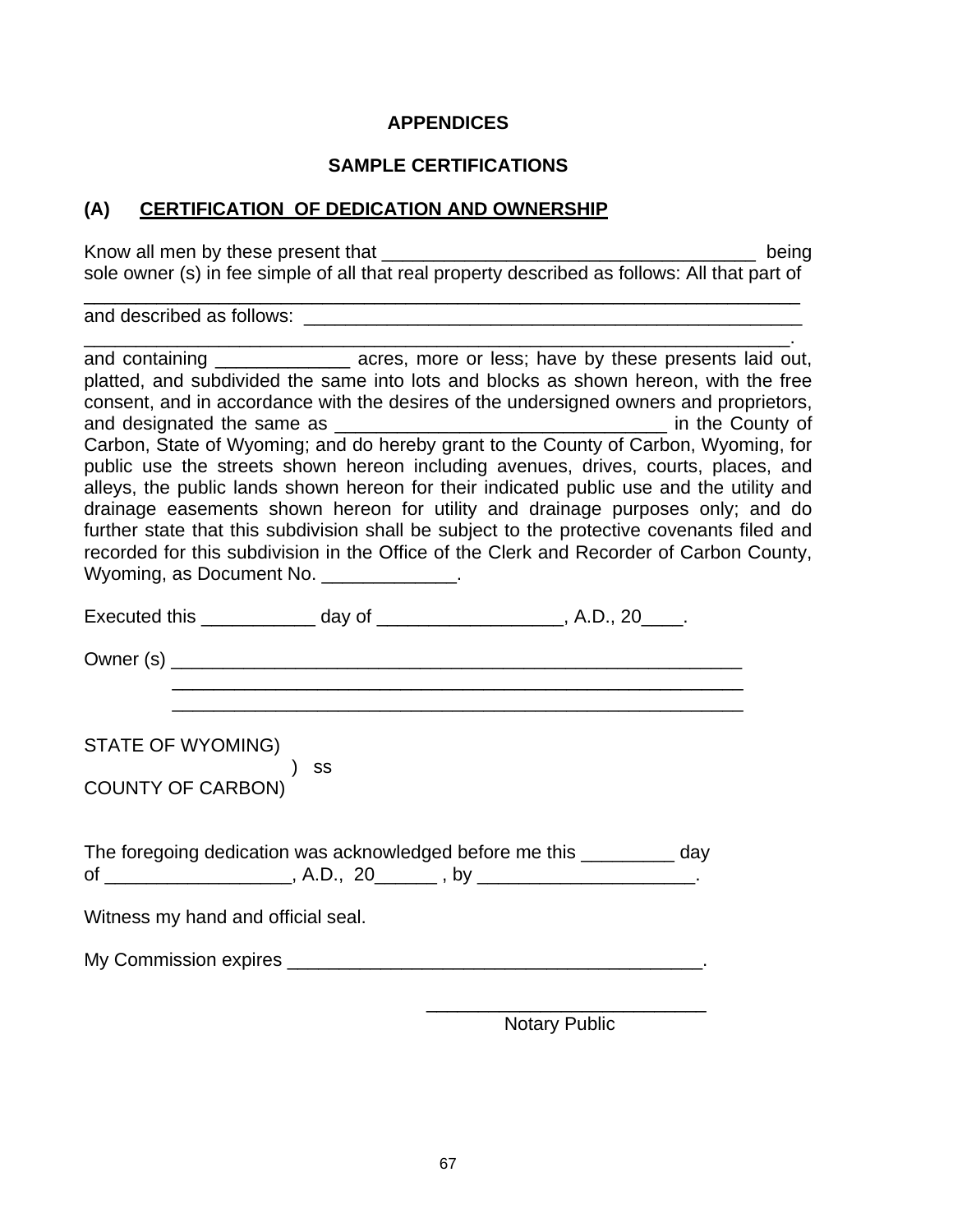#### **(B) TITLE CERTIFICATION**

| examined the Title to all lands shown upon this Plat and that Title to such lands is<br>vested and free and clear of all liens, taxes and encumbrances, except as follows: | does hereby certify that I have |
|----------------------------------------------------------------------------------------------------------------------------------------------------------------------------|---------------------------------|
|                                                                                                                                                                            |                                 |
|                                                                                                                                                                            |                                 |

# **(C) SURVEYOR'S CERTIFICATE**

I, \_\_\_\_\_\_\_\_\_\_\_\_\_\_\_\_\_\_\_\_\_\_\_\_\_\_\_\_, do hereby certify that I am a registered land surveyor licensed under the laws of the State of Wyoming, that this plat is a true, correct, and complete plat of the **with the complete** plat of the **state of the state of the state of the state of the state of the state of the state of the state of the state of the state of the state of the state of the state of the** platted, dedicated, and shown hereon, that such plat was made from an accurate survey of said property by me and under my supervision and correctly shows the location and dimensions of the lots, easements, and streets of said subdivision as the same are staked upon the ground in compliance with **\_\_\_\_\_\_\_\_\_\_\_\_\_\_\_\_\_\_\_\_\_regulations governing the subdivision land.** 

|            |  | In witness whereof I have set my hand and seal this |  |  |  |  |  |  |  |  |  | day of |  |
|------------|--|-----------------------------------------------------|--|--|--|--|--|--|--|--|--|--------|--|
| . A.D., 20 |  |                                                     |  |  |  |  |  |  |  |  |  |        |  |

# **(D) PLANNING COMMISSION CERTIFICATE**

This plat approved by the Carbon County Planning Commission this \_\_\_\_\_\_\_\_\_\_ day of \_\_\_\_\_\_\_\_\_\_\_\_\_\_\_\_, A.D., 20\_\_\_\_\_\_\_\_.

# **(E) CLERKS OR RECORDER'S CERTIFICATE**

This plat was filed for record in the Office of the Clerk and Recorder at \_\_\_\_\_\_\_ o'clock \_\_\_.M, \_\_\_\_\_\_\_\_\_\_\_\_\_\_\_\_\_\_\_\_\_\_\_, 20\_\_\_\_\_\_\_\_, and is duly recorded as Document No. \_\_\_\_\_\_\_\_\_\_\_\_\_, in Book \_\_\_\_\_\_\_\_\_, Page No. \_\_\_\_\_\_\_\_\_\_\_\_.

Clerk and Recorder

 $by$ 

 $\overline{\phantom{a}}$  , and the contract of the contract of the contract of the contract of the contract of the contract of the contract of the contract of the contract of the contract of the contract of the contract of the contrac

Deputy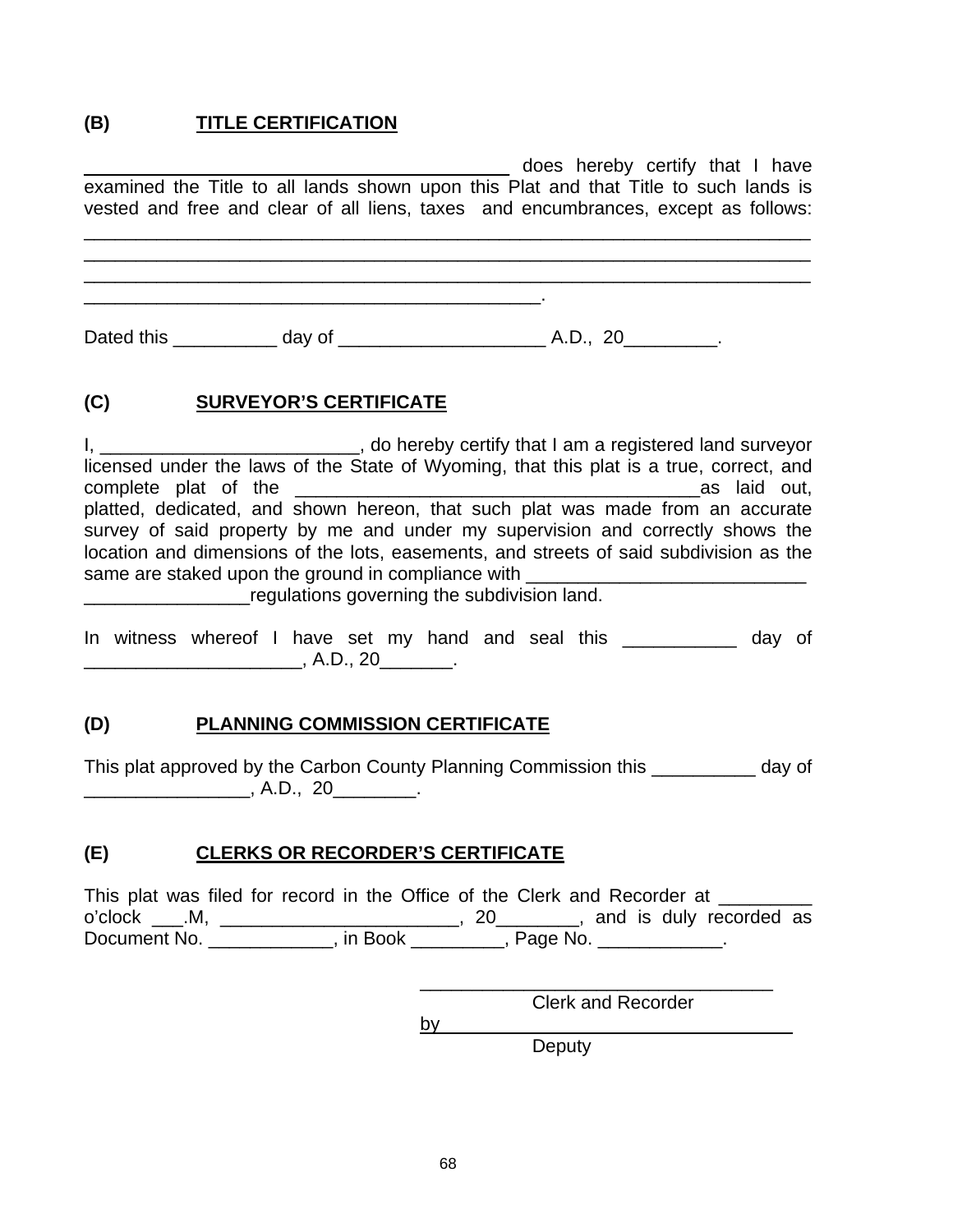# **(F) COUNTY COMMISSIONER'S CERTIFICATE**

This plat approved by the Board of County Commissioners of Carbon County, Wyoming, this \_\_\_\_\_\_\_\_\_ day of \_\_\_\_\_\_\_\_\_\_\_\_\_\_\_\_\_, A.D., 20\_\_\_\_\_\_\_\_, for filing with the Clerk and Recorder of Carbon County and for conveyance to the County of the public dedications shown hereon; subject to the provision that approval in no way obligates Carbon County for financing or constructing of improvements on lands, streets, or easements dedicated to the public except as specifically agreed to by the Board of Commissioners and further that said approval shall in no way obligate Carbon County for the maintenance of streets which are not dedicated to the public nor until all improvements shall have been completed to the satisfaction of the Board of County Commissioners and accepted by proper resolution.

Dated this \_\_\_\_\_\_\_\_\_\_\_\_\_\_\_\_\_\_\_ day of \_\_\_\_\_\_\_\_\_\_\_\_\_\_\_\_\_\_\_, A.D., 20\_\_\_\_\_.

# **(G) CERTIFICATE OF COUNTY ENGINEER**

Approved this \_\_\_\_\_\_\_\_\_\_\_ day of \_\_\_\_\_\_\_\_\_\_\_\_\_\_\_\_\_\_\_, A.D., 20\_\_\_\_, by the County Engineer of the County of Carbon, Wyoming.

County Engineer

\_\_\_\_\_\_\_\_\_\_\_\_\_\_\_\_\_\_\_\_\_\_\_\_\_\_\_\_\_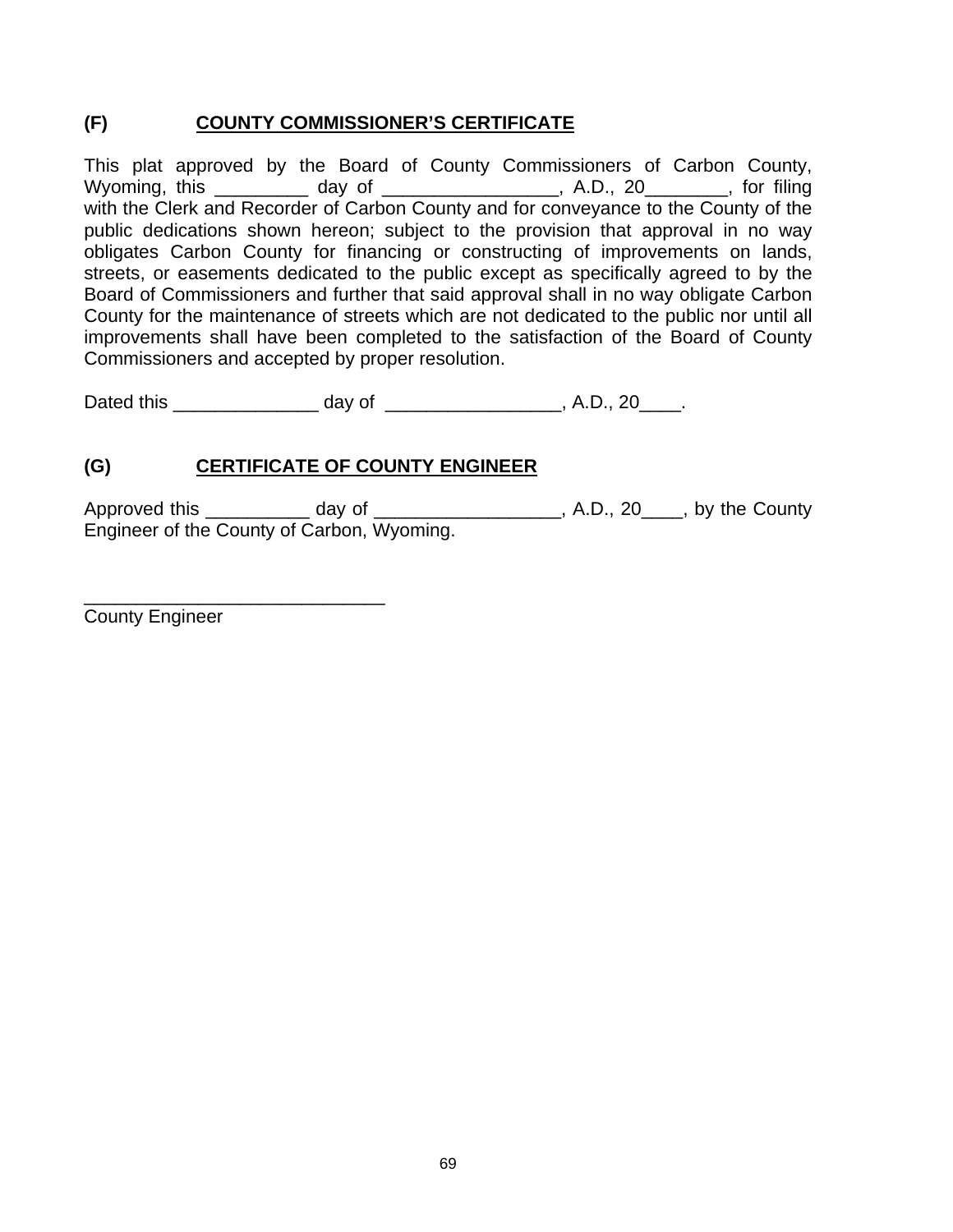#### **APPLICATION FOR VARIANCE, CARBON COUNTY SUBDIVISION**  $(H)$ **REGULATIONS**

Name of Development:

Location:

Size (Number of Acres):

Name and Address of Owner(s):

Provisions of Subdivision Regulations from which Variance is requested:

Reason for Request for Variance:

Signature of Applicant(s) (Record Owners should sign):

<u> 1989 - Johann Barbara, martxa alemaniar amerikan basar da a</u>

**BOARD ACTION** 

|  |  | A.D | 20 |  | <u>the contract of the state of the state of the state of the state of the state of the state of the state of the state of the state of the state of the state of the state of the state of the state of the state of the state </u> |  | The within request for Variance (granted, denied) this _______ | day of<br>the following reasons: |
|--|--|-----|----|--|--------------------------------------------------------------------------------------------------------------------------------------------------------------------------------------------------------------------------------------|--|----------------------------------------------------------------|----------------------------------|
|--|--|-----|----|--|--------------------------------------------------------------------------------------------------------------------------------------------------------------------------------------------------------------------------------------|--|----------------------------------------------------------------|----------------------------------|

**Board of County Commissioners** of Carbon County

 $By_$ 

Chairman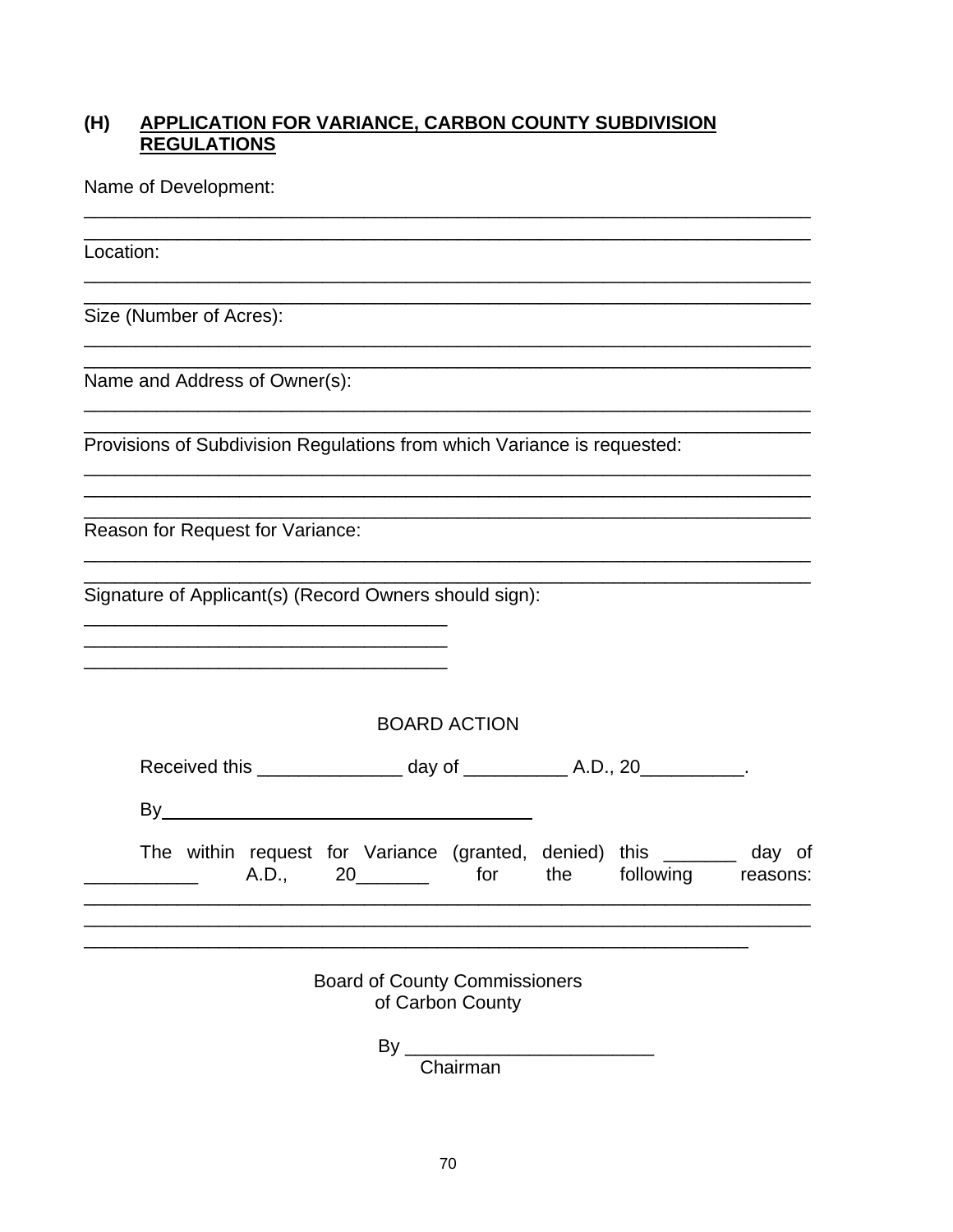# **(I) BOUNDARY CONTROL**

- 1) Where section lines or section subdivision lines form part of the boundaries of a subdivision, these lines should be legally established and monumented as per the 1947, BLM Manual of Instructions for the survey of public lands and the pertinent detailed information should be shown on the plat.
	- a) Perimeter subdivision lines should be accurately related by distance and bearing to established street lines, block corners, and other recognized permanent monuments and surveys.
- 2) Boundary control points should be appropriately named on both the plat and the monument; and angle points should be numbered.
- 3) Planimetric features such as rivers, lakes, canals, cliffs, etc. that become a part of the boundaries of the exterior or the interior of a subdivision should be shown and monumented with sufficient detail so that the intent of the subdivider will be clear; and so that the points and boundaries can be re-established economically.
- 4) Witness corners should be set or accessory ties made to block and boundary corners that are apt to be destroyed or become inaccessible. Both off-set monuments and witness corners when set on the original surveys should be so noted on the monument and on the plat.
- 5) The PC, PI, and the PT on all curves should be monumented in the field.
- 6) All property corners shall be surveyed, monumented, identified.
- 7) Distances and bearings shall be shown sufficiently to insure closure, and prevent any possibility of wrong interpretation.
- 8) Any difference between bearings and distances on this survey and recorded distances and bearings of other adjoining surveys should be noted.
- 9) Descriptions of all monuments set should be noted.
- 10) The descriptions of existing recovered monuments should be given.
- 11) The entire perimeter of the subdivision should be surveyed and a closure computed to insure accuracy of survey, and to provide a basis for restoration of lost corners.
- 12) Elevations shall be referred to as sea level datum and at least one bench mark established on each subdivision.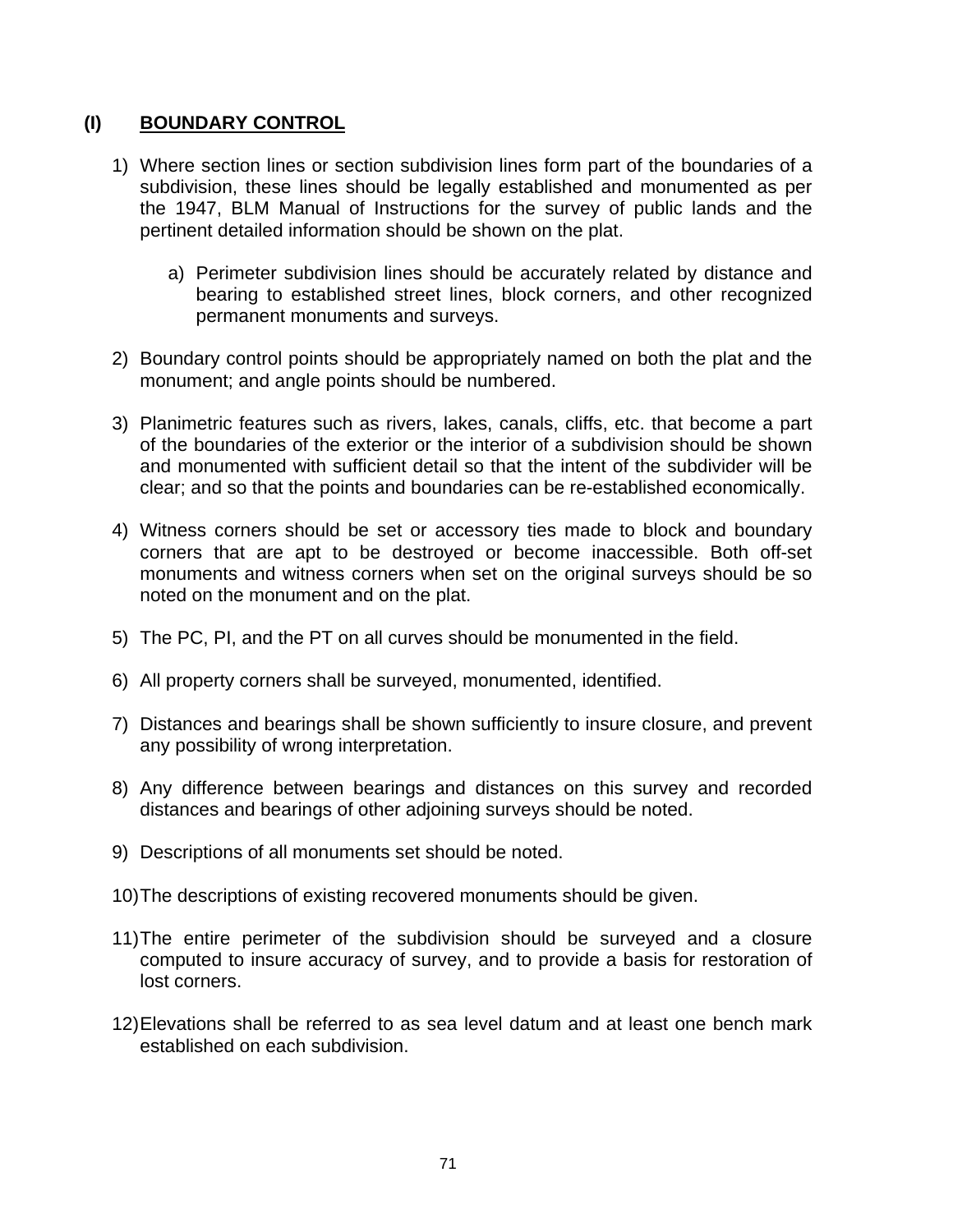## **(J) MONUMENTATION**

- 1) All outside angle points should be monumented with stamped and marked brass caps that are set either in concrete or on pipe of sufficient length to allow permanency.
	- a) If the original outside boundary monument is in a location likely to obliterated; i.e., street, alley, etc., it should then be adequately witnessed with the above-mentioned monuments.
- 2) All points other than outside perimeter points, which are shown on the map should be monumented with a monument which can be marked and identified without question.
- 3) All lot corners shall be rechecked or reset after grading.

#### **(K) CONSTRUCTION OF SURVEY MONUMENTS**

#### Perimeter and Block Monuments

1) Firm Soil

 2 ½" nominal iron pipe or equivalent 30" long. Metal cap at least 1 3/8" in diameter or metal tags.

2) Solid Rock

1 3/8" diameter metal tablet with 1½" long shank counter-sunk in rock and grouted with "Por-Rok", epoxy cement, or equal.

3) Loose Soil, Sand, Marsh, etc.

Monuments shall not be set, but shall be witnessed.

- 4) Monuments Within Streets or Roads
	- a)  $\frac{3}{4}$ " nominal iron pipe or No. 5 rebar 36" long. Metal cap at least 1 3/8" in diameter. Monuments set within roadway areas shall be placed so that their tops are 6 to 8 inches below the final road surface.
	- b) At the time a road is paved, all such monuments within the paved area shall be fitted with cast iron monument boxes.
	- c) Any monuments set after a road or street is paved shall also be provided with monument boxes.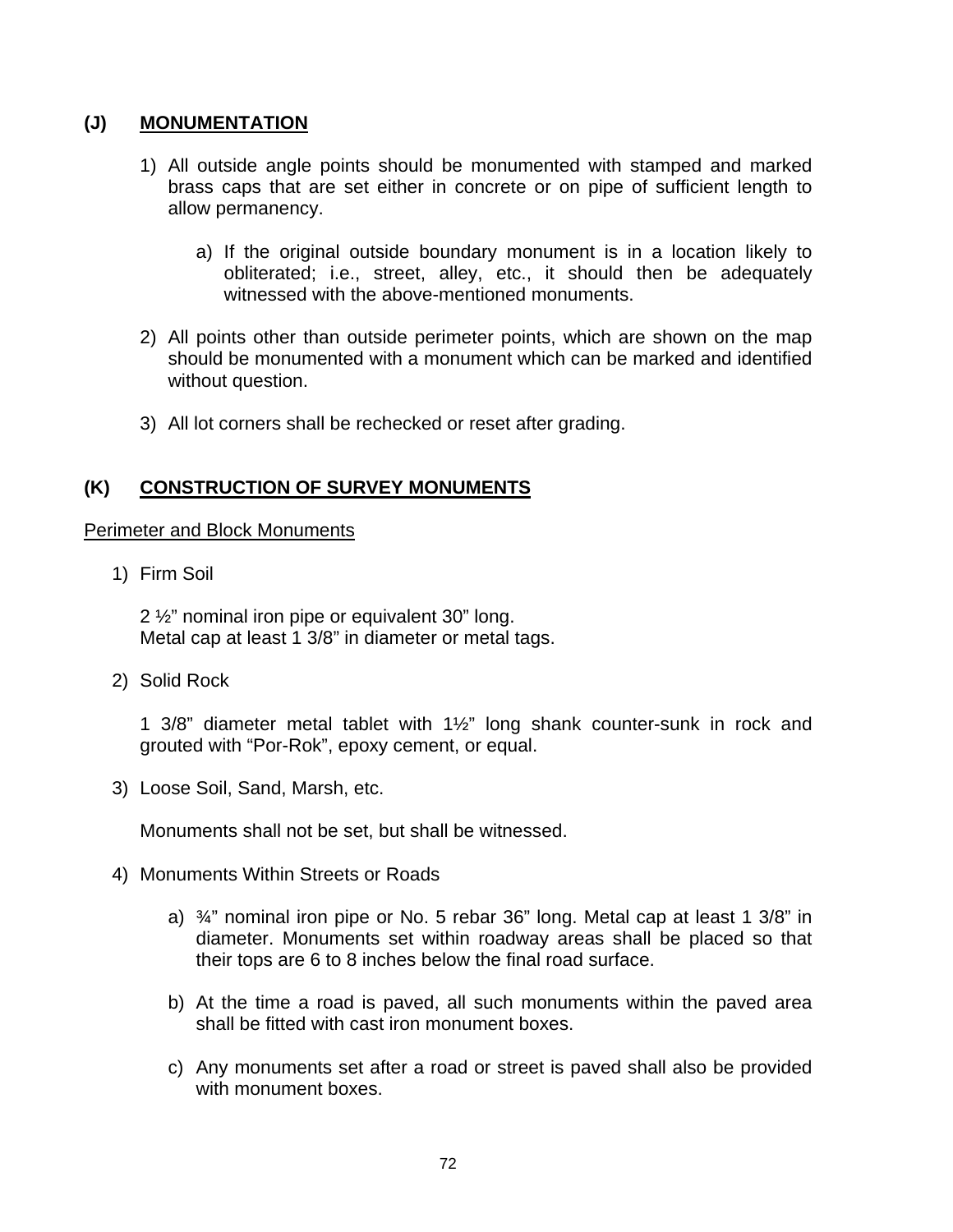d) Perimeter or block monuments which shall have to be moved for road or street construction shall be referenced with at least two distance ties and three independent pairs of line ties and shall be reset from these reference marks as soon as practicable after road or street earthwork is completed and preferably before paving.

#### Lot Markers and Reference Marks

1) Firm Soil

No. 5 steel rebar 18" to 24" long with metal caps or tags identifying the corner.

2) Concrete Walks or Curbs

 $\frac{3}{4}$ " diameter blind rivet with  $\frac{1}{4}$ " diameter shank  $\frac{1}{2}$ " long.

3) Solid Rock

 Blind rivet as in sub-section 2 above, or ¼" diameter by 3" long iron bar grouted in drilled hole 2" deep.

#### Bench Marks

- 1) 1 3/8" diameter metal tablet with 1½" shank set in solid bedrock or concrete bridge abutment which is scheduled to remain in service for at least ten (10) years, or cast-in-place monument.
- 2) Bench marks shall not be attached to sidewalks or curbs.
- 3) Bench marks shall no be set closer than 20 feet from the edge of any existing proposed excavation.
- 4) Each bench mark shall be built within a street or road right-of-way or on other dedicated land in a location that will not be disturbed by site grading or road construction.

 NOTE: Construction standards given above are minimum. More massive and durable monuments are, of course, permitted.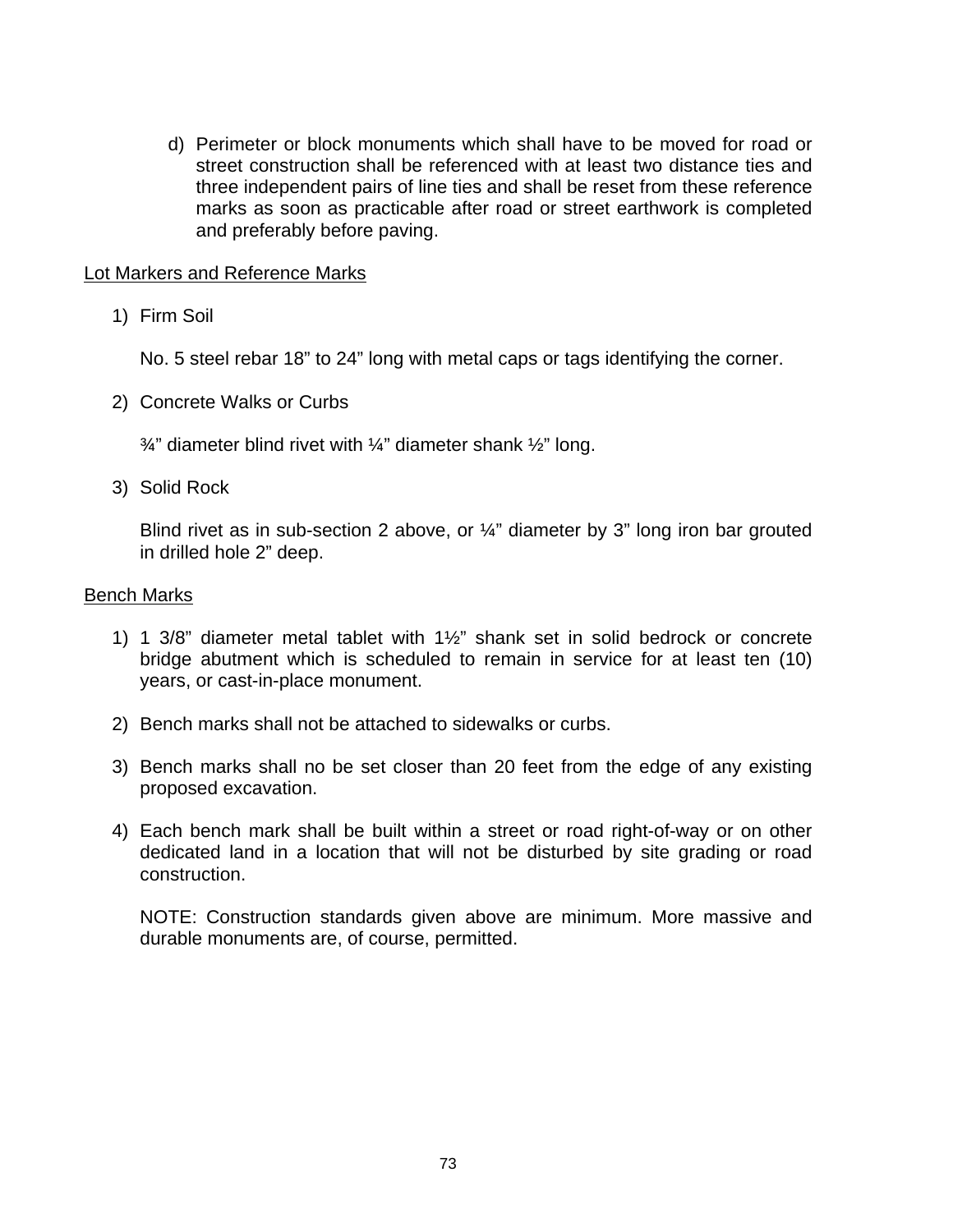# **(L) MARKINGS**

#### 1) General

All monuments, markers, and bench marks shall have affixed securely to the top thereof the registration number of the land surveyor responsible for the establishment of such monument, marker, or bench mark.

2) Aliquot Corners

 Aliquot corners within the Public Land Survey System shall be marked with the Bureau of Land Management designation pursuant to Chapter IV of the "Manual of Instructions for the Survey of the Public Lands of the United States, 1947," except that the date may be omitted.

3) Bench Marks – Bench marks shall be stamped with the letters "B.M." and the elevation.

#### **(M) ACCURACY STANDARDS**

 Surveys shall be conducted in such a manner as to insure the following accuracy ratios:

- 1) Mountain subdivisions 1 in 2000
- 2) Other rural subdivision 1 in 3000
- 3) Subdivisions with 2 miles of Corporate limits 1 in 5000

 All surveys will be adjusted by the surveyor and the final plat shall show adjusted values that will insure mathematical closure.

#### **(N) WITNESSING**

 All survey monuments shall be witnessed or referred by one of the following methods:

- 1) In timbered area Distance and bearing ties to two or more trees or bearing objects. This information would be submitted in the form of an affidavit which would be filed with the final plat.
- 2) 4" x 4" x 4' fir post set along side perimeter and block corners and 2" x 2" x2' fir stake set alongside lot corners.
- 3) A steel fence post driven alongside perimeter, block and lot corners.
- 4) A mound of stone 18" high over the corner.

Items 2, 3, and 4 shall be noted on the final plat.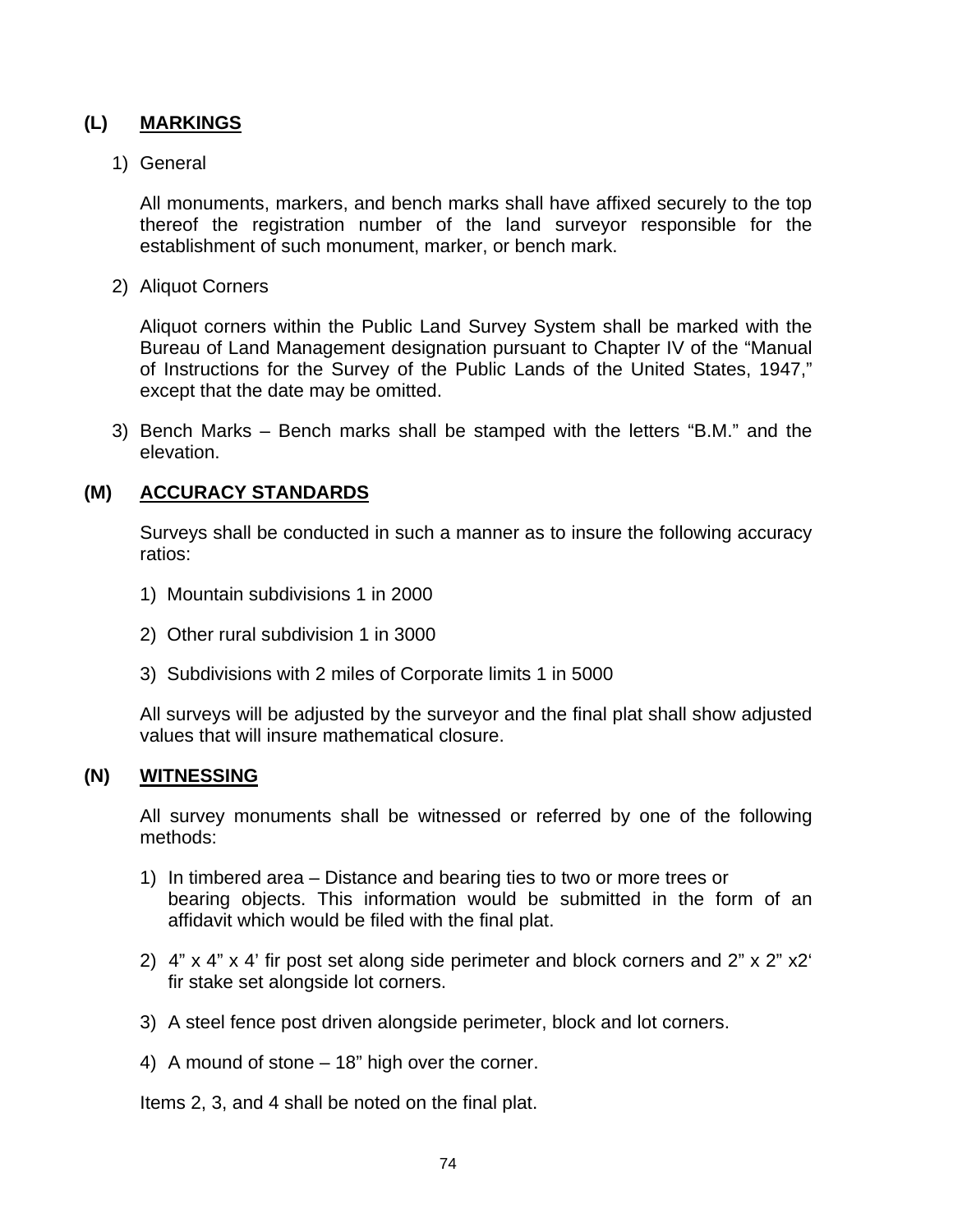#### **(O) APPLICATION FOR SUBDIVISION PERMIT**

KNOW ALL MEN BY THESE PRESENT: that the undersigned \_\_\_\_\_\_\_\_\_\_\_\_\_\_\_\_\_\_\_ (Official name of subdivider), being the sole owner of the land shown on this plat, does hereby certify:

That the foregoing plat is designated as \_\_\_\_\_\_\_\_\_\_\_\_\_\_\_\_\_\_\_\_\_\_\_\_\_\_\_\_\_\_\_\_\_\_\_\_ (Name Of subdivision or addition), is located in: which is a set of the set of the set of the set of the set of the set of the set of the set of the \_\_\_\_\_\_\_\_\_\_\_\_\_\_\_\_\_\_\_\_\_\_\_\_\_\_\_\_\_\_\_\_\_\_\_\_\_\_\_\_\_\_\_\_\_\_\_\_\_\_\_\_\_\_\_\_\_\_\_\_\_\_\_\_\_\_\_\_\_\_

\_\_\_\_\_\_\_\_\_\_\_\_\_\_\_\_\_\_\_\_\_\_\_\_\_\_\_\_\_\_\_\_\_\_\_\_\_\_\_\_\_\_\_\_\_\_\_\_\_\_\_\_\_\_\_\_\_\_\_\_\_ (Section, Township, Range, City, County, State), and is more particularly described as follows: \_\_\_\_\_\_\_\_\_\_\_\_\_\_\_\_\_\_\_\_\_\_\_\_\_\_\_\_\_\_\_\_\_\_\_\_\_\_\_\_\_\_\_\_\_\_\_\_\_\_\_\_\_\_\_\_\_\_\_\_\_\_\_\_\_\_\_\_\_\_

\_\_\_\_\_\_\_\_\_\_\_\_\_\_\_\_\_\_\_\_\_\_\_\_\_\_\_\_\_\_\_\_\_\_\_\_\_\_\_\_\_\_\_\_\_\_\_\_\_\_\_\_\_\_\_\_\_\_\_\_\_\_\_\_\_\_\_\_\_\_ and contains an area of \_\_\_\_\_\_\_\_\_\_\_\_\_\_\_\_acres, more or less, and \_\_\_\_\_\_\_\_\_\_\_\_\_\_ lots.

That this subdivision, as it is described and as it appears on this plat, is made with the free consent and in accordance with the desires of the undersigned owner and proprietor, and that this is a correct plat of the area as it is divided into lots, blocks, streets and utility easements, and

That the undersigned owner of the land shown and described on this plat does hereby dedicate to the public use of all lines of the plat as indicated and not already otherwise dedicated for public use.

All rights under and by virtue of the homestead exemption laws of the State of Wyoming are hereby waived and released.

| <b>Executed this</b> | day o' |  |
|----------------------|--------|--|
|----------------------|--------|--|

By:\_\_\_\_\_\_\_\_\_\_\_\_\_\_\_\_\_\_\_\_\_\_\_\_\_\_\_\_\_\_\_\_\_\_\_\_\_\_\_\_\_\_\_\_\_\_\_\_\_\_\_\_\_\_

STATE OF WYOMING ) : SS

COUNTY OF CARBON )

The foregoing instrument was acknowledged before me this a day of \_\_\_\_\_\_\_\_\_\_\_\_\_\_\_\_, A.D., 20\_\_\_\_\_\_\_, by \_\_\_\_\_\_\_\_\_\_\_\_\_\_\_\_\_\_\_\_\_\_\_\_\_\_\_\_\_ as a free and voluntary act and deed.

 $\overline{\phantom{a}}$  , and the contract of the contract of the contract of the contract of the contract of the contract of the contract of the contract of the contract of the contract of the contract of the contract of the contrac

Witness my hand and official seal

Notary Public

My Commission expires: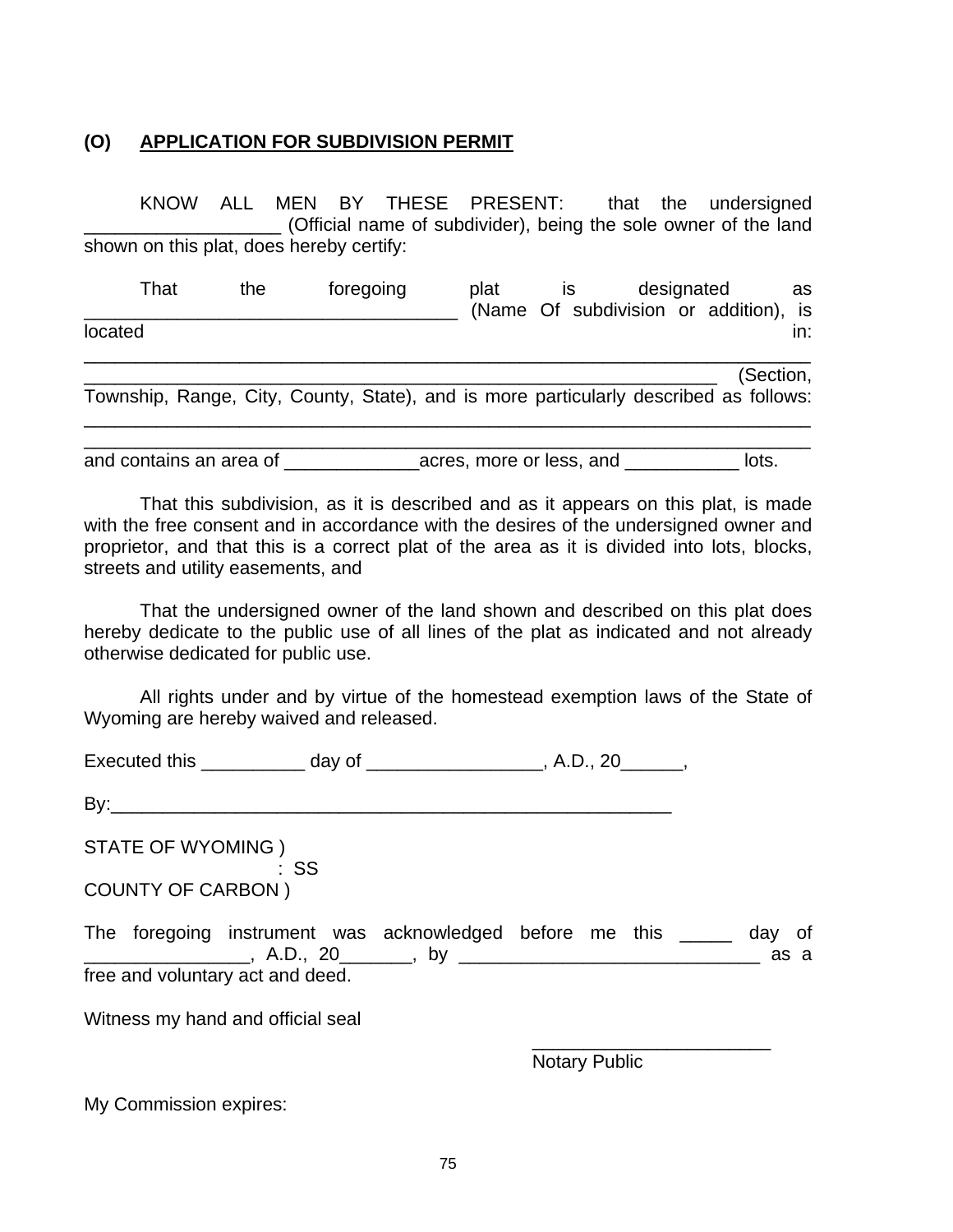# **(P) (SAMPLE) PERFORMANCE BOND**

 KNOW ALL MEN BY THESE PRESENTS, that We, \_\_\_\_\_\_\_\_\_\_\_\_\_\_\_\_\_\_\_\_\_\_\_ \_\_\_\_\_\_\_\_\_\_\_\_\_\_\_\_\_\_\_\_\_\_ as Principles, \_\_\_\_\_\_\_\_\_\_\_\_\_\_\_\_\_\_\_\_\_\_\_\_\_\_, State of \_\_\_\_\_\_\_\_\_\_\_\_\_\_, and the Corporation authorized to do business in the State of Wyoming, having an office and place of business at \_\_\_\_\_\_\_\_\_\_\_\_\_\_\_\_\_\_\_\_\_\_\_\_\_, as Sureties, are held and firmly bound into the County of Carbon, State of Wyoming, as Obligee, in the sum of \_\_\_\_\_\_\_\_\_\_\_\_\_\_\_\_\_\_\_\_\_\_\_\_\_\_\_\_\_\_\_\_\_\_DOLLARS, (\$ lawful money of the United States, for the payment whereof to the Obligee, the Principal and the Surety bind themselves, their heirs, executors, administrators, successors, and assigns, jointly and severally, firmly to these presents:

SIGNED, SEALED, AND DATED, this \_\_\_\_\_\_\_day of \_\_\_\_\_\_\_\_\_\_\_\_\_\_, A.D., 20\_\_\_\_\_\_.

 WHEREAS, Application was made to the Ogligee for approval of a subdivision on plat entitled "\_\_\_\_\_\_\_\_\_\_\_\_\_\_\_\_\_\_\_\_\_\_\_\_\_\_\_\_\_\_\_\_\_\_\_\_\_\_\_\_\_\_\_\_\_\_\_\_\_\_\_\_\_\_\_\_\_\_\_\_\_\_\_\_\_\_\_\_

\_\_\_\_\_\_\_\_\_\_\_\_\_\_\_\_\_\_\_\_\_\_\_\_\_\_\_\_\_\_\_\_\_\_\_\_\_\_\_\_\_\_\_\_\_\_\_\_\_\_\_\_\_\_\_\_\_\_\_\_\_\_\_\_\_\_\_\_\_" filed with the Administrative Official to the Carbon County Planning Commission, on \_\_\_\_\_\_\_\_\_\_\_\_\_\_\_\_\_\_\_\_\_, A.D., 20\_\_\_\_\_\_, said Final Plat approved upon certain conditions, one of which is that a performance bond in the amount of LECTER DUIT AND REFINITION (\$ 1, to be filed with the Board of County Commissioners to guarantee certain improvements in said subdivision.

NOW, THEREFORE, THE CONDITION OF THIS OBLIGATION is such that if the above named Principal shall within two years from the date thereto (time may be extended for one year only by the Board of County Commissioners of Carbon County with the consent of the parties) will and truly make and perform the required improvements and construction of public improvements in said subdivision in accordance with the county specifications and the Regulations of \_\_\_\_\_\_\_\_\_\_\_\_\_\_\_\_\_\_\_\_\_, 20\_\_\_\_\_\_\_, then this obligation to be void; otherwise to remain in full force and effect.

 It is hereby understood and agreed that in the event that any required improvements have not been installed as provided by said regulation, within the term of this Performance Bond, the Board of County Commissioners of Carbon County may thereupon declare this bond to be in default and collect the sum remaining payable thereunder and upon receipt of the proceeds thereof, the county shall install such improvements as are covered by this bond and commensurate with the extent of building development that had taken place in the subdivision but not exceeding the amount of such proceeds.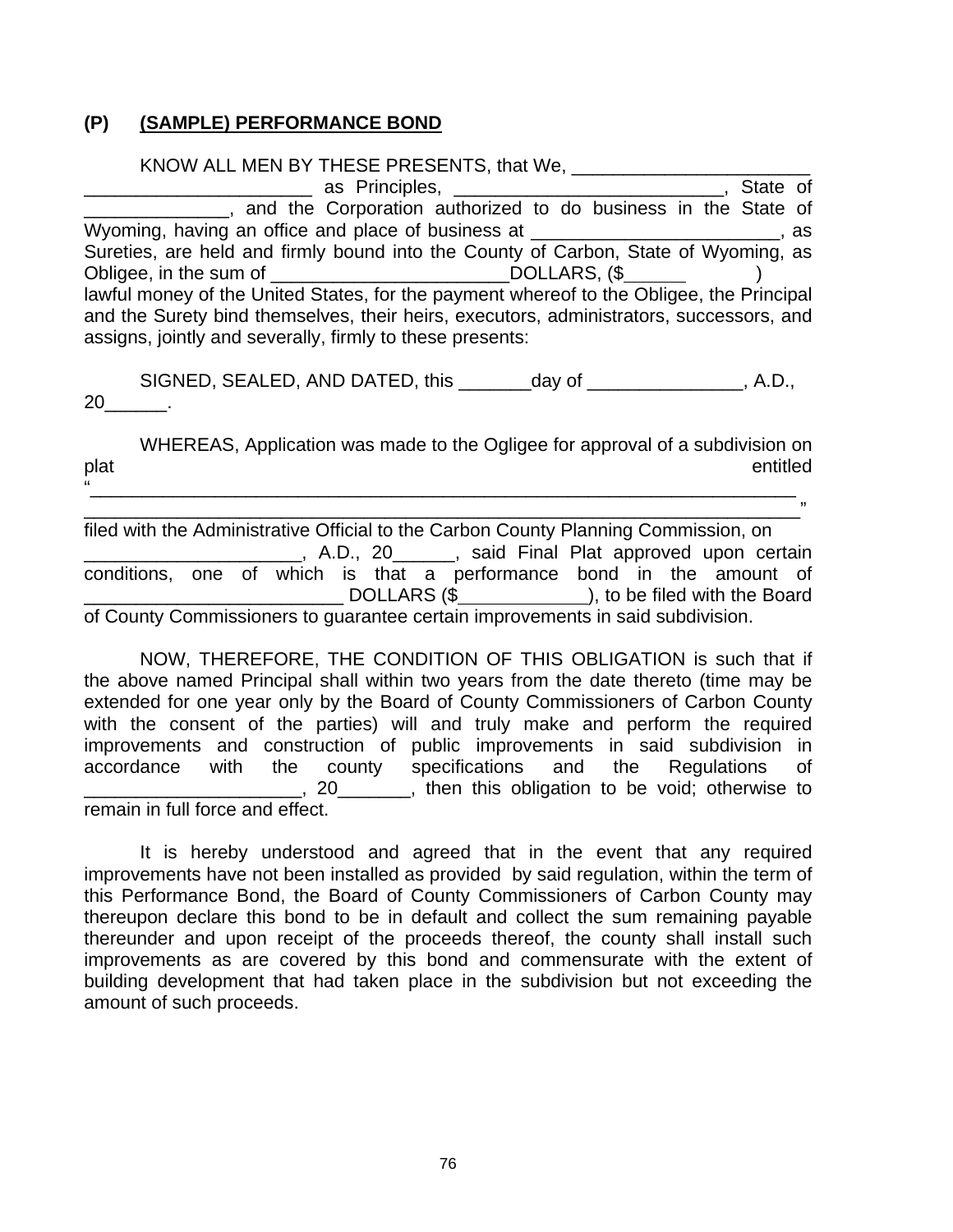# **(Q) (SAMPLE) IRREVOCABLE LETTER OF CREDIT**

## (LETTERHEAD OF FINANCIAL INSTITUTION)

(DATE)

Board of County Commissioners Carbon County Rawlins, Wyoming 82301

RE: (Name of Subdivision)

Dear Commissioners:

We hereby open our Irrevocable Letter of Credit in favor of Carbon County, for the account of (Name of Subdivision) for a sum not to exceed the aggregate of \_\_\_\_\_\_\_\_\_\_\_\_(written sum of money)  $($$  ), available by your one or more drafts drawn at sight of us, each draft accompanied by:

- a) Copy of your commercial invoice made out to accountee covering street improvements and/or water improvements and/or sewer improvements and/or drainage improvements, for a total value equal to your draft, and
- b) Your officially signed statement that payment of such invoice is past due and owing.

Each draft so drawn must be marked "Drawn under \_\_\_\_\_\_\_\_\_\_\_\_\_\_(Name of Financial Institution) Irrevocable Letter of Credit No. " and be presented together with the original advice hereof.

This credit is subject, so far as applicable, to the "The Uniform Customs and Practices for Documentary Credits, 1974 Revision, The International Chamber of Commerce Publication No. 290."

We hereby agree with you that your drafts drawn under and in compliance with the terms of this credit will be duly honored if drawn and presented of payment to our Lacker City and City and City and City and City and City and City and City and City and City and City and City and City and City and City and City and City and City and City and City and City and City and City and City and State), on or before (Date).

Very truly yours,

 $\overline{a}$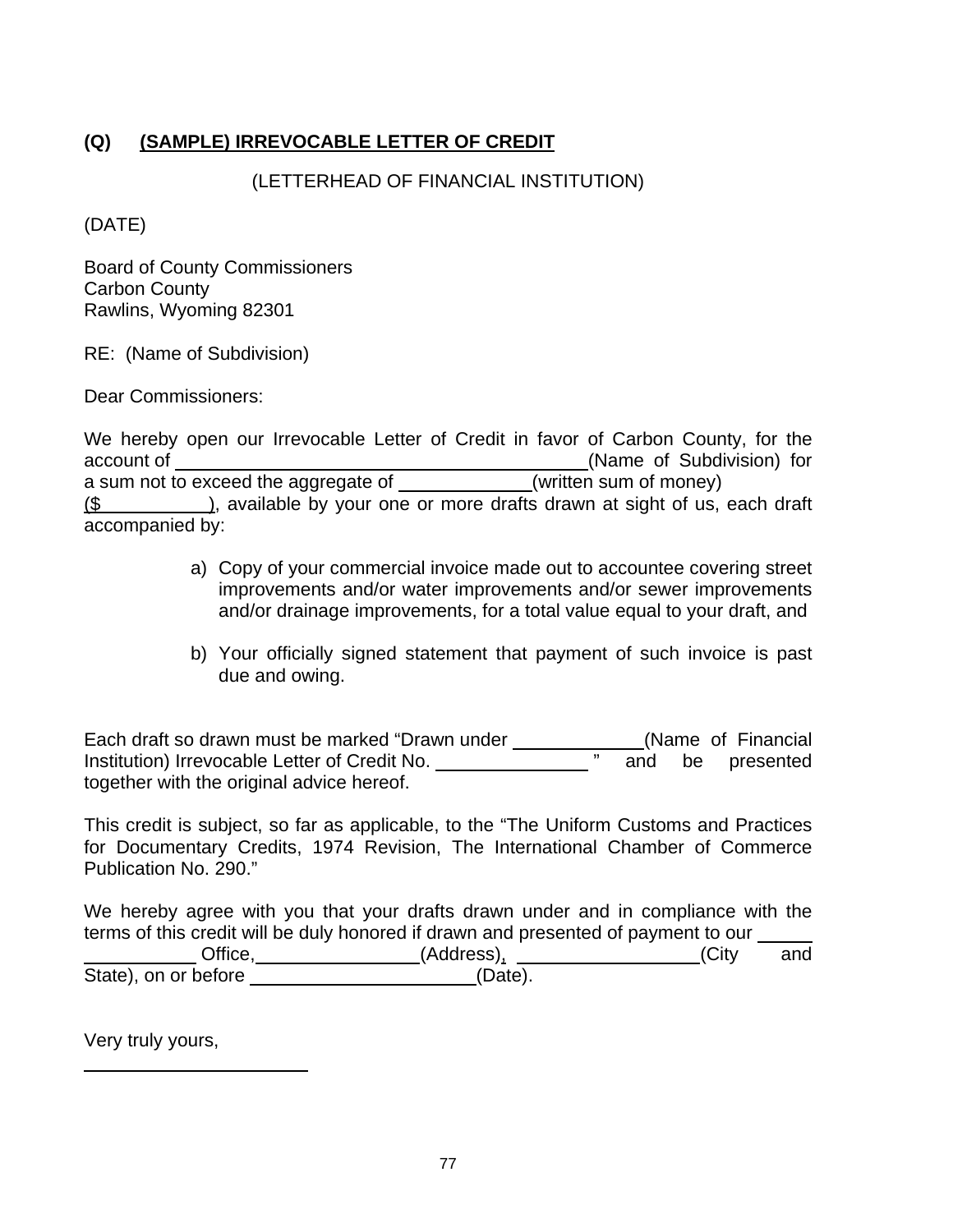#### **(R) (SAMPLE FORM) TRUST AGREEMENT**

THIS AGREEMENT made and entered into this \_\_\_\_\_day of \_\_\_\_\_\_ 20\_\_\_\_, between \_\_\_\_\_\_\_\_\_\_\_\_\_\_\_\_\_\_\_\_(Escrow Agent or Trust Company), a Wyoming Corporation, as Trustee, Under Trust No. \_\_\_\_\_\_\_\_\_\_\_\_\_\_\_\_(hereinafter referred to as ), and Carbon County, Wyoming, (hereinafter referred to as the County).

WITNESSETH:

WHEREAS, \_\_\_\_\_\_\_\_\_\_\_\_\_\_\_\_\_, as Trustee, is the owner of a certain parcel of property located and lying within the jurisdictional area of Carbon County; and

 WHEREAS, the parties hereto wish to establish specific terms, conditions and guidelines for compliance with the provisions of the Ordinances and Regulations of Carbon County;

 NOW, THEREFORE, in consideration of the County approving a Final Plat, it is understood and agreed that the following conditions are established for the property described herein:

# I

#### PROPERTY DESCRIPTION

The property which is the subject-matter of this agreement is \_\_\_\_\_\_\_\_\_\_ (Subdivision Name), as recorded in Book \_\_\_\_\_, Page \_\_\_\_\_\_\_\_, on the day of 120  $\mu$ , 20  $\mu$ , in the Office of the Carbon County Recorder.

II

#### CONSTRUCTION OF IMPROVEMENTS

will not transfer, lease, or in any other way convey, in whole or in part, any of the property described herein, without obtaining the prior written approval of the County, except that the Trustee may sell and convey all the property described herein in one transaction to a single purchaser, provided that such purchaser shall enter into an assurance agreement with the County.

 Before written approval shall be given by the County, the improvements contemplated and set forth in the Plans and Specifications on file with the County Engineer, shall first be installed in accordance with all applicable County regulations and specifications.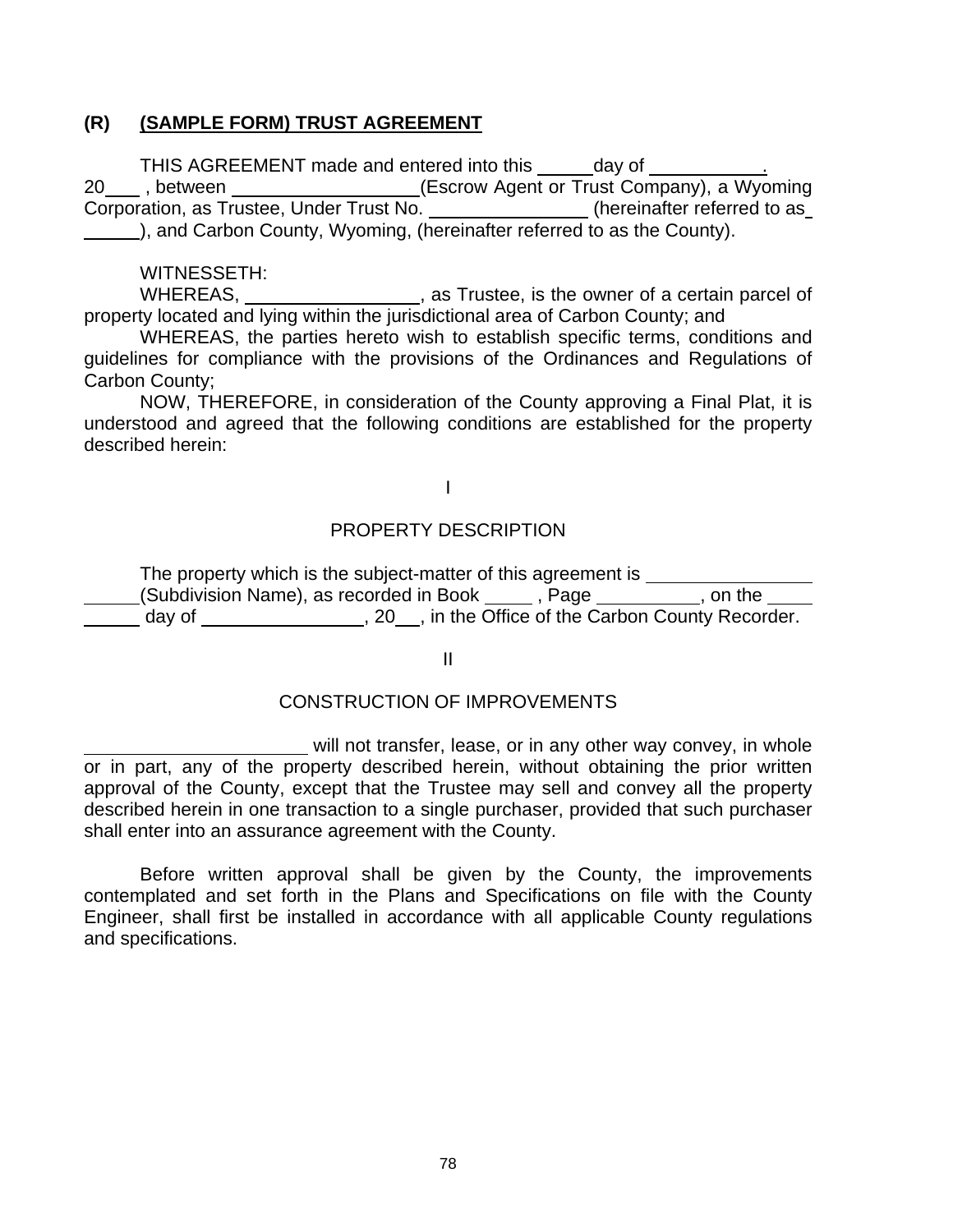#### III

#### ABANDONMENT AND REVERSION

 (Name), as Trustee, after expiration of two years from the date hereof, shall petition the County to abandon the remaining portions of the subdivision for which approval to transfer, lease, or convey has not been received, so that the remaining portions of the subdivision shall revert to undeveloped property.

 (Name), as Trustee, herby designates the County as its agent to institute proceedings to abandon the remaining portions of the subdivision for which (Trustee) has not received written approval for lease, or transfer by the County and for which (Trustee) has failed to apply for

abandonment as provided for herein.

 IN WITNESS WHEREOF, the parties hereto have set their hands and seals on the date first above written.

> (Name of Escrow Agent or Trust Co.) A Corporation, as Trustee under Trust only and not otherwise.

APPROVED AS TO FORM

By

 $\overline{a}$ 

County Attorney

THE COUNTY OF CARBON

and the control of the Bystem of the Bystem of the Bystem of the Bystem of the Bystem of the Bystem of the Bys

Board Chairman

 I, ,County Clerk of the County of Carbon, hereby certify that this Agreement was approved by the County Commissioners of the County of Carbon, Wyoming, on this  $\_\_\_\_\_$  day of  $\_\_\_\_\_\_$ , 20  $\_\_\_\_\_\,.$ 

County Clerk Date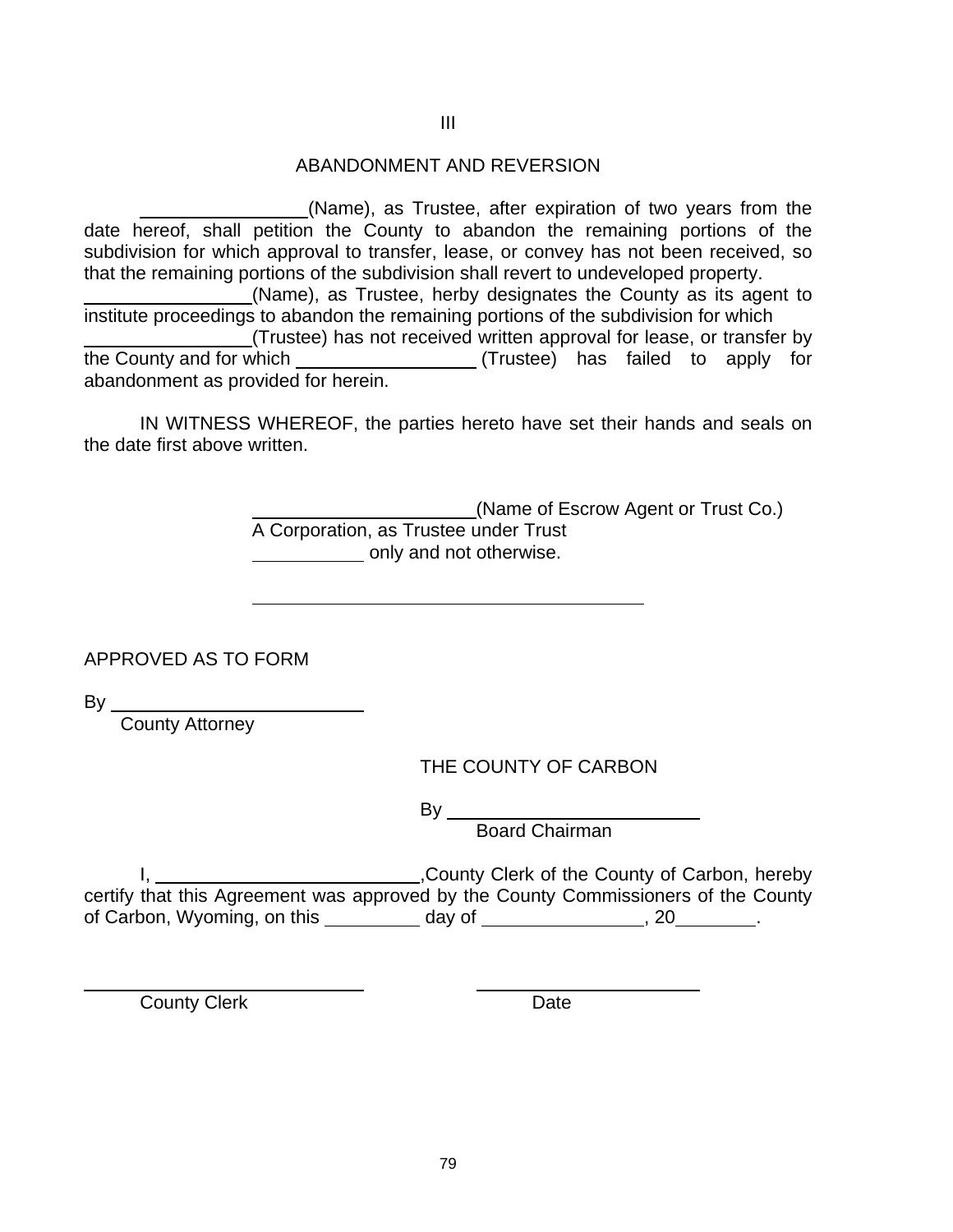#### **(S) (SAMPLE) RELEASE OF TRUST AGREEMENT**

 WHEREAS, THE COUNTY OF CARBON and (Trust Company/Trust Number) have entered into an Agreement on \_\_\_\_\_\_\_\_\_\_\_, 20 , providing that there shall be no transfer, lease, or sale/conveyance of the property contained in (Subdivision Name) without first obtaining a written approval of the County Commissioners; and,

 WHEREAS, the Agreement was made in order to provide for improvements to be made upon the real property subject to the Plat; and,

 WHEREAS, such improvements have been completed in accordance with the specifications and regulations or the County of Carbon;

 NOW, THEREFORE, IT IS RESOLVED by the Board of County Commissioners by RESOLUTION NUMBER \_\_\_\_\_\_\_\_\_\_\_\_\_\_\_, that the owners of

 (Subdivision Name), have the approval of the Board of County Commissioners, to transfer, lease or sell lots in that subdivision.

#### COUNTY OF CARBON

 $By$ <sub>—</sub> **Board Chairman** Date

Attest:

County Clerk Date

CERTIFICATION OF COMPLETION

County Engineer **Date** 

 $\overline{a}$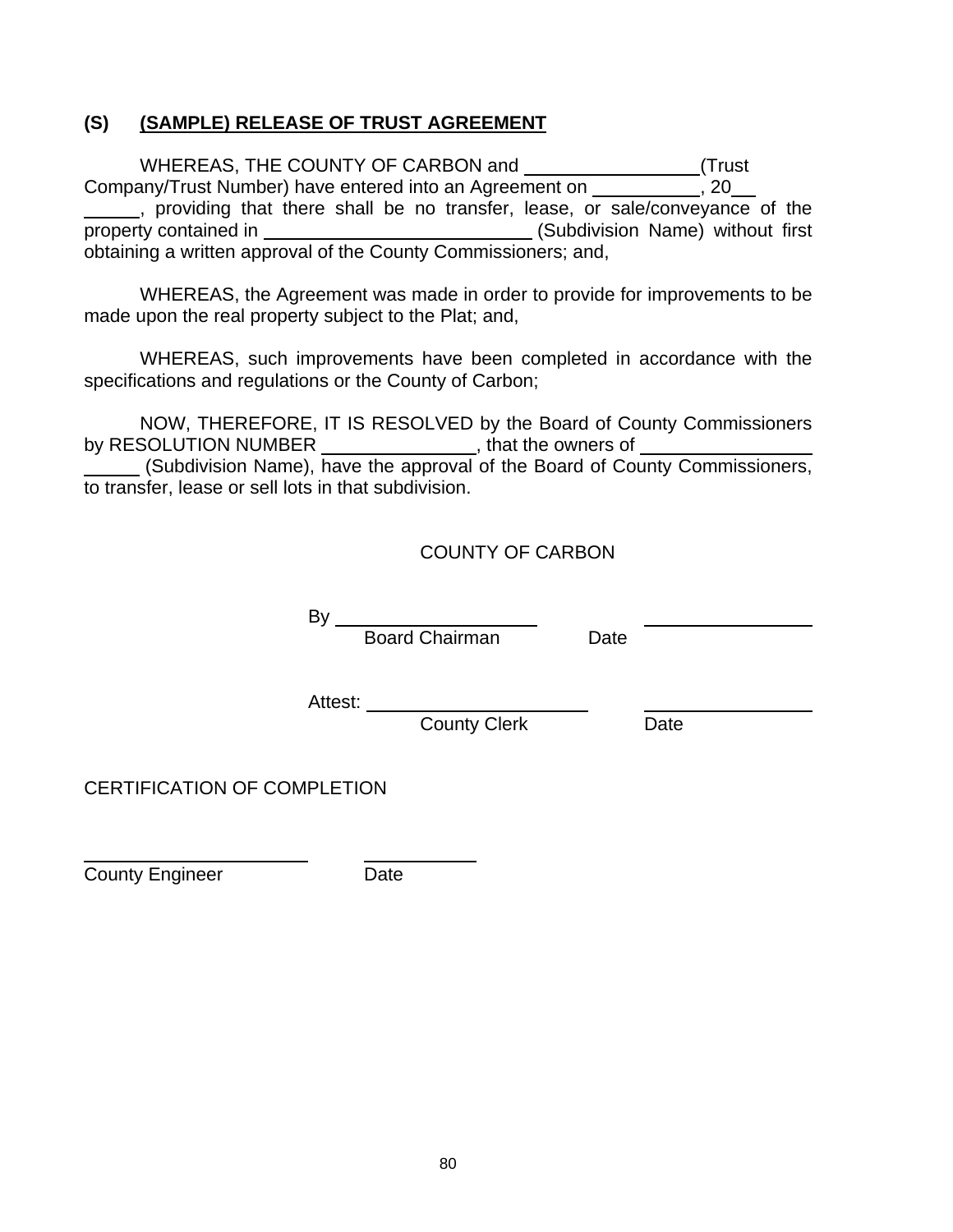AMENDMENTS TO THE CARBON COUNTY SUBDIVISION REGULATIONS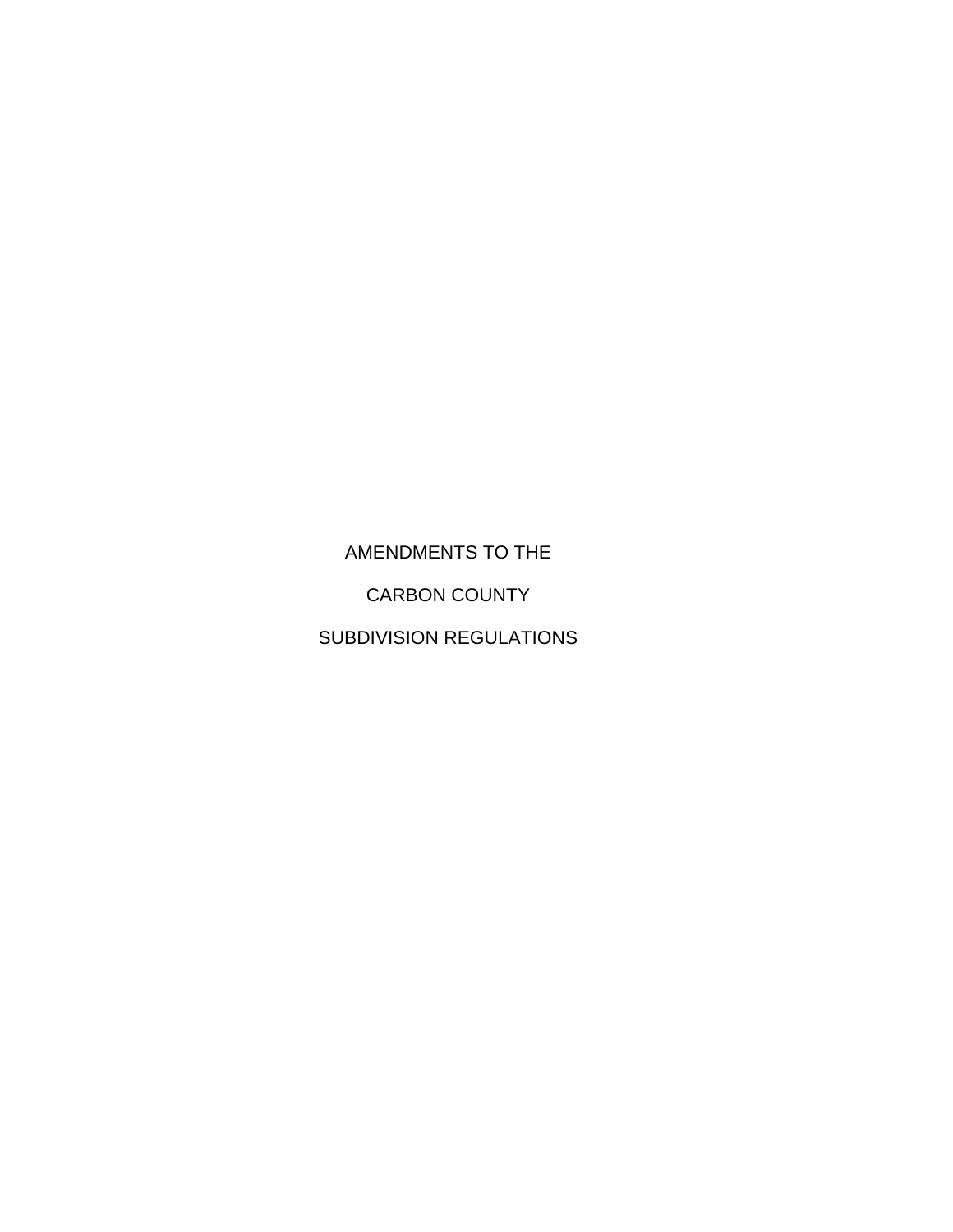CHANGE WORKSHEET

PROPOSED AMENDMENT TO THE SUBDIVISION REGULATIONS OF CARBON COUNTY OF 1980

| ARTICLE # 4.00                              | <b>TITLE</b> Plan Requirements<br>Minimum Requirements                                |
|---------------------------------------------|---------------------------------------------------------------------------------------|
| SECTION # 4.04                              | <b>TITLE for Subdivision Permits</b>                                                  |
| SUBSECTION $#$ (k)                          | TITLE _________________________                                                       |
|                                             |                                                                                       |
| <b>PRESENT REGULATION:</b><br>No regulation |                                                                                       |
| AMENDED: Insert (k)                         |                                                                                       |
| TO ADD:                                     | Provisions with respect to any water rights appurtenant to<br>lands to be subdivided. |
| TO CHANGE: (k) to (l)                       |                                                                                       |
| TO DELETE:                                  |                                                                                       |
| <b>TO READ:</b>                             |                                                                                       |
| See attachment.                             |                                                                                       |
| <b>APPROVED</b>                             | <b>TABLED BY THE CARBON COUNTY</b>                                                    |
| BY: Planning Commission                     | COMMISSIONERS ON June 3, 1981<br><b>REVIEW OF STATE LAW</b>                           |
| DATE: MAY 6, 1981                           |                                                                                       |
| CASE FILE 81-10                             | DATE March 27, 1981                                                                   |

APPROVED BY COMMISSIONERS July 8, 1981.